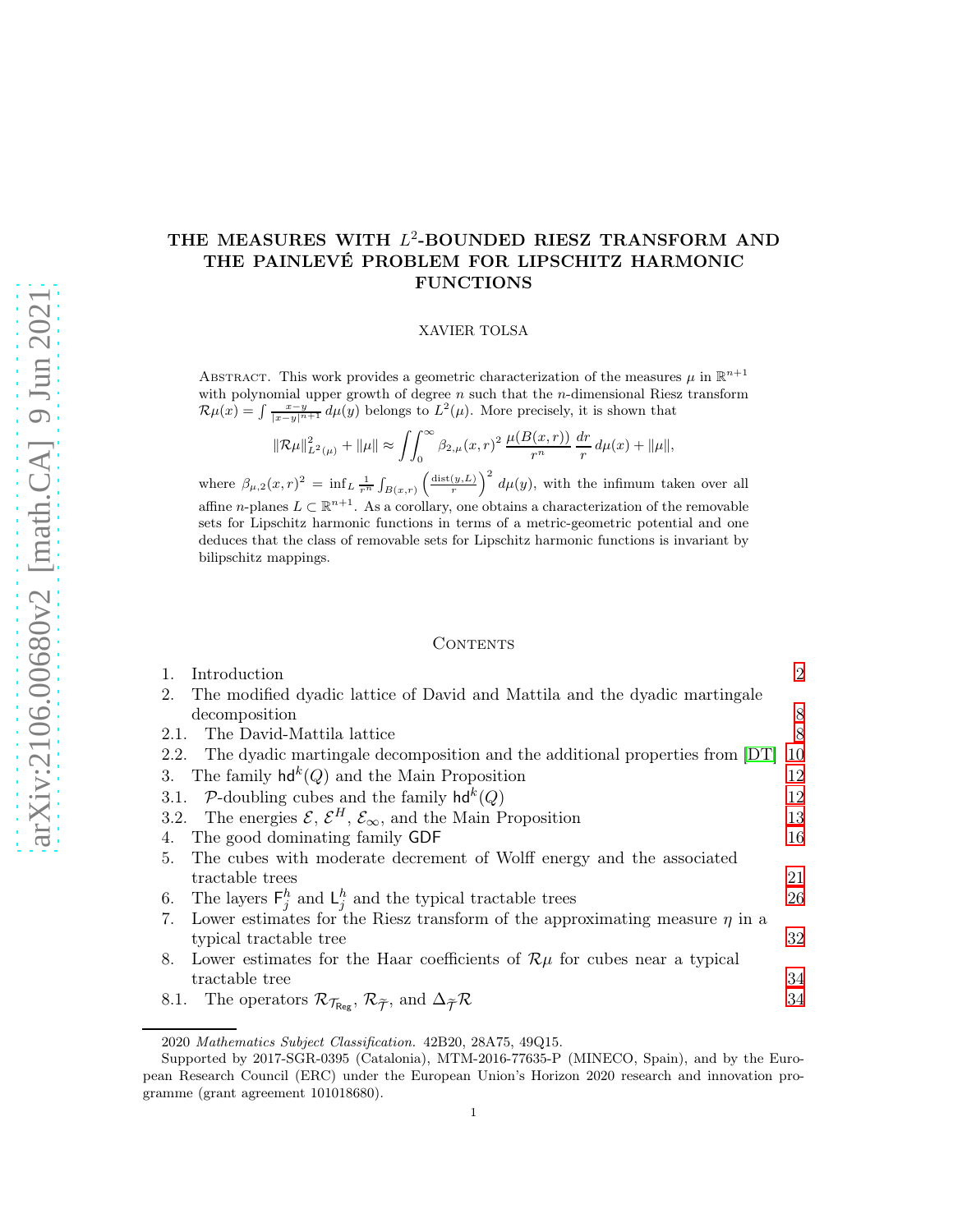| 8.2. Estimates for the $P$ and $Q_{\text{Reg}}$ coefficients of some cubes from End and Reg                 | 36 |
|-------------------------------------------------------------------------------------------------------------|----|
| 8.3. Transference of the lower estimates for $\mathcal{R}\eta$ to $\Delta_{\widetilde{\tau}}\mathcal{R}\mu$ | 46 |
| 9. The proof of Proposition 3.7                                                                             | 56 |
| 9.1. Estimate of $T_1$                                                                                      | 57 |
| 9.2. Estimate of $T_2$                                                                                      | 58 |
| References                                                                                                  |    |
|                                                                                                             |    |

## 1. INTRODUCTION

<span id="page-1-0"></span>Given a Radon measure  $\mu$  in  $\mathbb{R}^{n+1}$ , its (*n*-dimensional) Riesz transform at  $x \in \mathbb{R}^{n+1}$  is defined by

$$
\mathcal{R}\mu(x) = \int \frac{x-y}{|x-y|^{n+1}} d\mu(y),
$$

whenever the integral makes sense. For  $f \in L^1_{loc}(\mu)$ , one writes  $\mathcal{R}_{\mu}f(x) = \mathcal{R}(f\mu)(x)$ . Given  $\varepsilon > 0$ , the *ε*-truncated Riesz transform of  $\mu$  equals

$$
\mathcal{R}_{\varepsilon}\mu(x) = \int_{|x-y|>\varepsilon} \frac{x-y}{|x-y|^{n+1}} d\mu(y),
$$

and the operator  $\mathcal{R}_{\mu,\varepsilon}$  is defined by  $\mathcal{R}_{\mu,\varepsilon}f(x) = \mathcal{R}_{\varepsilon}(f\mu)(x)$ .

We say that  $\mathcal{R}_{\mu}$  is bounded in  $L^2(\mu)$  if the operators  $\mathcal{R}_{\mu,\varepsilon}$  are bounded uniformly in  $L^2(\mu)$  uniformly on  $\varepsilon$ , and then we denote

$$
\|\mathcal{R}_{\mu}\|_{L^2(\mu)\to L^2(\mu)} = \sup_{\varepsilon>0} \|\mathcal{R}_{\mu,\varepsilon}\|_{L^2(\mu)\to L^2(\mu)}.
$$

We also write

$$
\mathcal{R}_{*}\mu(x) = \sup_{\varepsilon>0} |\mathcal{R}_{\varepsilon}\mu(x)|, \qquad \text{pv } \mathcal{R}\mu(x) = \lim_{\varepsilon>0} \mathcal{R}_{\varepsilon}\mu(x),
$$

in case that the latter limit exists. Remark that, sometimes, abusing notation we will write  $\mathcal{R}\mu$  instead of pv  $\mathcal{R}\mu$ .

This paper provides a full geometric description of the measures  $\mu$  with no point masses such that  $\mathcal{R}_{\mu}$  is bounded in  $L^2(\mu)$ . In the case  $n=1$ , such description has already been obtained (see [\[MV\]](#page-59-0), [\[Lé\]](#page-59-1), [\[To1\]](#page-59-2)), relying on the connection between Menger curvature and the Cauchy kernel found by Melnikov [\[Me\]](#page-59-3). In higher dimensions, a similar connection is missing, and thus the obtention of analogous results presents major difficulties. In the case when the measure  $\mu$  is AD-regular (i.e., Ahlfors-David regular) that geometric description is equivalent to the codimension 1 David-Semmes problem, solved by Nazarov, the author of the current paper, and Volberg in [\[NToV1\]](#page-59-4). Recall that a measure  $\mu$  is AD-regular (or n-AD-regular) if there exists a constant  $C > 0$  such that

$$
C^{-1}r^n \le \mu(B(x,r)) \le C r^n \quad \text{ for all } x \in \text{supp}\,\mu \text{ and } 0 < r \le \text{diam}(\text{supp}\,\mu).
$$

One of the main motivations for the description of the measures  $\mu$  such that  $\mathcal{R}_{\mu}$  is bounded in  $L^2(\mu)$  is the characterization of the removable singularities for Lipschitz harmonic functions. Also, one may expect other applications regarding the study of harmonic and elliptic measures. Indeed, in some of the recent advances on this topic, the connection between harmonic measure, the Riesz transform, and rectifiability has played an essential role (see [\[AHM+\]](#page-58-2), [\[AMT\]](#page-58-3), and [\[AMTV\]](#page-58-4), for example).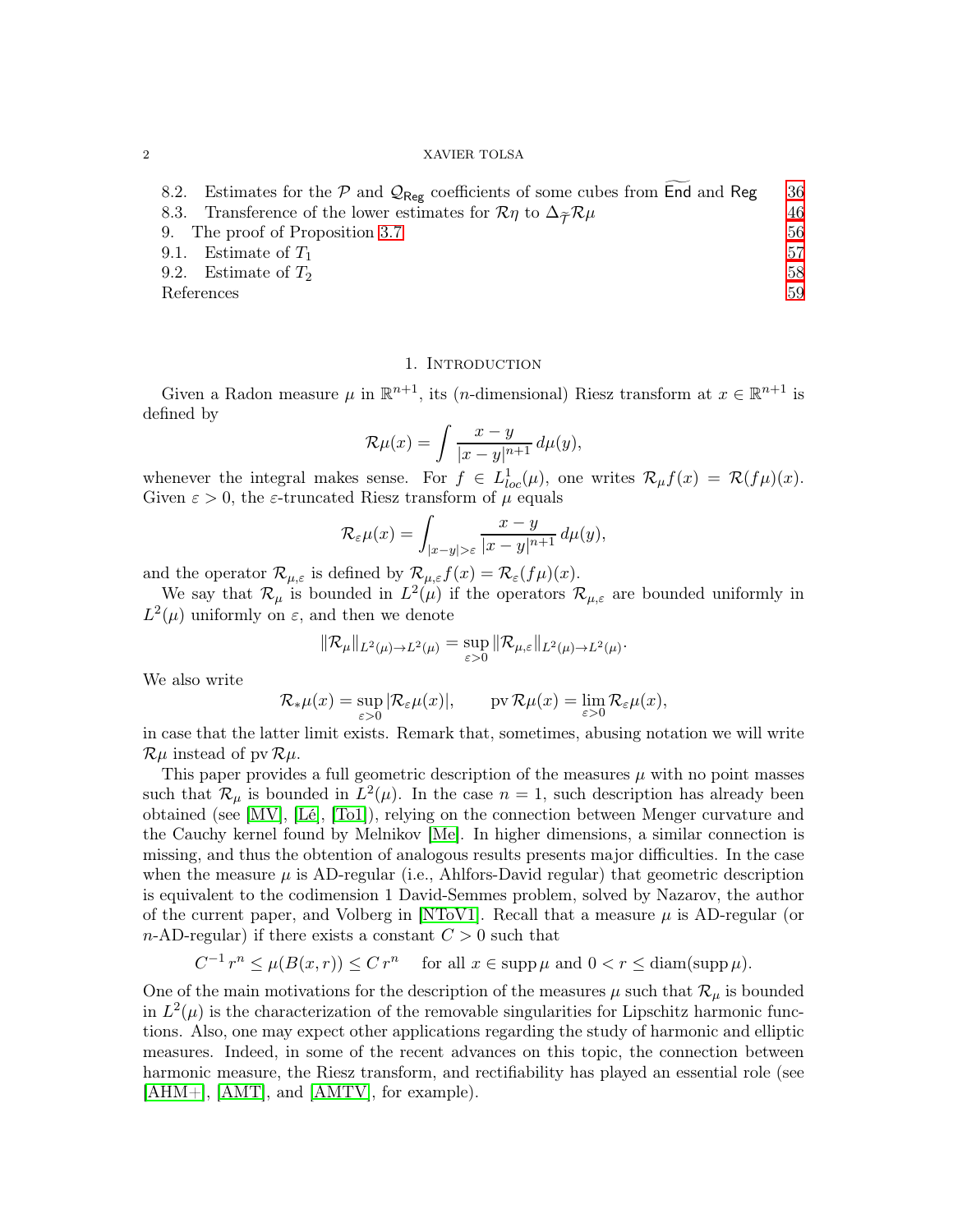Next we need to introduce additional notation. For a ball  $B \subset \mathbb{R}^{n+1}$ , we consider its *n*-dimensional density (with respect to  $\mu$ ):

$$
\theta_{\mu}(B) = \frac{\mu(B)}{r(B)^n},
$$

and its  $\beta_{2,\mu}$  coefficient:

$$
\beta_{2,\mu}(B) = \inf_L \left( \frac{1}{r(B)^n} \int_B \left( \frac{\text{dist}(x,L)}{r(B)} \right)^2 d\mu(x) \right)^{1/2},
$$

where the infimum is taken over all n-planes  $L \subset \mathbb{R}^{n+1}$  and  $r(B)$  stands for the radius of B. For  $B = B(x, r)$  we may also write  $\theta_{\mu}(x, r)$  and  $\beta_{2,\mu}(x, r)$  instead of  $\theta_{\mu}(B)$  and  $\beta_{2,\mu}(B)$ . The coefficients  $\beta_{2,\mu}$  were introduced by David and Semmes in their fundamental works [\[DS1\]](#page-58-5), [\[DS2\]](#page-58-6) on uniform rectifiability. They can be considered as  $L^2$  variants of some analogous coefficients considered previously by Peter Jones in his celebrated travelling salesman theorem [\[Jo\]](#page-59-5).

The first main result of this paper is the following.

<span id="page-2-3"></span>**Theorem 1.1.** Let  $\mu$  be a Radon measure in  $\mathbb{R}^{n+1}$  satisfying the polynomial growth con*dition*

<span id="page-2-0"></span>(1.1) 
$$
\mu(B(x,r)) \leq \theta_0 r^n \quad \text{for all } x \in \text{supp}\,\mu \text{ and all } r > 0
$$

*and such that*  $\mathcal{R}_{*}\mu(x) < \infty$   $\mu$ -*a.e.* Then

<span id="page-2-1"></span>(1.2) 
$$
\int \int_0^\infty \beta_{2,\mu}(x,r)^2 \,\theta_{\mu}(x,r) \,\frac{dr}{r} \,d\mu(x) \leq C \left( \|\operatorname{pv} \mathcal{R}\mu\|_{L^2(\mu)}^2 + \theta_0^2 \|\mu\| \right),
$$

*where* C *is an absolute constant.*

Let us remark that the growth condition [\(1.1\)](#page-2-0) and the assumption that  $\mathcal{R}_{\ast}\mu(x)$  $\infty$   $\mu$ -a.e. imply the existence of principal values pv  $\mathcal{R}\mu(x)$   $\mu$ -a.e., by [\[NToV2\]](#page-59-6), and so  $\|\,\mathrm{pv}\,\mathcal{R}\mu\|_{L^2(\mu)}$  is well defined.

A converse to the estimate [\(1.2\)](#page-2-1) also holds: if  $\mu$  satisfies the growth condition [\(1.1\)](#page-2-0), then

<span id="page-2-2"></span>(1.3) 
$$
\|\operatorname{pv} \mathcal{R}\mu\|_{L^2(\mu)}^2 \leq C \int \int_0^\infty \beta_{2,\mu}(x,r)^2 \theta_{\mu}(x,r) \frac{dr}{r} d\mu(x) + C \theta_0^2 \|\mu\|,
$$

where C is an absolute constant. This was shown in [\[AT\]](#page-58-7) in the case  $n = 1$ , and in [\[Gi\]](#page-58-8) in full generality.

From [\(1.3\)](#page-2-2), Theorem [1.1,](#page-2-3) and a direct application of the T1 theorem for non-doubling measures ([\[NTrV1\]](#page-59-7), [\[NTrV2\]](#page-59-8)) one deduces the following.

<span id="page-2-4"></span>**Theorem 1.2.** Let  $\mu$  be a Radon measure in  $\mathbb{R}^{n+1}$  with no point masses. Then  $\mathcal{R}_{\mu}$  is *bounded in*  $L^2(\mu)$  *if and only if it satisfies the polynomial growth condition* 

<span id="page-2-6"></span>(1.4) 
$$
\mu(B(x,r)) \leq C r^n \quad \text{for all } x \in \text{supp }\mu \text{ and all } r > 0
$$

*and*

<span id="page-2-5"></span>
$$
(1.5) \qquad \int_B \int_0^{r(B)} \beta_{2,\mu}(x,r)^2 \,\theta_{\mu}(x,r) \,\frac{dr}{r} \,d\mu(x) \le C^2 \,\mu(B) \quad \text{for any ball } B \subset \mathbb{R}^{n+1}.
$$

*Further, the optimal constant C is comparable to*  $\|\mathcal{R}_{\mu}\|_{L^2(\mu)\to L^2(\mu)}$ .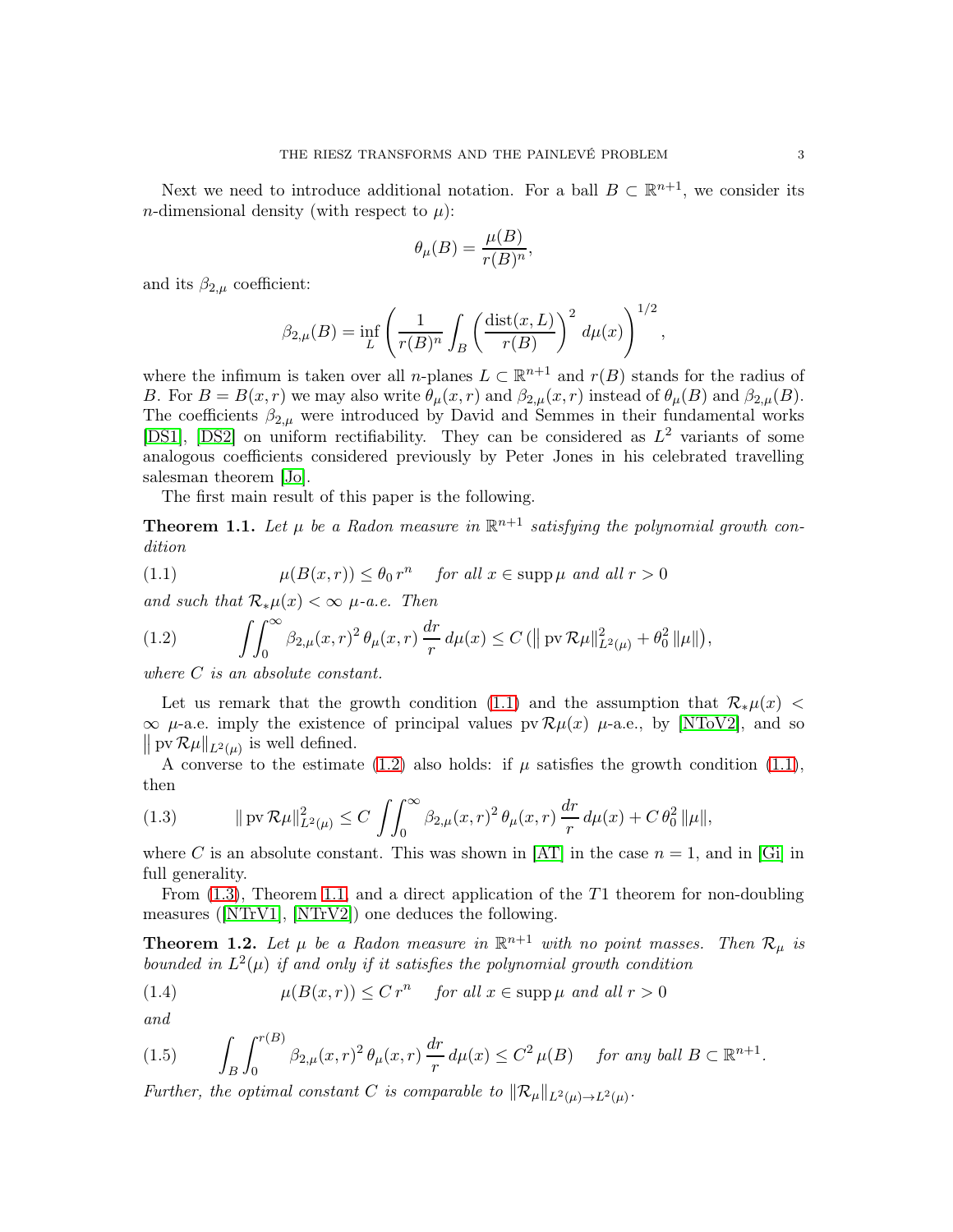In the case  $n = 1$  the preceding results are already known. They were proven in [\[AT\]](#page-58-7), relying on the corona decomposition involving the curvature of  $\mu$  from [\[To3\]](#page-59-9). Further, for arbitrary  $n > 1$ , Theorems [1.1](#page-2-3) and [1.2](#page-2-4) were proven recently by Dabrowski and the author [\[DT\]](#page-58-0) for a special class of measures  $\mu$  with an appropriate Wolff type energy satisfying some scale invariant estimates. In fact, the proof of Theorems [1.1](#page-2-3) and [1.2](#page-2-4) in full generality in the current paper relies heavily on the results from [\[DT\]](#page-58-0).

It is also known that if one assumes that there exists a sufficiently large class of  $L^2(\mu)$ bounded singular integral operators with an odd Calderón-Zygmund kernel, then the con-dition [\(1.5\)](#page-2-5) holds, in any codimension (i.e., assuming that, instead of  $\mathbb{R}^{n+1}$ , the ambient space is  $\mathbb{R}^d$ , with  $d \geq n$ ). This was proved in [\[JNT\]](#page-59-10).

Observe that, when  $\mu$  is n-AD-regular,  $\theta_{\mu}(x,r) \approx 1$  for all  $x \in \text{supp}\,\mu$  and  $0 < r \leq$  $diam(supp \mu)$ , and so the condition [\(1.5\)](#page-2-5) is equivalent to the uniform *n*-rectifiability of  $\mu$ , by [\[DS1\]](#page-58-5). So one deduces that the  $L^2(\mu)$  boundedness of  $\mathcal{R}_{\mu}$  implies the uniform nrectifiability of  $\mu$  and then one recovers the solution of the David-Semmes problem from [\[NToV1\]](#page-59-4). Recall that a measure  $\mu$  in  $\mathbb{R}^d$  is called *uniformly n-rectifiable* (UR) if it is n-AD-regular and there exist constants  $\kappa$ ,  $M > 0$  such that for all  $x \in \text{supp}\,\mu$  and all  $0 < r \leq \text{diam}(\text{supp }\mu)$  there is a Lipschitz mapping g from the ball  $B_n(0,r) \subset \mathbb{R}^n$  to  $\mathbb{R}^d$ with  $\text{Lip}(g) \leq M$  such that

$$
\mu(B(x,r) \cap g(B_n(0,r))) \geq \kappa r^n.
$$

It is worth comparing Theorem [1.2](#page-2-4) with a related result obtained in [\[JNRT\]](#page-59-11) in connection with the fractional Riesz transform  $\mathcal{R}^s$  associated with the kernel  $x/|x|^{s+1}$  for  $s \in (n, n+1)$ . The precise result, which involves the s-dimensional density  $\theta_{\mu}^{s}(x,r) = \mu(B(x,r))r^{-s}$ , is the following.

**Theorem** ([\[JNRT\]](#page-59-11)). Let  $\mu$  be a Radon measure in  $\mathbb{R}^{n+1}$  with no point masses and let  $s \in (n, n+1)$ . Then  $\mathcal{R}^s_\mu$  is bounded in  $L^2(\mu)$  if and only if

<span id="page-3-0"></span>(1.6) 
$$
\int_B \int_0^{r(B)} \theta_\mu^s(x,r)^2 \frac{dr}{r} d\mu(x) \le C^2 \mu(B) \quad \text{for any ball } B \subset \mathbb{R}^{n+1}.
$$

*Further, the optimal constant C is comparable to*  $\|\mathcal{R}_{\mu}^{s}\|_{L^{2}(\mu)\to L^{2}(\mu)}$ .

In the preceding theorem one does not need to ask any growth condition analogous to  $(1.4)$  (with *n* interchanged with *s*) because this condition is already implied by  $(1.6)$ . Observe that in [\(1.6\)](#page-3-0) the density  $\theta^s_\mu(x,r)$  replaces  $\beta_{2,\mu}(x,r)^2$  in [\(1.5\)](#page-2-5), which scales similarly to  $\theta^s(x,r)$  when  $n = s$ . On the other hand, the proof of the last theorem in [\[JNRT\]](#page-59-11) makes an extensive use of blowup techniques, which essentially rely on the fact that any measure  $\mu$  satisfying the growth condition  $\mu(B(x,r)) \leq r^s$  for all  $x \in \mathbb{R}^{n+1}$ ,  $r > 0$ , and such that  $\mathcal{R}^s \mu = 0$  in a suitable  $BMO(\mu)$  sense, must be the zero measure (see [\[JN1\]](#page-58-9), [\[JN2\]](#page-58-10)). In the codimension 1 case, one might expect that if  $\mu$  satisfies [\(1.4\)](#page-2-6) and  $\mathcal{R}\mu = 0$  in the  $BMO(\mu)$ sense, then  $\mu = c\mathcal{H}^n|_L$  for some *n*-plane L. However, this is still an open problem. If this were known to be true, probably in the present paper (and in [\[DT\]](#page-58-0)) we could use blowup arguments analogous to the ones in [\[JNRT\]](#page-59-11).

As shown in [\[AT\]](#page-58-7), the finiteness of the double integral on the left hand side of [\(1.2\)](#page-2-1) is equivalent to the existence of a suitable corona decomposition for  $\mu$  satisfying an appropriate packing condition. This condition is stable by bilipschitz maps (see also [\[Gi\]](#page-58-8) for more details). So we get the following corollary.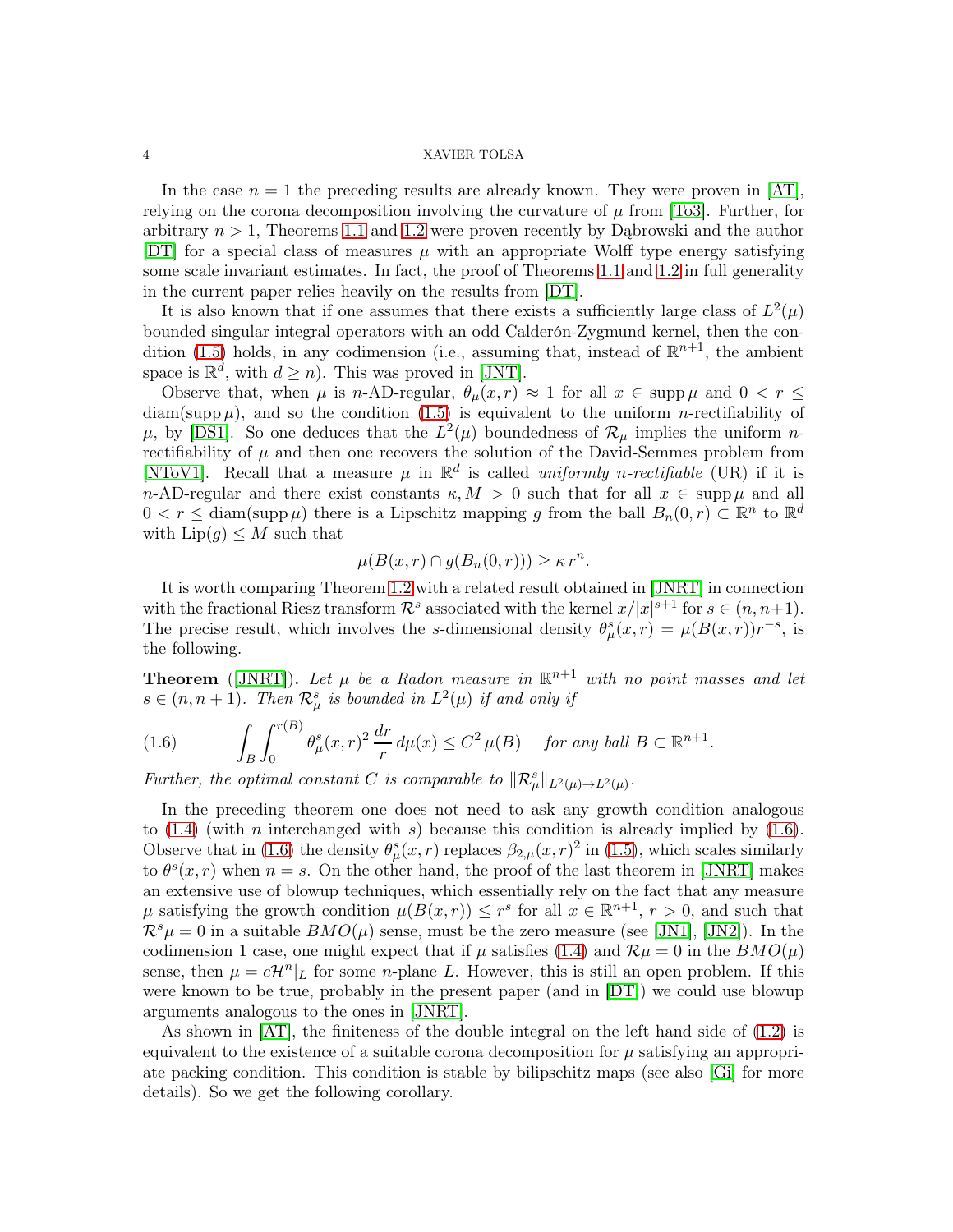**Corollary 1.3.** Let  $\mu$  be a Radon measure in  $\mathbb{R}^{n+1}$  with no point masses. Let  $\varphi : \mathbb{R}^{n+1} \to$  $\mathbb{R}^{n+1}$  *be a bilipschitz map. Let*  $\sigma = \varphi \# \mu$  *be the image measure of*  $\mu$  *by*  $\varphi$ *. If*  $\mathcal{R}_{\mu}$  *is bounded in*  $L^2(\mu)$ *, then*  $\mathcal{R}_{\sigma}$  *is bounded in*  $L^2(\sigma)$ *. Further,* 

$$
\|\mathcal{R}_{\sigma}\|_{L^2(\sigma)\to L^2(\sigma)} \leq C\,\|\mathcal{R}_{\mu}\|_{L^2(\mu)\to L^2(\mu)},
$$

*where* C *depends only on the bilipschitz constant of*  $\varphi$ *.* 

Remark that, up to now, the preceding result was not known even for the case of invertible affine maps such as the one defined by

$$
\varphi(x_1,\ldots,x_{n+1})=(2x_1,x_2,\ldots,x_{n+1}).
$$

As shown in [\[Gi\]](#page-58-8), the conditions [\(1.4\)](#page-2-6) and [\(1.5\)](#page-2-5) imply the  $L^2(\mu)$  boundedness of any singular integral operator of the form

<span id="page-4-0"></span>
$$
T_{\mu}f(x) = \int K(x - y) f(y) d\mu(y),
$$

where  $K$  is an odd kernel such that

(1.7) 
$$
|\nabla^j K(x)| \lesssim \frac{1}{|x|^{n+j}} \quad \text{for all } x \neq 0 \text{ and } 0 \le j \le 2
$$

(remark that  $T_{\mu}$  is said to be bounded in  $L^2(\mu)$  is the truncated operators  $T_{\mu,\varepsilon}$ , defined analogously to  $\mathcal{R}_{\mu,\varepsilon}$ , are bounded in  $L^2(\mu)$  uniformly on  $\varepsilon > 0$ ). Then we deduce the following.

Corollary 1.4. Let  $\mu$  be a Radon measure in  $\mathbb{R}^{n+1}$  with no point masses. Let  $T_{\mu}$  be a *singular integral operator associated with an odd kernel* K *satisfying* [\(1.7\)](#page-4-0)*.* If  $\mathcal{R}_{\mu}$  *is bounded* in  $L^2(\mu)$ , then  $T_{\mu}$  is also bounded in  $L^2(\mu)$ . Further,

$$
||T_{\mu}||_{L^2(\mu) \to L^2(\mu)} \leq C ||\mathcal{R}_{\mu}||_{L^2(\mu) \to L^2(\mu)},
$$

*where* C *depends just on* n *and the implicit constants in [\(1.7\)](#page-4-0).*

Lipschitz We turn now to the applications of the results above to Lipschitz harmonic functions and Lipschitz harmonic capacity. Given a compact set  $E \subset \mathbb{R}^{n+1}$ , one says that E is removable for Lipschitz harmonic functions if for any open set  $\Omega \supset E$ , any function  $f: \Omega \to \mathbb{R}$  which is Lipschitz in  $\Omega$  and harmonic in  $\Omega \setminus E$  can be extended in a harmonic way to the whole  $\Omega$ . To study this problem and some related questions on approximation by Lipschitz harmonic functions it is useful to introduce the Lipschitz harmonic capacity  $\kappa$  (see [\[Pa\]](#page-59-12) and [\[MP\]](#page-59-13)). This is defined by

$$
\kappa(E) = \sup |\langle \Delta f, 1 \rangle|,
$$

where the supremum is taken over all Lipschitz functions  $f : \mathbb{R}^{n+1} \to \mathbb{R}$  which are harmonic in  $\mathbb{R}^{n+1} \setminus E$  and satisfy  $\|\nabla f\|_{\infty} \leq 1$ , with  $\Delta f$  understood in the sense of distributions. It turns out that E is removable for Lipschitz harmonic functions if and only if  $\kappa(E) = 0$ .

Extending previous results for analytic capacity from [\[To2\]](#page-59-14), Volberg showed in [\[Vo\]](#page-59-15) that

$$
\kappa(E) \approx \sup \mu(E),
$$

where the supremum is taken over all measures  $\mu$  satisfying the polynomial growth condi-tion [\(1.4\)](#page-2-6) with constant  $C = 1$  and such that  $\|\mathcal{R}_{\mu}\|_{L^2(\mu) \to L^2(\mu)} \leq 1$ . Combining this result with Theorem [1.2,](#page-2-4) we obtain: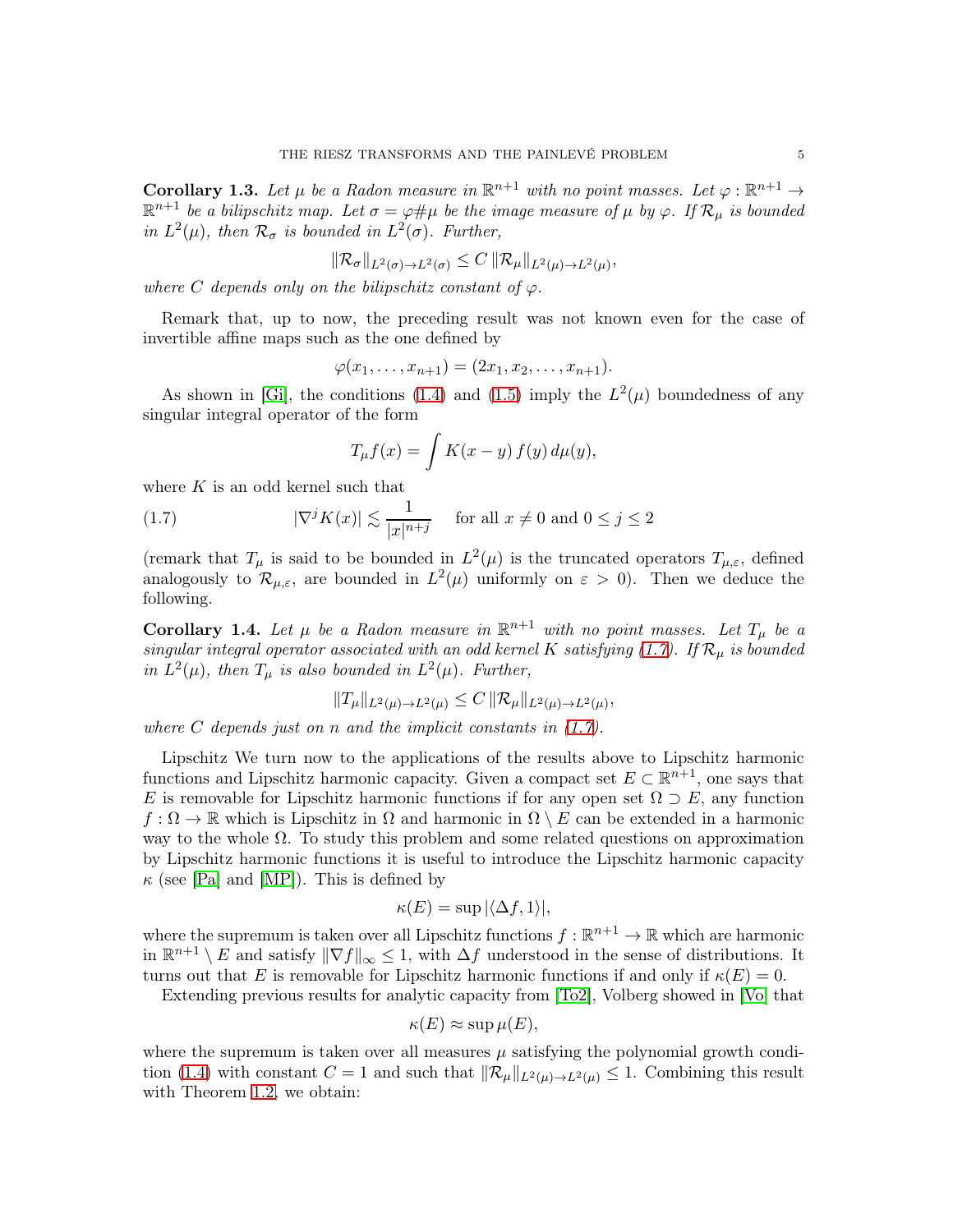<span id="page-5-0"></span>Corollary 1.5. Let  $E \subset \mathbb{R}^{n+1}$  be compact. Then

$$
\kappa(E) \approx \mu(E),
$$

*where the supremum is taken over all Radon measures* µ *such that*

 $\mu(B(x,r)) \leq r^n$  for all  $x \in \text{supp }\mu$  and all  $r > 0$ 

*and*

$$
\iint_0^\infty \beta_{2,\mu}(x,r)^2 \,\theta_\mu(x,r)\,\frac{dr}{r}\,d\mu(x) \le \mu(E).
$$

To derive this corollary, remark that if  $\mu$  satisfies the conditions above, by Chebyshev one deduces that there is a big piece  $F \subset E \cap \text{supp}\,\mu$ , with  $\mu(F) \approx \mu(E)$ , such that the measure  $\widetilde{\mu} = \mu|_{F}$  satisfies [\(1.5\)](#page-2-5), and so  $\mathcal{R}_{\widetilde{\mu}}$  is bounded in  $L^{2}(\widetilde{\mu})$ . Hence  $\kappa(E) \gtrsim \mu(F) \approx \mu(E)$ . The converse direction of the corollary is a straightforward consequence of the aforementioned theorem of Volberg and Theorem [1.2.](#page-2-4)

As explained above, the conditions on the measure  $\mu$  in Corollary [1.5](#page-5-0) are stable by bilipschitz maps. So we deduce that if  $\varphi : \mathbb{R}^{n+1} \to \mathbb{R}^{n+1}$  is bilipschitz, then

 $\kappa(E) \approx \kappa(\varphi(E))$  for any compact set  $E \subset \mathbb{R}^{n+1}$ ,

with the implicit constant just depending on the bilipschitz constant of  $\varphi$  and the ambient dimension.

Another suggestive characterization of the capacity  $\kappa(E)$  can be given in terms of the following potential, which we call the Jones-Wolff potential of  $\mu$ :

$$
U_{\mu}(x) = \sup_{r>0} \theta_{\mu}(x,r) + \left(\int_0^{\infty} \beta_{2,\mu}(x,r)^2 \theta_{\mu}(x,r) \frac{dr}{r}\right)^{1/2}.
$$

<span id="page-5-1"></span>**Corollary 1.6.** *Let*  $E \subset \mathbb{R}^{n+1}$  *be compact. Then* 

$$
\kappa(E) \approx \sup \{ \mu(E) : U_{\mu}(x) \le 1 \,\forall x \in E \}.
$$

An immediate consequence of this result is that  $E$  is non-removable for Lipschitz harmonic functions if and only if it supports a non-zero measure such that  $U_{\mu}(x) \leq 1$  for all  $x \in E$ .

The characterization of the capacity  $\kappa$  and of removable sets for Lipschitz harmonic functions in terms of a metric-geometric potential such as  $U_{\mu}$  should be considered as an analogue of the characterization of analytic capacity and of removable sets for bounded analytic functions in terms of curvature of measures [\[To2\]](#page-59-14). So one can think of the results stated in Corollaries [1.5](#page-5-0) and [1.6](#page-5-1) as possible solutions of the Painlevé problem for Lipschitz harmonic functions.

Next we describe the main ideas involved in the proof of Theorem [1.1.](#page-2-3) As explained above, the proof relies on the results obtained in [\[DT\]](#page-58-0). More precisely, for a Radon measure  $\sigma$  we consider the Wolff type energy

$$
\mathbb{E}(\sigma) = \iint_0^\infty \left( \frac{\sigma(B(x,r))}{r^{n-\frac{3}{8}}} \right)^2 \frac{dr}{r} d\sigma(x) = \iint_0^\infty r^{\frac{3}{4}} \theta_\sigma(B(x,r)^2 \frac{dr}{r} d\sigma(x).
$$

As in  $DT$ , given the Radon measure  $\mu$ , we consider a suitably modified version of the David-Mattila lattice  $\mathcal{D}_{\mu}$  associated with  $\mu$ . Then for a given P-doubling cube  $Q \in \mathcal{D}_{\mu}$ , we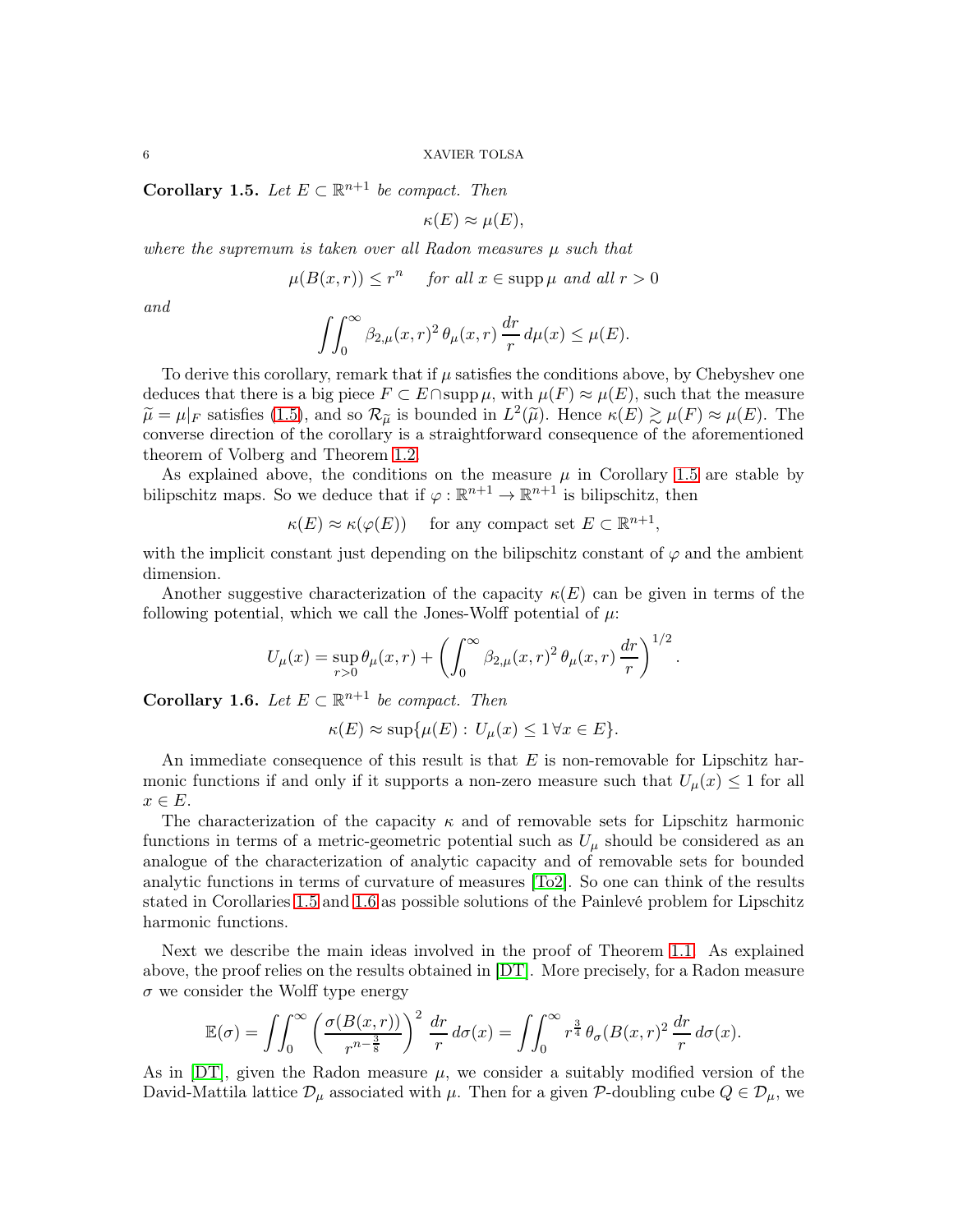let  $\mathcal{E}(4Q)$  be an appropriate discrete version of  $\mathbb{E}(\mu|_{4Q}) \, \ell(Q)^{-3/4}$ . We say that a P-doubling cube Q has high energy, and we write  $Q \in \mathsf{HE}$ , if

$$
\mathcal{E}(4Q) \ge M_0^2 \Theta(Q)^2 \,\mu(Q),
$$

where  $M_0 \gg 1$  is some fixed constant,  $\Theta(Q)$  is another discrete version of  $\theta_\mu(2B_Q)$ , and  $B_Q$  is a ball concentric with Q, containing Q, with radius comparable to  $\ell(Q)$  (for the precise definitions of P-doubling cubes,  $\Theta(Q)$ , and  $\mathcal{E}(4Q)$  see Section [3\)](#page-11-0). In [\[DT,](#page-58-0) Main Theorem 3.4] it is shown that

$$
\int\!\!\!\int_0^\infty \beta_{2,\mu}(x,r)^2\,\theta_\mu(x,r)\,\frac{dr}r\,d\mu(x)\leq C\,\Big(\|\mathcal R\mu\|_{L^2(\mu)}^2+\theta_0^2\,\|\mu\|+\sum_{Q\in\mathsf{HE}}\mathcal E(4Q)\Big),
$$

So to prove Theorem [1.1](#page-2-3) it suffices to show that

(1.8) 
$$
\sum_{Q \in \mathsf{HE}} \mathcal{E}(4Q) \leq C \left( \|\mathcal{R}\mu\|_{L^2(\mu)}^2 + \theta_0^2 \|\mu\| \right).
$$

This is the task we perform in this paper (see Main Proposition [3.7\)](#page-14-0).

To prove [\(1.8\)](#page-6-0) we introduce in Section [3](#page-11-0) a related energy  $\mathcal{E}_{\infty}$  which is more appropriate for the stopping time conditions and the bootstrapping argument involved in the proof of [\(1.8\)](#page-6-0). The objective is then to show that the family DB of  $P$ -doubling cubes  $Q$  such that

<span id="page-6-0"></span>
$$
\mathcal{E}_{\infty}(9Q) \ge M_0 \Theta(Q)^2 \,\mu(Q)
$$

satisfies a Carleson type estimate analogous to [\(1.8\)](#page-6-0). The first step is the construction of a family (called GDF) of cubes Q which, in a sense, contain many stopping cubes whose density is much larger than the density  $\Theta(Q)$ . The selection of this family, in Section [4,](#page-15-0) is one of the key steps for the proof proof of Theorem [1.1.](#page-2-3) In Section [5](#page-20-0) we associate a family of "tractable trees" of cubes with each cube from GDF, by arguments somewhat similar to others appearing in [\[DT\]](#page-58-0), although here we need to consider different and additional stopping conditions. In the tractable trees the density of  $\mu$  oscillates in such a way that one can bound from below the Haar coefficients of  $\mathcal{R}\mu$  for the cubes which belong to that tree or are close to that tree. For each tractable tree  $\mathcal{T}$ , this is shown by a variational argument applied to a measure  $\eta$  that approximates the measure  $\mu$  at the level of some regularized stopping cubes of  $\mathcal{T}$ . This argument provides a lower estimate for  $\|\mathcal{R}\eta\|_{L^p(\eta)},$ essentially in the same way as in [\[DT\]](#page-58-0), and so we refer to the appropriate lemma from [\[DT\]](#page-58-0) when this is required in Section [7.](#page-31-0)

To complete the estimates from below for the Haar coefficients of  $\mathcal{R}\mu$  near the tree T, in Section [8](#page-33-0) we transfer the lower estimates obtained for  $\|\mathcal{R}\eta\|_{L^p(\eta)}$  to  $\mathcal{R}\mu$ . This is another of the delicate key points of the proof of Theorem [1.2.](#page-2-4) It requires much more precise estimates than other related arguments appearing in [\[DT\]](#page-58-0) or [\[JNRT\]](#page-59-11), mainly because the presence of cubes from DB (or HE) in the tree  $\mathcal T$  originates "error terms" in the transference of those estimates which are difficult to control. Most important, we can only quantify the presence of cubes from DB in most of the trees  $\mathcal T$  by a bootstrapping argument which gives rather weak bounds.

In the whole paper we denote by  $C$  or  $c$  some constants that may depend on the dimension and perhaps other fixed parameters. Their values may change at different occurrences. On the contrary, constants with subscripts, like  $C_0$ , retain their values. For  $a, b \geq 0$ , we write  $a \lesssim b$  if there is  $C > 0$  such that  $a \leq Cb$ . We write  $a \approx b$  to mean  $a \lesssim b \lesssim a$ .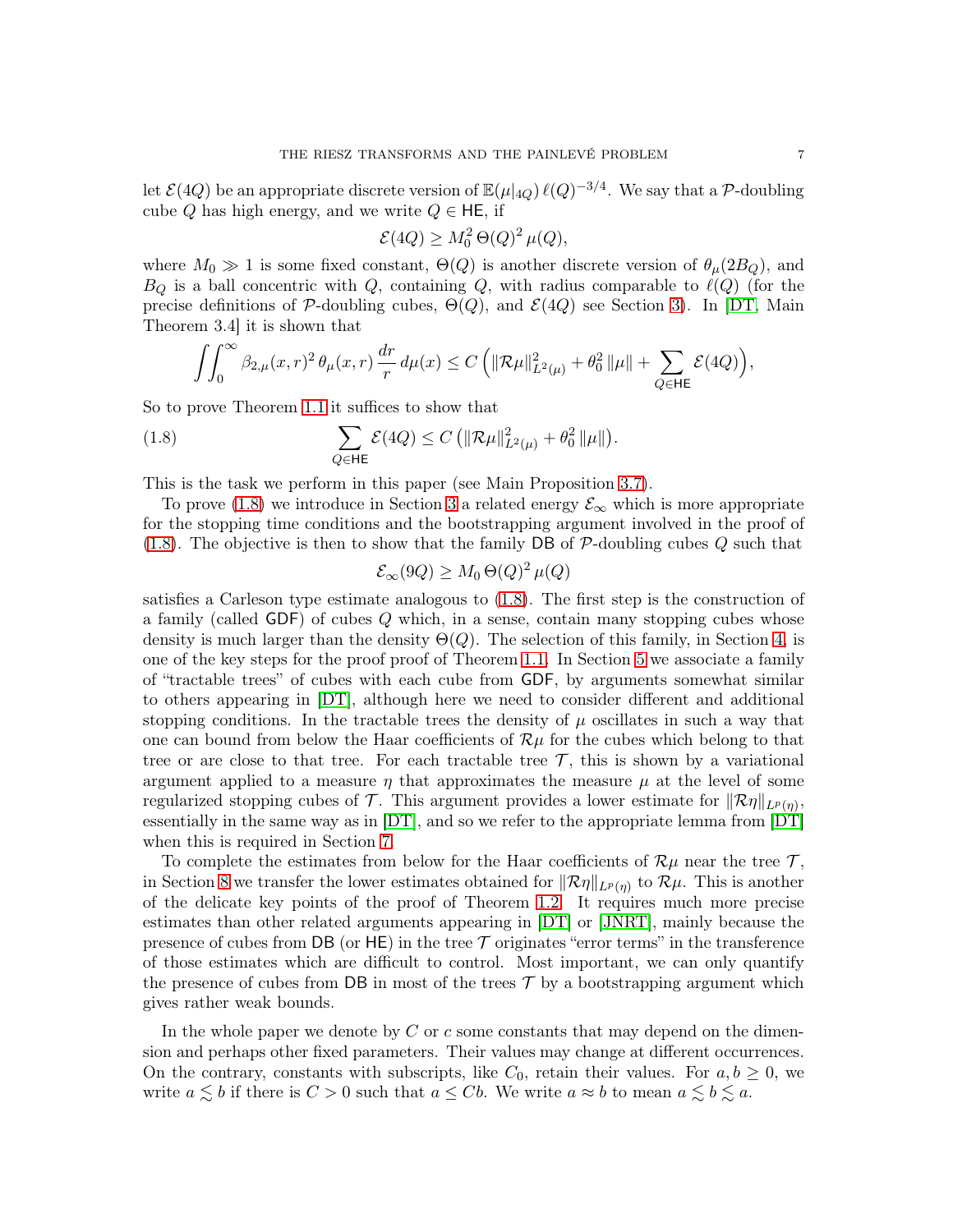# <span id="page-7-0"></span>2. The modified dyadic lattice of David and Mattila and the dyadic martingale decomposition

<span id="page-7-1"></span>2.1. The David-Mattila lattice. We recall now the properties of the dyadic lattice of cubes with small boundaries of David-Mattila associated with a Radon measure  $\mu$ . This lattice has been constructed in [\[DM,](#page-58-11) Theorem 3.2]. Later on we will state some additional useful properties of  $\mathcal{D}_{\mu}$  that are obtained by modifying its construction as in [\[DT\]](#page-58-0).

<span id="page-7-4"></span>**Lemma 2.1** (David, Mattila). Let  $\mu$  be a compactly supported Radon measure in  $\mathbb{R}^d$ . *Consider two constants*  $C_0 > 1$  *and*  $A_0 > 5000 C_0$  *and denote*  $E = \text{supp }\mu$ . Then there *exists a sequence of partitions of* E *into Borel subsets*  $Q, Q \in \mathcal{D}_{\mu,k}$ *, with the following properties:*

- For each integer  $k \geq 0$ , E is the disjoint union of the "cubes"  $Q, Q \in \mathcal{D}_{\mu,k}$ , and if  $k < l, Q \in \mathcal{D}_{\mu,l}$ *, and*  $R \in \mathcal{D}_{\mu,k}$ *, then either*  $Q \cap R = \emptyset$  *or else*  $Q \subset R$ *.*
- The general position of the cubes  $Q$  can be described as follows. For each  $k \geq 0$ *and each cube*  $Q \in \mathcal{D}_{\mu,k}$ *, there is a ball*  $B(Q) = B(x_Q, r(Q))$  *such that*

$$
x_Q \in E
$$
,  $A_0^{-k} \le r(Q) \le C_0 A_0^{-k}$ ,  
 $E \cap B(Q) \subset Q \subset E \cap 28 B(Q) = E \cap B(x_Q, 28r(Q)),$ 

*and*

the balls 
$$
5B(Q)
$$
,  $Q \in \mathcal{D}_{\mu,k}$ , are disjoint.

• *The cubes*  $Q \in \mathcal{D}_{\mu,k}$  *have small boundaries. That is, for each*  $Q \in \mathcal{D}_{\mu,k}$  *and each integer*  $l \geq 0$ *, set* 

$$
N_l^{ext}(Q) = \{x \in E \setminus Q : \text{dist}(x, Q) < A_0^{-k-l}\},
$$
\n
$$
N_l^{int}(Q) = \{x \in Q : \text{dist}(x, E \setminus Q) < A_0^{-k-l}\},
$$

*and*

<span id="page-7-3"></span><span id="page-7-2"></span>
$$
N_l(Q) = N_l^{ext}(Q) \cup N_l^{int}(Q).
$$

*Then*

(2.1) 
$$
\mu(N_l(Q)) \leq (C^{-1}C_0^{-3d-1}A_0)^{-l} \mu(90B(Q)).
$$

• Denote by  $\mathcal{D}_{\mu,k}^{db}$  the family of cubes  $Q \in \mathcal{D}_{\mu,k}$  for which

(2.2) 
$$
\mu(100B(Q)) \le C_0 \,\mu(B(Q)).
$$

*We have that*  $r(Q) = A_0^{-k}$  when  $Q \in \mathcal{D}_{\mu,k} \setminus \mathcal{D}_{\mu,k}^{db}$  and (2.3)  $\mu(100B(Q)) \leq C_0^{-l} \mu(100^{l+1}B(Q))$  *for all*  $l \geq 1$  *with*  $100^{l} \leq C_0$  *and*  $Q \in \mathcal{D}_{\mu,k} \setminus \mathcal{D}_{\mu,k}^{db}$ *.* 

**Remark 2.2.** The constants  $C_0$  and  $A_0$  are chosen so that

$$
A_0 = C_0^{C(d)},
$$

where  $C(d)$  depends just on d and  $C_0$  is big enough.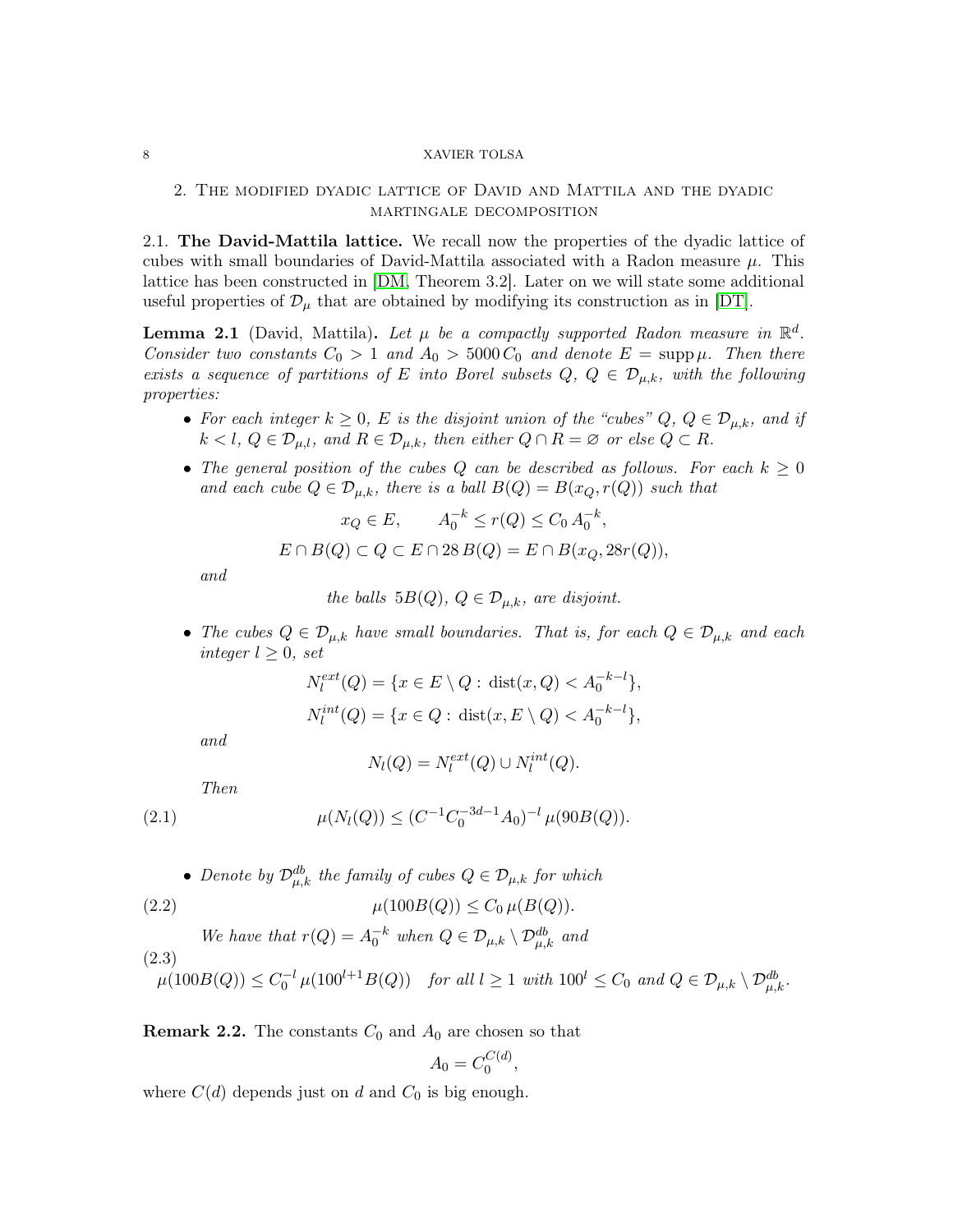We use the notation  $\mathcal{D}_{\mu} = \bigcup_{k \geq 0} \mathcal{D}_{\mu,k}$ . Observe that the families  $\mathcal{D}_{\mu,k}$  are only defined for  $k \geq 0$ . So the diameter of the cubes from  $\mathcal{D}_{\mu}$  are uniformly bounded from above. For  $Q \in \mathcal{D}_{\mu,k}$ , we set  $\ell(Q) = 56 C_0 A_0^{-k}$  and we call it the side length of Q. Notice that

$$
C_0^{-1}\ell(Q) \le \text{diam}(28B(Q)) \le \ell(Q).
$$

Observe that  $r(Q) \approx \text{diam}(Q) \approx \ell(Q)$ . Also we call  $x_Q$  the center of Q, and the cube  $Q' \in \mathcal{D}_{\mu,k-1}$  such that  $Q' \supset Q$  the parent of Q. We denote the family of cubes from  $\mathcal{D}_{\mu,k+1}$ which are contained in  $Q$  by  $Ch(Q)$ , and we call their elements children or sons of  $Q$ . We set  $B_Q = 28B(Q) = B(x_Q, 28r(Q))$ , so that

$$
E \cap \frac{1}{28} B_Q \subset Q \subset B_Q \subset B(x_Q, \ell(Q)/2).
$$

For a given  $\gamma \in (0,1)$ , let  $A_0$  be big enough so that the constant  $C^{-1}C_0^{-3d-1}A_0$  in  $(2.1)$ satisfies

$$
C^{-1}C_0^{-3d-1}A_0 > A_0^{\gamma} > 10.
$$

Then we deduce that, for all  $0 < \lambda \leq 1$ ,

$$
(2.4) \mu({x \in Q : \text{dist}(x, E \setminus Q) \le \lambda \ell(Q)}) + \mu({x \in 3.5B_Q \setminus Q : \text{dist}(x, Q) \le \lambda \ell(Q)})
$$
  

$$
\le_{\gamma} c \lambda^{\gamma} \mu(3.5B_Q).
$$

We denote  $\mathcal{D}_{\mu}^{db} = \bigcup_{k \geq 0} \mathcal{D}_{\mu,k}^{db}$ . Note that, in particular, from [\(2.2\)](#page-7-3) it follows that

(2.5) 
$$
\mu(3B_Q) \leq \mu(100B(Q)) \leq C_0 \mu(Q) \quad \text{if } Q \in \mathcal{D}_{\mu}^{db}.
$$

For this reason we will call the cubes from  $\mathcal{D}_{\mu}^{db}$  doubling. Given  $Q \in \mathcal{D}_{\mu}$ , we denote by  $\mathcal{D}_{\mu}(Q)$  the family of cubes from  $\mathcal{D}_{\mu}$  which are contained in Q. Analogously, we write  $\mathcal{D}_{\mu}^{db}(Q) = \mathcal{D}_{\mu}^{db} \cap \mathcal{D}(Q).$ 

As shown in [\[DM,](#page-58-11) Lemma 5.28], every cube  $R \in \mathcal{D}_{\mu}$  can be covered  $\mu$ -a.e. by a family of doubling cubes:

**Lemma 2.3.** Let  $R \in \mathcal{D}_{\mu}$ . Suppose that the constants  $A_0$  and  $C_0$  in Lemma [2.1](#page-7-4) are chosen *suitably. Then there exists a family of doubling cubes*  $\{Q_i\}_{i\in I} \subset \mathcal{D}_{\mu}^{db}$ , with  $Q_i \subset R$  *for all* i*, such that their union covers* µ*-almost all* R*.*

The following result is proved in [\[DM,](#page-58-11) Lemma 5.31].

<span id="page-8-0"></span>**Lemma 2.4.** Let  $R \in \mathcal{D}_{\mu}$  and let  $Q \subset R$  be a cube such that all the intermediate cubes S,  $Q \subsetneq S \subsetneq R$  are non-doubling (i.e. belong to  $\mathcal{D}_\mu \setminus \mathcal{D}_\mu^{db}$ ). Suppose that the constants  $A_0$  and C<sup>0</sup> *in Lemma [2.1](#page-7-4) are chosen suitably. Then*

(2.6) 
$$
\mu(100B(Q)) \leq A_0^{-10d(J(Q)-J(R)-1)} \mu(100B(R)).
$$

Given a ball  $B \subset \mathbb{R}^{n+1}$ , we consider its *n*-dimensional density:

$$
\theta_{\mu}(B) = \frac{\mu(B)}{r(B)^n}.
$$

We will also write  $\theta_{\mu}(x,r)$  instead of  $\theta_{\mu}(B(x,r))$ .

From the preceding lemma we deduce: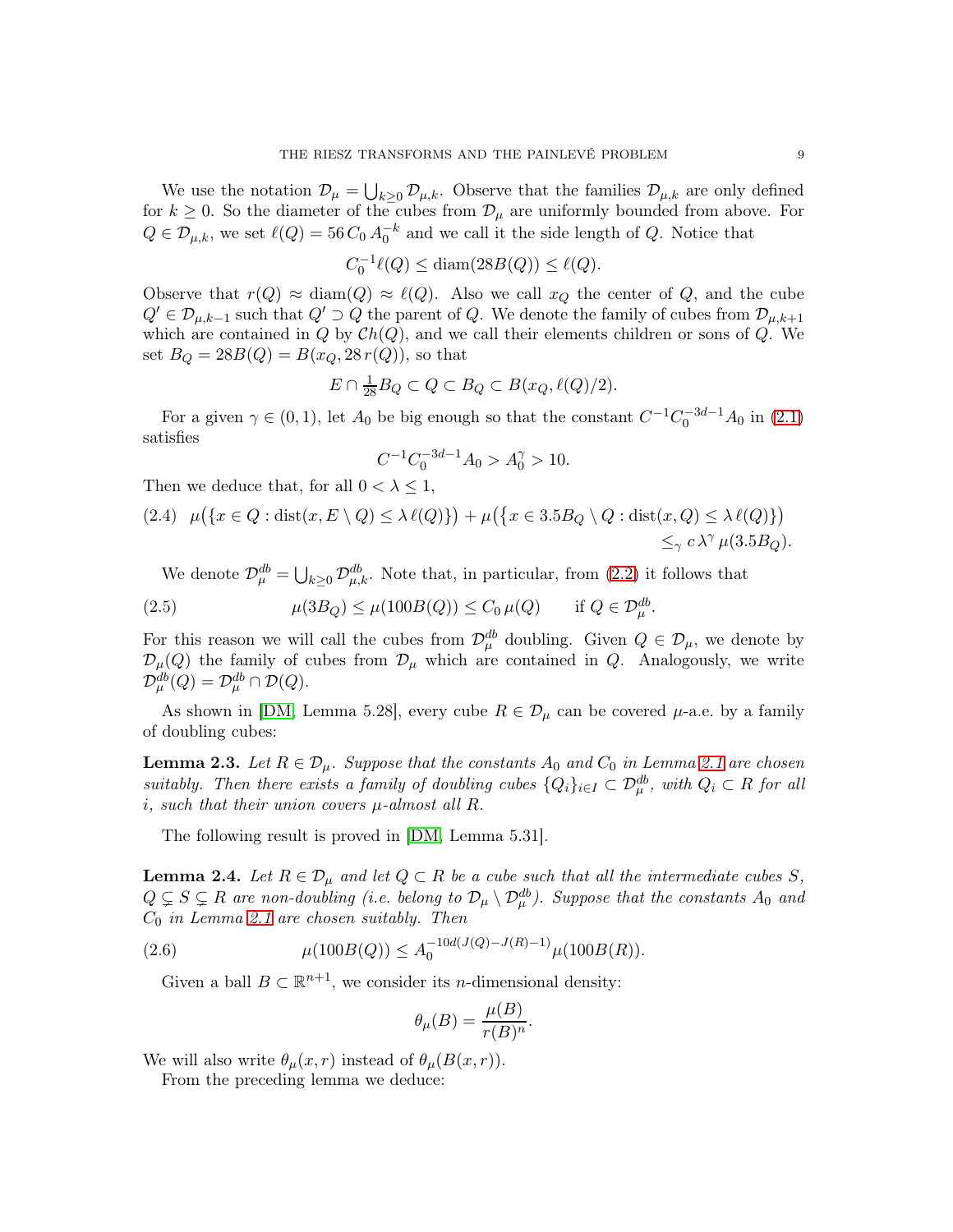**Lemma 2.5.** *Let*  $Q, R \in \mathcal{D}_{\mu}$  *be as in Lemma [2.4.](#page-8-0) Then* 

$$
\theta_{\mu}(100B(Q)) \le (C_0 A_0)^{n+1} A_0^{-9d(J(Q)-J(R)-1)} \theta_{\mu}(100B(R))
$$

*and*

$$
\sum_{S \in \mathcal{D}_{\mu}: Q \subset S \subset R} \theta_{\mu}(100B(S)) \leq c \theta_{\mu}(100B(R)),
$$

*with* c depending on  $C_0$  *and*  $A_0$ *.* 

For the easy proof, see [\[To4,](#page-59-16) Lemma 4.4], for example.

<span id="page-9-0"></span>2.2. The dyadic martingale decomposition and the additional properties from [\[DT\]](#page-58-0). For  $f \in L^2(\mu)$  and  $Q \in \mathcal{D}_\mu$  we denote

(2.7) 
$$
\Delta_Q f = \sum_{S \in Ch(Q)} m_{\mu,S}(f) \chi_S - m_{\mu,Q}(f) \chi_Q,
$$

where  $m_{\mu,S}(f)$  stands for the average of f on S with respect to  $\mu$ . Then we have the orthogonal expansion, for any cube  $R \in \mathcal{D}_{\mu}$ ,

$$
\chi_R(f - m_{\mu,R}(f)) = \sum_{Q \in \mathcal{D}_{\mu}(R)} \Delta_Q f,
$$

in the  $L^2(\mu)$ -sense, so that

$$
\|\chi_R(f - m_{\mu,R}(f))\|_{L^2(\mu)}^2 = \sum_{Q \in \mathcal{D}_{\mu}(R)} \|\Delta_Q f\|_{L^2(\mu)}^2.
$$

In several places in this paper we will have to estimate terms such as  $\|\mathcal{R}(\chi_{2B_Q\setminus Q}\mu)\|_{L^2(\mu|_Q)},$ and so we will need to deal with integrals such as

$$
\int_{2B_Q\backslash Q}\left(\int_Q\frac{1}{|x-y|^n}\,d\mu(y)\right)^2d\mu(x).
$$

We will describe now how this integral can be estimated in terms of the energy  $\mathcal{E}(9Q)$ when using the enhanced David-Mattila lattice from [\[DT\]](#page-58-0).

We need some additional notation. Given  $Q \in \mathcal{D}_{\mu}$  and  $\lambda > 1$ , we let  $\lambda Q$  be the union of cubes P from the same generation as Q such that  $dist(x_Q, P) \leq \lambda \ell(Q)$ . Notice that

(2.8) 
$$
\lambda Q \subset B(x_Q, (\lambda + \frac{1}{2})\ell(Q)).
$$

Also, we let

$$
\mathcal{D}_{\mu}(\lambda Q) = \{ P \in \mathcal{D}_{\mu} : P \subset \lambda Q, \, \ell(P) \le \ell(Q) \},
$$

and

$$
\mathcal{D}_{\mu,k}(\lambda Q) = \{ P \in \mathcal{D}_{\mu} : P \subset \lambda Q, \, \ell(P) = A_0^{-k} \ell(Q) \}, \qquad \mathcal{D}_{\mu}^k(\lambda Q) = \bigcup_{j \ge k} \mathcal{D}_{\mu,j}(\lambda Q).
$$

Next we set

(2.9) 
$$
\widetilde{\mathcal{D}}_{\mu}^{int}(Q) = \left\{ P \in \mathcal{D}_{\mu}(Q) : 2B_P \cap (\text{supp}\,\mu \setminus Q) \neq \varnothing \right\}
$$

and

(2.10) 
$$
\widetilde{\mathcal{D}}_{\mu}^{ext}(Q) = \{ P \in \mathcal{D}_{\mu} : \ell(P) \leq \ell(Q), P \subset \mathbb{R}^{n+1} \setminus Q, 2B_P \cap Q \neq \varnothing \}.
$$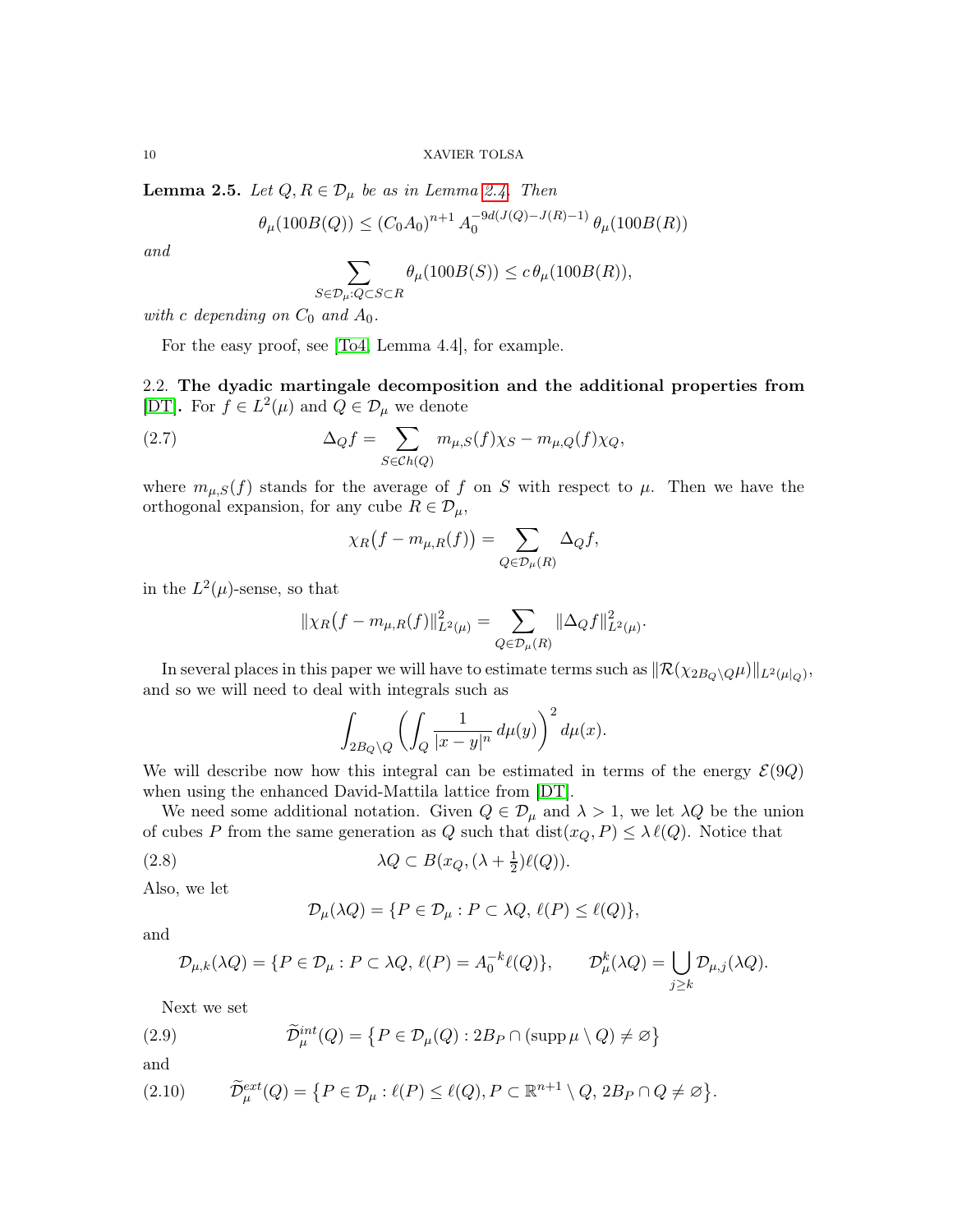Also,

(2.11) 
$$
\widetilde{\mathcal{D}}_{\mu}(Q) = \widetilde{\mathcal{D}}_{\mu}^{int}(Q) \cup \widetilde{\mathcal{D}}_{\mu}^{ext}(Q),
$$

and

$$
\widetilde{\mathcal{D}}_{\mu,k}(Q) = \{ P \in \widetilde{\mathcal{D}}_{\mu} : P \subset \lambda Q, \, \ell(P) = A_0^{-k} \ell(Q) \}.
$$

We need the following auxiliary result, whose proof follows from a straightforward calculation (see [\[DT,](#page-58-0) Lemma 2.7]).

<span id="page-10-0"></span>**Lemma 2.6.** Let  $\mu$  be a compactly supported Radon measure in  $\mathbb{R}^d$  and  $Q \in \mathcal{D}_{\mu}$ . For any  $\alpha \in (0,1)$ *, we have* 

$$
(2.12) \quad \int_{2B_Q\backslash Q} \left( \int_Q \frac{1}{|x-y|^n} d\mu(y) \right)^2 d\mu(x) + \int_Q \left( \int_{2B_Q\backslash Q} \frac{1}{|x-y|^n} d\mu(y) \right)^2 d\mu(x)
$$

$$
\lesssim_{\alpha, A_0} \sum_{P \in \widetilde{\mathcal{D}}_{\mu}(Q)} \left( \frac{\ell(Q)}{\ell(P)} \right)^{\alpha} \theta_{\mu}(2B_P)^2 \mu(P).
$$

The following result is proven in [\[DT,](#page-58-0) Lemma 2.9].

<span id="page-10-1"></span>**Lemma 2.7.** Let  $\mu$  be a compactly supported Radon measure in  $\mathbb{R}^d$ . Assume that  $\mu$  has *polynomial growth of degree n and let*  $\gamma \in (0,1)$ *. The lattice*  $\mathcal{D}_{\mu}$  *from Lemma [2.1](#page-7-4) can be constructed so that the following holds for all all*  $Q \in \mathcal{D}_{\mu}$ *:* 

$$
(2.13)\quad \sum_{P\in \tilde{\mathcal{D}}_{\mu}(Q)}\left(\frac{\ell(Q)}{\ell(P)}\right)^{\frac{1-\gamma}{2}}\theta_{\mu}(2B_P)^2\,\mu(P)\leq C(\gamma)\sum_{P\in \mathcal{D}_{\mu}: P\subset 9Q}\left(\frac{\ell(P)}{\ell(Q)}\right)^{\gamma}\theta_{\mu}(2B_P)^2\mu(P).
$$

Remark that saying that  $\mu$  has polynomial growth of degree n means that [\(1.1\)](#page-2-0) holds for some arbitrary constant  $\theta_0$ . In the lemma this assumption is just used to ensure that the sums above are finite. Further, the constant  $C(\gamma)$  does not depend on the polynomial growth constant  $\theta_0$ .

By combining Lemmas [2.6](#page-10-0) and [2.7,](#page-10-1) we obtain

<span id="page-10-2"></span>**Lemma 2.8.** Let  $\mu$  be a compactly supported Radon measure in  $\mathbb{R}^d$ . Assume that  $\mu$  has *n*-polynomial growth and let  $\gamma \in (0,1)$ . The lattice  $\mathcal{D}_{\mu}$  from Lemma [2.1](#page-7-4) can be constructed *so that the following holds for all*  $Q \in \mathcal{D}_{\mu}$ *:* 

$$
\begin{aligned} \int_{2B_Q\backslash Q} \left(\int_Q \frac{1}{|x-y|^n} \, d\mu(y)\right)^2 d\mu(x) + \int_Q \left(\int_{2B_Q\backslash Q} \frac{1}{|x-y|^n} \, d\mu(y)\right)^2 d\mu(x) \\ &\leq C(\gamma) \sum_{P\in \mathcal{D}_\mu: P\subset 2Q} \left(\frac{\ell(P)}{\ell(Q)}\right)^\gamma \theta_\mu(2B_P)^2 \mu(P). \end{aligned}
$$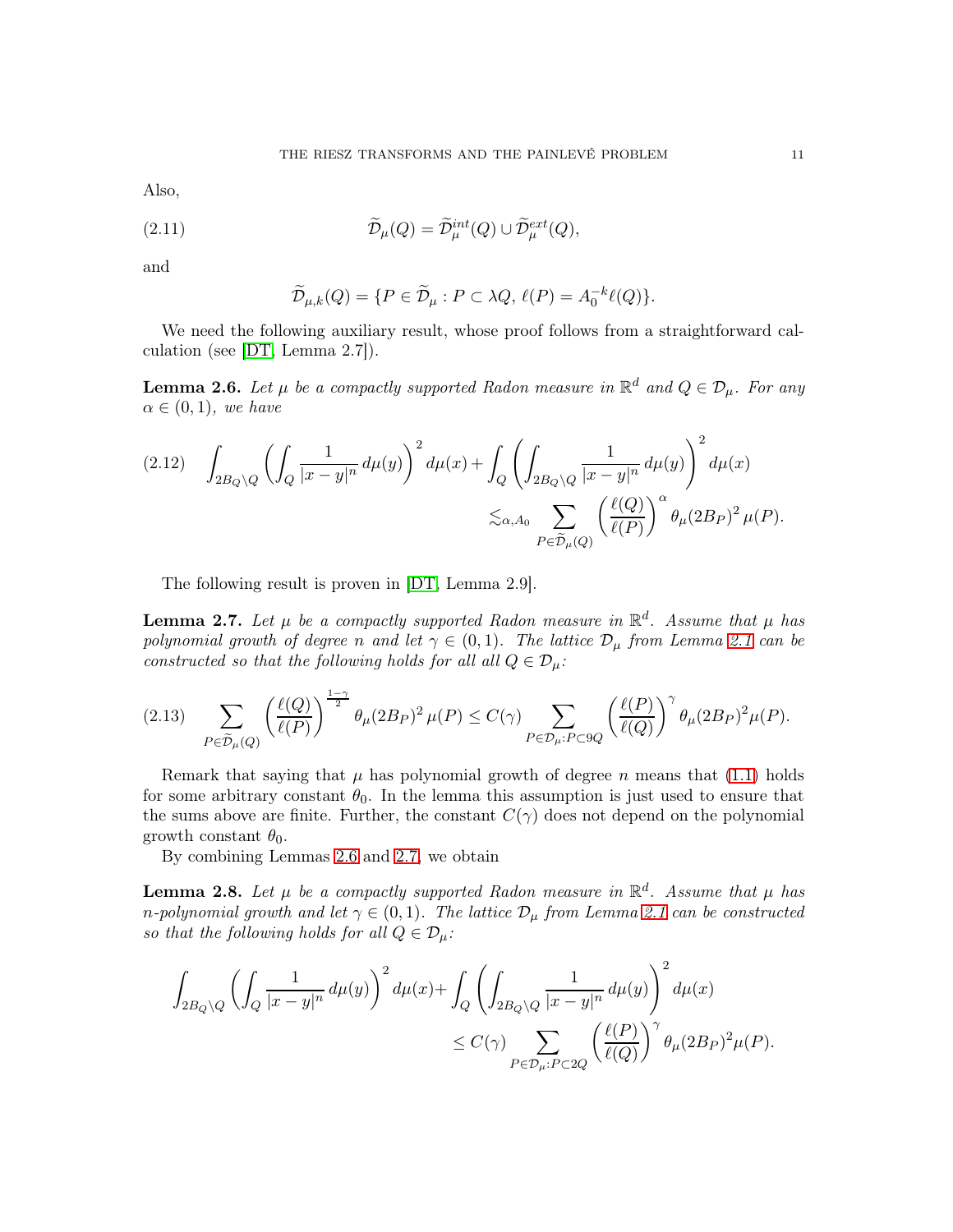# 3. The family  $\mathsf{hd}^k(Q)$  and the Main Proposition

<span id="page-11-1"></span><span id="page-11-0"></span>3.1. P-doubling cubes and the family  $hd^k(Q)$ . In the rest of the paper we assume that  $\mu$  is a compactly supported Radon measure with polynomial growth of degree n such that  $\mathcal{R}_{*}\mu(x) < \infty$   $\mu$ -a.e. We assume that  $\mathcal{D}_{\mu}$  is a David-Mattila dyadic lattice satisfying the properties described in the preceding section, in particular, the ones in Lemmas [2.1](#page-7-4) and [2.8,](#page-10-2) with  $\gamma = 9/10$ . By rescaling, we assume that  $\mathcal{D}_{\mu,k}$  is defined for all  $k \geq k_0$ , with  $A_0^{-k_0} \approx \text{diam}(\text{supp}\,\mu)$ , and we also suppose that there is a unique cube in  $\mathcal{D}_{\mu,k_0}$  which coincides with the whole supp  $\mu$ . Further, from now on, we allow all the constants  $C$  and all implicit constants in the relationship " $\lesssim$ " to depend on the parameters  $C_0$ ,  $A_0$  of the dyadic lattice of David-Mattila.

We denote

$$
\mathcal{P}(Q) = \sum_{R \in \mathcal{D}_{\mu}: R \supset Q} \frac{\ell(Q)}{\ell(R)^{n+1}} \mu(2B_R).
$$

We say that a cube Q is  $\mathcal{P}\text{-doubling}$ , and we write  $Q \in \mathcal{D}_{\mu}^{\mathcal{P}}$ , if

$$
\mathcal{P}(Q) \le C_d \, \frac{\mu(2B_Q)}{\ell(Q)^n},
$$

for  $C_d = 4A_0^n$ . Notice that

$$
\mathcal{P}(Q) \approx_{C_0} \sum_{R \in \mathcal{D}_{\mu}:R \supset Q} \frac{\ell(Q)}{\ell(R)} \theta_{\mu}(2B_R).
$$

and thus  $Q$  being  $P$ -doubling implies that

$$
\sum_{R \in \mathcal{D}_{\mu}: R \supset Q} \frac{\ell(Q)}{\ell(R)} \theta_{\mu}(2B_R) \le C_d' \theta_{\mu}(2B_Q)
$$

for some constant  $C'_d$  depending on  $C_d$ . Conversely, the latter condition implies that Q is P-doubling with another constant  $C_d$  depending on  $C'_d$ .

As shown in [\[DT,](#page-58-0) Lemma 3.1], from the properties of the David-Mattila lattice, it follows:

**Lemma 3.1.** Suppose that  $C_0$  and  $A_0$  to be chosen suitably. If  $Q$  is  $P$ -doubling, then  $Q \in \mathcal{D}_{\mu, db}$ .

Notice that, by the preceding lemma, if  $Q$  is  $P$ -doubling, then

$$
\sum_{R \in \mathcal{D}_{\mu}: R \supset Q} \frac{\ell(Q)^{n+1}}{\ell(R)^{n+1}} \mu(2B_R) \lesssim_{C_d} \mu(Q).
$$

For technical reasons that will be more evident below, it is appropriate to consider a discrete version of the density  $\theta_{\mu}$ . Given  $\lambda \geq 1$  and  $Q \in \mathcal{D}_{\mu}$ , we let

$$
\Theta(Q) = A_0^{kn} \quad \text{ if } \frac{\mu(2B_Q)}{\ell(Q)^n} \in [A_0^{kn}, A_0^{(k+1)n}).
$$

Clearly,  $\Theta(Q) \approx \theta_{\mu}(2B_Q)$ . Notice also that if  $\Theta(Q) = A_0^k$  and P is a son of Q, then

$$
\frac{\mu(2B_P)}{\ell(P)^n} \le \frac{\mu(2B_Q)}{\ell(P)^n} = A_0^n \, \frac{\mu(2B_Q)}{\ell(Q)^n}.
$$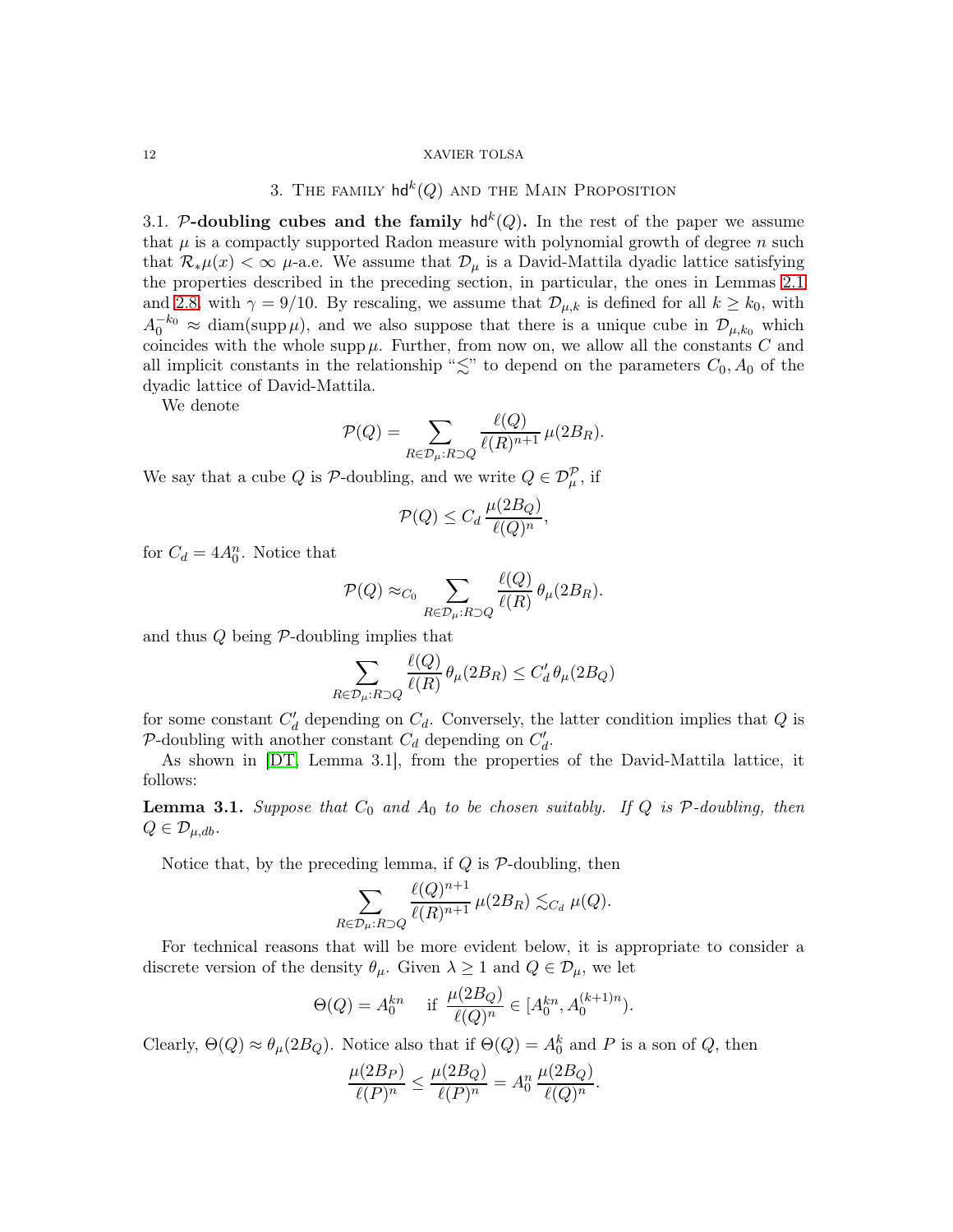Thus,

(3.1) 
$$
\Theta(P) \le A_0^n \Theta(Q) \quad \text{for any son } P \text{ of } Q.
$$

Given  $Q \in \mathcal{D}_{\mu}$  and  $k \geq 1$ , we denote by  $\mathsf{hd}^k(Q)$  the family of maximal cubes  $P \in \mathcal{D}_{\mu}$ satisfying

(3.2) 
$$
\ell(P) < \ell(Q), \qquad \Theta(P) \ge A_0^{kn} \Theta(Q).
$$

The following result is proved in [\[DT,](#page-58-0) Lemma 3.3] (see also [\[RT,](#page-59-17) Lemma 2.1]).

<span id="page-12-3"></span>**Lemma 3.2.** *Let*  $Q_0, Q_1, \ldots, Q_m$  *be a family of cubes from*  $\mathcal{D}_{\mu}$  *such that*  $Q_j$  *is son of*  $Q_{j-1}$  $for\ 1\leq j\leq m$ . Suppose that  $Q_j$  is not  $\mathcal P\text{-}doubling$  for  $1\leq j\leq m$ . Then

(3.3) 
$$
\frac{\mu(B_{Q_m})}{\ell(Q_m)^n} \leq A_0^{-m/2} \mathcal{P}(Q_0)
$$

*and*

(3.4) 
$$
\mathcal{P}(Q_m) \leq 2A_0^{-m/2} \mathcal{P}(Q_0).
$$

We also have:

**Lemma 3.3.** Let  $Q \in \mathcal{D}_{\mu}$  be  $\mathcal{P}\text{-}doubling$ . Then, for  $k \geq 4$ , every  $P \in \text{hd}^k(Q) \cap \mathcal{D}_{\mu}(9Q)$  is also  $P$ -doubling and moreover  $\Theta(P) = A_0^{nk} \Theta(Q)$ .

<span id="page-12-2"></span>This is proven in [\[DT,](#page-58-0) Lemma 3.2]. From this result it follows immediately that

(3.5) 
$$
\Theta(P) \approx A_0^{nk} \Theta(Q) \quad \text{ for all } P \in \mathsf{hd}^k(Q) \cap \mathcal{D}_\mu(9Q) \text{ and all } k \ge 1.
$$

<span id="page-12-0"></span>3.2. The energies  $\mathcal{E}, \ \mathcal{E}^H, \ \mathcal{E}_{\infty}$ , and the Main Proposition. For given  $\lambda \geq 1$  and  $Q \in \mathcal{D}_{\mu}$ , we consider the energy

$$
\mathcal{E}(\lambda Q) = \sum_{P \in \mathcal{D}_{\mu}(\lambda Q)} \left( \frac{\ell(P)}{\ell(Q)} \right)^{3/4} \Theta(P)^2 \,\mu(P).
$$

We also denote

$$
\mathcal{E}^{H}(\lambda Q) = \sum_{k \ge 0} \sum_{P \in \mathsf{hd}^{k}(Q) \cap \mathcal{D}_{\mu}(\lambda Q)} \left(\frac{\ell(P)}{\ell(Q)}\right)^{3/4} \Theta(P)^{2} \mu(P)
$$

and

$$
\mathcal{E}_\infty(\lambda Q)=\sup_{k\geq 1}\sum_{P\in\mathrm{hd}^k(Q)\cap\mathcal{D}_\mu(\lambda Q)}\left(\frac{\ell(P)}{\ell(Q)}\right)^{1/2}\Theta(P)^2\,\mu(P).
$$

<span id="page-12-1"></span>**Lemma 3.4.** *For every*  $Q \in \mathcal{D}_{\mu}$  *we have* 

$$
\mathcal{E}(9Q) \lesssim \mathcal{E}^H(9Q) \lesssim \mathcal{E}_{\infty}(9Q).
$$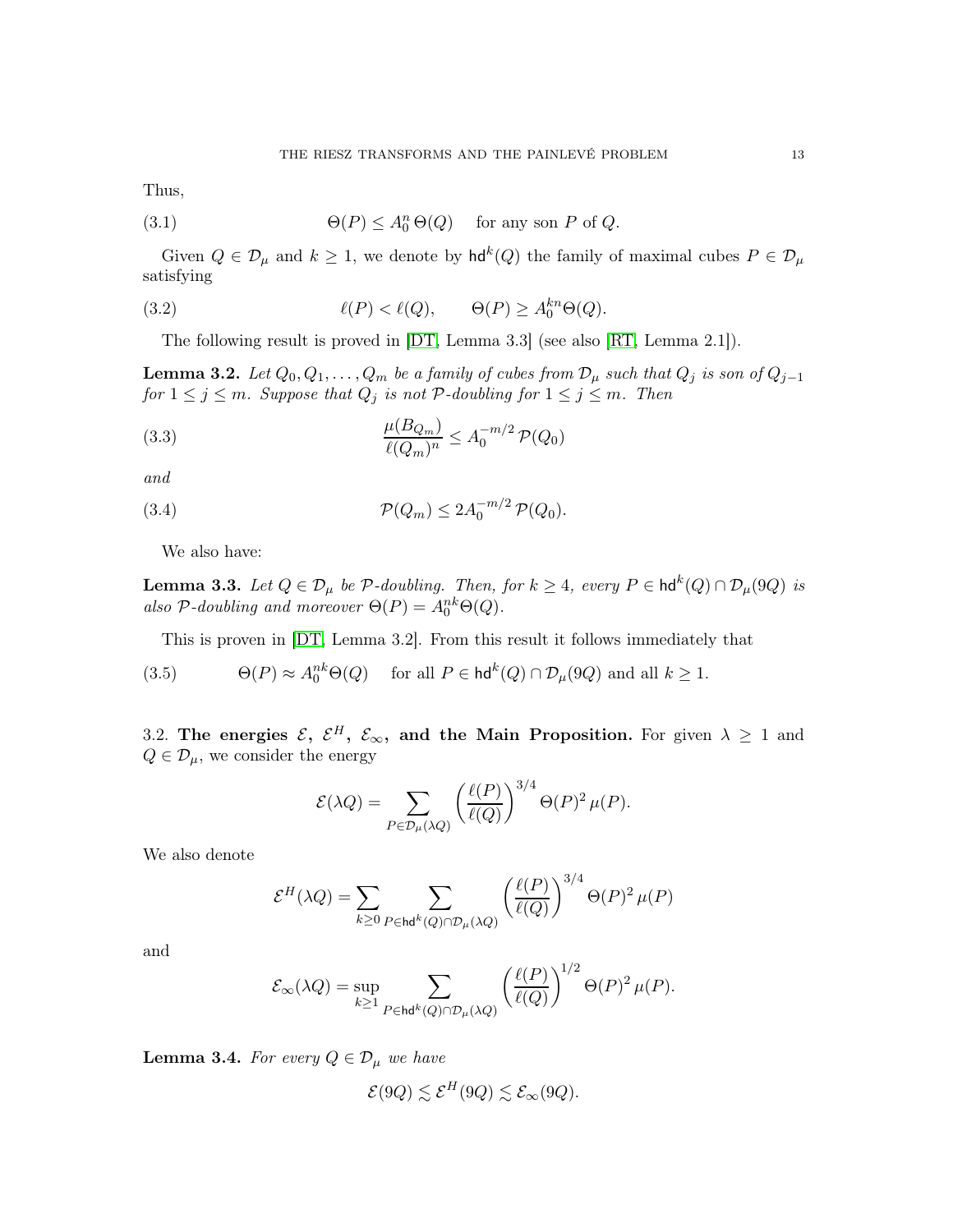*Proof.* For a given  $R \in \text{hd}^k(Q)$ , we denote by  $\text{Tree}_H(R)$  the family of cubes from  $\mathcal{D}_{\mu}$ that are contained in R and are not contained in any cube from  $\mathsf{hd}^{k+1}(Q)$ . Using that  $\Theta(P) \lesssim \Theta(R)$  for all  $P \in \text{Tree}_H(R)$  (remember that we do not keep track of the implicit constants depending on  $A_0$ ), we get

$$
\mathcal{E}(9Q) = \sum_{k \ge 0} \sum_{R \in \text{hd}^k(Q) \cap \mathcal{D}_{\mu}(9Q)} \sum_{P \in \text{Tree}_H(R)} \left(\frac{\ell(P)}{\ell(Q)}\right)^{3/4} \Theta(P)^2 \,\mu(P)
$$
  
\$\lesssim \sum\_{k \ge 0} \sum\_{R \in \text{hd}^k(Q) \cap \mathcal{D}\_{\mu}(9Q)} \Theta(R)^2 \sum\_{P \in \text{Tree}\_H(R)} \left(\frac{\ell(P)}{\ell(Q)}\right)^{3/4} \mu(P)\$  
\$\lesssim \sum\_{k \ge 0} \sum\_{R \in \text{hd}^k(Q) \cap \mathcal{D}\_{\mu}(9Q)} \left(\frac{\ell(R)}{\ell(Q)}\right)^{3/4} \Theta(R)^2 \,\mu(R) = \mathcal{E}^H(9Q).

To show  $\mathcal{E}^H(9Q) \lesssim \mathcal{E}_{\infty}(9Q)$ , denote

$$
m_k(Q) = \frac{1}{\ell(Q)} \max\{\ell(P) : P \in \mathsf{hd}^k(Q) \cap \mathcal{D}_\mu(9Q)\}.
$$

Then we have

$$
\begin{split} \mathcal{E}^H(9Q) &= \sum_{k\geq 0} \sum_{P\in\mathsf{hd}^k(Q)\cap\mathcal{D}_\mu(9Q)} \left(\frac{\ell(P)}{\ell(Q)}\right)^{3/4} \Theta(P)^2 \,\mu(P) \\ &\leq \sum_{k\geq 0} m_k(Q)^{1/4} \sum_{P\in\mathsf{hd}^k(Q)\cap\mathcal{D}_\mu(9Q)} \left(\frac{\ell(P)}{\ell(Q)}\right)^{1/2} \Theta(P)^2 \,\mu(P) \end{split}
$$

To estimate  $m_k(Q)$ , observe that if  $P \in \text{hd}^k(Q) \cap \mathcal{D}_{\mu}(9Q)$  and  $k \geq 4$ , then

<span id="page-13-0"></span>
$$
A_0^{kn}\,\theta_\mu(2B_Q)\approx \theta_\mu(2B_P)\lesssim \frac{\ell(Q)^n}{\ell(P)^n}\,\theta_\mu(2B_Q).
$$

Hence,  $\ell(P) \lesssim A_0^{-k} \ell(Q)$ , and thus, since this also holds in the case  $1 \leq k \leq 3$ , (3.6)  $m_k(Q) \lesssim A_0^{-k}$  for all  $k \ge 1$ .

Consequently,

$$
\mathcal{E}^{H}(9Q) \lesssim \sum_{k\geq 0} A_0^{-k/4} \sum_{P \in \text{hd}^k(Q) \cap \mathcal{D}_{\mu}(9Q)} \left(\frac{\ell(P)}{\ell(Q)}\right)^{1/2} \theta_{\mu}(2B_P)^2 \,\mu(P)
$$
  

$$
\lesssim \sum_{k\geq 0} A_0^{-k/4} \mathcal{E}_{\infty}(9Q) \approx \mathcal{E}_{\infty}(9Q).
$$

 $\Box$ 

**Remark 3.5.** For the record, notice that, given  $Q \in \mathcal{D}_{\mu}^{\mathcal{P}}$  and

(3.7) 
$$
m_k(Q) = \frac{1}{\ell(Q)} \max\{\ell(P) : P \in \mathsf{hd}^k(Q) \cap \mathcal{D}_\mu(9Q)\},
$$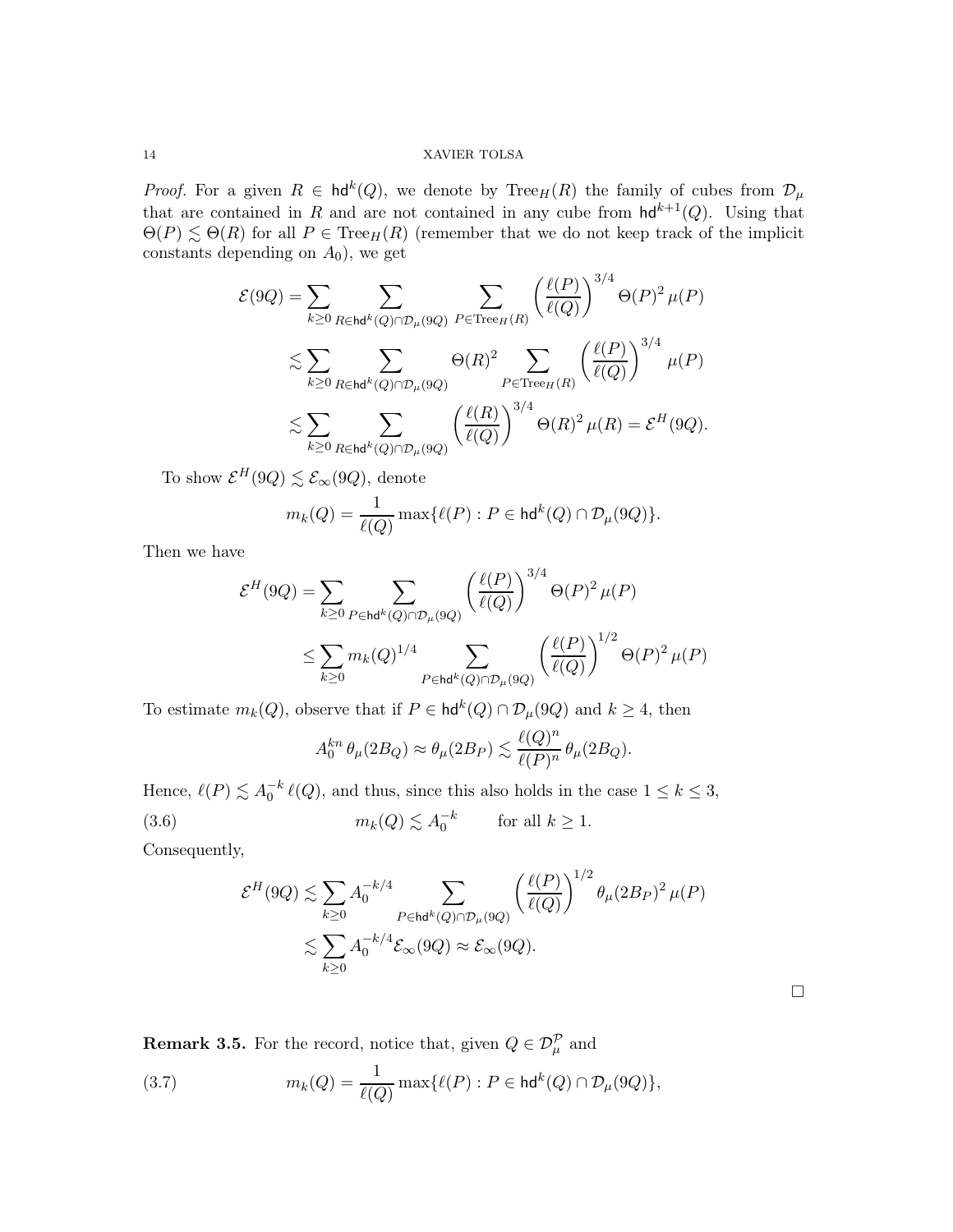as shown in [\(3.6\)](#page-13-0), it turns out that

<span id="page-14-3"></span>(3.8) 
$$
m_k(Q) \le C_1 A_0^{-k}.
$$

Given  $M \gg 1$  (we will choose  $M > A_0^{2n} \gg 1$ ), we say that  $Q \in \mathcal{D}_{\mu}$  is M-dominated from below if there exists some  $k \geq 1$  such that

<span id="page-14-2"></span>(3.9) 
$$
\sum_{P \in \text{hd}^k(Q) \cap \mathcal{D}_\mu(9Q)} \left( \frac{\ell(P)}{\ell(Q)} \right)^{1/2} \Theta(P)^2 \mu(P) > M^2 \Theta(Q)^2 \mu(9Q),
$$

or in other words,

(3.10) 
$$
\mathcal{E}_{\infty}(9Q) > M^2 \Theta(Q)^2 \mu(9Q),
$$

We denote by  $\mathsf{DB}(M)$  the family of cubes from  $\mathcal{D}_{\mu}^{\mathcal{P}}$  that are M-dominated from below. Notice that the cubes from  $DB(M)$  are assumed to be P-doubling.

Recall that in [\[DT,](#page-58-0) Theorem 3.4], the following result has been obtained:

<span id="page-14-1"></span>**Theorem 3.6.** Let  $\mu$  be a Radon measure in  $\mathbb{R}^{n+1}$  with polynomial growth of degree n with *constant*  $\theta_0$ *. For any choice of*  $M > 1$ *, let* 

$$
\mathsf{HE}(M) = \{ Q \in \mathcal{D}_{\mu}^{\mathcal{P}} : \mathcal{E}(4Q) \ge M^2 \Theta(Q)^2 \,\mu(Q) \}.
$$

*Then we have*

$$
(3.11) \qquad \sum_{Q \in \mathcal{D}_{\mu}} \beta_{2,\mu}(2B_Q)^2 \, \Theta(Q) \, \mu(Q) \le C \left( \|\mathcal{R}\mu\|_{L^2(\mu)}^2 + \theta_0^2 \, \|\mu\| + \sum_{Q \in \mathsf{HE}(M)} \mathcal{E}(4Q) \right),
$$

*with* C *depending on* M*.*

In the theorem above we wrote  $\mathcal{R}\mu$  instead of pv  $\mathcal{R}\mu$ . From now on we will follow this notation. In the present paper we will obtain the next result.

<span id="page-14-0"></span>Main Proposition 3.7. *Suppose that* µ *has polynomial growth of degree* n *with constant*  $\theta_0$  and  $\mathcal{R}_*\mu(x) < \infty$   $\mu$ -a.e. Let  $M_0 = A_0^{k_0 n}$ , where  $k_0$  is some big enough absolute constant *depending just on* n*. Then*

$$
\sum_{Q \in \mathsf{DB}(M_0)} \mathcal{E}_{\infty}(9Q) \le C \left( \|\mathcal{R}\mu\|_{L^2(\mu)}^2 + \theta_0^2 \|\mu\| \right),\,
$$

*where* C *depends just on* n *and the parameters of the dyadic lattice*  $\mathcal{D}_{\mu}$ .

Notice that if  $Q \in \mathsf{HE}(M)$ , by Lemma [3.4,](#page-12-1) then

$$
M^2 \Theta(Q)^2 \mu(Q) \leq \mathcal{E}(4Q) \lesssim \mathcal{E}^H(4Q) \lesssim \mathcal{E}_{\infty}(9Q).
$$

Hence,  $Q \in DB(M')$  for some M' depending on M. So, by combining Propositions [3.6](#page-14-1) and [3.7](#page-14-0) and choosing  $M$  and  $M_0$  appropriately, we deduce that

$$
\sum_{Q \in \mathcal{D}_{\mu}} \beta_{2,\mu} (2B_Q)^2 \, \Theta(Q) \, \mu(Q) \leq C \left( \|\mathcal{R}\mu\|_{L^2(\mu)}^2 + \theta_0^2 \, \|\mu\| \right),
$$

which implies Theorem [1.1.](#page-2-3)

The rest of the paper is devoted to the proof of Main Proposition [3.7.](#page-14-0)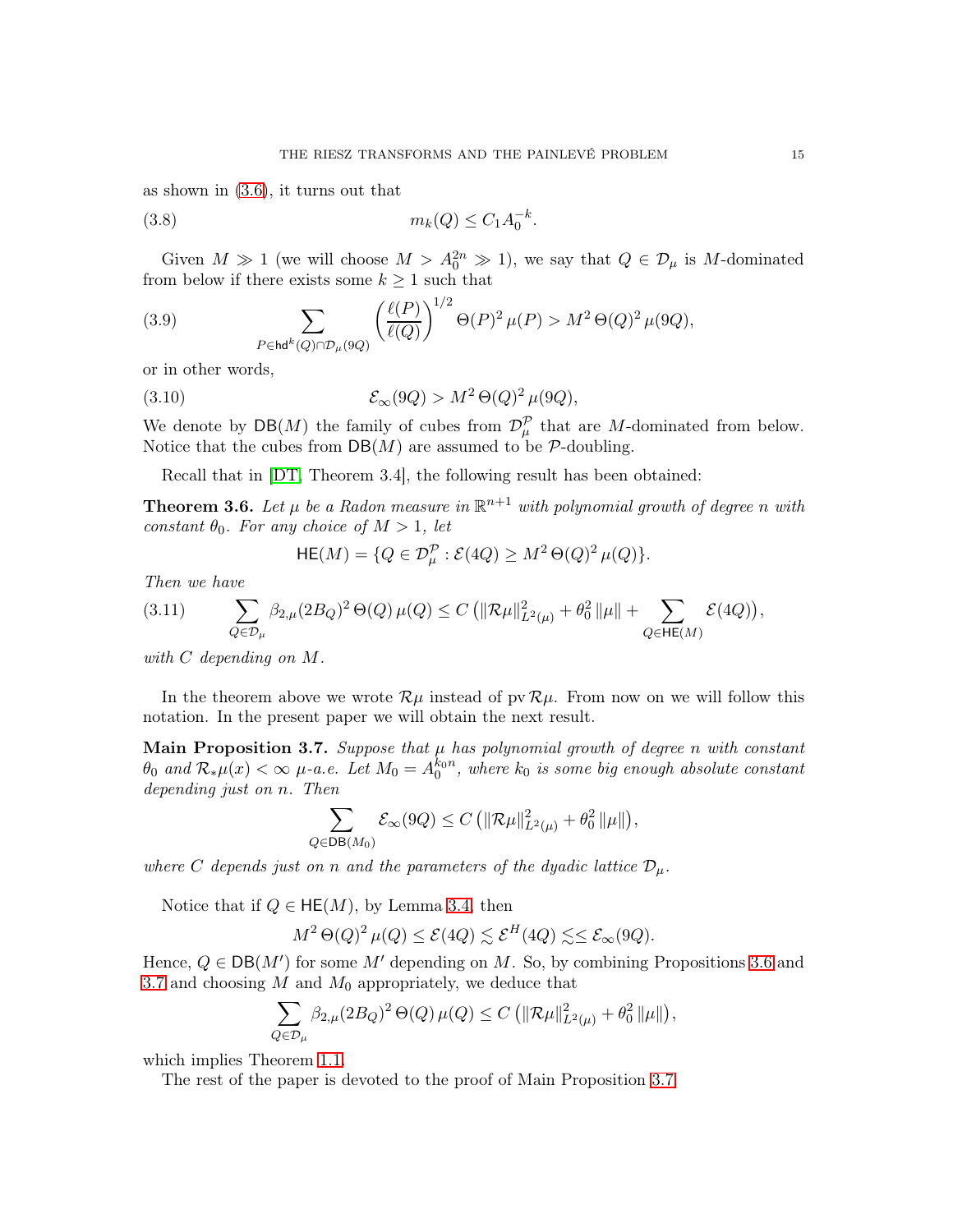<span id="page-15-1"></span>4. The good dominating family GDF

Let

(4.1) 
$$
M \ge A_0^{k_0 n} =: M_0
$$
 for some  $k_0 \ge 4$ .

For each  $Q \in DB(M)$  we choose the minimal  $k(Q, M) \in \mathbb{N}$  such that [\(3.9\)](#page-14-2) holds with  $k = k(Q, M).$ 

**Lemma 4.1.** *Assume*  $k_0$  *big enough in* [\(4.1\)](#page-15-1)*. For each*  $Q \in DB(M)$ *, we have* 

$$
k(Q, M) > \frac{8n-1}{8n-2}k_0 + 4
$$

*Proof.* This follows from the fact that for  $j \geq 0$ ,

$$
\sum_{P \in \text{hd}^j(Q) \cap \mathcal{D}_{\mu}(9Q)} \left( \frac{\ell(P)}{\ell(Q)} \right)^{1/2} \Theta(P)^2 \mu(P) \leq C A_0^{2nj} \Theta(Q)^2 m_j(Q)^{1/2} \sum_{P \in \text{hd}^j(Q) \cap \mathcal{D}_{\mu}(9Q)} \mu(P)
$$
  

$$
\leq C_1 A_0^{2nj - \frac{j}{2}} \Theta(Q)^2 \mu(9Q),
$$

where we used [\(3.5\)](#page-12-2) and we applied [\(3.8\)](#page-14-3) to estimate  $m_j(Q)$ . Then, for  $0 \leq j \leq \frac{8n-1}{8n-2}$  $\frac{8n-1}{8n-2}k_0+4,$ we have

$$
\sum_{P \in \mathsf{hd}^j(Q) \cap \mathcal{D}_{\mu}(9Q)} \left( \frac{\ell(P)}{\ell(Q)} \right)^{1/2} \Theta(P)^2 \mu(P) \le C_1 A_0^{(2n - \frac{1}{2})(\frac{8n - 1}{8n - 2}k_0 + 4)} \Theta(Q)^2 \mu(9Q)
$$

$$
= C_1 M_0^2 A_0^{-\frac{k_0}{4} + 8n - 2} \Theta(Q)^2 \mu(9Q).
$$

So, for  $k_0$  big enough, the right hand side above is smaller than  $M^2 \Theta(Q)^2 \mu(Q)$ , which ensures that  $k(Q, M) > \frac{8n-1}{8n-2}$  $\frac{8n-1}{8n-2}k_0+4.$ 

Let

$$
k_{\Lambda} = \frac{8n-1}{8n-2}k_0,
$$

so that  $k(Q, M) > k<sub>\Lambda</sub>$  for each  $Q \in DB(M)$ , by the preceding lemma. Assuming  $k_0$  to be a multiple of  $8n-2$ , it follows that  $k_{\Lambda}$  is natural number. Notice also that  $k_{\Lambda}$  is the mean of  $k_0$  and  $4nk_0/(4n-1)$ , so that, if we let

<span id="page-15-2"></span>
$$
\Lambda = A_0^{k_{\Lambda}n},
$$

we have that  $\Lambda$  is the geometric mean of  $M_0$  and  $M_0^{\frac{4n}{4n-1}}$ , that is

(4.2) 
$$
\Lambda = M_0^{1/2} M_0^{\frac{2n}{4n-1}} = M_0^{\frac{8n-1}{8n-2}} > M_0.
$$

<span id="page-15-0"></span>

*.*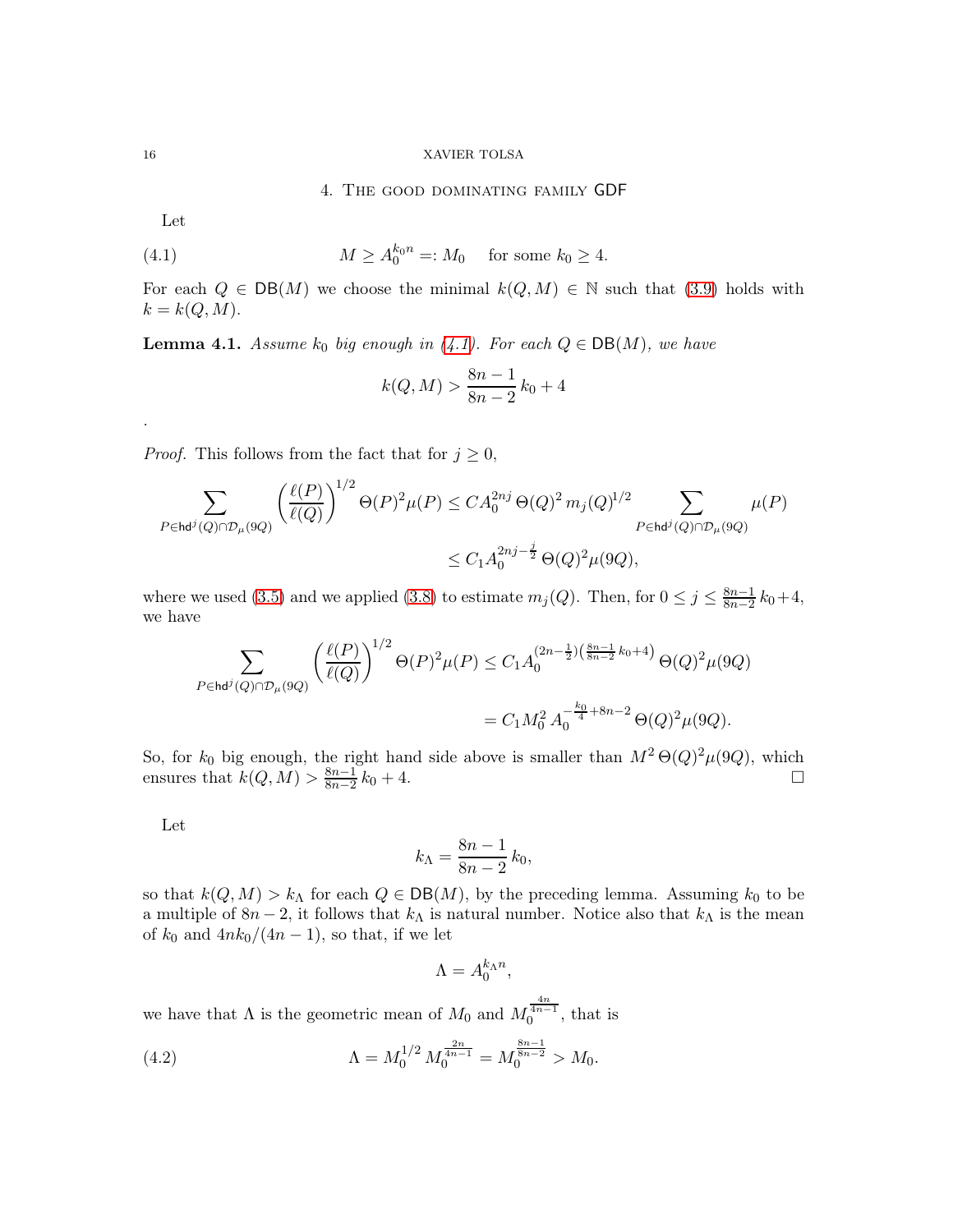Observe that, for  $Q \in DB(M)$ , taking into account that  $k(Q, M) - k<sub>\Lambda</sub> > 4$ ,

<span id="page-16-0"></span>(4.3)  
\n
$$
M^{2} \Theta(Q)^{2} \mu(9Q) \leq \sum_{P \in \text{hd}^{k(Q,M)}(Q) \cap \mathcal{D}_{\mu}(9Q)} \left(\frac{\ell(P)}{\ell(Q)}\right)^{1/2} \Theta(P)^{2} \mu(P)
$$
\n
$$
= \sum_{S \in \text{hd}^{k(Q,M)-k_{\Lambda}(Q) \cap \mathcal{D}_{\mu}(9Q)}} \sum_{P \in \text{hd}^{k(Q,M)}(Q): P \subset S} \left(\frac{\ell(P)}{\ell(Q)}\right)^{1/2} \Theta(P)^{2} \mu(P)
$$
\n
$$
\leq \Lambda^{2} \sum_{S \in \text{hd}^{k(Q,M)-k_{\Lambda}(Q) \cap \mathcal{D}_{\mu}(9Q)}} \Theta(S)^{2} \sum_{P \in \text{hd}^{k(Q,M)}(Q): P \subset S} \left(\frac{\ell(P)}{\ell(Q)}\right)^{1/2} \mu(P).
$$

Given  $Q \in \mathsf{DB}(M)$  and  $S \in \mathsf{hd}^{k(Q,M)-k_{\Lambda}}(Q) \cap \mathcal{D}_{\mu}(9Q)$ , we write  $S \in G(Q,M)$  if

(4.4) 
$$
\mu(S) \leq 2\Lambda^2 \sum_{P \in \mathsf{hd}^{k(Q,M)}(Q): P \subset S} \left(\frac{\ell(P)}{\ell(S)}\right)^{1/2} \mu(P).
$$

We also denote  $B(Q, M) = \text{hd}^{k(Q, M)-k_{\Lambda}}(Q) \cap \mathcal{D}_{\mu}(9Q) \setminus G(Q, M).$ Given  $\lambda > 0$ , for  $Q \in DB(M)$  and  $S \in G(Q, M)$ , we denote

<span id="page-16-2"></span><span id="page-16-1"></span>
$$
\text{big}_{\lambda}(S) = \{ P \in \text{hd}^{k(Q,M)} : P \subset S, \, \ell(P) \ge \lambda \, \ell(S) \}.
$$

<span id="page-16-3"></span>Lemma 4.2. *If*  $\lambda > 0$  *satisfies* 

(4.5) 
$$
\lambda \leq \frac{c_0}{\Lambda^4} =: \lambda_0(\Lambda)
$$

*for some small absolute constant*  $c_0 \in (0,1)$ *, then, for each*  $Q \in \text{DB}(M)$  *we have* 

$$
M^2\Theta(Q)^2 \mu(Q) \lesssim \Lambda^{-\frac{1}{2n}} \sum_{S \in G(Q,M)} \left(\frac{\ell(S)}{\ell(Q)}\right)^{1/2} \sum_{P \in \text{big}_{\lambda}(S)} \Theta(P)^2 \mu(P).
$$

*Also, each*  $S \in G(Q, M)$  *satisfies* 

$$
\Theta(S)^2 \,\mu(S) \le 4\Lambda^{-\frac{1}{2n}} \sum_{P \in \text{big}_{\lambda}(S)} \Theta_{\mu}(P)^2 \,\mu(P).
$$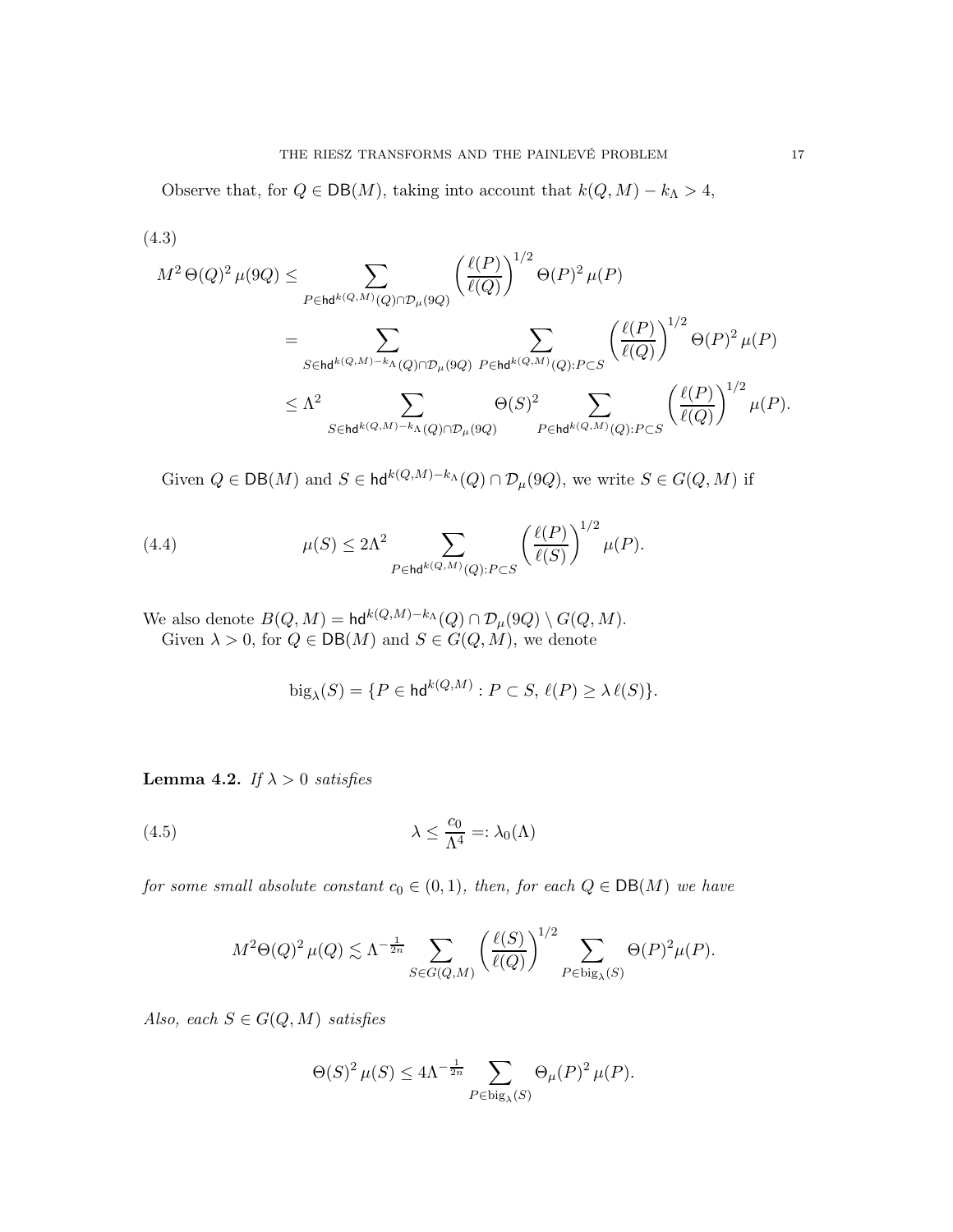*Proof.* Arguing as in [\(4.3\)](#page-16-0), by the definition of  $B(Q, M)$  we get

$$
M^{2} \Theta_{\mu}(2Q)^{2} \mu(9Q) \leq \sum_{S \in G(Q,M)} \sum_{P \in \text{hd}^{k(Q,M)}(Q): P \subset S} \left(\frac{\ell(P)}{\ell(Q)}\right)^{1/2} \Theta(P)^{2} \mu(P)
$$
  
+  $\Lambda^{2} \sum_{S \in B(Q,M)} \Theta(S)^{2} \sum_{P \in \text{hd}^{k(Q,M)}(Q): P \subset S} \left(\frac{\ell(P)}{\ell(Q)}\right)^{1/2} \mu(P)$   

$$
\leq \sum_{S \in G(Q,M)} \sum_{P \in \text{hd}^{k(Q,M)}(Q): P \subset S} \left(\frac{\ell(P)}{\ell(Q)}\right)^{1/2} \Theta(P)^{2} \mu(P)
$$
  
+  $\frac{1}{2} \sum_{S \in B(Q,M)} \Theta(S)^{2} \left(\frac{\ell(S)}{\ell(Q)}\right)^{1/2} \mu(S).$ 

Using that  $B(Q, M) \subset \text{hd}^{k(Q,M)-k_A}(Q) \cap \mathcal{D}_{\mu}(9Q)$  and that, by the definition of  $k(Q, M)$ ,

$$
\sum_{S \in \text{hd}^{k(Q,M)-k_{\Lambda}(Q)\cap \mathcal{D}_{\mu}(9Q)}} \left(\frac{\ell(S)}{\ell(Q)}\right)^{1/2} \Theta(S)^2 \mu(S) \leq M^2 \Theta(Q)^2 \mu(9Q),
$$

we get

$$
M^2\,\Theta(Q)^2\,\mu(9Q) \leq 2\sum_{S\in G(Q,M)} \sum_{P\in \text{hd}^{k(Q,M)}(Q): P\subset S} \left(\frac{\ell(P)}{\ell(Q)}\right)^{1/2} \Theta(P)^2\,\mu(P).
$$

Next, for  $S \in G(Q, M)$ , we split

$$
\sum_{P \in \mathsf{hd}^{k(Q,M)}(Q): P \subset S} \left( \frac{\ell(P)}{\ell(Q)} \right)^{1/2} \Theta(P)^2 \,\mu(P) = \sum_{P \in \mathsf{big}_{\lambda}(S)} \cdots + \sum_{P \in \mathsf{hd}^{k(Q,M)}(Q) \backslash \mathsf{big}_{\lambda}(S): P \subset S} \cdots.
$$

We estimate the last sum:

$$
\begin{split} \sum_{P \in \mathsf{hd}^{k(Q,M)}(Q) \backslash \mathrm{big}_{\lambda}(S): P \subset S} \left(\frac{\ell(P)}{\ell(Q)}\right)^{1/2} &\Theta(P)^2 \,\mu(P) \leq \lambda^{1/2} \, \left(\frac{\ell(S)}{\ell(Q)}\right)^{1/2} \sum_{P \in \mathsf{hd}^{k(Q,M)}(Q): P \subset S} \Theta(P)^2 \,\mu(P) \\ &\leq \lambda^{1/2} \, \left(\frac{\ell(S)}{\ell(Q)}\right)^{1/2} \Lambda^2 \, \Theta(S)^2 \,\mu(S) \\ &\leq c_0^{1/2} \, \left(\frac{\ell(S)}{\ell(Q)}\right)^{1/2} \, \Theta(S)^2 \,\mu(S), \end{split}
$$

taking into account the choice of  $\lambda$  for the last estimate. By  $(4.4)$ , since  $S \in G(Q, M)$ , we have

<span id="page-17-0"></span>
$$
(4.6)\ \left(\frac{\ell(S)}{\ell(Q)}\right)^{1/2}\Theta(S)^{2}\,\mu(S) \le 2\Lambda^{2}\left(\frac{\ell(S)}{\ell(Q)}\right)^{1/2}\Theta(S)^{2}\sum_{P\in\mathsf{hd}^{k(Q,M)}(Q):P\subset S}\left(\frac{\ell(P)}{\ell(S)}\right)^{1/2}\mu(P)
$$

$$
\le 2\sum_{P\in\mathsf{hd}^{k(Q,M)}(Q):P\subset S}\left(\frac{\ell(P)}{\ell(Q)}\right)^{1/2}\Theta(P)^{2}\,\mu(P)
$$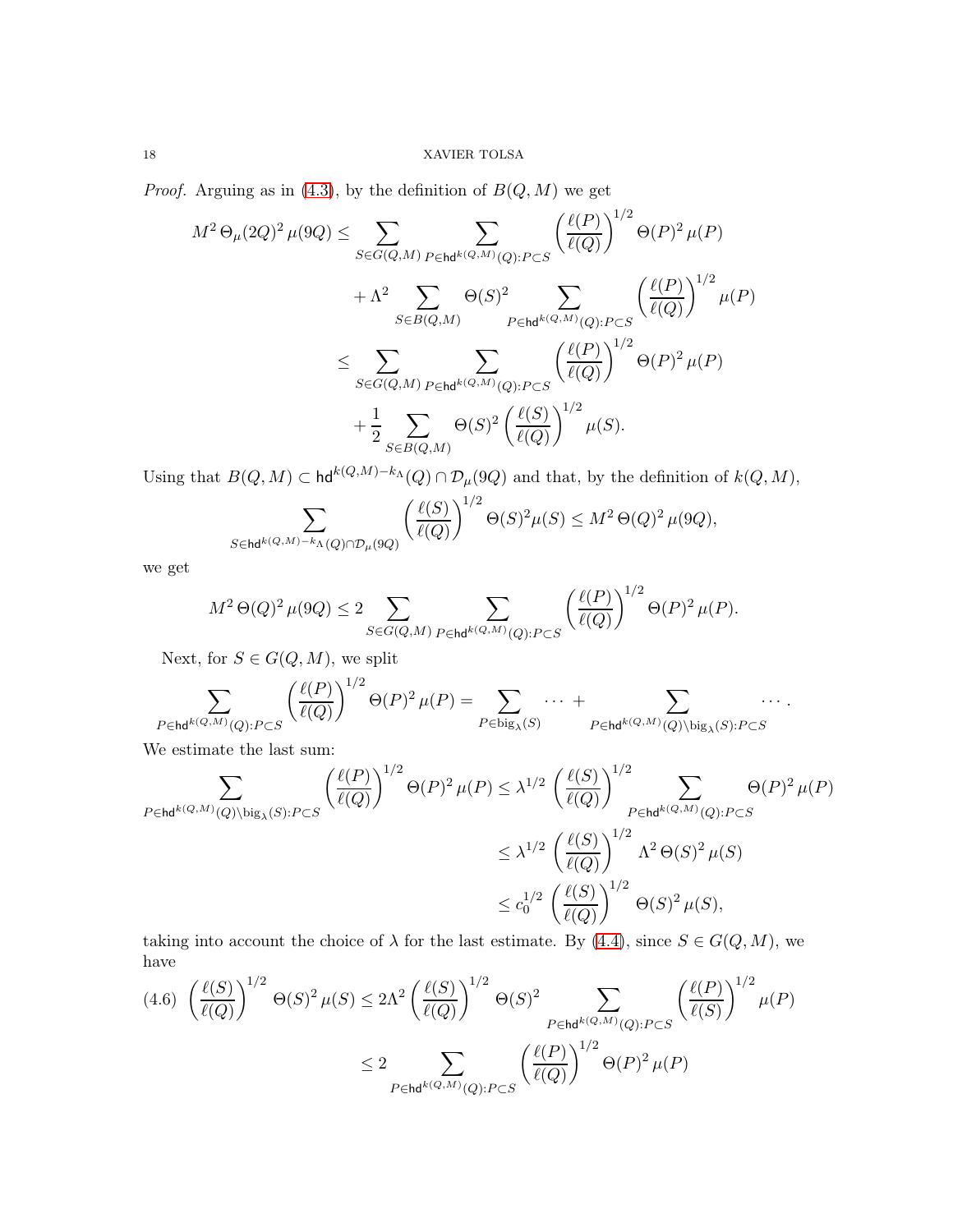Hence, for  $c_0$  small enough,

$$
\sum_{P\in\mathrm{hd}^{k(Q,M)}(Q)\backslash\mathrm{big}_{\lambda}(S):P\subset S}\left(\frac{\ell(P)}{\ell(Q)}\right)^{1/2}\Theta(P)^2\,\mu(P)\leq \frac{1}{2}\sum_{P\in\mathrm{hd}^{k(Q,M)}(Q):P\subset S}\left(\frac{\ell(P)}{\ell(Q)}\right)^{1/2}\Theta(P)^2\,\mu(P).
$$

Consequently, for every  $S \in G(Q, M)$ ,

<span id="page-18-0"></span>
$$
(4.7) \sum_{P \in \text{hd}^{k(Q,M)}(Q): P \subset S} \left(\frac{\ell(P)}{\ell(Q)}\right)^{1/2} \Theta(P)^2 \,\mu(P) \le 2 \sum_{P \in \text{big}_{\lambda}(S): P \subset S} \left(\frac{\ell(P)}{\ell(Q)}\right)^{1/2} \Theta(P)^2 \,\mu(P).
$$

From the conditions  $P \subset S$  and  $\Theta(P) = \Lambda \Theta(S)$  we also get

<span id="page-18-1"></span>
$$
\Theta(P) \le \Theta(S) \frac{\ell(S)^n}{\ell(P)^n} = \Lambda^{-1} \Theta(P) \frac{\ell(S)^n}{\ell(P)^n}.
$$

Thus,

(4.8) 
$$
\ell(P) \leq \Lambda^{-1/n} \ell(S).
$$

Then we derive

$$
M^{2} \Theta(Q)^{2} \mu(Q) \le 4\Lambda^{-\frac{1}{2n}} \sum_{S \in G(Q,M)} \left( \frac{\ell(S)}{\ell(Q)} \right)^{1/2} \sum_{P \in \text{big}_{\lambda}(S)} \Theta(P)^{2} \mu(P),
$$

which proves the first statement of the lemma.

Concerning the second statement, notice that by  $(4.6)$ ,  $(4.7)$ , and  $(4.8)$ , we have

$$
\Theta(S)^2 \mu(S) \le 2 \sum_{P \in \mathsf{hd}^{k(Q,M)}(Q): P \subset S} \left( \frac{\ell(P)}{\ell(S)} \right)^{1/2} \Theta(P)^2 \mu(P)
$$
  

$$
\le 4 \sum_{P \in \text{big}_{\lambda}(S)} \left( \frac{\ell(P)}{\ell(S)} \right)^{1/2} \Theta(P)^2 \mu(P)
$$
  

$$
\le 4\Lambda^{-\frac{1}{2n}} \sum_{P \in \text{big}_{\lambda}(S)} \Theta(P)^2 \mu(P).
$$

 $\Box$ 

We denote

$$
\mathsf{DB} := \mathsf{DB}(M_0) = \bigcup_{M \geq M_0} \big( \mathsf{DB}(M) \setminus \mathsf{DB}(2M) \big).
$$

Remark that the last identity holds because of the polynomial growth of  $\mu$ . For each  $Q \in DB$ , choose  $M(Q)$  such that  $Q \in DB(M(Q)) \setminus DB(2M(Q))$  We denote by GDF (which stands for "good dominating family") the family of the cubes  $S \in \mathcal{D}_{\mu}^{\mathcal{P}}$  belonging to  $G(Q, M(Q))$  for some  $Q \in \mathsf{DB}$ . In particular, by the preceding lemma, the cubes  $S \in \mathsf{GDF}$ satisfy the property that there exists a family  $\mathcal{I}_S \subset \mathcal{D}_{\mu}^{\mathcal{P}}(S)$  such that

<span id="page-18-2"></span>(4.9) 
$$
\Theta(P) = \Lambda \Theta(S) \quad \text{and} \quad \ell(P) \ge \lambda_0 \, \ell(S) \quad \text{for all } P \in \mathcal{I}_S
$$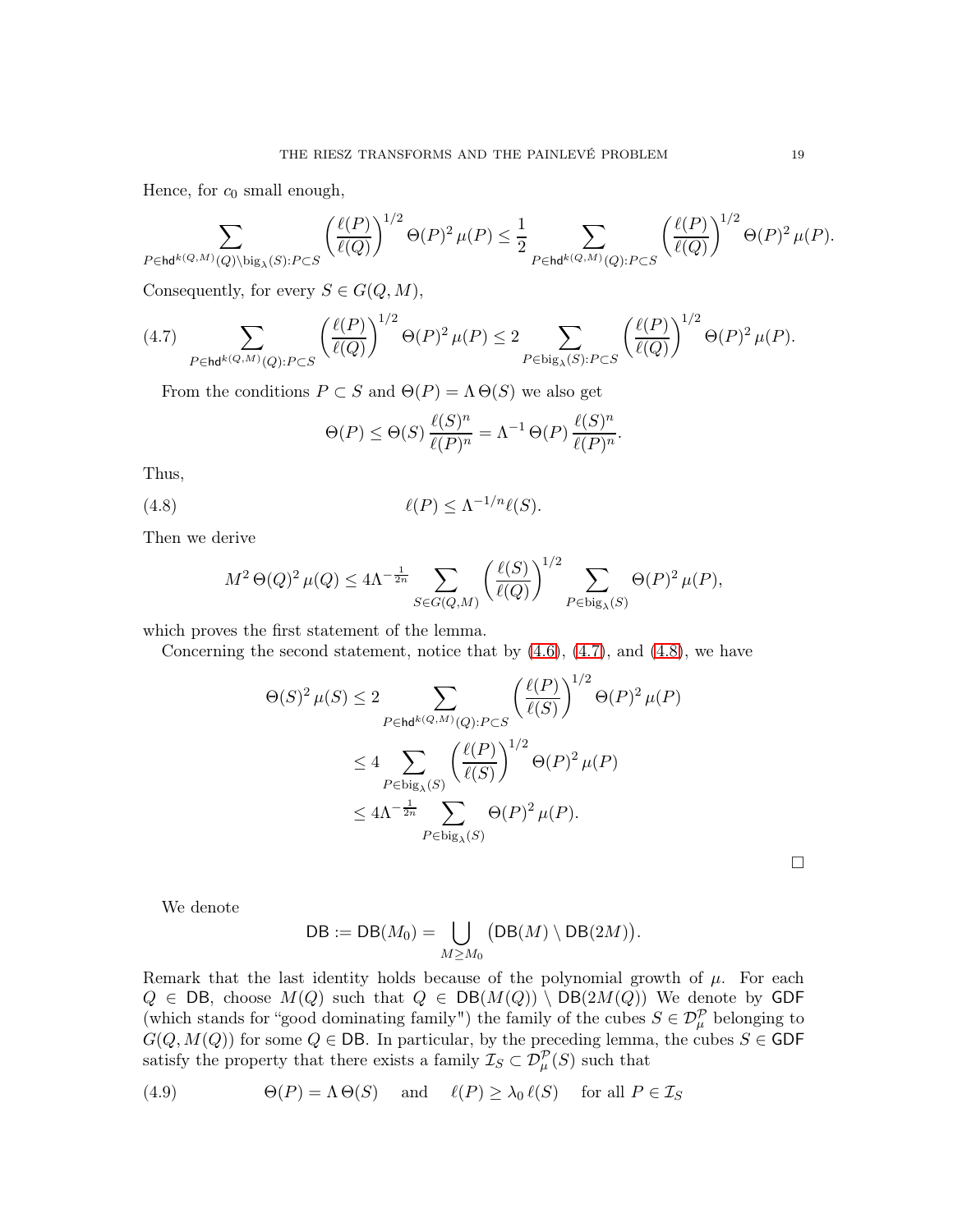(with  $\lambda_0 = \lambda_0(\Lambda)$  as in [\(4.5\)](#page-16-2)), and

(4.10) 
$$
\mu(S) \le 4\Lambda^{2-\frac{1}{2n}} \sum_{P \in \mathcal{I}_S} \mu(P).
$$

For a family  $\mathcal{I} \subset \mathcal{D}_{\mu}$ , we denote

<span id="page-19-0"></span>
$$
\sigma(\mathcal{I}) = \sum_{P \in \mathcal{I}} \Theta(P)^2 \,\mu(P),
$$

and for  $p \geq 1$ ,

<span id="page-19-1"></span>
$$
\sigma_p(\mathcal{I}) = \sum_{P \in \mathcal{I}} \Theta(P)^p \,\mu(P),
$$

so that  $\sigma(\mathcal{I}) = \sigma_2(\mathcal{I})$ . Observe that, for  $S \in \mathsf{GDF}$ ,

(4.11) 
$$
\sigma(\mathcal{I}_S) = \Lambda^2 \Theta(S)^2 \sum_{P \in \mathcal{I}_S} \mu(P) \ge \frac{1}{4} \Lambda^{\frac{1}{2n}} \sigma(S),
$$

by [\(4.10\)](#page-19-0).

<span id="page-19-2"></span>Lemma 4.3. *We have*

$$
\sum_{Q \in \mathsf{DB}} \mathcal{E}_{\infty}(9Q) \lesssim \Lambda^{-\frac{1}{2n}} \sum_{S \in \mathsf{GDF}} \sigma(\mathcal{I}_S).
$$

*Proof.* For each  $Q \in DB$ , choose  $M = M(Q)$  such that  $Q \in DB(M) \setminus DB(2M)$ . By the definition of  $\mathcal{E}_{\infty}(9Q)$ , we have

$$
\mathcal{E}_{\infty}(9Q) \lesssim M(Q)^2 \Theta(Q)^2 \mu(Q).
$$

Then, by Lemma [4.2](#page-16-3) we get

$$
\sum_{Q \in DB} \mathcal{E}_{\infty}(9Q) \lesssim \Lambda^{-\frac{1}{2n}} \sum_{Q \in DB} \sum_{S \in G(Q,M(Q))} \left(\frac{\ell(S)}{\ell(Q)}\right)^{1/2} \sum_{P \in \text{big}_{\lambda}(S)} \Theta(P)^2 \mu(P)
$$
  

$$
\lesssim \Lambda^{-\frac{1}{2n}} \sum_{Q \in \mathcal{D}_{\mu\mathcal{P}}} \sum_{S \in \text{GDF}: S \subset 9Q} \left(\frac{\ell(S)}{\ell(Q)}\right)^{1/2} \sigma(\mathcal{I}_S)
$$
  

$$
= \Lambda^{-\frac{1}{2n}} \sum_{S \in \text{GDF}} \sigma(\mathcal{I}_S) \sum_{Q \in \mathcal{D}_{\mu\mathcal{P}}: 9Q \supset S} \left(\frac{\ell(S)}{\ell(Q)}\right)^{1/2}
$$
  

$$
\lesssim \Lambda^{-\frac{1}{2n}} \sum_{S \in \text{GDF}} \sigma(\mathcal{I}_S).
$$

 $\Box$ 

**Lemma 4.4.** Let  $\delta_0 \in (0,1)$ . Let  $S, P, P' \in \mathcal{D}_{\mu}$  be such that  $P \subset P' \subset S$ . Suppose that

$$
\Theta(P) \ge \Lambda \Theta(S) \quad \text{and} \quad \Theta(P') \le \delta_0 \Theta_{\mu}(S).
$$

*Then we have*

$$
c_1 \ell(P) \le (\delta_0 \Lambda^{-1})^{1/n} \ell(P') \le (\delta_0 \Lambda^{-1})^{1/n} \ell(S).
$$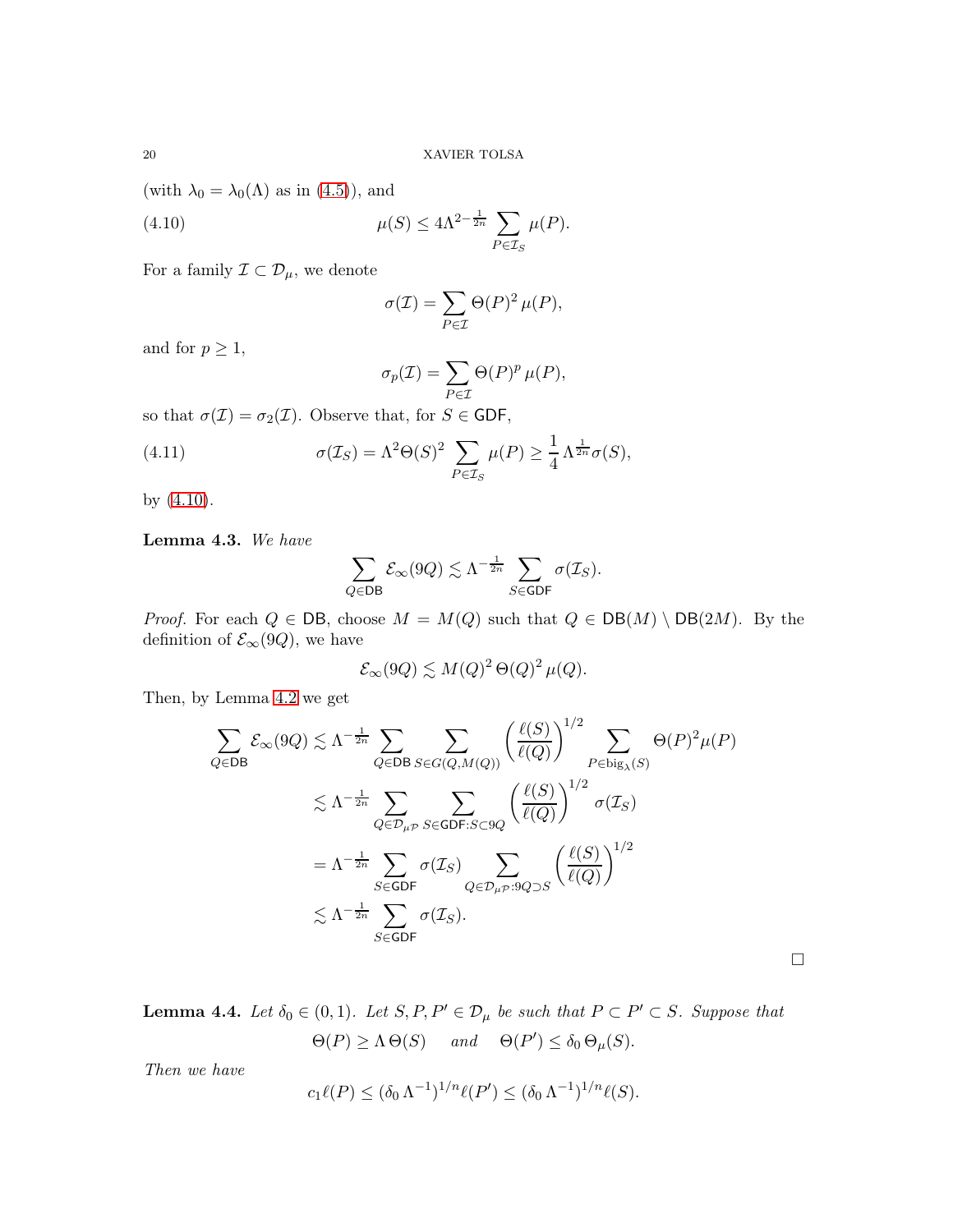*Proof.* This is an immediate consequence of the following:

$$
\Theta(P') \frac{\ell(P')^n}{\ell(P)^n} \ge \Theta(P) \ge c\Lambda \Theta(S) \ge c\Lambda \delta_0^{-1} \Theta(P').
$$

### <span id="page-20-3"></span>Remark 4.5. Let

(4.12) 
$$
\lambda = \lambda_0(\Lambda) = \frac{c_0}{\Lambda^4}.
$$

By the preceding lemma, if  $(\delta_0 \Lambda^{-1})^{1/n} < c_1 \lambda$ , or equivalently,

$$
(4.13)\t\t \t\t \delta_0 < c' \Lambda^{1-4n},
$$

then, for any  $S \in GDF$  and  $P \in \mathcal{I}_S$ , there does not exist any cube  $P' \in \mathcal{D}_{\mu}$  satisfying

<span id="page-20-2"></span><span id="page-20-1"></span>
$$
P \subset P' \subset S
$$
 and  $\Theta(P) \leq \delta_0 \Theta(S)$ .

Another easy (but important) property of the family GDF is stated in the next lemma.

<span id="page-20-4"></span>**Lemma 4.6.** *Let*  $S_1, S_2 \in$  GDF *be such that*  $S_2 \subsetneq S_1$  *and*  $\Theta(S_1) = \Theta(S_2)$ *. Then there exist*  $Q \in \text{DB}$  *and*  $Q' \in \mathcal{D}_{\mu}$  *such that*  $Q' \subset \mathcal{Q}_Q$ ,  $\ell(Q) = \ell(Q')$  *and*  $S_1 \supset Q' \supset S_2$ *, with*  $S_2 \in G(Q, M(Q))$  for some  $M(Q) \geq M_0$ .

*Proof.* This is due to the fact that, by definition, there exists  $Q \in DB$  such that  $S_2 \in$  $G(Q, M)$  for some  $M = M(Q) \geq M_0$ . So  $S_2 \in \text{hd}^{k(Q,M)-k}(\Lambda(Q))$  and  $S_2 \subset Q$ . Then  $\ell(Q) \leq \ell(S_1)$ , because otherwise  $S_2 \notin \text{hd}^{k(Q,M)-k_A}(Q)$  since  $S_2$  would not be maximal among the cubes S contained in 9Q such that  $\Theta(S) \geq A_0^{(k(Q,M)-k_{\Lambda})n} \Theta(Q)$  (as  $S_1$  is also contained in 9Q and  $\Theta(S_1) = A_0^{(k(Q,M)-k_{\Lambda})n} \Theta(Q)$ . The fact that  $\ell(S_1) \geq \ell(Q) \geq \ell(S_2)$ implies the existence of a cube  $Q'$  such as the one in the lemma.

# <span id="page-20-0"></span>5. The cubes with moderate decrement of Wolff energy and the associated tractable trees

Given  $R \in \mathcal{D}_{\mu}^{\mathcal{P}},$  we denote

$$
\mathsf{HD}(R) = \mathsf{hd}^{k_{\Lambda}}(R).
$$

Also, we take  $\delta_0 \leq c' \Lambda^{1-4n}$ , so that [\(4.13\)](#page-20-1) holds. We let  $LD(R)$  be the family of cubes  $Q \in \mathcal{D}_{\mu}$  which are maximal and satisfy

 $\ell(Q) < \ell(R)$  and  $\Theta(Q) \leq \delta_0 \Theta(R)$ .

We denote by  $NDB(R)$  (which stands for "near DB") the family of cubes Q which do not belong to  $LD(R) \cup HD(R)$  and satisfy the following:

•  $\ell(Q) < \lambda \ell(R)$ , with  $\lambda = c_0 \Lambda^{-4}$  as in [\(4.12\)](#page-20-2), and

• there exists another cube  $Q' \in \mathsf{DB}$  of the same generation as  $Q$  such that  $Q' \subset 20Q$ . We let  $Bad(R)$  be the family of maximal cubes from  $LD(R) \cup HD(R)$  (not necessarily contained in  $R$ ) and we denote

$$
\mathsf{Stop}(R) = \mathsf{Bad}(R) \cap \mathcal{D}_{\mu}(R).
$$

 $\Box$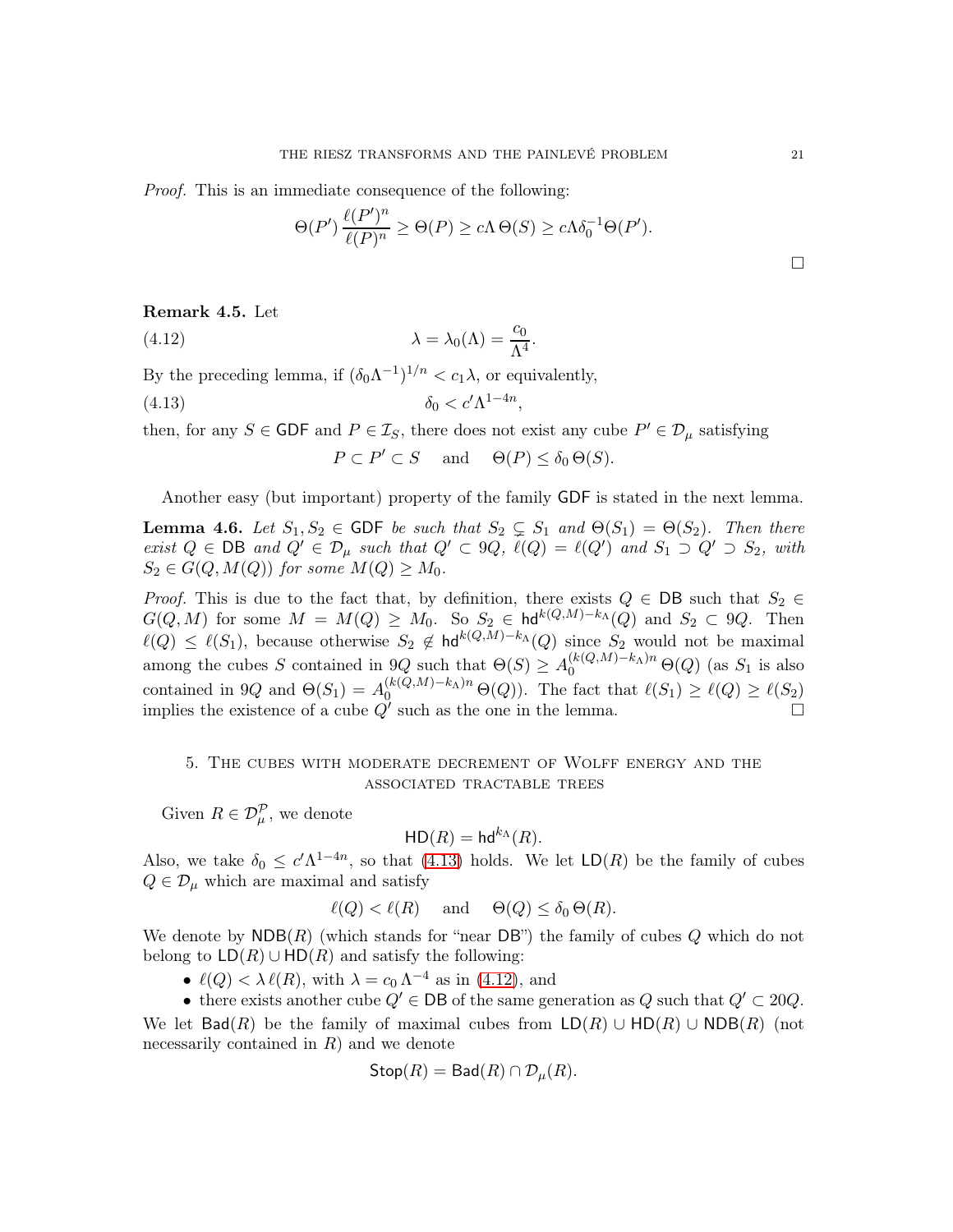<span id="page-21-0"></span>Lemma 5.1. *For any cube*  $R \in GDF$ , we have  $\mathcal{I}_R \subset (\text{HD}(R) \setminus \text{NDB}(R)) \cap \text{Stop}(R)$ , and *thus*

$$
\sigma(\mathsf{HD}(R) \cap \mathsf{Stop}(R) \setminus \mathsf{NDB}(R)) \geq \frac{1}{4} \Lambda^{\frac{1}{2n}} \sigma(R).
$$

Remark that  $\mathcal{I}_R$  is the family of cubes defined in [\(4.9\)](#page-18-2).

*Proof.* Recall that, by [\(4.11\)](#page-19-1),

$$
\sigma(\mathcal{I}_R) \geq \frac{1}{4} \Lambda^{\frac{1}{2n}} \sigma(R).
$$

By the choice of  $\delta_0$  and Remark [4.5,](#page-20-3) there does not exist any  $Q \in \mathsf{LD}(R)$  which contains any cube from  $\mathcal{I}_R$ . Also, the cubes from  $Q \in \mathcal{I}_R$  satisfy  $\ell(Q) \geq \lambda \ell(R)$  and so there does exist any cube  $Q' \in \text{NDB}(R)$  such that  $Q \subset Q' \subset R$ . So  $\mathcal{I}_R \subset \text{HD}(R) \cap \text{Stop}(R) \setminus \text{NDB}(R)$ . The last statement in the lemma follows from  $(4.10)$ .

We say that a cube  $R \in \mathcal{D}_{\mu}^{\mathcal{P}}$  has moderate decrement of Wolff energy, and we write  $R \in MDW$ , if

$$
\sigma(\mathsf{HD}(R) \cap \mathsf{Stop}(R) \setminus \mathsf{NDB}(R)) \geq B^{-1} \sigma(R),
$$

where

$$
B=\Lambda^{\frac{1}{100n}}.
$$

In particular, by Lemma [5.1,](#page-21-0) GDF  $\subset$  MDW. In this section we will show how to associate to each  $R \in MDW$  a suitable family of tractable trees (to be defined later).

Now we introduce the enlarged cubes  $e_i(R)$ . Given  $j \geq 0$  and  $R \in \mathcal{D}_{\mu,k}$ , we let

<span id="page-21-1"></span>
$$
e_j(R) = R \cup \bigcup Q,
$$

where the last union runs over the cubes  $Q \in \mathcal{D}_{\mu,k+1}$  such that

(5.1) 
$$
\text{dist}(x_R, Q) < \frac{\ell(R)}{2} + 2j\ell(Q).
$$

Notice that, since  $\text{diam}(Q) \leq \ell(Q)$ ,

(5.2) 
$$
\mathrm{supp}\,\mu \cap B(x_R, \tfrac{1}{2}\ell(R) + 2j\ell(Q)) \subset e_j(R) \subset B(x_R, \tfrac{1}{2}\ell(R) + (2j+1)\ell(Q)).
$$

Also, we have

(5.3) 
$$
e_j(R) \subset 2R \quad \text{for } 0 \le j \le \frac{3}{4}A_0,
$$

since, for any  $Q \in \mathcal{D}_{\mu,k+1}$  satisfying [\(5.1\)](#page-21-1), its parent satisfies  $\widehat{Q}$ 

<span id="page-21-2"></span>
$$
dist(x_R, \widehat{Q}) < \frac{\ell(R)}{2} + 2jA_0^{-1}\ell(\widehat{Q}) \le 2\ell(R).
$$

For  $R \in \text{MDW}$ , we let

$$
\mathsf{Stop}(e_j(R)) = \mathsf{Bad}(R) \cap \mathcal{D}_{\mu}(e_j(R)),
$$

where  $\mathcal{D}_{\mu}(e_j(R))$  stands for the subfamily of the cubes from  $\mathcal{D}_{\mu}$  which are contained in  $e_i(R)$  and have side length ta most  $\ell(R)$ .

<span id="page-21-4"></span><span id="page-21-3"></span>**Lemma 5.2.** For any  $R \in \text{MDW}$  there exists some j, with  $10 \leq j \leq A_0/4$  such that  $(5.4)$   $\sigma(\mathsf{HD}(R) \cap \mathsf{Stop}(e_j(R)) \setminus \mathsf{NDB}(R)) \leq B^{1/4} \sigma(\mathsf{HD}(R) \cap \mathsf{Stop}(e_{j-10}(R)) \setminus \mathsf{NDB}(R)),$ *assuming* A<sup>0</sup> *big enough (possibly depending on* n*).*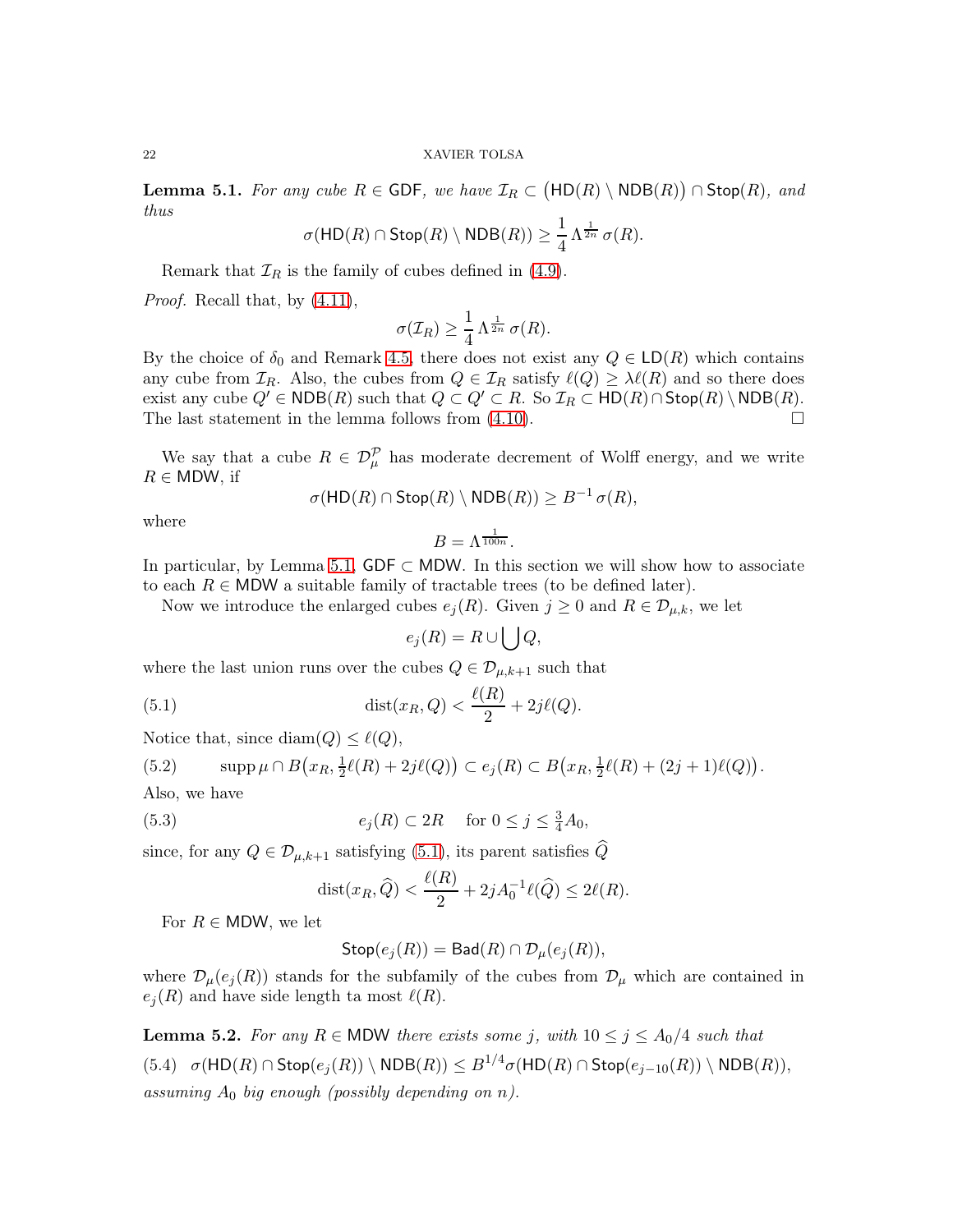*Proof.* To shorten notation, here we write  $\widetilde{HD}(R) = HD(R) \setminus NDB(R)$ . Given  $R \in MDW$ , suppose that such  $j$  does not exist. Let  $j_0$  be the largest integer which is multiple of 10 and smaller that  $A_0/4$ . Then we get

$$
\sigma(\widetilde{\mathsf{HD}}(R) \cap \mathsf{Stop}(e_{j_0}(R))) \geq B^{1/4} \sigma(\widetilde{\mathsf{HD}}(R) \cap \mathsf{Stop}(e_{j_0-10}(R)))
$$
  

$$
\geq \ldots \geq (B^{\frac{1}{4}})^{\frac{j_0}{10}-1} \sigma(\widetilde{\mathsf{HD}}(R) \cap \mathsf{Stop}(R)) \geq B^{\frac{j_0}{40}-\frac{5}{4}} \sigma(R).
$$

By [\(5.3\)](#page-21-2), we have  $e_{j_0}(R) \subset 2R$  and thus

$$
\sigma(\widetilde{\mathsf{HD}}(R) \cap \mathsf{Stop}(e_{j_0}(R))) \leq \sum_{Q \in \widetilde{\mathsf{HD}}(R) \cap \mathsf{Stop}(e_{j_0}(R))} \Lambda^2 \Theta(R)^2 \mu(Q) \leq \Lambda^2 \Theta(R)^2 \mu(2R).
$$

Since R is  $P$ -doubling so from  $\mathcal{D}_{\mu}^{db}$ , denoting by  $\widehat{R}$  the parent of R, we derive

(5.5) 
$$
\mu(2R) \le \mu(2B_{\widehat{R}}) \le \frac{\ell(\widehat{R})^{n+1}}{\ell(R)} \mathcal{P}(R) \le C_d A_0^{n+1} \mu(2B_R) \le C_0 C_d A_0^{n+1} \mu(R).
$$

So we deduce that

$$
B^{\frac{j_0}{40} - \frac{5}{4}} \sigma(R) \le C_0 C_d A_0^{n+1} \Lambda^2 \sigma(R),
$$

or equivalently, recalling the choice of  $B$  and  $C_d$ ,

$$
\Lambda^{\frac{1}{100n}\left(\frac{j_0}{40}-\frac{5}{4}\right)-2}\leq 4C_0\, A_0^{2n+1}.
$$

Since  $\Lambda \geq A_0^n$  and  $j_0 \approx A_0$ , it is clear that this inequality is violated if  $A_0$  is big enough.  $\Box$ 

Given  $R \in MDW$ , let  $j \ge 10$  be minimal such that [\(5.4\)](#page-21-3) holds. We denote  $h(R) = j - 10$ . We write

$$
e(R) = e_{h(R)}, \qquad e'(R) = e_{h(R)+1}, \quad e''(R) = e_{h(R)+2}, \quad e^{(k)}(R) = e_{h(R)+k}(R),
$$

for  $k \geq 1$ . We let

$$
B(e(R)) = B\left(x_R, \left(\frac{1}{2} + 2A_0^{-1}h(R)\right)\ell(R)\right),
$$
  
\n
$$
B(e'(R)) = B\left(x_R, \left(\frac{1}{2} + 2A_0^{-1}(h(R) + 1)\right)\ell(R)\right),
$$
  
\n
$$
B(e''(R)) = B\left(x_R, \left(\frac{1}{2} + 2A_0^{-1}(h(R) + 2)\right)\ell(R)\right),
$$
  
\n
$$
B(e^{(k)}(R)) = B\left(x_R, \left(\frac{1}{2} + 2A_0^{-1}(h(R) + k)\right)\ell(R)\right).
$$

By construction we have

 $B(e'(R)) \cap \operatorname{supp} \mu \subset e'(R),$ 

and analogously replacing  $e'(R)$  by  $e(R)$  or  $e''(R)$ . Remark also that

$$
e(R) \subset B(e'(R))
$$
 and  $dist(e(R), \partial B(e'(R))) \geq A_0^{-1} \ell(R)$ ,

and, analogously,

$$
e'(R) \subset B(e''(R))
$$
 and  $dist(e'(R), \partial B(e''(R))) \geq A_0^{-1}\ell(R)$ .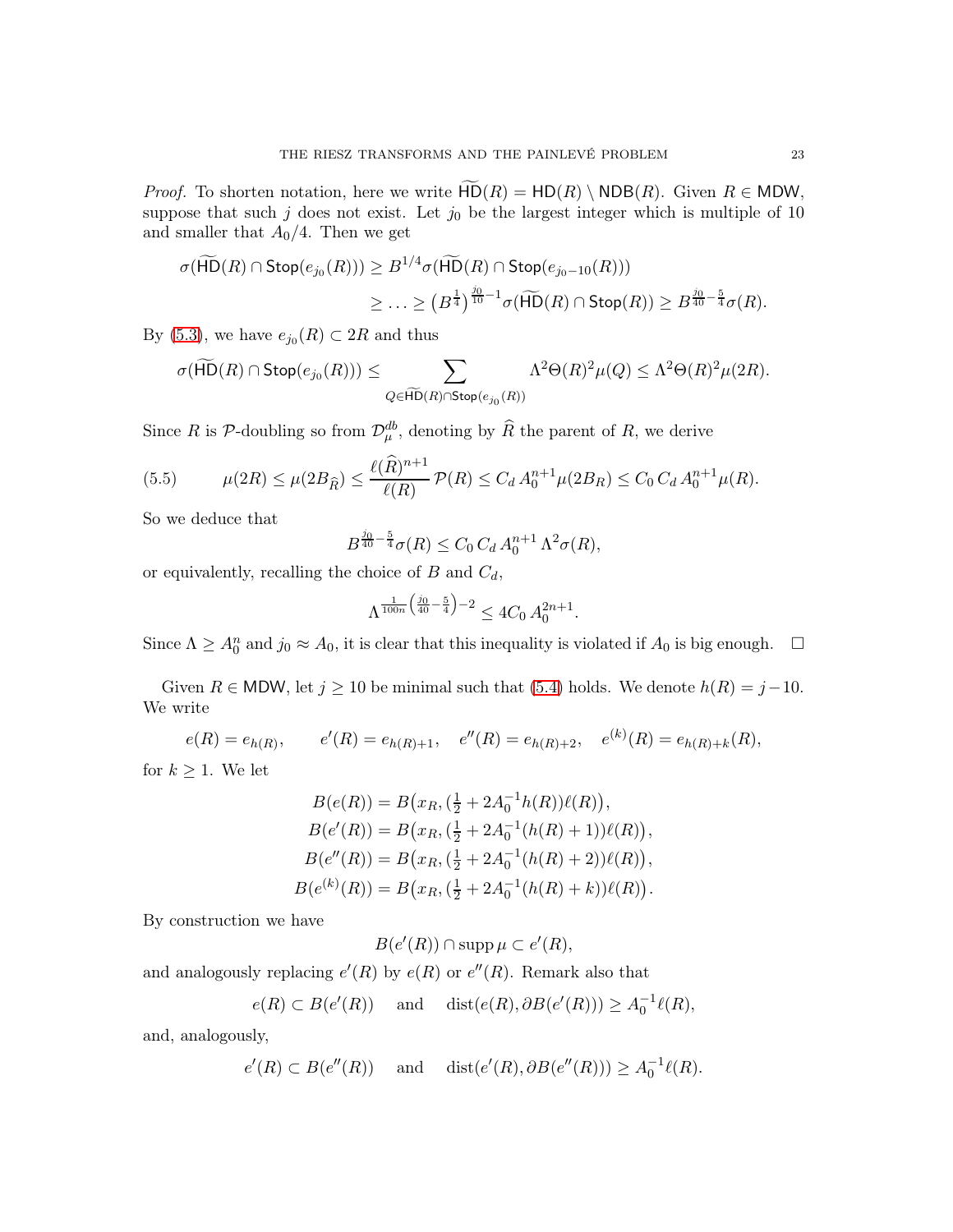<span id="page-23-0"></span>**Lemma 5.3.** *For each*  $R \in \text{MDW}$  *we have* 

$$
B(e''(R)) \subset (1 + 8A_0^{-1}) \ B(e(R)) \subset B(e^{(6)}(R)),
$$

*and more generally, for*  $k \geq 2$  *such that*  $h(R) + k - 2 \leq A_0/2$ ,

$$
B(e^{(k)}(R)) \subset (1 + 8A_0^{-1}) B(e^{(k-2)}(R)) \subset B(e^{(k+4)}(R)).
$$

*Also,*

$$
B(e^{(10)}(R)) \subset B\big(x_R, \frac{3}{2}\ell(R)\big).
$$

This lemma is proven exactly in the same way as [\[DT,](#page-58-0) Lemma 4.4] and so we omit the proof.

Next we need to define some families of cubes that can be considered as "generalized trees". First we introduce some additional notation regarding the stopping cubes. For  $R \in \text{MDW}$  we write  $\text{Stop}(e'(R)) = \text{Stop}(e_{h(R)+1}(R))$ . Also, we denote

$$
\mathsf{HD}_1(R) = \mathsf{Stop}(R) \cap \mathsf{HD}(R) \setminus \mathsf{NDB}(R),
$$
  

$$
\mathsf{HD}_1(e(R)) = \mathsf{Stop}(e(R)) \cap \mathsf{HD}(R) \setminus \mathsf{NDB}(R),
$$

and

$$
\mathsf{HD}_1(e'(R)) = \mathsf{Stop}(e'(R)) \cap \mathsf{HD}(R) \setminus \mathsf{NDB}(R).
$$

Also, we set

<span id="page-23-2"></span>
$$
\mathsf{HD}_2(e'(R)) = \bigcup_{Q \in \mathsf{HD}_1(e'(R))} (\mathsf{Stop}(Q) \cap \mathsf{HD}(Q) \setminus \mathsf{NDB}(Q))
$$

and

(5.6) 
$$
\mathsf{Stop}_2(e'(R)) = \big(\mathsf{Stop}(e'(R)) \setminus \mathsf{HD}_1(e'(R))\big) \cup \bigcup_{Q \in \mathsf{HD}_1(e'(R))} \mathsf{Stop}(Q).
$$

Given  $R \in \text{MDW}$ , we let  $\mathcal{T}_{\text{Stop}}(e'(R))$  be the family of cubes made up of R and all the cubes of the next generations which are contained in  $e'(R)$  but are not strictly contained in any cube from  $\mathsf{Stop}_2(e'(R))$ .

We define now the family of negligible cubes. We say that a cube  $Q \in \mathcal{T}_{\text{Stop}}(e'(R))$  is negligible for  $\mathcal{T}_{\text{Stop}}(e'(R))$ , and we write  $Q \in \text{Neg}(e'(R))$  if if there does not exist any cube from  $\mathcal{T}_{\mathsf{Stop}}(e'(R))$  that contains Q and is P-doubling.

<span id="page-23-1"></span>**Lemma 5.4.** Let  $R \in \text{MDW}$ . If  $Q \in \text{Neg}(e'(R))$ , then  $Q \subset e'(R) \setminus R$ ,  $Q$  is not contained *in any cube from*  $HD_1(e'(R))$ *, and* 

(5.7) 
$$
\ell(Q) \gtrsim \delta_0^2 \ell(R).
$$

This lemma is proven in the same way as [\[DT,](#page-58-0) Lemma 4.5] and so we omit the proof.

The cubes from  $\mathsf{Stop}_2(e'(R))$  need not be  $\mathcal{P}\text{-doubling}$ . This may cause some problems for some of the estimates involving the Riesz transform localized around the trees  $\mathcal{T}_{\mathsf{Stop}}(e'(R))$ that will be required later. For this reason, we need to consider enlarged versions of them. For  $R \in \text{MDW}$ , we let  $\text{End}(e'(R))$  be family made up of the following cubes:

- the cubes from  $\mathsf{Stop}_2(e'(R)) \cap \mathsf{Neg}(e'(R)),$
- the cubes that are contained in any cube from  $\mathsf{Stop}_2(e'(R)) \setminus \mathsf{Neg}(e'(R))$ , which are P-doubling, and moreover are maximal.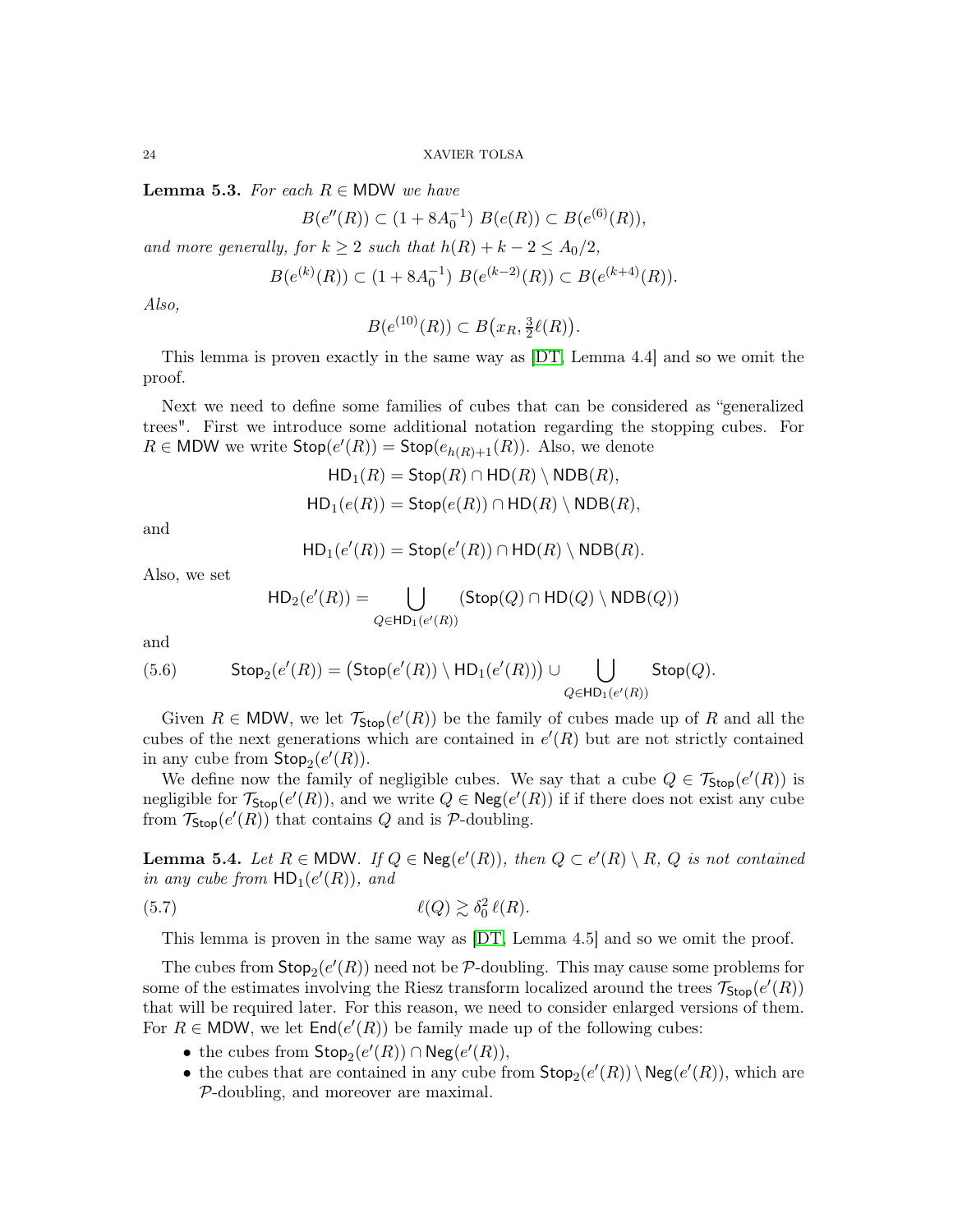Notice that all the cubes from  $\text{End}(e'(R))$  are P-doubling, with the possible exception of the ones from  $\mathsf{Neg}(e'(R))$ . We let  $\mathcal{T}(e'(R))$  be the family of cubes that are contained in  $e'(R)$  and are not strictly contained in any cube from  $\textsf{End}(e'(R)).$ 

Given  $R \in MDW$ , we say that  $\mathcal{T}(e'(R))$  is tractable (or that R is tractable) if

$$
\sigma(\mathsf{HD}_2(e'(R))) \leq B \sigma(\mathsf{HD}_1(e(R))).
$$

In this case we write  $R \in$  Trc.

Our next objective consists in showing how we can associate a family of tractable trees to any  $R \in$  GDF, so that, roughly speaking, we can reduce the estimate of  $\sigma(DB)$  to estimating the Haar coefficients of  $\mathcal{R}\mu$  from below on such family of tractable cubes. First we need the following lemma.

<span id="page-24-0"></span>**Lemma 5.5.** Let  $R \in \text{MDW}$  be such that  $\mathcal{T}(e'(R))$  is not tractable. Then there exists a  $family \text{ GH}(R) \subset \text{HD}_1(e'(R)) \cap \text{MDW}$  *satisfying*:

- (a) *The balls*  $B(e''(Q))$ *, with*  $Q \in \mathsf{GH}(R)$  *are pairwise disjoint.*
- (b) *For every*  $Q \in \mathsf{GH}(R)$ ,  $\sigma(\mathsf{HD}_1(e(Q))) \geq \sigma(\mathsf{HD}_1(Q)) \geq B^{1/2}\sigma(Q)$ .

$$
\rm (c)
$$

$$
B^{1/4} \sum_{Q \in \mathsf{GH}(R)} \sigma(\mathsf{HD}_1(e(Q))) \gtrsim \sigma(\mathsf{HD}_2(e'(R))).
$$

This lemma is proven in the same way as [\[DT,](#page-58-0) Lemma 4.6] and so we omit the proof again.

Remark that the property (c) and the fact that  $R \notin \mathsf{Trc}$  yield

(5.8) 
$$
\sum_{Q \in \mathsf{GH}(R)} \sigma(\mathsf{HD}_1(e(Q))) \gtrsim B^{3/4} \sigma(\mathsf{HD}_1(e(R))),
$$

which will be suitable for iteration in the arguments below.

Given  $R \in$  GDF, we will construct now a subfamily of cubes from  $\mathcal{D}_{\mu}^{\mathcal{P}}$  generated by R, which we will denote by  $Gen(R)$ , by iterating the construction of Lemma [5.5.](#page-24-0) We follow the next algorithm. Given  $R \in$  GDF, we denote

$$
\mathsf{Gen}_0(R) = \{R\}.
$$

If  $R \in \textsf{Trc}$ , we set  $\textsf{Gen}_1(R) = \emptyset$ , and otherwise

$$
\mathsf{Gen}_1(R) = \mathsf{GH}(R),
$$

where  $GH(R)$  is defined in Lemma [5.5.](#page-24-0) For  $j \geq 2$ , we set

$$
\mathsf{Gen}_j(R) = \bigcup_{Q \in \mathsf{Gen}_{j-1}(R) \backslash \mathsf{Trc}} \mathsf{GH}(Q),
$$

where  $GH(Q)$  is defined in Lemma [5.5.](#page-24-0) For  $j \geq 0$ , we also set

$$
\mathsf{Trc}_j(R) = \mathsf{Gen}_j(R) \cap \mathsf{Trc},
$$

and

$$
\operatorname{Gen}(R)=\bigcup_{j\geq 0}\operatorname{Gen}_j(R),\qquad \operatorname{Trc}(R)=\bigcup_{j\geq 0}\operatorname{Trc}_j(R).
$$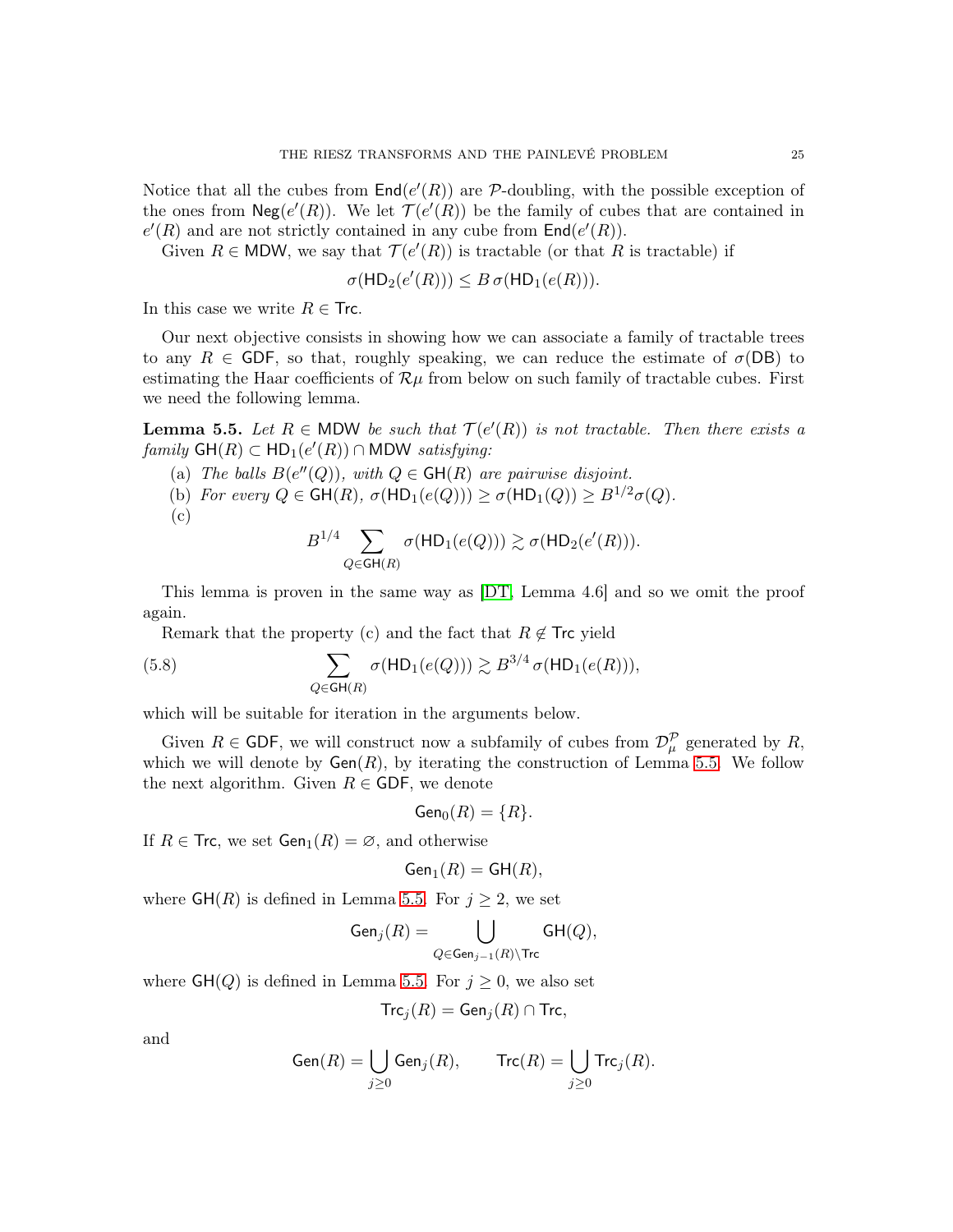From the construction above, we get the following lemma, which is proven in the same way as [\[DT,](#page-58-0) Lemma 4.7] and so we omit the proof.

<span id="page-25-2"></span>**Lemma 5.6.** *For*  $R \in$  GDF, we have

$$
\bigcup_{Q \in \mathsf{Gen}(R) \cup \mathsf{Trc}(R)} Q \subset B(e''(R)).
$$

*Also,*

(5.9) 
$$
\sigma(\mathsf{HD}_1(e(R))) \leq \sum_{j\geq 0} B^{-j/2} \sum_{Q \in \mathsf{Trc}_j(R)} \sigma(\mathsf{HD}_1(e(Q))).
$$

6. THE LAYERS  $\mathsf{F}^h_j$  and  $\mathsf{L}^h_j$  and the typical tractable trees

<span id="page-25-0"></span>We denote

$$
\mathsf{F}_j = \left\{ R \in \mathsf{GDF} : \Theta(R) = A_0^{nj} \right\},\
$$

so that

$$
\mathsf{GDF} = \bigcup_{j \in \mathbb{Z}} \mathsf{F}_j.
$$

Next we split  $F_j$  into layers  $F_j^h$ ,  $h \geq 1$ , which are defined as follows:  $F_j^1$  is the family of maximal cubes from  $F_j$ , and by induction  $F_j^h$  is the family of maximal cubes from  $\mathsf{F}_j \setminus \bigcup_{k=1}^{h-1} \mathsf{F}_j^{h-1}$ . So we have the splitting

$$
\mathsf{GDF} = \bigcup_{j \in \mathbb{Z}} \bigcup_{h \ge 1} \mathsf{F}^h_j.
$$

Our next objective is to choose a suitable subfamily  $\mathsf{L}_j^h \subset \mathsf{F}_j^h$ , for each j, h. By Theorem 9.31 from [\[To5\]](#page-59-18), there is a family  $J_0 \subset \mathsf{F}_j^h$  such that<sup>[1](#page-25-1)</sup>

- 1) no ball  $B(e^{(4)}(Q))$ , with  $Q \in J_0$ , is contained in any other ball  $B(e^{(4)}(Q'))$ , with  $Q' \in \mathsf{F}_j^h$ ,  $Q' \neq Q$ ,
- 2) the balls  $B(e^{(4)}(Q))$ , with  $Q \in J_0$ , have finite superposition, and
- 3) every ball  $B(e^{(4)}(Q))$ , with  $Q \in \mathsf{F}_j^h$  is contained in some ball  $(1+8A_0^{-1})B(e^{(4)}(R))$ , with  $R \in J_0$ . Consequently,

$$
\bigcup_{Q \in \mathsf{F}_{j}^{h}} B(e^{(4)}(Q)) \subset \bigcup_{R \in J_{0}} (1 + 8A_{0}^{-1}) B(e^{(4)}(R)).
$$

From the finite superposition property 2), by rather standard arguments which are analogous to the ones in the proof of Besicovitch's covering theorem in [\[Ma,](#page-59-19) Theorem 2.7], say, one deduces that  $J_0$  can be split into  $m_0$  subfamilies  $J_1, \ldots, J_{m_0}$  such that, for each k, the balls  $\{B(e^{(4)}(Q)) : Q \in J_k\}$  are pairwise disjoint, with  $m_0 \le C(A_0)$ .

<span id="page-25-1"></span><sup>1</sup>Actually the property 1) is not stated in that theorem, however this can be obtained by preselecting a subfamily of maximal balls from  $F_j^h$  with respect to inclusion and then applying the theorem to the maximal subfamily.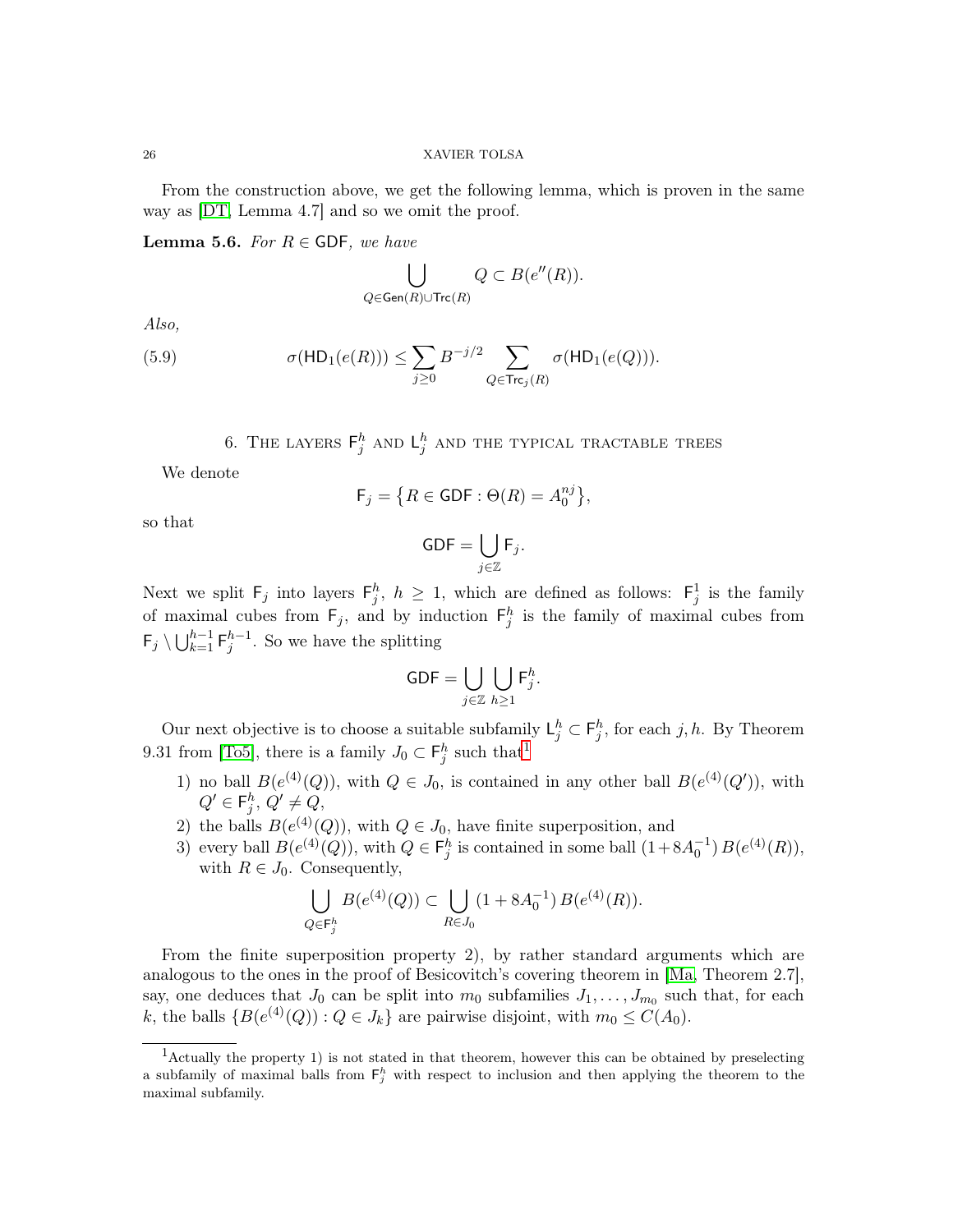By the condition 3), we get

$$
\sum_{Q \in \mathsf{F}_{j}^{h}} \sigma(\mathsf{HD}_{1}(Q)) = \Lambda^{2} A_{0}^{2nj} \sum_{Q \in \mathsf{F}_{j}^{h}} \sum_{P \in \mathsf{HD}_{1}(Q)} \mu(P)
$$
\n
$$
\leq \Lambda^{2} A_{0}^{2nj} \sum_{R \in J_{0}} \sum_{\substack{Q \in \mathsf{F}_{j}^{h}: \\B(e^{(4)}(Q)) \subset (1+8A_{0}^{-1})B(e^{(4)}(R))}} \sum_{P \in \mathsf{HD}_{1}(Q)} \mu(P).
$$

Observe that, for  $R \in J_0$  and  $Q \in \mathsf{F}_j^h$  such that  $B(e^{(4)}(Q)) \subset (1 + 8A_0^{-1}) B(e^{(4)}(R)),$ any cube  $P \in \mathsf{HD}_1(Q)$  is contained in some cube from  $\mathsf{HD}_1(e^{(10)}(R))$  since  $\mathrm{supp}\,\mu \cap (1 +$  $8A_0^{-1}$ ,  $B(e^{(4)}(R)) \subset e^{(10)}(R)$ , by Lemma [5.3.](#page-23-0) Using also that the cubes from  $\mathsf{F}_j^h$  are disjoint and Lemma [5.2,](#page-21-4) we deduce that

$$
\sum_{Q \in \mathsf{F}_{j}^{h}} \sigma(\mathsf{HD}_{1}(Q)) \leq \Lambda^{2} A_{0}^{2nj} \sum_{R \in J_{0}} \sum_{P \in \mathsf{HD}_{1}(e^{(10)}(R))} \mu(P)
$$
  
= 
$$
\sum_{R \in J_{0}} \sigma(\mathsf{HD}_{1}(e^{(10)}(R))) \leq B^{1/4} \sum_{R \in J_{0}} \sigma(\mathsf{HD}_{1}(e(R))).
$$

Next we choose  $L_j^h = J_k$  to be the family such that

$$
\sum_{Q \in J_k} \sigma(\mathsf{HD}_1(e(Q)))
$$

is maximal among  $J_1, \ldots, J_{m_0}$ , so that

$$
\sum_{Q \in \mathsf{F}_j^h} \sigma(\mathsf{HD}_1(Q)) \le m_0 B^{1/4} \sum_{Q \in \mathsf{L}_j^h} \sigma(\mathsf{HD}_1(e(Q))).
$$

So we have:

<span id="page-26-0"></span>**Lemma 6.1.** The family  $L_j^h$  satisfies:

- (i) *no ball*  $B(e^{(4)}(Q))$ *, with*  $Q \in L_j^h$ *, is contained in any other ball*  $B(e^{(4)}(Q'))$ *, with*  $Q' \in \mathsf{F}_j^h, \ Q' \neq Q,$
- (ii) the balls  $B(e^{(4)}(Q))$ , with  $Q \in L_j^h$ , are pairwise disjoint, and
- $(iii)$

$$
\sum_{Q \in \mathsf{F}_j^h} \sigma(\mathsf{HD}_1(Q)) \le m_0 B^{1/4} \sum_{Q \in \mathsf{L}_j^h} \sigma(\mathsf{HD}_1(e(Q))).
$$

We denote

$$
\mathsf{L}_j = \bigcup_{h \ge 1} \mathsf{L}_j^h, \qquad \mathsf{L} = \mathsf{L}(\mathsf{GDF}) = \bigcup_{j \in \mathbb{Z}} \mathsf{L}_j = \bigcup_{j \in \mathbb{Z}} \bigcup_{h \ge 1} \mathsf{L}_j^h.
$$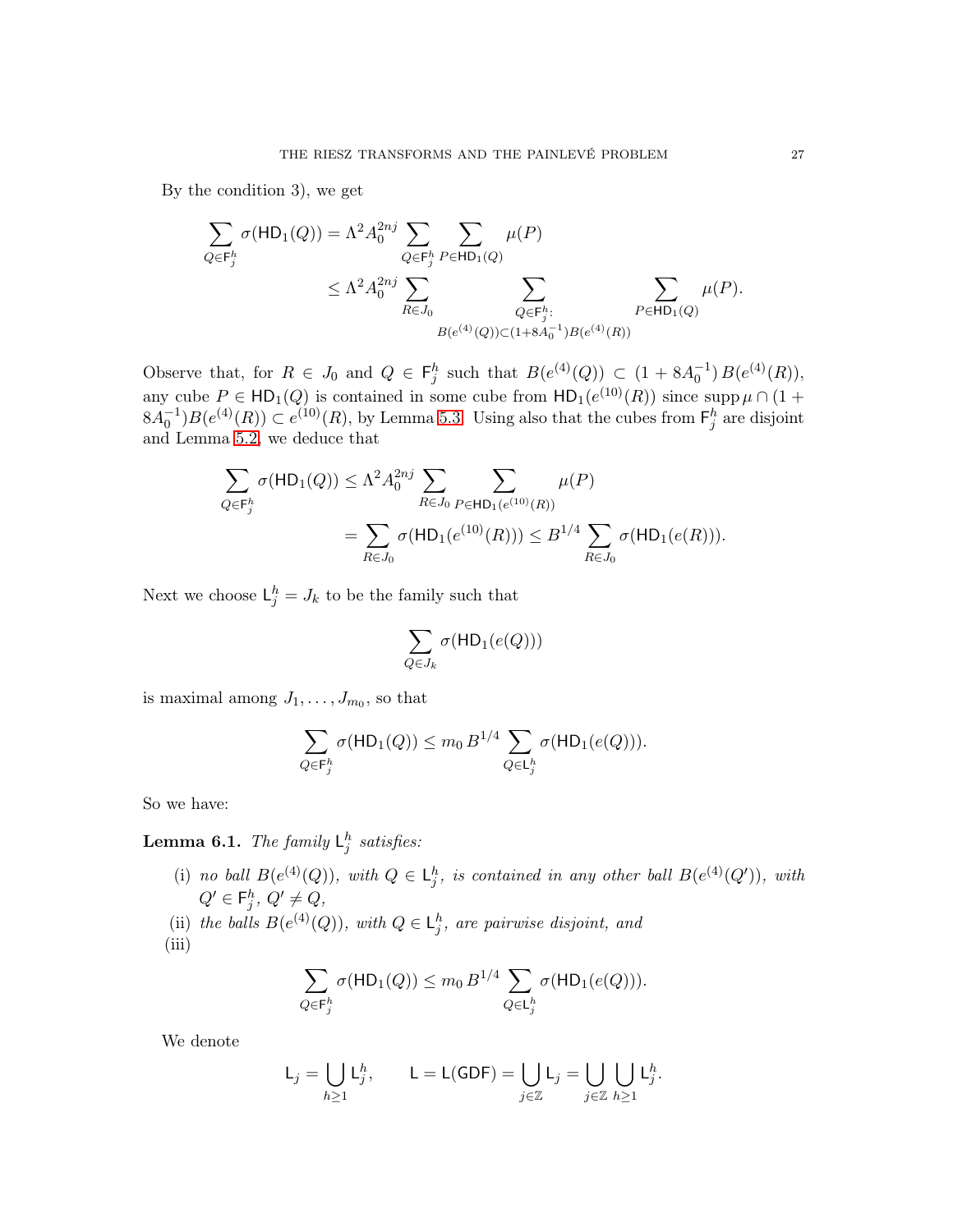By Lemma [6.1](#page-26-0) (iii), we have

<span id="page-27-1"></span>(6.1)  
\n
$$
\sum_{R \in \text{GDF}} \sigma(\text{HD}_1(R)) = \sum_{j \in \mathbb{Z}, h \ge 0} \sum_{R \in \text{F}_j^h} \sigma(\text{HD}_1(R))
$$
\n
$$
\le m_0 B^{1/4} \sum_{j \in \mathbb{Z}, h \ge 0} \sum_{R \in \text{L}_j^h} \sigma(\text{HD}_1(e(R))) = m_0 B^{1/4} \sum_{R \in \text{L(GDF)}} \sigma(\text{HD}_1(e(R))).
$$

Our next objective consists of proving the next lemma, which is the main technical achievement in this section. Although the statement looks similar to [\[DT,](#page-58-0) Lemma 5.2], the proof is very different. The cubes from the  $NDB(\cdot)$  play an important role in the arguments. In fact, the main reason for the introduction of the stopping condition involving the family  $NDB(\cdot)$  in Section [5](#page-20-0) is that it allows to prove the next lemma.

<span id="page-27-2"></span>**Lemma 6.2.** *There exists some constant*  $C_2$  *such that, for all*  $P \in \mathcal{D}_{\mu}$  *and all*  $k \geq 0$ *,* 

$$
\#\big\{R\in\mathsf{L}(\mathsf{GDF}): \exists\,Q\in\mathsf{Trc}_k(R)\,\,\text{such that}\,\,P\in\mathcal{T}(e'(Q))\big\}\leq C_2\,(\log\Lambda)^2.
$$

*Proof.* First notice that if  $R \in L(GDF)$  and  $Q \in Trc_k(R)$  are such that  $P \in \mathcal{T}(e'(Q))$  $Neg(e'(Q))$ , then there exists some P-doubling cube that contains P and belongs to  $\mathcal{T}_{\textsf{Stop}}(e'(Q))$ , by the definition of the family  $\mathsf{Neg}(e'(Q))$ . We denote by  $\widetilde{P}$  be the smallest one. This satisfies

$$
\delta_0 \Theta(Q) \lesssim \Theta(\widetilde{P}) \leq \Lambda^2 \Theta(Q),
$$

or equivalently,  $\Lambda^k \Theta(R) \in [\Lambda^{-2} \Theta(\tilde{P}), C \delta_0^{-1} \Theta(\tilde{P})]$ . Hence, if  $\Theta(R) = A_0^{nj}$  $_{0}^{nj}$ , it follows that

$$
-C\log\Lambda \leq j + c k \log\Lambda - c' \log\Theta(\widetilde{P}) \leq C|\log\delta_0| = C' \log\Lambda.
$$

Thus, R belongs at most to  $C'' \log \Lambda$  families  $\mathsf{L}_j$  such that there exists  $Q \in \mathsf{Trc}_k(R)$  such that  $P \in \mathcal{T}(e'(Q)) \setminus \mathsf{Neg}(e'(Q))$ 

Suppose now that there exists  $Q \in \text{Trc}_k(R)$  such that  $P \in \text{Neg}(e'(Q)) \subset \mathcal{T}(e'(Q))$ . In this case, by Lemma [5.4,](#page-23-1)  $\ell(P) \gtrsim \delta_0^{-2} \ell(Q)$ . Hence, there are at most  $C | \log \delta_0 | \approx \log \Lambda$ cubes Q such that  $P \in \mathcal{T}(e'(Q)) \cap \text{Neg}(e'(Q))$ , which in turn implies that again there are at most  $C'''$  log  $\Lambda$  families  $\mathsf{L}_j$  such that there exists  $Q \in \mathsf{Trc}_k(R)$  satisfying  $P \in \mathcal{T}(e'(Q)) \cap$  $Neg(e'(Q)).$ 

By the previous discussion, to prove the lemma, it is enough to show that, for each  $j \in \mathbb{Z}, P \in \mathcal{D}_{\mu}, k \geq 0,$ 

(6.2) 
$$
\#L_j(P,k) \leq C_3 \log \Lambda,
$$

where

<span id="page-27-0"></span>
$$
\mathsf{L}_j(P,k) = \big\{ R \in \mathsf{L}_j : \exists\, Q \in \mathsf{Trc}_k(R) \text{ such that } P \in \mathcal{T}(e'(Q)) \big\}.
$$

To prove [\(6.2\)](#page-27-0), let  $R_0$  be a cube in  $\mathsf{L}_j(P, k)$  with maximal side length, and let  $h_0$  be such that  $R_0 \in \mathsf{L}_j^{h_0}(P,k) \equiv \mathsf{L}_j(P,k) \cap \mathsf{L}_j^{h_0}$ .

**Claim 6.3.** Let  $R_1$  be another cube from  $\mathsf{L}_j(P, k)$ , and let  $h_1$  be such that  $R_1 \in \mathsf{L}_j^{h_1}(P, k)$ . *Then*  $h_1 \geq h_0$ *.*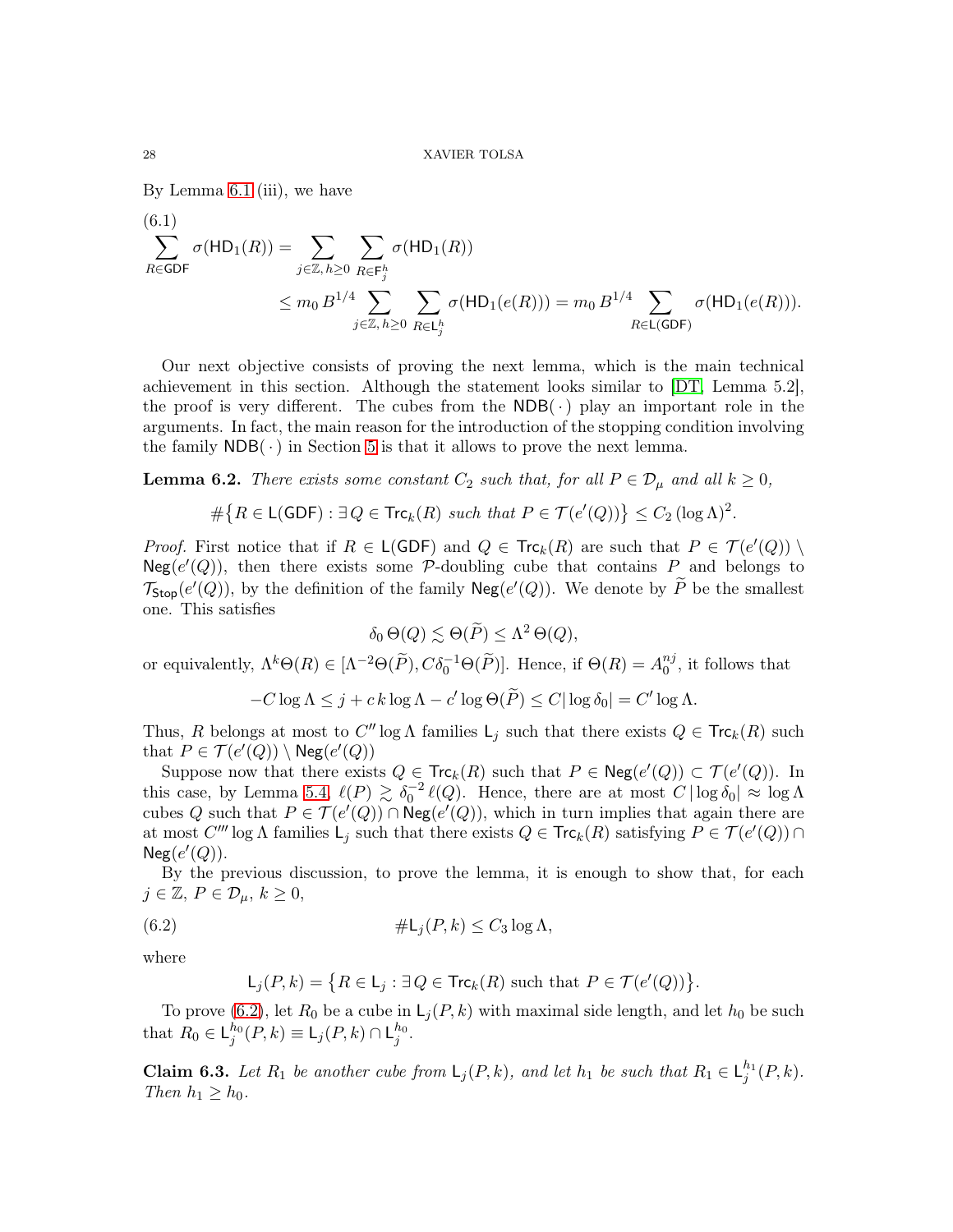*Proof.* Suppose that  $h_1 < h_0$ . Let  $R_0^{h_1}$  be the cube that contains  $R_0$  and belongs to  $\mathsf{F}_j^{h_1}$ . Observe that, by Lemma [5.6,](#page-25-2)

$$
P \subset B(e''(R_0)) \cap B(e''(R_1)) \subset B(x_{R_0}, \frac{3}{2}\ell(R_0)) \cap B(x_{R_1}, \frac{3}{2}\ell(R_1)).
$$

Since  $\ell(R_0) \geq \ell(R_1)$ , we infer that

$$
B(x_{R_1}, \frac{3}{2}\ell(R_1)) \subset B(x_{R_0}, \frac{9}{2}\ell(R_0)).
$$

As  $x_{R_0} \in B(x_{R_0}^{h_1})$  $\frac{h_1}{R_0},\frac{1}{2}$  $\frac{1}{2}\ell(R_0^{h_1})$  and  $\ell(R_0) \leq A_0^{-1}\ell(R_0^{h_1})$ , we deduce that

$$
B(x_{R_0}, \frac{9}{2}\ell(R_0)) \subset B(x_{R_0}^{h_1}, \frac{1}{2}\ell(R_0^{h_1}) + \frac{9}{2}\ell(R_0)) \subset B(x_{R_0}^{h_1}, \frac{1}{2}\ell(R_0^{h_1}) + \frac{9}{2}A_0^{-1}\ell(R_0^{h_1}))
$$
  

$$
\subset B(x_{R_0}^{h_1}, (\frac{1}{2} + 8A_0^{-1})\ell(R_0^{h_1})) \subset B(e^{(4)}(R_0^{h_1})),
$$

where the lat inclusion follows from the definition of  $B(e^{(4)}(R_0^{h_1}))$ . Then we deduce that

$$
B(e^{(4)}(R_1)) \subset B(x_{R_1}, \frac{3}{2}\ell(R_1)) \subset B(e^{(4)}(R_0^{h_1})),
$$

which contradicts the property (i) of the family  $L_j^{h_1}$  in Lemma [6.1,](#page-26-0) because  $R_1 \neq R_0^{h_1}$ .  $\Box$ 

**Claim 6.4.** *Let*  $R_1$  *be another cube from*  $\mathsf{L}_j(P, k)$ *, and let*  $h_1$  *be such that*  $R_1 \in \mathsf{L}_j^{h_1}(P, k)$ *. Then*

(6.3) 
$$
h_1 \leq h_0 + C \log \Lambda.
$$

*Proof.* Suppose that  $h_1 > h_0 + 1$ . This implies that there are cubes  $\{R_1^h\}_{h_0+1 \leq h \leq h_1-1}$  such that  $R_1^h \in \mathsf{F}_j^h$ , with

<span id="page-28-0"></span>
$$
R_1^{h_0+1} \supset R_1^{h_0+2} \supset \ldots \supset R_1^{h_1-1} \supsetneq R_1^{h_1} = R_1.
$$

Observe now that  $\ell(R_1^{h_0+1}) \leq \ell(R_0)$ . Otherwise, there exists some cube  $R_1^{h_0} \in \mathsf{F}_j^{h_0}$  that contains  $R_1^{h_0+1}$  with

$$
\ell(R_1^{h_0}) \ge A_0 \,\ell(R_1^{h_0+1}) \ge A_0 \,\ell(R_0),
$$

Since  $P \subset B(e''(R_0)) \cap B(e''(R_1))$ , arguing as in the previous claim, we deduce that  $B(e^{(4)}(R_0)) \subset B(e^{(4)}(R_1^{h_0}))$ , which contradicts again the property (i) of the family  $\mathsf{L}_j^{h_0}$ , as above. So we have

$$
\ell(R_1^h) \le \ell(R_1^{h_0+1}) \le \ell(R_0)
$$
 for  $h \ge h_0 + 1$ .

By the construction of  $\text{Trc}_k(R_0)$ , there exists a sequence of cubes  $S_0 = R_0, S_1, S_2, \ldots, S_k =$ Q such that

<span id="page-28-1"></span>
$$
S_{i+1} \in \mathsf{GH}(S_i) \ \text{ for } i = 0, \ldots, k-1,
$$

and  $P \in \mathcal{T}(e'(S_k))$ . In case that P is contained in some  $Q' \in \mathsf{HD}_1(e'(Q)) = \mathsf{HD}_1(e'(S_k)),$ we write  $S_{k+1} = Q'$ , and we let  $\tilde{k} := k+1$ . Otherwise, we let  $\tilde{k} := k$ . In any case, obviously we have  $\ell(S_{i+1}) < \ell(S_i)$  for all i. So, for each h with  $h_0 + 1 \leq h \leq h_1$  there is some  $i = i(h)$ such that

(6.4) 
$$
\ell(S_i) > \ell(R_1^h) \geq \ell(S_{i+1}),
$$

with  $0 \leq i \leq \tilde{k}$ , where we understand that  $S_{\tilde{k}+1} = P$ . We claim that either  $i \lesssim 1$  or  $i = \tilde{k}$ , with the implicit constant depending on n. Indeed, in the case  $i < \tilde{k}$ , let  $T \in \mathcal{D}_{\mu}$  be such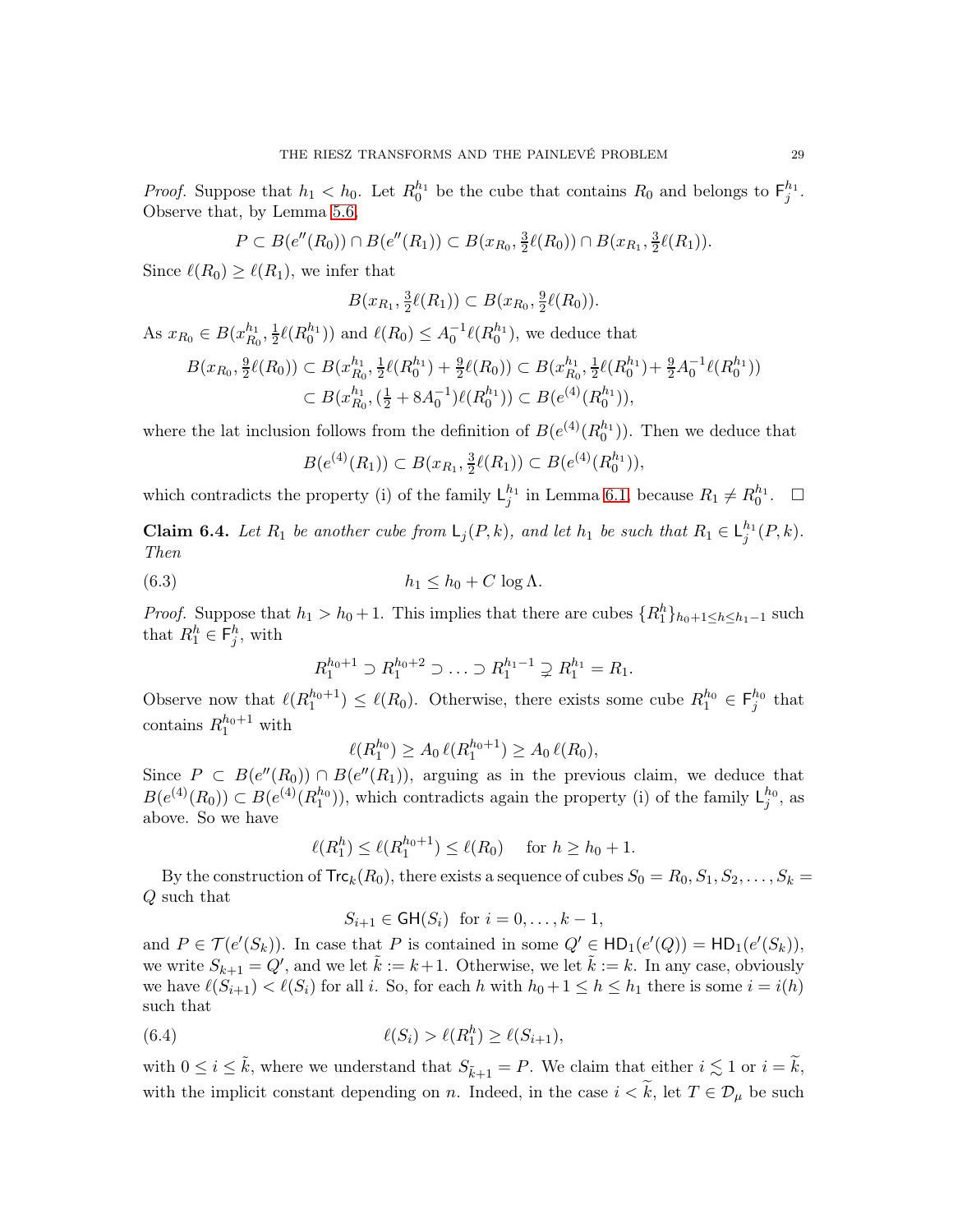that  $T \supset S_{i+1}$  and  $\ell(T) = \ell(R_1^h)$ . Notice that, since  $2R_1^h \cap 2T \neq \emptyset$  (because both  $R_1^h$  and 2T contain P) and  $\ell(R_1^h) = \ell(T)$ , we have

(6.5) 
$$
\mathcal{P}(T) \approx \mathcal{P}(R_1^h) \approx \Theta(R_1^h) = \Theta(R_0).
$$

On the other hand,

$$
(6.6) \qquad \qquad \Theta(T) \ge \delta_0 \,\Theta(S_i)
$$

because otherwise either  $T \in LD(S_i)$  or it is contained in some cube from  $LD(S_i) \cup NDB(S_i)$ . In any case, this would imply that  $S_{i+1}$  does not belong to  $HD_1(e'(S_i))$ . Thus, from [\(6.5\)](#page-29-0) and [\(6.6\)](#page-29-1) we derive that

<span id="page-29-2"></span><span id="page-29-1"></span><span id="page-29-0"></span>
$$
\Theta(R_0) \gtrsim \delta_0 \,\Theta(S_i) = \delta_0 \,\Lambda^i \,\Theta(R_0).
$$

Hence  $\Lambda^i \lesssim \delta_0^{-1}$ , which yields  $i \lesssim_n 1$  if  $i < \tilde{k}$ , as claimed.

The preceding discussion implies that, in order to prove [\(6.3\)](#page-28-0), it suffices to show that, for each fixed  $i = 0, \ldots, \tilde{k}$ , there are at most C log  $\Lambda$  cubes  $R_1^h$  satisfying [\(6.4\)](#page-28-1). To this end, suppose first that  $i < \tilde{k}$ . It is easy to check that there is at most one cube  $R_1^h$  satisfying [\(6.4\)](#page-28-1) such that

(6.7) ℓ(R h 1 ) ≤ λ ℓ(Si).

Indeed, if otherwise  $R_1^h$  and  $R_1^{h'}$  $h'_{1}$  are such that

<span id="page-29-3"></span>(6.8) 
$$
\lambda \ell(S_i) \geq \ell(R_1^h) > \ell(R_1^{h'}) > \ell(S_{i+1}),
$$

then, by Lemma [4.6,](#page-20-4) there exist  $T_a \in \text{DB}$  and  $T_b \in \mathcal{D}_\mu$  such that  $T_b \subset 9T_a$ ,  $\ell(T_a) = \ell(T_b)$ and  $R_1^h \supsetneq T_b \supsetneq R_1^{h'}$ <sup>h'</sup>. Now, let  $T_c \in \mathcal{D}_{\mu}$  be such that  $T_c \supset S_{i+1}$  and  $\ell(T_c) = \ell(T_a)$ . Since  $T_a \in \text{DB}$ , we infer that  $T_c \in \text{NDB}(S_i)$ , taking into account that  $2T_b \cap 2T_c \neq \emptyset$ ,  $T_b \subset 9T_a$ , and  $\ell(T_c) > \lambda \ell(S_i)$ . This is a contradiction, because this would imply that either  $T_c \in \text{Stop}(e'(S_i))$  or  $T_c$  is contained in some cube from  $\text{Stop}(e'(S_i))$ , which ensures that  $S_{i+1} \notin \mathsf{GH}(S_i)$  (notice that we are using the fact that  $i < k$ ). So [\(6.7\)](#page-29-2) holds. Clearly this implies that there are at most  $C|\log \lambda| \approx \log \Lambda$  cubes  $R_1^h$  satisfying [\(6.4\)](#page-28-1).

In the case  $i = \tilde{k}$ , the same argument as above shows that if  $R_1^h$  and  $R_1^{h'}$  $n'_{1}$  satisfy [\(6.8\)](#page-29-3), then the cube  $T_c$  in the preceding paragraph belongs to  $NDB(S_{\tilde{k}})$  again. So again either  $T_c \in \textsf{Stop}(e'(S_{\tilde{k}}))$  or  $T_c$  is contained in some cube from  $\textsf{Stop}(e'(\tilde{S}_{\tilde{k}}))$ . As a consequence, by the definition of the family  $\textsf{End}(e'(R))$  and Lemma [3.2,](#page-12-3) if we denote by  $T_m$  the m-th descendant of  $T_c$  which contains  $P$ , it follows that

$$
\Theta(T_m) \lesssim A_0^{-m/2} \mathcal{P}(T_c) \approx A_0^{-m/2} \mathcal{P}(T_b) \le A_0^{-m/2} \mathcal{P}(R_1^{h'}) \text{ for all } m \ge 1.
$$

The last inequality follows from the fact that we can assume that  $R_1^{h'} \in G(T_a, M)$ , for some  $M \geq M_0$ , by Lemma [4.6.](#page-20-4) Since any cube  $R_1^{h''}$  with  $h'' > h'$  is contained in a cube  $2T_m$  with  $\ell(T_m) \approx \ell(R_1^{h''})$  $h''_1$  for some  $m \geq h' - h'' - 1$ , we deduce that

$$
\Theta(R_1^{h''}) \lesssim \Theta(2T_m) \lesssim \Theta(T_{m-1}) \lesssim A_0^{-(m-1)/2} \mathcal{P}(R_1^{h'})
$$
  

$$
\lesssim A_0^{-(h'-h'')/2} \mathcal{P}(R_1^{h'}) \approx A_0^{-(h'-h'')/2} \Theta(R_1^{h'}).
$$

Since  $\Theta(R_1^{h'}$  $_1^{h'}$ ) =  $\Theta(R_1^{h''})$  $h''_1$ , we get  $|h'-h''| \lesssim 1$ . Consequently, in the case  $i = \tilde{k}$  there are again at most  $C|\log \lambda| \approx \log \Lambda$  cubes  $R_1^h$  satisfying [\(6.4\)](#page-28-1).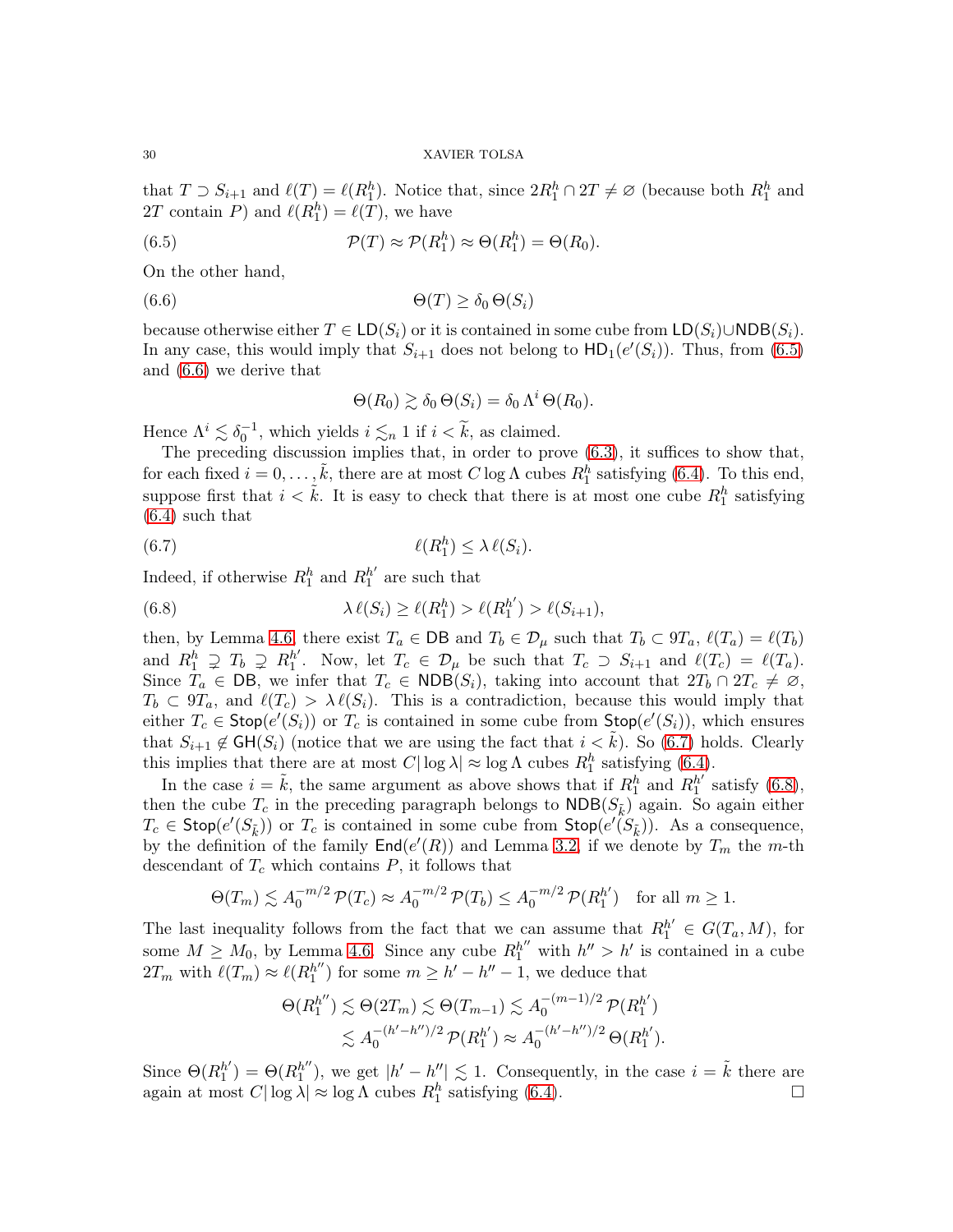To prove the lemma, notice that each family  $\mathsf{L}_j^h(P, k)$  consists of a single cube, at most. Indeed, if  $R \in L_j^h(P, k)$ , then  $P \subset B(e''(R))$ . Thus if  $R, R' \in L_j^h(P, k)$ , then  $B(e''(R)) \cap$  $B(e''(R')) \neq \emptyset$ , which cannot happen if  $R \neq R'$ . From this fact and the preceding claims, we infer that  $\#L_j(P, k) \leq C \log \Lambda$ , so that [\(6.2\)](#page-27-0) holds.

For  $R \in \mathsf{L}(\mathsf{GDF})$ ,  $Q \in \mathsf{Trc}_k(R)$ , we write  $P \sim \mathcal{T}(e'(Q))$  if there exists some  $P' \in \mathcal{T}(e'(Q))$ such that

<span id="page-30-1"></span>(6.9) 
$$
A_0^{-2}\ell(P) \le \ell(P') \le A_0^2 \ell(P) \quad \text{and} \quad 20P' \cap 20P \ne \emptyset.
$$

We say that  $\mathcal{T}(e'(Q))$  is a typical tractable tree, and we write  $Q \in \mathsf{Ty}$  if

(6.10) 
$$
\sum_{P \in \text{DB}: P \sim \mathcal{T}(e'(Q))} \mathcal{E}_{\infty}(9P) \leq \Lambda^{\frac{-1}{3n}} \sigma(\text{HD}_1(e(Q))).
$$

<span id="page-30-3"></span>Lemma 6.5. *We have*

<span id="page-30-2"></span>
$$
\sum_{Q\in \mathsf{DB}} \mathcal{E}_\infty(9Q) \lesssim \Lambda^{\frac{-1}{2n}} (\log \Lambda)^2 \sum_{R\in \mathsf{L}(\mathsf{GDF})} \sum_{k\geq 0} B^{-k/2} \sum_{Q\in \mathsf{Trc}_k(R)\cap \mathsf{Ty}} \sigma(\mathsf{HD}_1(e(Q))).
$$

*Proof.* By Lemmas [4.3](#page-19-2) and [5.1,](#page-21-0) we have

$$
\sum_{Q \in \mathsf{DB}} \mathcal{E}_{\infty}(9Q) \lesssim \Lambda^{-\frac{1}{2n}} \sum_{R \in \mathsf{GDF}} \sigma(\mathsf{HD}_1(R)).
$$

Also, by [\(6.1\)](#page-27-1) and Lemma [5.6,](#page-25-2)

$$
\begin{aligned} \sum_{R \in \text{GDF}} \sigma(\text{HD}_1(R)) &\le m_0 \, B^{1/4} \sum_{R \in \text{L}(\text{GDF})} \sigma(\text{HD}_1(e(R))) \\ &\le m_0 \, B^{1/4} \sum_{R \in \text{L}(\text{GDF})} \sum_{k \ge 0} B^{-k/2} \sum_{Q \in \text{Trc}_k(R)} \sigma(\text{HD}_1(e(Q))). \end{aligned}
$$

Therefore,

<span id="page-30-0"></span>(6.11) 
$$
\sum_{Q \in DB} \mathcal{E}_{\infty}(9Q) \lesssim m_0 B^{1/4} \Lambda^{-\frac{1}{2n}} \sum_{R \in \mathsf{L}(\mathsf{GDF})} \sum_{k \geq 0} B^{-k/2} \sum_{Q \in \mathsf{Trc}_k(R)} \sigma(\mathsf{HD}_1(e(Q)))
$$

$$
= m_0 B^{1/4} \Lambda^{-\frac{1}{2n}} \sum_{R \in \mathsf{L}(\mathsf{GDF})} \sum_{k \geq 0} B^{-k/2} \sum_{Q \in \mathsf{Ty}} \sigma(\mathsf{HD}_1(e(Q)))
$$

$$
+ m_0 B^{1/4} \Lambda^{-\frac{1}{2n}} \sum_{R \in \mathsf{L}(\mathsf{GDF})} \sum_{k \geq 0} B^{-k/2} \sum_{Q \in \mathsf{Trc}_k(R) \setminus \mathsf{Ty}} \sigma(\mathsf{HD}_1(e(Q)))
$$

$$
=: S_1 + S_2.
$$

By definition, for  $Q \in \mathsf{Trc}_k(R) \setminus \mathsf{Ty}$ , we have

$$
\sigma({\sf HD}_1(e(Q)))\leq \Lambda^{\frac{1}{3n}}\sum_{P\in {\sf DB}: P\sim \mathcal{T}(e'(R))}\mathcal{E}_\infty(9P).
$$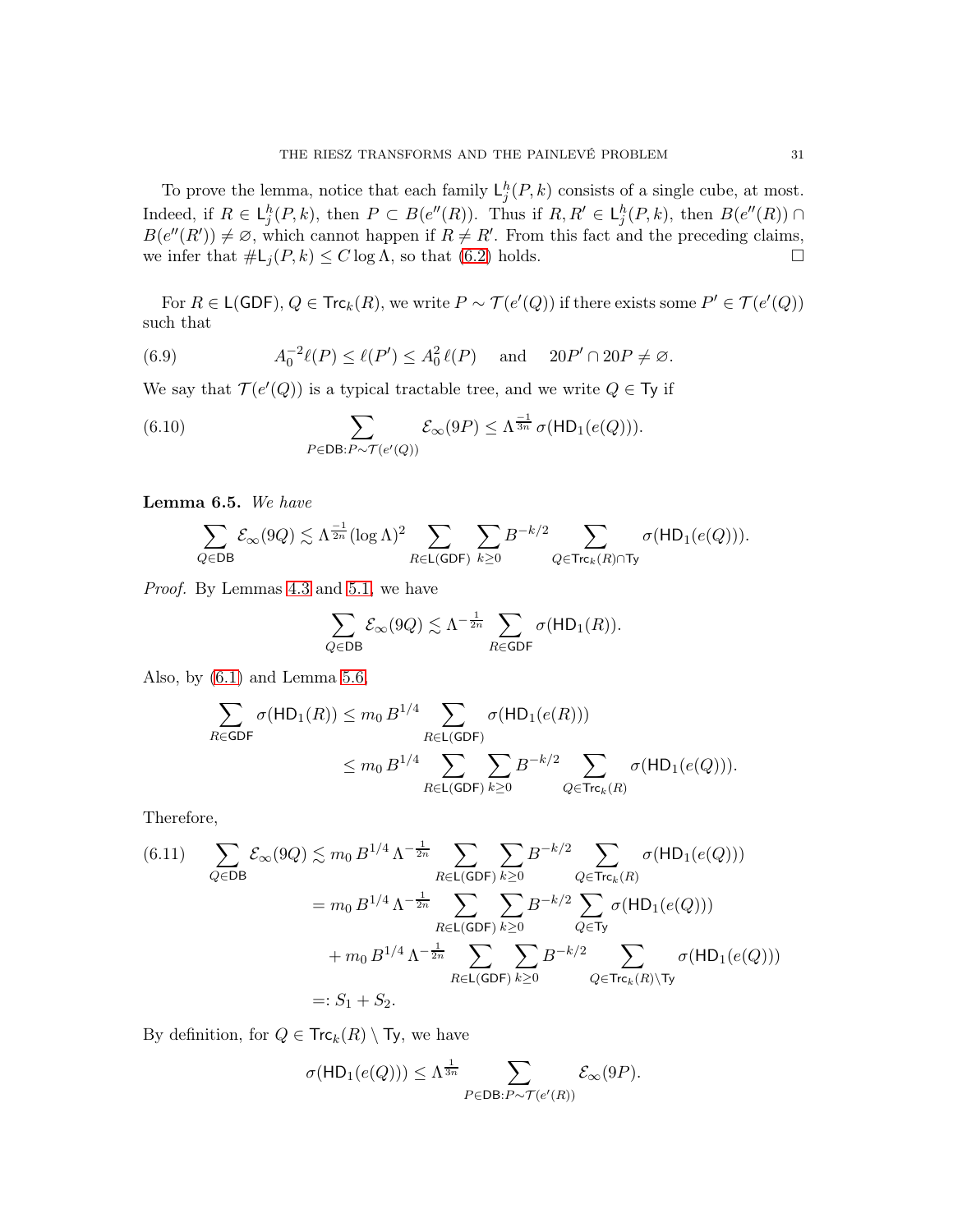Hence, the term  $S_2$  in [\(6.11\)](#page-30-0) does not exceed

$$
\begin{aligned} m_0\, B^{1/4}\, \Lambda^{-\frac{1}{2n}}\Lambda^{\frac{1}{3n}} & \sum_{R\in \mathsf{L}(\mathsf{GDF})}\sum_{k\geq 0} B^{-k/2} \sum_{Q\in \mathsf{Trc}_k(R)\backslash \mathsf{Ty}}\sum_{P\in \mathsf{DB}: P\sim \mathcal{T}(e'(Q))} \mathcal{E}_\infty(9P) \\ & \lesssim m_0\, B^{1/4}\,\Lambda^{-\frac{1}{6n}} \sum_{P\in \mathsf{DB}} \mathcal{E}_\infty(9P) \sum_{k\geq 0} B^{-k/2} \,\# A(P,k), \end{aligned}
$$

where

$$
A(P,k) = \{ R \in \mathsf{L}(\mathsf{GDF}) : P \sim \mathcal{T}(e'(Q)) \text{ for some } Q \in \mathsf{Trc}_k(R) \}
$$

From the definition [\(6.9\)](#page-30-1) and Lemma [6.2,](#page-27-2) it follows that

<span id="page-31-2"></span>(6.12)

$$
#A(P,k) \leq \sum_{\substack{P' \in \mathcal{D}_{\mu}:20P' \cap 20P \neq \varnothing \\ A_0^{-2}\ell(P) \leq \ell(P') \leq A_0^2 \ell(P)}} # \{R \in \mathsf{L(GDF)} : \exists Q \in \mathsf{Trc}_k(R) \text{ such that } P' \in \mathcal{T}(e'(Q))\}
$$

$$
\lesssim \sum_{\substack{P' \in \mathcal{D}_{\mu}:20P' \cap 20P \neq \varnothing \\ A_0^{-2}\ell(P) \leq \ell(P') \leq A_0^2 \ell(P)}} (\log \Lambda)^2 \lesssim (\log \Lambda)^2.
$$

Therefore, the term  $S_2$  in [\(6.11\)](#page-30-0) satisfies

$$
S_2 \lesssim m_0 B^{1/4} \Lambda^{-\frac{1}{6n}} (\log \Lambda)^2 \sum_{P \in \mathsf{DB}} \mathcal{E}_{\infty}(9P) \sum_{k \ge 0} B^{-k/2} \lesssim m_0 B^{1/4} \Lambda^{-\frac{1}{6n}} (\log \Lambda)^2 \sum_{P \in \mathsf{DB}} \mathcal{E}_{\infty}(9P).
$$

Assuming that  $B \leq \Lambda^{\frac{1}{2n}}$  $B \leq \Lambda^{\frac{1}{2n}}$  $B \leq \Lambda^{\frac{1}{2n}}$ , say, we deduce that<sup>2</sup>

$$
S_2 \le \frac{1}{2} \sum_{P \in \mathsf{DB}} \mathcal{E}_{\infty}(9P)
$$

if  $\Lambda$  is big enough. So we get

$$
\sum_{Q \in \mathsf{DB}} \mathcal{E}_{\infty}(9Q) \le 2S_1,
$$

which proves the lemma.  $\Box$ 

.

# <span id="page-31-0"></span>7. Lower estimates for the Riesz transform of the approximating measure  $\eta$  in a TYPICAL TRACTABLE TREE

In this section, for a given  $R \in \text{MDW}$  such that  $\mathcal{T}(e'(R))$  is tractable, we will define a suitable measure  $\eta$  that approximates  $\mu$  at the level of the cubes from  $\mathcal{T}(e'(R))$  and we will get a lower bound for  $\|\mathcal{R}\eta\|_{L^p(\eta)}$ . In the next section we will transfer these estimates to  $\mathcal{R}\mu$ .

<span id="page-31-1"></span><sup>&</sup>lt;sup>2</sup>Here we are assuming that  $\sum_{P \in DB} \mathcal{E}_{\infty}(9P) < \infty$ . To ensure that this holds, if necessary we may replace the measure  $\mu$  by another approximating measure of the form  $\mu_{\ell} = \varphi_{\ell} * \mu$ , where  $\varphi_{\ell}$  is a  $C^{\infty}$ bump function supported on  $B(0, \ell)$ , with  $\|\varphi_{\ell}\|_1 = 1$ . Then we prove Proposition [3.7](#page-14-0) for  $\mu_{\ell}$  with bounds independent of  $\ell$ , and finally we let  $\ell \to \infty$ .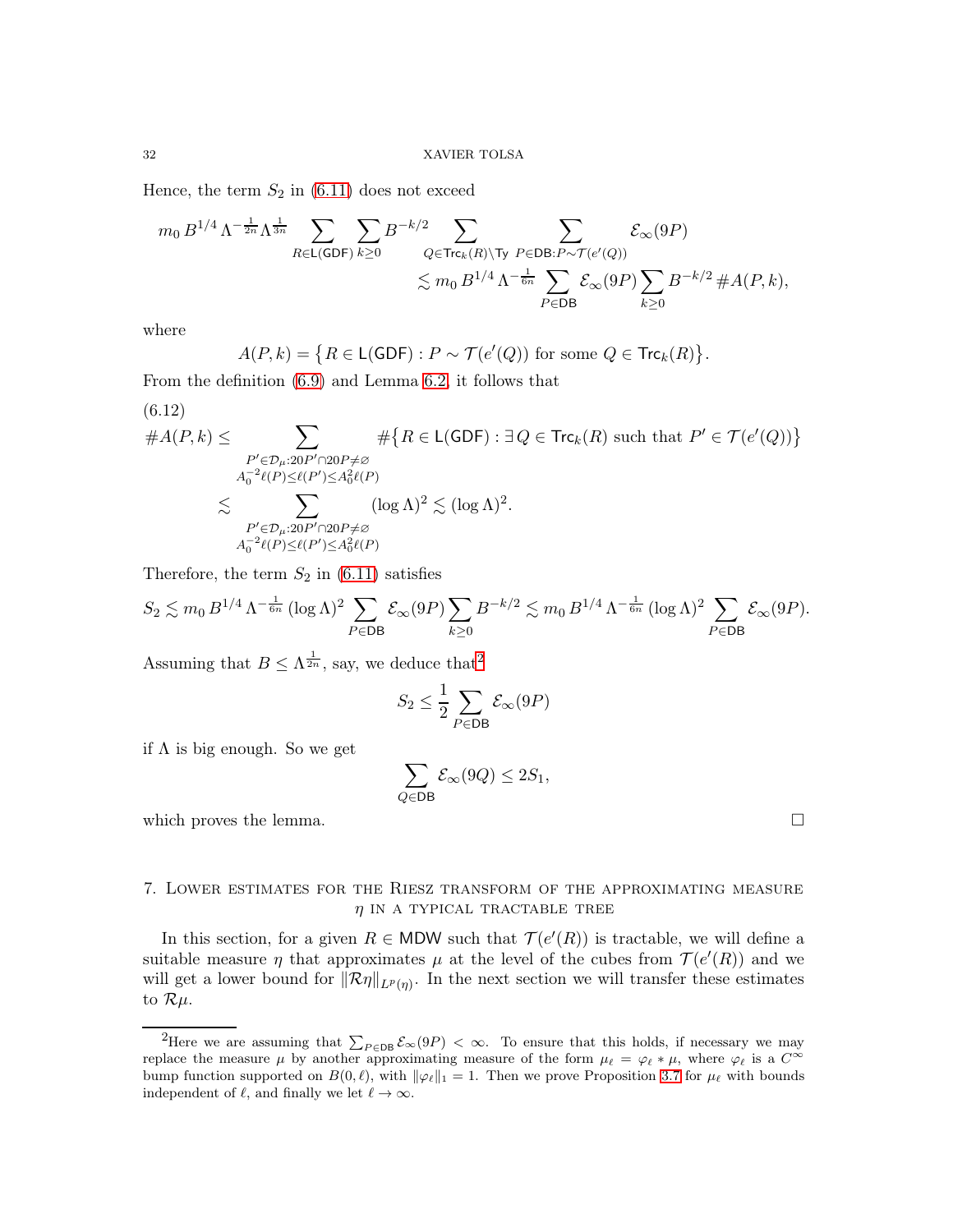Let R be a fixed cube from MDW∩Trc. Recall that the family  $\mathcal{T}(e'(R))$  was constructed by stopping time conditions involving the families  $LD(\cdot)$ ,  $HD(\cdot)$ , and  $NDB(\cdot)$ . Next we need to define some regularized family of stopping cubes. First we consider the function

<span id="page-32-0"></span>
$$
d_R(x) = \inf_{Q \in \mathcal{T}(e'(R))} (\text{dist}(x, Q) + \ell(Q)).
$$

Given  $0 < \ell_0 \ll \ell(R)$ , we denote

(7.1) 
$$
d_{R,\ell_0}(x) = \max (\ell_0, d_R(x)).
$$

Notice that both  $d_R$  and  $d_{R,\ell_0}$  are 1-Lipschitz.

For each  $x \in e'(R)$  we take the largest cube  $Q_x \in \mathcal{D}_\mu$  such that  $x \in Q_x$  and

(7.2) 
$$
\ell(Q_x) \leq \frac{1}{60} \inf_{y \in Q_x} d_{R,\ell_0}(y).
$$

We consider the collection of the different cubes  $Q_x, x \in e'(R)$ , and we denote it by  $Reg(e'(R))$  (this stands for "regularized cubes"). Observe that the cubes from Reg are disjoint by construction, and they cover  $e'(R)$ .

The constant  $\ell_0$  is just an auxiliary parameter that prevents  $\ell(Q_x)$  from vanishing. Eventually  $\ell_0$  will be taken extremely small. In particular, we assume  $\ell_0$  small enough so that

(7.3) 
$$
\mu\bigg(\bigcup_{Q\in\mathsf{HD}_1(e(R)):\ell(Q)\geq\ell_0}Q\bigg)\geq\frac{1}{2}\,\mu\bigg(\bigcup_{Q\in\mathsf{HD}_1(e(R))}Q\bigg).
$$

We let  $\mathcal{T}_{\text{Reg}}(e'(R))$  be the family of cubes made up of R and all the cubes of the next generations which are contained in  $e'(R)$  but are not strictly contained in any cube from  $\mathsf{Reg}(e'(R)).$ 

**Lemma 7.1.** *The cubes from*  $\text{Reg}(e'(R))$  *are pairwise disjoint and satisfy the following properties:*

- (a) If  $P \in \text{Reg}(e'(R))$  and  $x \in B(x_P, 50\ell(P))$ , then  $10 \ell(P) \leq d_{R,\ell_0}(x) \leq c \ell(P)$ , where c *is some constant depending only on* n*.*
- (b) *There exists some absolute constant*  $c > 0$  *such that if*  $P, P' \in \text{Reg}(e'(R))$  *satisfy*  $B(x_P, 50\ell(P)) \cap B(x_{P'}, 50\ell(P')) \neq \emptyset$ , then

$$
c^{-1}\ell(P) \le \ell(P') \le c\,\ell(P).
$$

(c) For each  $P \in \text{Reg}(e'(R))$ , there are at most N cubes  $P' \in \text{Reg}(e'(R))$  such that

$$
B(x_P, 50\ell(P)) \cap B(x_{P'}, 50\ell(P')) \neq \varnothing,
$$

*where* N *is some absolute constant.*

The proof of this lemma is standard. See for example [\[To4,](#page-59-16) Lemma 6.6].

Next we introduce a measure  $\eta$  which approximates  $\mu|_{e'(R)}$  at the level of the cubes from  $\textsf{Reg}(e'(R))$ . We let

$$
\eta = \sum_{Q \in \text{Reg}(e'(R))} \mu(Q) \frac{\mathcal{L}^{n+1}|_{\tfrac{1}{2}B(Q)}}{\mathcal{L}^{n+1}(\tfrac{1}{2}B(Q))}.
$$

Then we have: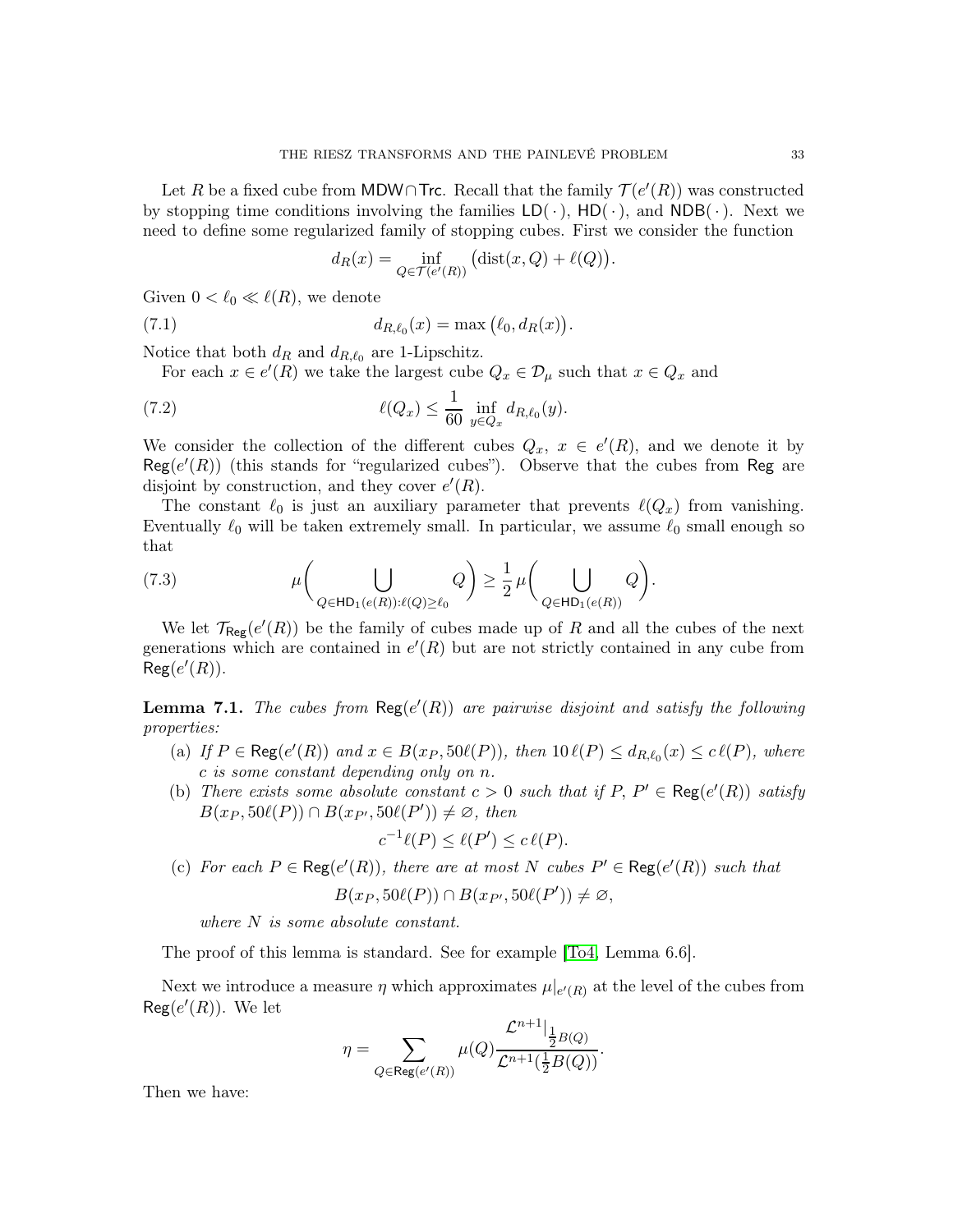<span id="page-33-2"></span>**Lemma 7.2.** Let  $R \in \text{MDW} \cap \text{Trc}$  and let  $\eta$  be as above. Assume  $\Lambda > 0$  big enough and *let*  $c_2 \in (0,1)$  *be small enough (depending at most on the parameters of the David-Mattila lattice*). Then there is a subset  $V_R \subset \text{supp } \eta$  satisfying

 $(7.4)$  dist $(Q, \text{supp }\mu \setminus e'(R)) \gtrsim \ell(R)$  *for all*  $Q \in \text{Reg}(e'(R))$  *such that*  $B_Q \cap V_R \neq \emptyset$ *such that*

$$
\int_{V_R} \left| (|\mathcal{R}\eta(x)| - \frac{c_2}{2} \Theta(\mathsf{HD}_1))_+ \right|^p d\eta(x) \gtrsim \Lambda^{-p' \varepsilon_n} \sigma_p(\mathsf{HD}_1(e(R))),
$$

*for any*  $p \in (1, 2]$ *, where*  $p' = p/(p - 1)$  *and the implicit constant depends on* p.

Recall that, for  $\mathcal{I} \subset \mathcal{D}_{\mu}$ ,

$$
\sigma_p(\mathcal{I}) = \sum_{P \in \mathcal{I}} \Theta(P)^p \,\mu(P).
$$

In the lemma  $\mathcal{R}\eta(x)$  is well defined by an absolutely convergent integral for all  $x \in \mathbb{R}^{n+1}$ because  $\eta$  is absolutely continuous with respect to Lebesgue measure in  $\mathbb{R}^{n+1}$  and it has a bounded density function, since the cubes from the family Reg have side length bounded away from 0, thanks to the parameter  $\ell_0$ .

The proof Lemma [7.2](#page-33-2) is the same as the one in [\[DT,](#page-58-0) Lemma 6.14] and so we omit it here. Remark that the construction of the tractable tree  $\mathcal{T}(e'(R))$  in that work does not involve the stopping condition  $NDB(\cdot)$ . However, the reader can check that this type of cubes do not play any role in the proof of [\[DT,](#page-58-0) Lemma 6.14], and exactly the same verbatim arguments are valid here.

The proof of the previous lemma is one main key points in the [\[DT\]](#page-58-0). The arguments to prove this are partially inspired by related results from [\[ENV\]](#page-58-12), [\[RT\]](#page-59-17), and [\[JNRT\]](#page-59-11).

# <span id="page-33-0"></span>8. LOWER ESTIMATES FOR THE HAAR COEFFICIENTS OF  $\mathcal{R}\mu$  for cubes near a typical tractable tree

In all this section we assume that  $R \in MDW$  is such that  $R \in \text{Trc} \cap \text{Ty}$ , i.e.,  $\mathcal{T}(e'(R))$ is tractable and typical, and we consider the measure  $\eta$  constructed in Section [7.](#page-31-0) Roughly speaking, our objective is to transfer the lower estimate we obtained for  $\mathcal{R}\eta$  in Lemma [7.2](#page-33-2) to the Haar coefficients of  $\mathcal{R}\mu$  for cubes close to  $\mathcal{T}(e'(R))$ . Recall that  $\mathcal{R}\mu(x)$  exists  $\mu$ -a.e. as a principal value under the assumptions of Proposition [3.7.](#page-14-0)

<span id="page-33-1"></span>8.1. The operators  $\mathcal{R}_{\mathcal{T}_{\text{Reg}}}, \mathcal{R}_{\tilde{\mathcal{T}}},$  and  $\Delta_{\tilde{\mathcal{T}}} \mathcal{R}$ . To simplify notation, in this section we will write

 $\mathsf{End} = \mathsf{End}(e'(R)), \quad \mathsf{Reg} = \mathsf{Reg}(e'(R)), \quad \mathcal{T} = \mathcal{T}(e'(R)), \quad \text{and} \quad \mathcal{T}_{\mathsf{Reg}} = \mathcal{T}_{\mathsf{Reg}}(e'(R)).$ 

We need to consider an enlarged version of the generalized tree  $\mathcal{T}$ , due to some technical difficulties that arise because the cubes from  $\mathsf{Neg} := \mathsf{Neg}(e'(R)) \cap \mathsf{End}$  are not P-doubling. To this end, denote by  $\text{Reg}_{\text{Neg}}$  the family of the cubes from  $\text{Reg}$  which are contained in some cube from Neg. Let  $D_{Neg}$  be the subfamily of the cubes  $P \in \text{Reg}_{Neg}$  for which there exists some P-doubling cube  $S \in \mathcal{T}_{\text{Reg}}$  that contains P. By the definition of Neg, such cube S should be contained in the cube from  $Q \in \mathbb{N}$ eg such that  $P \subset Q$ . We also denote by  $M_{\text{Neg}}$  the family of maximal P-doubling cubes which belong to  $\mathcal{T}_{\text{Reg}}$  and are contained in some cube from Neg, so that, in particular, any cube from  $D_{Neg}$  is contained in another from  $M_{Neg}$ .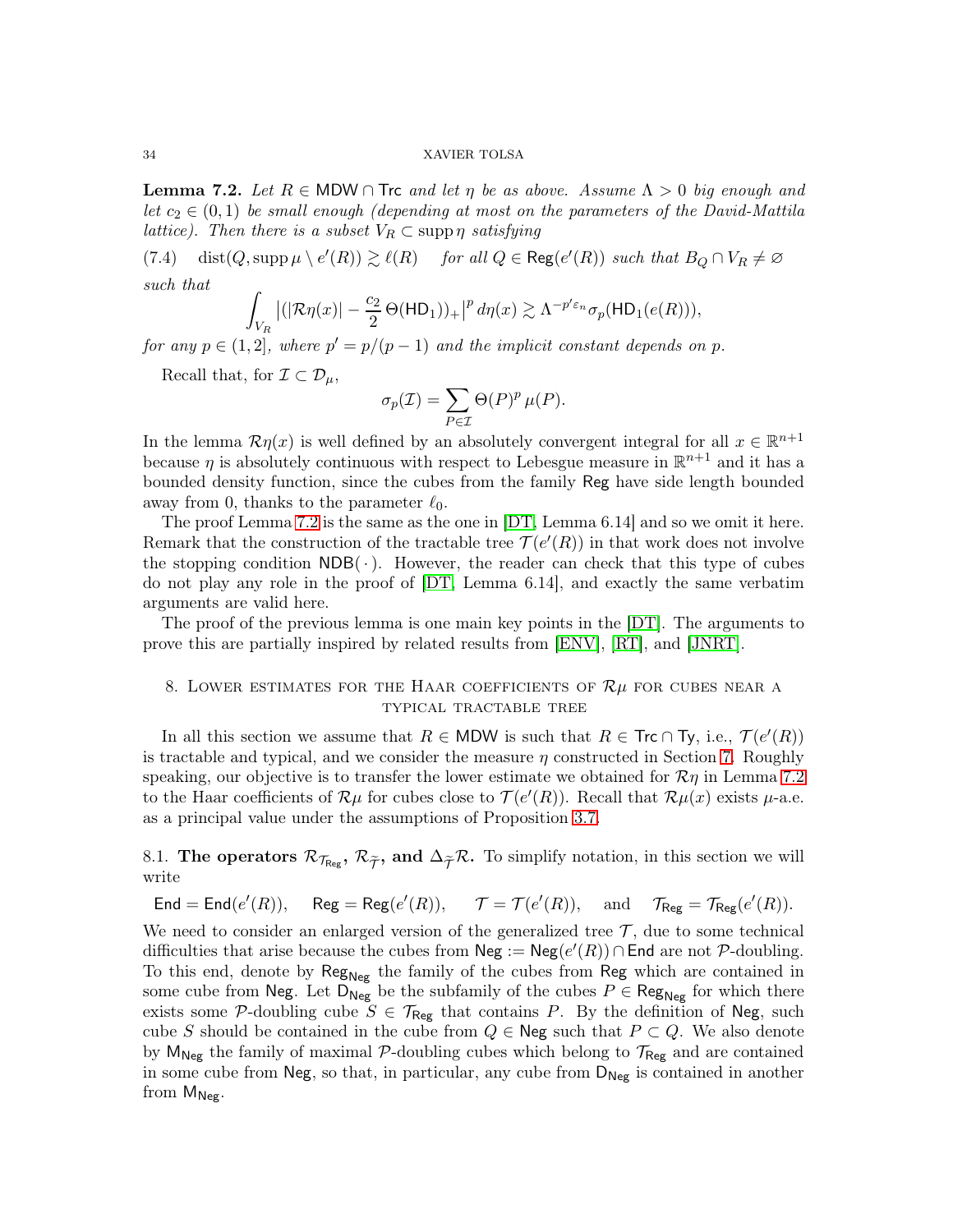We define

$$
\mathsf{End} = (\mathsf{End} \setminus \mathsf{Neg}) \cup \mathsf{M}_{\mathsf{Neg}},
$$

and we let  $\tilde{\mathcal{T}} = \tilde{\mathcal{T}}(e'(R))$  be the family of cubes that belong to  $\mathcal{T}_{\text{Reg}}$  but are not strictly contained in any cube from End. Further, we write

(8.1) 
$$
Z = Z(e'(R)) = e'(R) \setminus \bigcup_{Q \in \text{End}} Q \text{ and } \tilde{Z} = \tilde{Z}(e'(R)) = e'(R) \setminus \bigcup_{Q \in \widetilde{\text{End}}} Q
$$

Then we denote

$$
\mathcal{R}_{\mathcal{T}_{\mathsf{Reg}}}\mu(x) = \sum_{Q \in \mathsf{Reg}} \chi_Q(x)\,\mathcal{R}(\chi_{2R\backslash 2Q}\mu)(x),
$$
  

$$
\mathcal{R}_{\widetilde{\mathcal{T}}}\mu(x) = \sum_{Q \in \widetilde{\mathsf{End}}} \chi_Q(x)\,\mathcal{R}(\chi_{2R\backslash 2Q}\mu)(x),
$$

and

$$
\Delta_{\widetilde{\mathcal{T}}} \mathcal{R} \mu(x) = \sum_{Q \in \widetilde{\text{End}}} \chi_Q(x) \left( m_{\mu,Q}(\mathcal{R} \mu) - m_{\mu,2R}(\mathcal{R} \mu) \right) + \chi_Z(x) \left( \mathcal{R} \mu(x) - m_{\mu,2R}(\mathcal{R} \mu) \right).
$$

Remark that the cubes from Reg have the advantage over the cubes from End that their size changes smoothly so that, for example, neighboring cubes have comparable side lengths. However, they need not be  $P$ -doubling or doubling, unlike the cubes from End. In particular, it is not clear how to estimate their energy  $\mathcal{E}_{\infty}$  in terms of the condition DB (recall that the cubes from DB are asked to be P-doubling).

For  $Q \in \mathcal{D}_{\mu}$ , we define

$$
\mathcal{Q}_{\text{Reg}}(Q) = \sum_{P \in \text{Reg}} \frac{\ell(P)}{D(P,Q)^{n+1}} \,\mu(P),
$$

where

$$
D(P,Q) = \ell(P) + \text{dist}(P,Q) + \ell(Q).
$$

The coefficient  $\mathcal{Q}_{\text{Reg}}(Q)$  will be used to bound some "error terms" in our transference arguments. We will see later how they can be estimated in terms of the coefficients  $\mathcal{P}(Q)$ . Notice that, unlike  $\mathcal{P}(Q)$ , the coefficients  $\mathcal{Q}_{\mathsf{Reg}}(Q)$  depend on the family Reg.

The next three lemmas are proven in the same way as Lemmas 7.1, 7.2, and 7.3 from  $[DT].$  $[DT].$ 

<span id="page-34-0"></span>**Lemma 8.1.** *For any*  $Q \in \text{Reg such that } (Q \cup \frac{1}{2}B(Q)) \cap V_R \neq \emptyset \text{ and } x \in Q, y \in \frac{1}{2}B(Q)$ ,  $\bigl| \mathcal{R}_{\mathcal{T}_{\mathsf{Reg}}} \mu(x) - \mathcal{R}\eta(y) \bigr| \lesssim \Theta(R) + \mathcal{P}(Q) + \mathcal{Q}_{\mathsf{Reg}}(Q).$ 

<span id="page-34-1"></span>Lemma 8.2. *For any*  $Q \in \overline{End}$  and  $x, y \in Q$ ,

$$
\left| \mathcal{R}_{\widetilde{\mathcal{T}}}\mu(x) - \Delta_{\widetilde{\mathcal{T}}} \mathcal{R}\mu(y) \right| \lesssim \mathcal{P}(R) + \left( \frac{\mathcal{E}(4R)}{\mu(R)} \right)^{1/2} + \mathcal{P}(Q) + \left( \frac{\mathcal{E}(2Q)}{\mu(Q)} \right)^{1/2}.
$$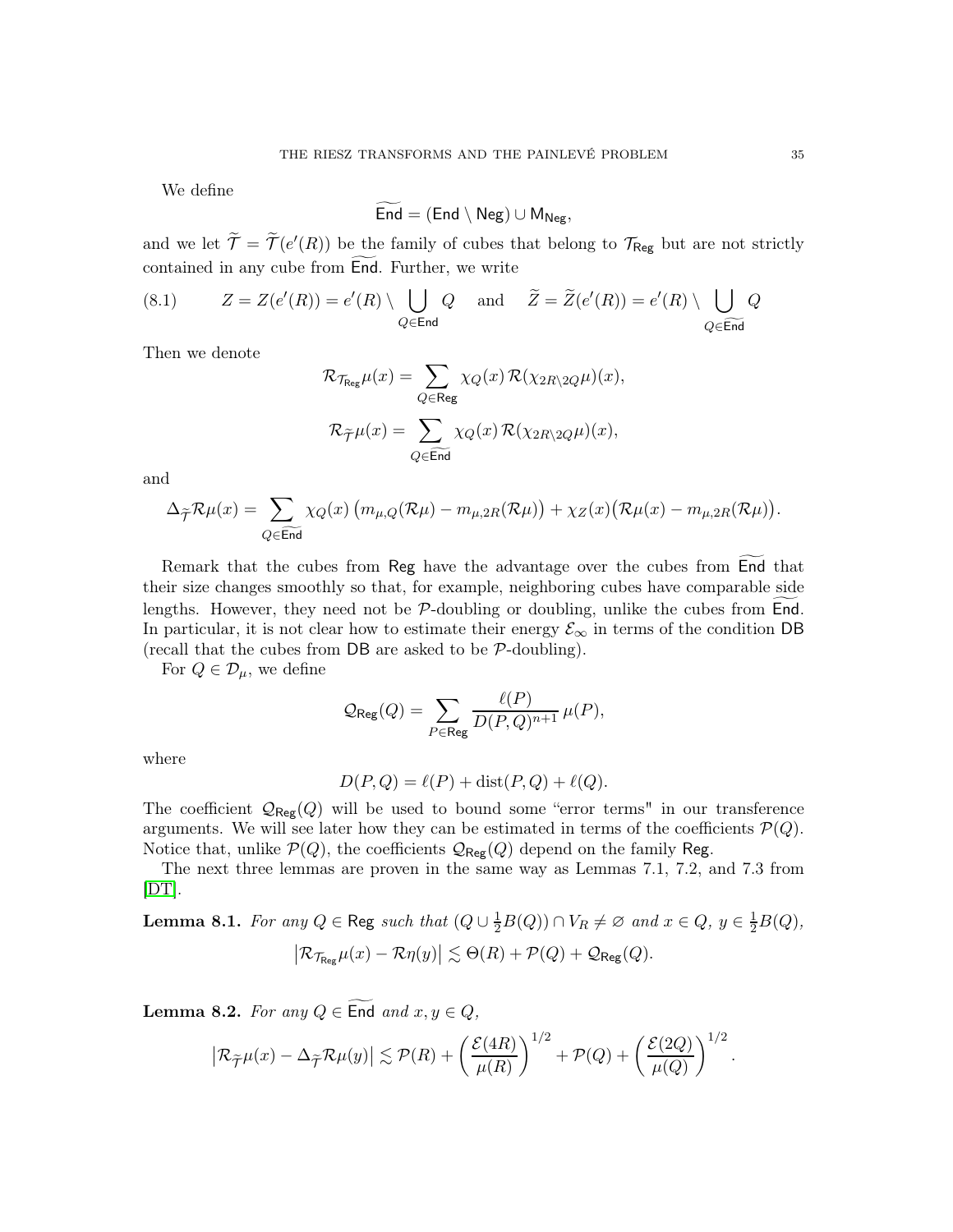<span id="page-35-1"></span>**Lemma 8.3.** *Let*  $1 < p \le 2$ *. For any*  $Q \in$  End *such that*  $\ell_0 \le \ell(Q)$ *"*,

$$
\int_Q \left| \mathcal{R}_{\widetilde{\mathcal{T}}}\mu - \mathcal{R}_{\mathcal{T}_{\text{Reg}}} \mu \right|^p d\mu \lesssim \mathcal{E}(2Q)^{p/2} \,\mu(Q)^{1-\frac{p}{2}}.
$$

<span id="page-35-0"></span>8.2. Estimates for the  $P$  and  $Q_{\text{Reg}}$  coefficients of some cubes from End and Reg. We will transfer the lower estimate obtained for the  $L^p(\eta)$  norm of  $\mathcal{R}\eta$  in Lemma [7.2](#page-33-2) to  $\mathcal{R}_{\mathcal{TH}}$ ,  $\mathcal{R}_{\mathcal{TRee}}\mu$ , and  $\Delta_{\mathcal{TR}}\mu$  by means of Lemmas [8.1,](#page-34-0) [8.2,](#page-34-1) and [8.3.](#page-35-1) To this end, we will need careful estimates for the  $P$  and  $Q_{\text{Reg}}$  coefficients of cubes from End and Reg. This is the task we will perform in this section.

Given  $R \in \text{MDW}$ , recall that  $\text{HD}_1(e'(R)) = \text{HD}(R) \cap \text{Stop}(e'(R))$ . To shorten notation, we will write  $HD_1 = HD_1(e'(R))$  in this section. Notice also that, by [\(5.6\)](#page-23-2), we have

$$
(8.2) \hspace{1cm} \text{End} = \text{LD}_1 \cup \text{NDB}_1 \cup \text{LD}_2 \cup \text{NDB}_2 \cup \text{HD}_2 \cup \text{M}_{\text{Neg}},
$$

where we introduced the following notations:

- <span id="page-35-2"></span>• LD<sub>1</sub> is the subfamily of End of those maximal  $\mathcal{P}$ -doubling cubes which are contained both in  $e'(R)$  and in some cube from  $\mathsf{LD}(R) \cap \mathsf{Stop}_1(e'(R)) \setminus \mathsf{Neg}.$
- NDB<sub>1</sub> is the subfamily of End of those maximal  $P$ -doubling cubes which are contained both in  $e'(R)$  and in some cube from  $\mathsf{NDB}(R) \cap \mathsf{Stop}_1(e'(R)) \setminus \mathsf{Neg}$ .
- $LD_2$  is the subfamily of End of those maximal  $P$ -doubling cubes which are contained in some cube  $Q \in \mathsf{LD}(Q') \cap \mathsf{Stop}(Q') \setminus \mathsf{Neg}$  for some  $Q' \in \mathsf{HD}_1$ .
- NDB<sub>2</sub> is the subfamily of End of those maximal  $P$ -doubling cubes which are contained in some cube  $Q \in \mathsf{NDB}(Q') \cap \mathsf{Stop}(Q')$  for some  $Q' \in \mathsf{HD}_1$ .
- $HD_2 = \bigcup_{Q' \in HD_1} (HD(Q') \cap Stop(Q')).$

Remark that the splitting in [\(8.2\)](#page-35-2) is disjoint. Indeed, notice that, by the definition of  $M_{Neg}$ , the cubes from  $NDB_2 \cup HD_2$  do not belong to  $M_{Neg}$ , since they are strictly contained in some cube from  $HD_1$ , which is  $P$ -doubling, in particular.

For  $i = 1, 2$ , we also denote by  $\text{Reg}_{LD_i}$  the subfamily of the cubes from Reg which are contained in some cube from  $LD_i$ , and we define  $\mathsf{Reg}_{\mathsf{NDB}_i}$ ,  $\mathsf{Reg}_{\mathsf{HD}_2}$ ,  $\mathsf{Reg}_{\mathsf{Neg}_i}$ , and  $\mathsf{Reg}_{\mathsf{M}_{\mathsf{Neg}_i}}$ analogously.<sup>[3](#page-35-3)</sup> We let  $\text{Reg}_{\text{Or}}$  be the "other" cubes from  $\text{Reg}:$  the ones which are not contained in any cube from End (which, in particular, have side length comparable to  $\ell_0$ ). Also, we let Reg<sub>DB</sub> be the subfamily of the cubes from Reg which are contained in some cube from End  $\cap$  DB. Notice that we have the splitting

<span id="page-35-4"></span> $(8.3)$  Reg  $=$   $\mathsf{Reg}_{\mathsf{LD}_1} \cup \mathsf{Reg}_{\mathsf{NDB}_1} \cup \mathsf{Reg}_{\mathsf{LD}_2} \cup \mathsf{Reg}_{\mathsf{HD}_2} \cup \mathsf{Reg}_{\mathsf{Neg}} \cup \mathsf{Reg}_{\mathsf{Oct}}.$ 

The families above may intersect the family Reg<sub>DB</sub>.

Given a family  $\mathcal{I} \in \mathcal{D}_{\mu}$  and  $1 < p \leq 2$ , we denote

$$
\Sigma_p^{\mathcal{P}}(\mathcal{I}) = \sum_{Q \in \mathcal{I}} \mathcal{P}(Q)^p \,\mu(Q), \qquad \Sigma_p^{\mathcal{Q}}(\mathcal{I}) = \sum_{Q \in \mathcal{I}} \mathcal{Q}_{\text{Reg}}(Q)^p \,\mu(Q).
$$

We also write  $\Sigma^{\mathcal{P}}(\mathcal{I}) = \Sigma^{\mathcal{P}}_2(\mathcal{I}), \ \Sigma^{\mathcal{Q}}(\mathcal{I}) = \Sigma^{\mathcal{Q}}_2(\mathcal{I}).$ 

<span id="page-35-3"></span><sup>&</sup>lt;sup>3</sup>Notice that  $D_{Neg} = Reg_{M_{Neg}}$ .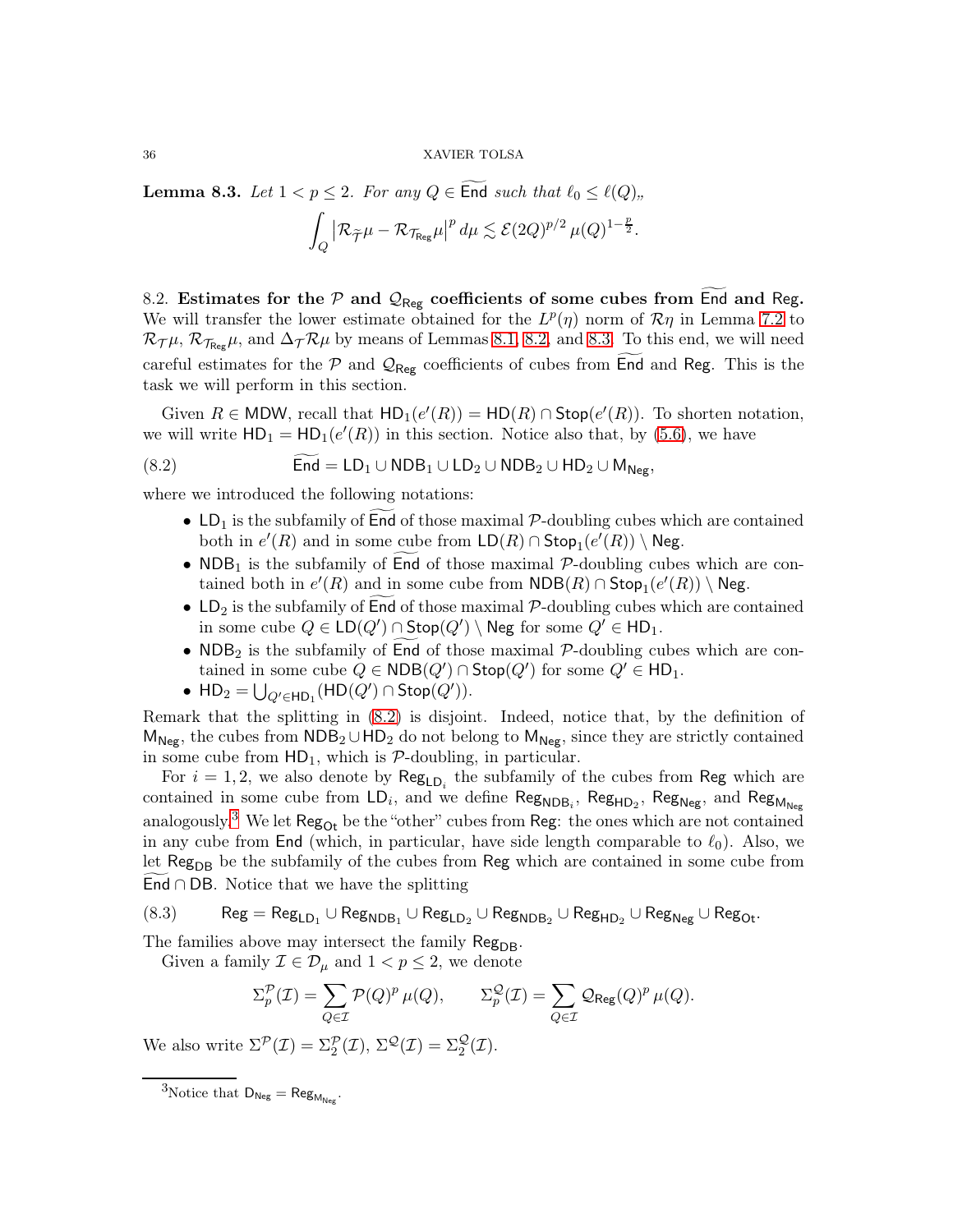<span id="page-36-2"></span>Lemma 8.4. *For any*  $Q \in$  End,

$$
\Sigma^{\mathcal{P}}(\operatorname{Reg} \cap \mathcal{D}_{\mu}(Q)) \lesssim \mathcal{P}(Q)^2 \,\mu(Q) + \mathcal{E}(2Q).
$$

This is proven in the same way as Lemma 7.4 from [\[DT\]](#page-58-0).

# <span id="page-36-1"></span>Lemma 8.5. *We have:*

(i) If  $Q \in \mathsf{LD}_1$ , then  $\mathcal{P}(Q) \lesssim \delta_0^{\frac{1}{n+1}} \Lambda^{\frac{n}{n+1}} \Theta(R)$ . (ii) *If*  $Q \in \mathsf{LD}_2$ *, then*  $\mathcal{P}(Q) \lesssim \delta_0^{\frac{1}{n+1}} \Lambda^{1+\frac{n}{n+1}} \Theta(R)$ *.* (iii) *If*  $Q \in \mathsf{NDB}_1$ *, then*  $\mathcal{P}(Q) \lesssim \Lambda \Theta(R)$ *.* (iv) If  $Q \in \mathsf{NDB}_2 \cup \mathsf{HD}_2$ , then  $\mathcal{P}(Q) \lesssim \Lambda^2 \Theta(R)$ . (v) If  $Q$  ∈ Neg ∪ M<sub>Neg</sub>, then  $P(Q) \lesssim \left(\frac{\ell(Q)}{\ell(R)}\right)$  $\ell(R)$  $\big)^{1/3}$   $\Theta(R)$ *.* 

*Proof.* The statement (i) is proven as in Lemma 3.2 (c) in [\[RT\]](#page-59-17). The statement (ii) follows in the same way as (i), replacing  $\Theta(R)$  by  $\Lambda\Theta(R)$ .

The statement (iii) is due to the fact that, by the stopping conditions, the cubes  $Q' \in$ Stop<sub>1</sub>( $e'(R)$ ) satisfy  $P(Q') \leq \Lambda P(R) \approx \Lambda \Theta(R)$ . Then it just remains to notice that if Q is a maximal doubling cube contained in  $Q'$ , from Lemma [3.2](#page-12-3) it follows that  $\mathcal{P}(Q) \lesssim \mathcal{P}(Q')$ .

The property (iv) for the cubes in  $NDB<sub>2</sub>$  follows by arguments analogous to the ones for (iii), taking into account that such cubes are maximal doubling cubes contained in cubes from  $\textsf{Stop}(R')$ , for some  $R' \in \textsf{HD}_1$  with  $\mathcal{P}(R') \approx \Theta(R') = \Lambda \Theta(R)^{4}$  $\mathcal{P}(R') \approx \Theta(R') = \Lambda \Theta(R)^{4}$  $\mathcal{P}(R') \approx \Theta(R') = \Lambda \Theta(R)^{4}$ . On the other hand the cubes  $Q \in \mathsf{HD}_2$  satisfy  $\Theta(Q) = \Lambda^2 \Theta(R)$  and are P-doubling by construction.

Finally, we turn our attention to (v). By the definitions of Neg and  $M_{Neg}$  and Lemma [3.2,](#page-12-3) for all  $S \in \mathcal{D}_{\mu}$  such that  $Q \subset S \subset R$ , we have

$$
\Theta(S) \lesssim \left(\frac{\ell(S)}{\ell(R)}\right)^{1/2} \mathcal{P}(R).
$$

Thus,

$$
\mathcal{P}(Q) \approx \frac{\ell(Q)}{\ell(R)} \mathcal{P}(R) + \sum_{S:Q \subset S \subset R} \frac{\ell(Q)}{\ell(S)} \Theta(S)
$$
  
\$\leq \frac{\ell(Q)}{\ell(R)} \Theta(R) + \sum\_{S:Q \subset S \subset R} \frac{\ell(Q)}{\ell(S)} \left(\frac{\ell(S)}{\ell(R)}\right)^{1/2} \Theta(R)\$  
\$\leq \frac{\ell(Q)}{\ell(R)} \Theta(R) + \sum\_{S:Q \subset S \subset R} \left(\frac{\ell(Q)}{\ell(R)}\right)^{1/2} \Theta(R)\$  
\$\leq \frac{\ell(Q)}{\ell(R)} \Theta(R) + \log \left(\frac{\ell(R)}{\ell(Q)}\right) \left(\frac{\ell(Q)}{\ell(R)}\right)^{1/2} \Theta(R) \leq \left(\frac{\ell(Q)}{\ell(R)}\right)^{1/3} \Theta(R).

<span id="page-36-0"></span><sup>&</sup>lt;sup>4</sup>This arugment shows that, in fact,  $\mathcal{P}(Q) \lesssim \Lambda^2 \Theta(R)$  for all  $Q \in \mathcal{T}(e'(R))$ .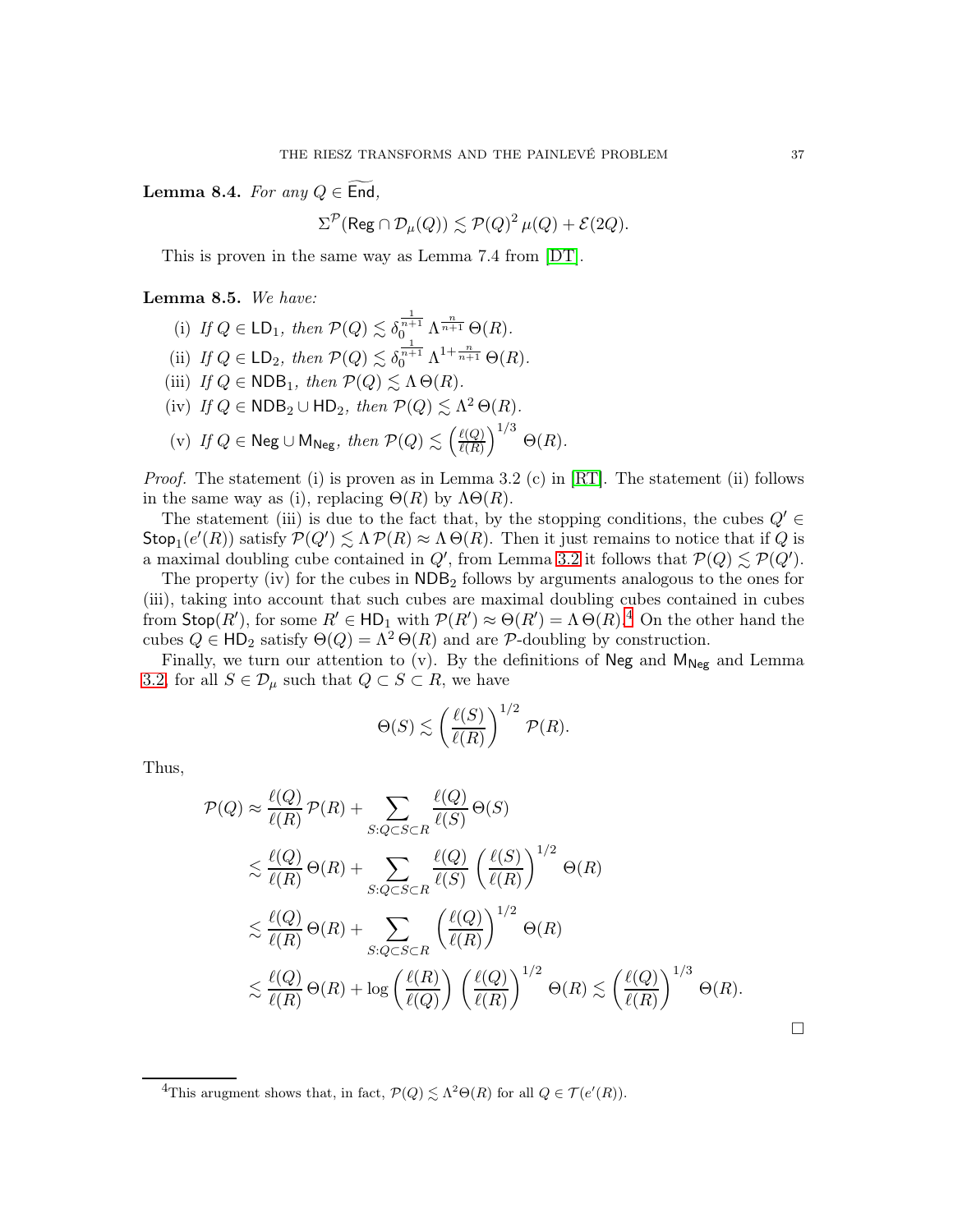<span id="page-37-11"></span>Remark 8.6. We will assume that

 $\delta_0 \leq \Lambda^{-(n+2)^2}.$ With this choice, it follows easily that  $\delta_0^{\frac{1}{n+1}} \Lambda^{1+\frac{n}{n+1}} \leq \delta_0^{\frac{1}{n+2}}$ , so that by the preceding lemma  $\mathcal{P}(Q) \lesssim \delta_0^{\frac{1}{n+2}} \Theta(R) \text{ for all } Q \in \mathsf{LD}_1 \cup \mathsf{LD}_2.$ 

<span id="page-37-10"></span>**Lemma 8.7.** *Suppose that*  $R \in \textsf{Trc} \cap \textsf{Ty}$ *. Then* 

<span id="page-37-0"></span>(8.4) 
$$
\Sigma^{\mathcal{P}}(\widetilde{\text{End}}) \approx \sigma(\widetilde{\text{End}}) \lesssim B \sigma(\text{HD}_1),
$$

<span id="page-37-2"></span>
$$
(8.5) \qquad \Sigma^{\mathcal{P}}(\mathsf{Reg}_{\mathsf{DB}}) \lesssim \sum_{Q \in \widetilde{\mathsf{End}} \cap \mathsf{DB}} \mathcal{E}_{\infty}(9Q) \leq \sum_{Q \in \mathsf{DB}: Q \sim \mathcal{T}} \mathcal{E}_{\infty}(9Q) \lesssim \Lambda^{\frac{-1}{3n}} \sigma(\mathsf{HD}_1),
$$

<span id="page-37-3"></span>(8.6) 
$$
\Sigma^{\mathcal{P}}(\widetilde{\mathsf{End}} \cap \mathsf{DB}) \approx \sigma(\widetilde{\mathsf{End}} \cap \mathsf{DB}) \leq M_0^{-2} \Lambda^{\frac{-1}{3n}} \sigma(\mathsf{HD}_1),
$$

<span id="page-37-4"></span>(8.7) 
$$
\Sigma^{\mathcal{P}}(\text{Reg}_{\text{NDB}_1}) + \Sigma^{\mathcal{P}}(\text{Reg}_{\text{NDB}_2}) \lesssim \sum_{Q \in \text{NDB}_1 \cup \text{NDB}_2} \mathcal{E}_{\infty}(9Q) \lesssim \Lambda^{\frac{-1}{3n}} \sigma(\text{HD}_1),
$$

<span id="page-37-5"></span>
$$
(8.8) \qquad \Sigma^{\mathcal{P}}(\text{Reg}_{\text{LD}_1} \cup \text{Reg}_{\text{LD}_2}) \lesssim \sum_{Q \in \text{LD}_1 \cup \text{LD}_2} \mathcal{E}_{\infty}(9Q) \lesssim \left(B M_0^2 \, \delta_0^{\frac{2}{n+2}} + \Lambda^{\frac{-1}{3n}}\right) \sigma(\text{HD}_1).
$$

*Also, for*  $1 < p \leq 2$ *,* 

<span id="page-37-7"></span>(8.9) 
$$
\Sigma_p^{\mathcal{P}}(\text{Reg}_{\text{LD}_1} \setminus \text{Reg}_{\text{DB}}) + \Sigma_p^{\mathcal{P}}(\text{Reg}_{\text{LD}_2}) \lesssim \left(B \Lambda^2 \, \delta_0^{\frac{p}{n+2}} + \Lambda^{\frac{-p}{6n}}\right) \sigma_p(\text{HD}_1),
$$

<span id="page-37-8"></span>(8.10) 
$$
\Sigma_p^{\mathcal{P}}(\text{Reg}_{\text{HD}_2}) \lesssim \Sigma_p^{\mathcal{P}}(\text{HD}_2) \approx \sigma_p(\text{HD}_2) \lesssim B \Lambda^{p-2} \sigma_p(\text{HD}_1),
$$

<span id="page-37-9"></span>(8.11) 
$$
\Sigma_p^{\mathcal{P}}(\text{Reg}_{\text{NDB}_2}) \lesssim \Lambda^{\frac{-p}{6n}} \sigma_p(\text{HD}_1).
$$

*Proof.* To prove [\(8.4\)](#page-37-0), notice first that  $\Sigma^{\mathcal{P}}(\text{End}) \approx \sigma(\text{End})$  because the cubes from End are  $P$ -doubling. Also, by  $(8.2)$  we have

$$
\Sigma^{\mathcal{P}}(\overline{\text{End}}) = \Sigma^{\mathcal{P}}(LD_1) + \Sigma^{\mathcal{P}}(LD_2) + \Sigma^{\mathcal{P}}(NDB_1) + \Sigma^{\mathcal{P}}(NDB_2) + \Sigma^{\mathcal{P}}(HD_2) + \Sigma^{\mathcal{P}}(M_{Neg}).
$$
  
By Lemma 8.5 and the subsequent remark, we have

<span id="page-37-6"></span>(8.12) 
$$
\Sigma^{\mathcal{P}}(\mathsf{LD}_1) + \Sigma^{\mathcal{P}}(\mathsf{LD}_2) \lesssim \delta_0^{\frac{2}{n+2}} \Theta(R)^2 \,\mu(R) = \delta_0^{\frac{2}{n+2}} \,\sigma(R).
$$

Again by Lemma [8.5,](#page-36-1) we have  $P(Q) \lesssim \Theta(R)$  for all  $Q \in \mathsf{M}_{\mathsf{Neg}}$  and thus<sup>[5](#page-37-1)</sup>

$$
\Sigma^{\mathcal{P}}(\mathsf{M}_{\mathsf{Neg}}) \lesssim \sigma(R).
$$

<span id="page-37-1"></span><sup>&</sup>lt;sup>5</sup>We will obtain better estimates for  $\Sigma^{\mathcal{P}}(\mathsf{M}_{\mathsf{Neg}})$  below.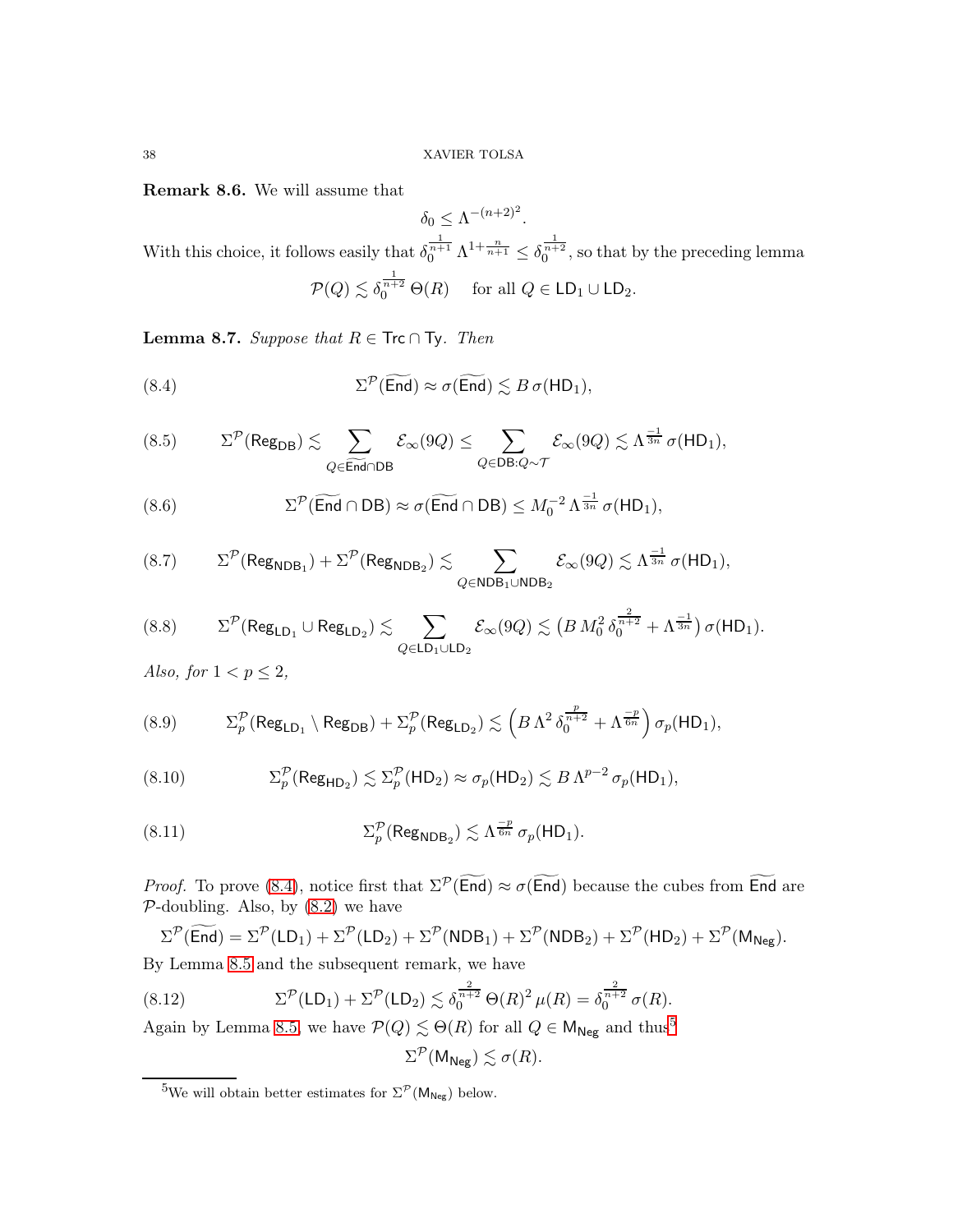Also, since  $\mathcal T$  is a tractable tree, we have

$$
\sigma(R) \leq B \sigma(\mathsf{HD}_1) \quad \text{ and } \quad \Sigma^{\mathcal{P}}(\mathsf{HD}_2) \approx \sigma(\mathsf{HD}_2) \lesssim B \sigma(\mathsf{HD}_1).
$$

Regarding the family  $NDB_1 \cup NDB_2$ , denote

<span id="page-38-0"></span>
$$
\mathsf{Stop}_{\mathsf{NDB}} = \mathsf{Stop}_1(e'(R)) \cap \mathsf{NDB}(R) \cup \bigcup_{S \in \mathsf{HD}_1} \big(\mathsf{Stop}(S) \cap \mathsf{NDB}(S)\big),
$$

so that the cubes from  $P \in \text{NDB}_1 \cup \text{NDB}_2$  are maximal  $P$ -doubling cubes contained in some cube from Stop<sub>NDB</sub>. By Lemma [3.2,](#page-12-3) if  $P \in \text{NDB}_1 \cup \text{NDB}_2$  is contained in  $Q \in \text{Stop}_{\text{NDB}}$ , then  $P(P) \le P(Q)$ . Also, by the definition of NDB(·), there exists  $Q' = Q'(Q) \in \mathsf{DB}$  such that  $\ell(Q') = \ell(Q)$  and  $Q' \subset 20Q$ . In particular, this implies that  $Q' \sim \mathcal{T}(e'(R))$  and that  $\mathcal{P}(Q) \approx \mathcal{P}(Q') \approx \sigma(Q')$ , and by the definition of DB,

(8.13) 
$$
\mathcal{E}_{\infty}(9Q') \gtrsim M_0^2 \sigma(Q').
$$

Thus,

<span id="page-38-3"></span>
$$
(8.14) \qquad \Sigma^{\mathcal{P}}(\text{NDB}_1 \cup \text{NDB}_2) = \sum_{Q \in \text{Stop}_{\text{NDB}}} \sum_{P \in \text{End} \cap \mathcal{D}_{\mu}(Q)} \mathcal{P}(P)^2 \mu(P)
$$

$$
\lesssim \sum_{Q \in \text{Stop}_{\text{NDB}}} \mathcal{P}(Q)^2 \mu(Q) \approx \sum_{Q \in \text{Stop}_{\text{NDB}}} \sigma(Q'(Q))
$$

$$
\lesssim \frac{1}{M_0^2} \sum_{Q \in \text{Stop}_{\text{NDB}}} \mathcal{E}_{\infty}(9Q'(Q)) \lesssim \frac{1}{M_0^2} \sum_{Q' \in \text{DB}: Q' \sim \mathcal{T}} \mathcal{E}_{\infty}(9Q'),
$$

where in the last estimate we took into account that for each  $Q'$  there is a bounded number of cubes  $Q \in \mathsf{Stop}_{\mathsf{NDB}}$  such that  $Q' = Q'(Q)$  (possibly depending on n and  $A_0$ ). Since  $\mathcal{T}$ is a typical tree, by the definition in [\(6.10\)](#page-30-2), we have

<span id="page-38-2"></span>(8.15) 
$$
\sum_{Q' \in \mathsf{DB}: Q' \sim \mathcal{T}} \mathcal{E}_{\infty}(9Q') \leq \Lambda^{\frac{-1}{3n}} \sigma(\mathsf{HD}_1).
$$

So we have

(8.16) 
$$
\Sigma^{\mathcal{P}}(\text{NDB}_1 \cup \text{NDB}_2) \lesssim M_0^{-2} \Lambda^{\frac{-1}{3n}} \sigma(\text{HD}_1).
$$

Gathering the estimates above, the estimate [\(8.4\)](#page-37-0) follows.

To prove  $(8.5)$ , we apply Lemma [8.4](#page-36-2) and the fact that  $\mathcal T$  is a typical tree again:

<span id="page-38-1"></span>
$$
\begin{aligned} \Sigma^{\mathcal{P}}(\mathsf{Reg}_{\mathsf{DB}}) &= \sum_{Q \in \widetilde{\mathsf{End}} \cap \mathsf{DB}} \Sigma^{\mathcal{P}}(\mathsf{Reg}_{\mathsf{DB}} \cap \mathcal{D}_{\mu}(Q)) \\ &\lesssim \sum_{Q \in \widetilde{\mathsf{End}} \cap \mathsf{DB}} \big(\mathcal{P}(Q)^2\,\mu(Q) + \mathcal{E}(9Q)\big) \lesssim \sum_{Q \in \widetilde{\mathsf{End}} \cap \mathsf{DB}} \mathcal{E}_{\infty}(9Q) \end{aligned}
$$

Notice that, by the construction of the family Reg, for each  $Q \in M_{Neg}$  there exists some cube  $Q' \in \mathcal{T}$  such that

<span id="page-38-4"></span>(8.17) 
$$
\ell(Q) \leq \ell(Q') \leq A_0^2 \ell(S) \quad \text{and} \quad 20Q' \cap 20Q \neq \varnothing.
$$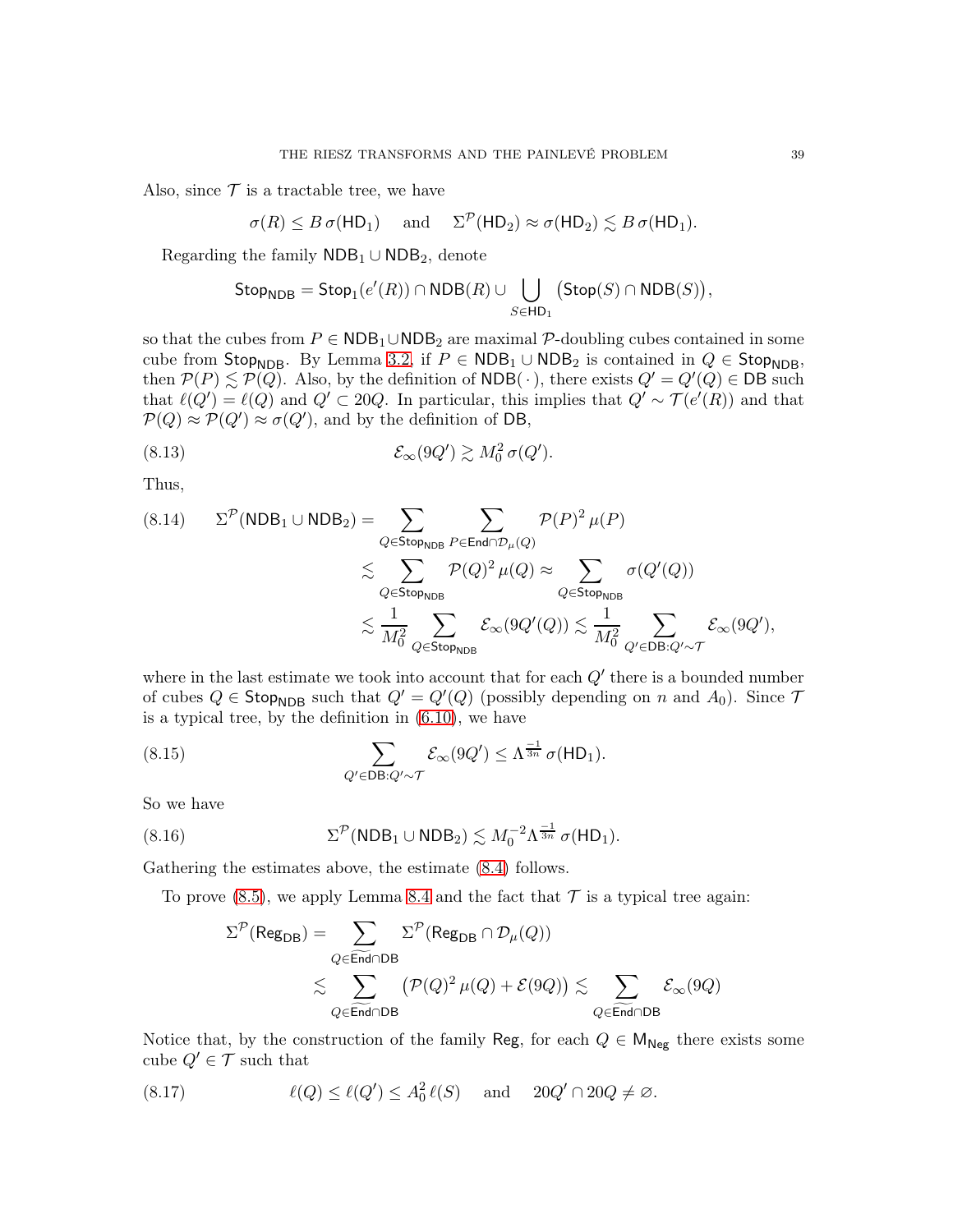Hence,  $Q \sim \mathcal{T}$  (see [\(6.9\)](#page-30-1)), and so

$$
\begin{aligned} \sum_{Q \in \widetilde{\text{End}} \cap \text{DB}} \mathcal{E}_{\infty}(9Q) &= \sum_{Q \in \text{End} \cap \text{DB}} \mathcal{E}(9Q)_{\infty} + \sum_{Q \in \mathsf{M}_{\text{Neg}} \cap \text{DB}} \mathcal{E}_{\infty}(9Q) \\ &\lesssim \sum_{S \in \text{DB}: S \sim \mathcal{T}} \mathcal{E}_{\infty}(9S) \leq \Lambda^{\frac{-1}{3n}} \sigma(\mathsf{HD}_1), \end{aligned}
$$

taking into account that  $\mathcal T$  is a typical tree, which completes the proof of [\(8.5\)](#page-37-2). Notice also that [\(8.6\)](#page-37-3) follows from [\(8.5\)](#page-37-2) and the fact that the cubes from DB satisfy [\(8.13\)](#page-38-0).

Next we turn our attention to [\(8.7\)](#page-37-4). By Lemma [8.4](#page-36-2) we have

$$
\begin{aligned} \Sigma^{\mathcal{P}}(\mathsf{Reg}_{\mathsf{NDB}_1}\cup\mathsf{Reg}_{\mathsf{NDB}_2}) &\lesssim \sum_{Q\in\mathsf{NDB}_1\cup\mathsf{NDB}_2} \mathcal{E}_\infty(9Q) \\&\leq \sum_{Q\in\widetilde{\mathsf{End}}\cap\mathsf{DB}} \mathcal{E}_\infty(9Q) + \sum_{Q\in(\mathsf{NDB}_1\cup\mathsf{NDB}_2)\setminus\mathsf{DB}} \mathcal{E}_\infty(9Q). \end{aligned}
$$

By [\(8.5\)](#page-37-2), the first term on the right hand side above does not exceed  $C\Lambda^{\frac{-1}{3n}}\sigma(HD_1)$ . Concerning the second term, we use the fact for the cubes  $Q \notin DB$ , we have  $\mathcal{E}_{\infty}(9Q) \leq$  $M_0^2 \sigma(Q)$  together with [\(8.16\)](#page-38-1). Then we get

$$
\sum_{Q \in (\mathsf{NDB}_1 \cup \mathsf{NDB}_2) \setminus \mathsf{DB}} \mathcal{E}_\infty(9Q) \lesssim M_0^2 \, \sigma(\mathsf{NDB}_1 \cup \mathsf{NDB}_2) \lesssim \Lambda^{\frac{-1}{3n}} \, \sigma(\mathsf{HD}_1).
$$

Regarding the estimate [\(8.8\)](#page-37-5), by [\(8.12\)](#page-37-6) and Lemma [8.4,](#page-36-2) we obtain

$$
\begin{aligned} \Sigma^{\mathcal{P}}((\mathsf{Reg}_{\mathsf{LD}_1} \cup \mathsf{Reg}_{\mathsf{LD}_2}) \setminus \mathsf{Reg}_{\mathsf{DB}}) &\lesssim & \sum_{Q \in (\mathsf{LD}_1 \cup \mathsf{LD}_2) \setminus \mathsf{DB}} \mathcal{E}_\infty(9Q) \lesssim M_0^2 \, \Sigma^{\mathcal{P}}(\mathsf{LD}_1 \cup \mathsf{LD}_2) \\ &\lesssim M_0^2 \, \delta_0^{\frac{2}{n+2}} \sigma(R) \leq B \, M_0^2 \, \delta_0^{\frac{2}{n+2}} \sigma(\mathsf{HD}_1). \end{aligned}
$$

Together with [\(8.5\)](#page-37-2), this yields [\(8.8\)](#page-37-5).

To get [\(8.9\)](#page-37-7), we apply Hölder's inequality in the preceding estimate:

$$
\begin{aligned} \Sigma^{\mathcal{P}}_p((\operatorname{Reg}_{\mathsf{LD}_1}\cup\operatorname{Reg}_{\mathsf{LD}_2})\setminus\operatorname{Reg}_{\mathsf{DB}}) &\leq (\Sigma^{\mathcal{P}}((\operatorname{Reg}_{\mathsf{LD}_1}\cup\operatorname{Reg}_{\mathsf{LD}_2})\setminus\operatorname{Reg}_{\mathsf{DB}}))^{\frac{p}{2}}\,\mu(e'(R))^{1-\frac{p}{2}}\\ &\lesssim (B\,M_0^2\,\delta_0^{\frac{2}{n+2}}\sigma(\mathsf{HD}_1))^{\frac{p}{2}}\,\mu(R)^{1-\frac{p}{2}}. \end{aligned}
$$

Observe now that, writing  $HD_i = \bigcup_{Q \in \mathsf{HD}_i} Q$ ,

<span id="page-39-1"></span>(8.18) 
$$
\mu(HD_1) = \frac{1}{\Lambda^2 \Theta(R)^2} \sigma(HD_1) \ge \frac{1}{B \Lambda^2 \Theta(R)^2} \sigma(R) = \frac{1}{B \Lambda^2} \mu(R).
$$

Thus, using also that  $M_0 \leq \Lambda$ ,

<span id="page-39-0"></span>
$$
(8.19) \qquad \Sigma_{p}^{\mathcal{P}}((\text{Reg}_{\text{LD}_1} \cup \text{Reg}_{\text{LD}_2}) \setminus \text{Reg}_{\text{DB}}) \lesssim (B M_0^2 \, \delta_0^{\frac{2}{n+2}} \sigma(\text{HD}_1))^{\frac{p}{2}} (B \, \Lambda^2 \, \mu(HD_1))^{1-\frac{p}{2}} \\
\leq B \, \Lambda^2 \, \delta_0^{\frac{p}{n+2}} \sigma_p(\text{HD}_1).
$$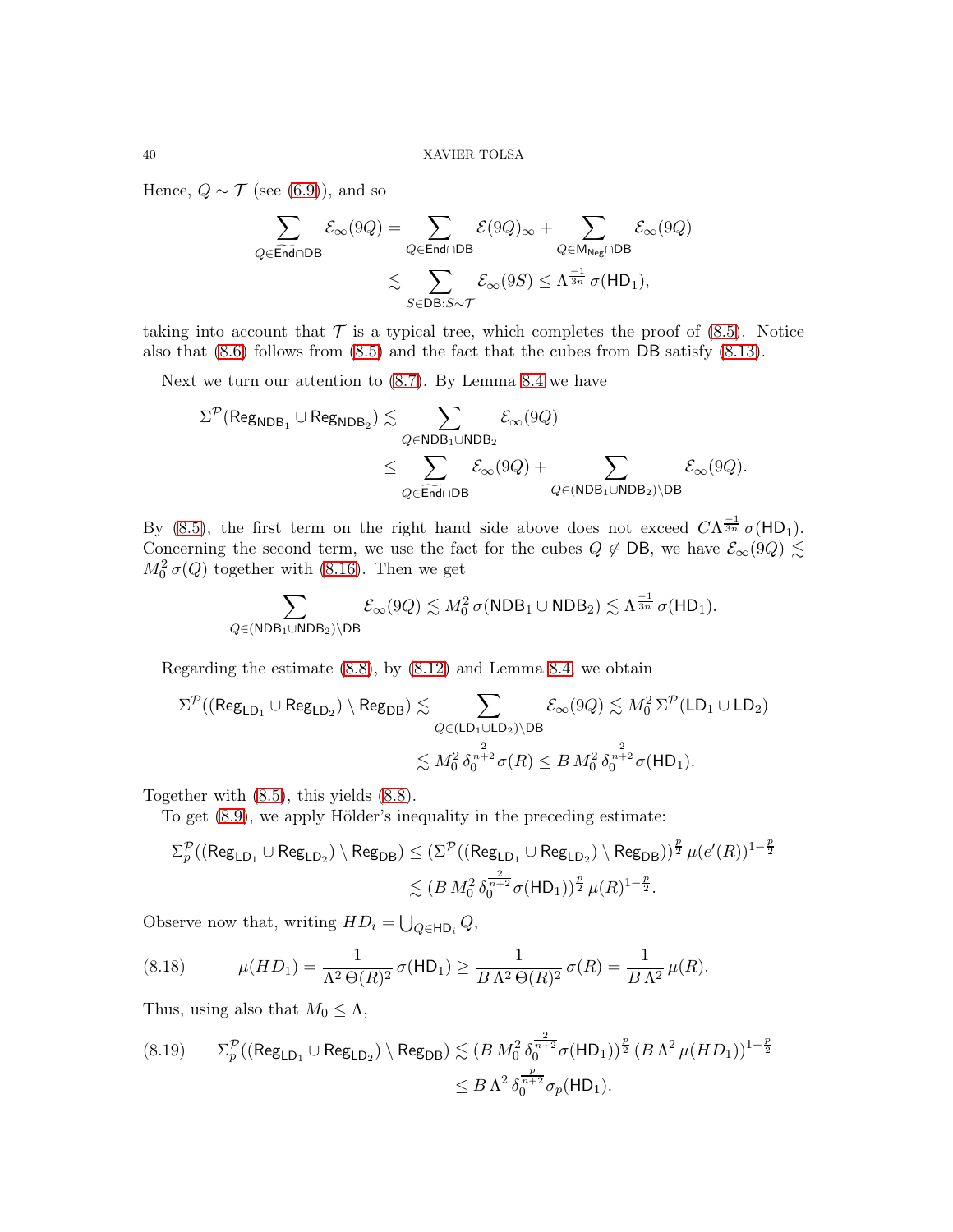On the other hand, if we let  $\text{Reg}_{DB_2}$  be the subfamily of the cubes from  $\text{Reg}_{DB}$  which are contained in some cube from  $HD_1$ , by Hölder's inequality, Lemma [8.4,](#page-36-2) and [\(8.15\)](#page-38-2), we get

$$
\Sigma_p^{\mathcal{P}}(\text{Reg}_{\text{DB}_2}) \lesssim \Sigma^{\mathcal{P}}(\text{Reg}_{\text{DB}_2})^{\frac{p}{2}} \mu(HD_1)^{1-\frac{p}{2}} \\
\lesssim \left(\sum_{Q' \in \text{DB}: Q' \sim \mathcal{T}} \mathcal{E}_{\infty}(9Q')\right)^{\frac{p}{2}} \mu(HD_1)^{1-\frac{p}{2}} \\
\lesssim \left(\Lambda^{\frac{-1}{3n}} \sigma(\text{HD}_1)\right)^{\frac{p}{2}} \mu(HD_1)^{1-\frac{p}{2}} = \Lambda^{\frac{-p}{6n}} \sigma_p(\text{HD}_1).
$$

Gathering [\(8.19\)](#page-39-0) and the last estimate, we get [\(8.9\)](#page-37-7).

To prove [\(8.10\)](#page-37-8), recall that  $\Theta(Q) \leq \Lambda^2 \Theta(R)$  for all  $Q \in \mathcal{T}$ . This implies that also  $\mathcal{P}(Q) \lesssim \Lambda^2 \Theta(R)$  for all  $Q \in \text{Reg, by Lemma 3.2. Consequently, }$  $Q \in \text{Reg, by Lemma 3.2. Consequently, }$  $Q \in \text{Reg, by Lemma 3.2. Consequently, }$ 

$$
\Sigma_p^{\mathcal{P}}(\operatorname{Reg}_{\mathsf{HD}_2}) \lesssim \Lambda^{2p} \Theta(R)^p \,\mu(HD_2) = \sigma_p(\mathsf{HD}_2) \approx \Sigma_p^{\mathcal{P}}(\mathsf{HD}_2).
$$

On the other hand, since  $R \in \text{Trc}$ ,

$$
\sigma_p(\text{HD}_2) = \Theta(\text{HD}_2)^{p-2} \sigma(\text{HD}_2) \le B \Theta(\text{HD}_2)^{p-2} \sigma(\text{HD}_1)
$$
  
=  $B \frac{\Theta(\text{HD}_2)^{p-2}}{\Theta(\text{HD}_1)^{p-2}} \sigma_p(\text{HD}_1) = B \Lambda^{p-2} \sigma_p(\text{HD}_1),$ 

which completes the proof of  $(8.10)$ .

Finally, observe that [\(8.11\)](#page-37-9) follows [\(8.7\)](#page-37-4) using Hölder's inequality and the fact that the cubes from  $\text{Reg}_{\text{NDB}_2}$  are contained in cubes from  $\text{HD}_1$ :

$$
\Sigma_p^{\mathcal{P}}(\operatorname{Reg}_{\mathsf{NDB}_2}) \leq \Sigma^{\mathcal{P}}(\operatorname{Reg}_{\mathsf{NDB}_2})^{\frac{p}{2}} \mu(HD_1)^{1-\frac{p}{2}} \lesssim \left(\Lambda^{\frac{-1}{3n}} \sigma(HD_1)\right)^{\frac{p}{2}} \mu(HD_1)^{1-\frac{p}{2}} = \Lambda^{\frac{-p}{6n}} \sigma_p(\mathsf{HD}_1).
$$

For the record, notice that  $(8.14)$  also shows that the family  $\mathsf{Stop}_{\mathsf{NDB}}$  defined just above [\(8.13\)](#page-38-0) satisfies

<span id="page-40-0"></span>
$$
\Sigma^{\mathcal{P}}(\mathsf{Stop}_{\mathsf{NDB}}) = \sum_{Q \in \mathsf{Stop}_{\mathsf{NDB}}} \mathcal{P}(Q)^2 \,\mu(Q) \lesssim \frac{1}{M_0^2} \sum_{Q' \in \mathsf{DB}: Q' \sim \mathcal{T}} \mathcal{E}_{\infty}(9Q'),
$$

which together with [\(8.15\)](#page-38-2) yields

(8.20) 
$$
\Sigma^{\mathcal{P}}(\text{Stop}_{\text{NDB}}) \lesssim M_0^{-2} \Lambda^{\frac{-1}{3n}} \sigma(\text{HD}_1).
$$

**Lemma 8.8.** *Suppose that*  $R \in \textsf{Trc} \cap \textsf{Ty}$ *. Then* 

$$
(8.21) \qquad \Sigma^{\mathcal{P}}(\mathsf{M}_{\mathsf{Neg}}) \lesssim \Sigma^{\mathcal{P}}(\mathsf{Neg}) \lesssim \left(\delta_0 \, B \, \Lambda^5 + B \, \Lambda^{-3} + M_0^{-2} \Lambda^{\frac{-1}{3n}}\right) \sigma(\mathsf{HD}_1),
$$

*and*

<span id="page-40-1"></span>
$$
(8.22) \quad \Sigma^{\mathcal{P}}(\text{Reg}_{\text{Neg}}) \lesssim \Sigma^{\mathcal{P}}(\text{Neg}) + \sum_{Q \in \text{M}_{\text{Neg}}} \mathcal{E}_{\infty}(9Q) \lesssim \left(\delta_0 \, B \, \Lambda^7 + B \, \Lambda^{-1} + \Lambda^{\frac{-1}{3n}}\right) \sigma(\text{HD}_1).
$$

*Proof.* By Lemma [5.4,](#page-23-1) the cubes from Neg belong either to  $LD(R)$  or to  $NDB(R)$ . Thus, if we denote

 $\mathsf{Neg}_{\mathsf{LD}} = \mathsf{Neg} \cap \mathsf{LD}(R) \cap \mathsf{Stop}(e'(R)), \quad \mathsf{Neg}_{\mathsf{NDB}} = \mathsf{Neg} \cap \mathsf{NDB}(R) \cap \mathsf{Stop}(e'(R)),$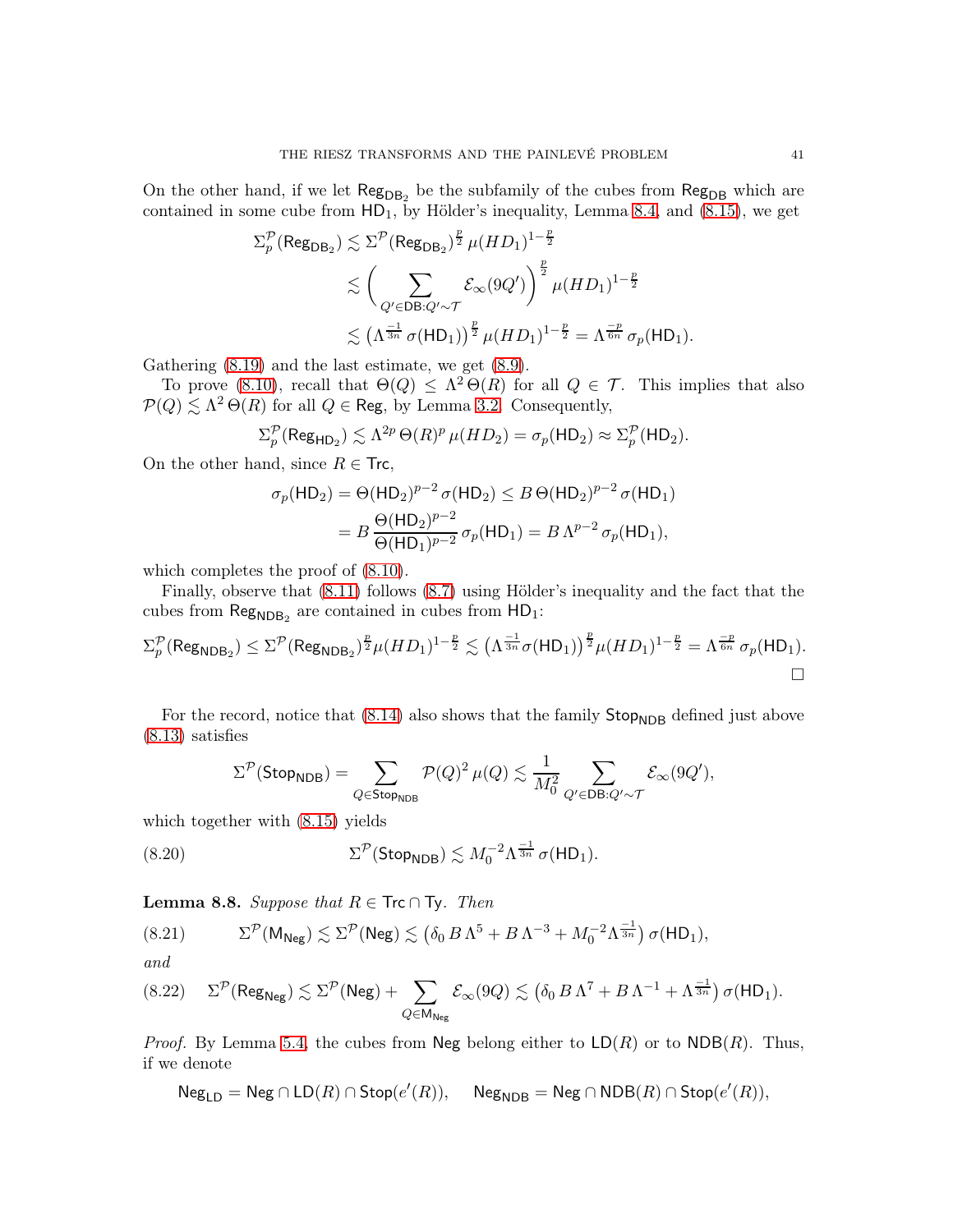it is clear that

$$
\mathsf{Neg} = \mathsf{Neg}_{\mathsf{LD}} \cup \mathsf{Neg}_{\mathsf{NDB}}.
$$

We can split  $\text{Reg}_{Neg}$  in an analogous way:

$$
\mathsf{Reg}_{\mathsf{Neg}} = \mathsf{Reg}_{\mathsf{Neg}_{\mathsf{LD}}}\cup \mathsf{Reg}_{\mathsf{Neg}_{\mathsf{NDB}}}.
$$

Recall that the cubes from Neg are not P-doubling and that  $P(Q) \lesssim \left(\frac{\ell(Q)}{\ell(R)}\right)$  $\ell(R)$  $\big)^{1/3}$   $\Theta(R)$  for all  $Q \in \text{Neg.}$ 

To estimate  $\Sigma^{\mathcal{P}}(\mathsf{Neg}_{LD})$ , we split  $\mathsf{Neg}_{LD}$  into two subfamilies  $\mathcal I$  and  $\mathcal J$  so that the cubes from *I* have side length at least  $\Lambda^{-5}\ell(R)$ , opposite to the ones from *J*. We have

$$
\Sigma^{\mathcal{P}}(\mathcal{I}) = \sum_{Q \in \mathcal{I}} \mathcal{P}(Q)^2 \,\mu(Q) \lesssim \Theta(R)^2 \sum_{Q \in \mathcal{I}} \mu(Q)
$$
  

$$
\lesssim \Theta(R)^2 \sum_{Q \in \mathcal{I}} \Theta(Q) \,\ell(Q)^n \lesssim \delta_0 \Theta(R)^3 \sum_{Q \in \mathcal{I}} \ell(Q)^n.
$$

Using now that the balls  $\frac{1}{2}B(Q)$ , with  $Q \in \mathcal{I}$ , are disjoint and that  $\ell(Q) \geq \Lambda^{-5}\ell(R)$ , we get

$$
\sum_{Q \in \mathcal{I}} \ell(Q)^n \le \sum_{Q \in \mathcal{I}} \frac{\Lambda^5 \ell(Q)^{n+1}}{\ell(R)} \lesssim \frac{\Lambda^5 \ell(R)^{n+1}}{\ell(R)} = \Lambda^5 \ell(R)^n.
$$

Therefore,

$$
\Sigma^{\mathcal{P}}(\mathcal{I}) \lesssim \delta_0 \Lambda^5 \Theta(R)^3 \,\ell(R)^n \approx \delta_0 \Lambda^5 \,\sigma(R) \lesssim \delta_0 \,B \,\Lambda^5 \,\sigma(\mathsf{HD}_1).
$$

In connection with the family  $\mathcal{J}$ , we have

$$
\Sigma^{\mathcal{P}}(\mathcal{J}) = \sum_{Q \in \mathcal{J}} \mathcal{P}(Q)^2 \,\mu(Q) \lesssim \Theta(R)^2 \sum_{Q \in \mathcal{J}} \left(\frac{\ell(Q)}{\ell(R)}\right)^{2/3} \,\mu(Q)
$$
  
 
$$
\leq \Lambda^{-10/3} \,\Theta(R)^2 \sum_{Q \in \mathcal{J}} \mu(Q) \leq \Lambda^{-3} \,\sigma(R) \leq B \,\Lambda^{-3} \,\sigma(HD_1).
$$

Hence,

$$
\Sigma^{\mathcal{P}}(\text{Neg}_{LD}) \lesssim (\delta_0 \, B \, \Lambda^5 + B \, \Lambda^{-3}) \, \sigma(\text{HD}_1).
$$

To estimate  $\Sigma^{\mathcal{P}}(\mathsf{Neg}_{\mathsf{NDB}})$  we just take into account that  $\mathsf{Neg}_{\mathsf{NDB}} \subset \mathsf{Stop}_{\mathsf{NDB}}$ , and then by  $(8.20)$  we have

$$
\Sigma^{\mathcal{P}}(\mathsf{Neg}_{\mathsf{NDB}}) \leq \Sigma^{\mathcal{P}}(\mathsf{Stop}_{\mathsf{NDB}}) \lesssim M_0^{-2} \Lambda^{\frac{-1}{3n}} \sigma(\mathsf{HD}_1).
$$

Gathering the estimates obtained for  $\Sigma^{\mathcal{P}}(\mathsf{Neg}_{LD})$  and  $\Sigma^{\mathcal{P}}(\mathsf{Neg}_{NDB})$  we get

$$
\Sigma^{\mathcal{P}}(\text{Neg}) \lesssim \left(\delta_0 \, B \, \Lambda^5 + B \, \Lambda^{-3} + M_0^{-2} \Lambda^{\frac{-1}{3n}}\right) \sigma(\text{HD}_1),
$$

as wished. The fact that  $\Sigma^{\mathcal{P}}(M_{Neg}) \lesssim \Sigma^{\mathcal{P}}(Neg)$  follows from the fact that if  $P \in M_{Neg}$ satisfies  $P \subset Q \in$  Neg, then  $P(P) \lesssim P(Q)$  because P is a maximal P-doubling cube contained in Q.

Next we deal with [\(8.22\)](#page-40-1). We split

$$
\Sigma^{\mathcal{P}}(\mathsf{Reg}_{\mathsf{Neg}}) = \Sigma^{\mathcal{P}}(\mathsf{Reg}_{\mathsf{M}_{\mathsf{Neg}}}) + \Sigma^{\mathcal{P}}(\mathsf{Reg}_{\mathsf{Neg}} \setminus \mathsf{Reg}_{\mathsf{M}_{\mathsf{Neg}}}).
$$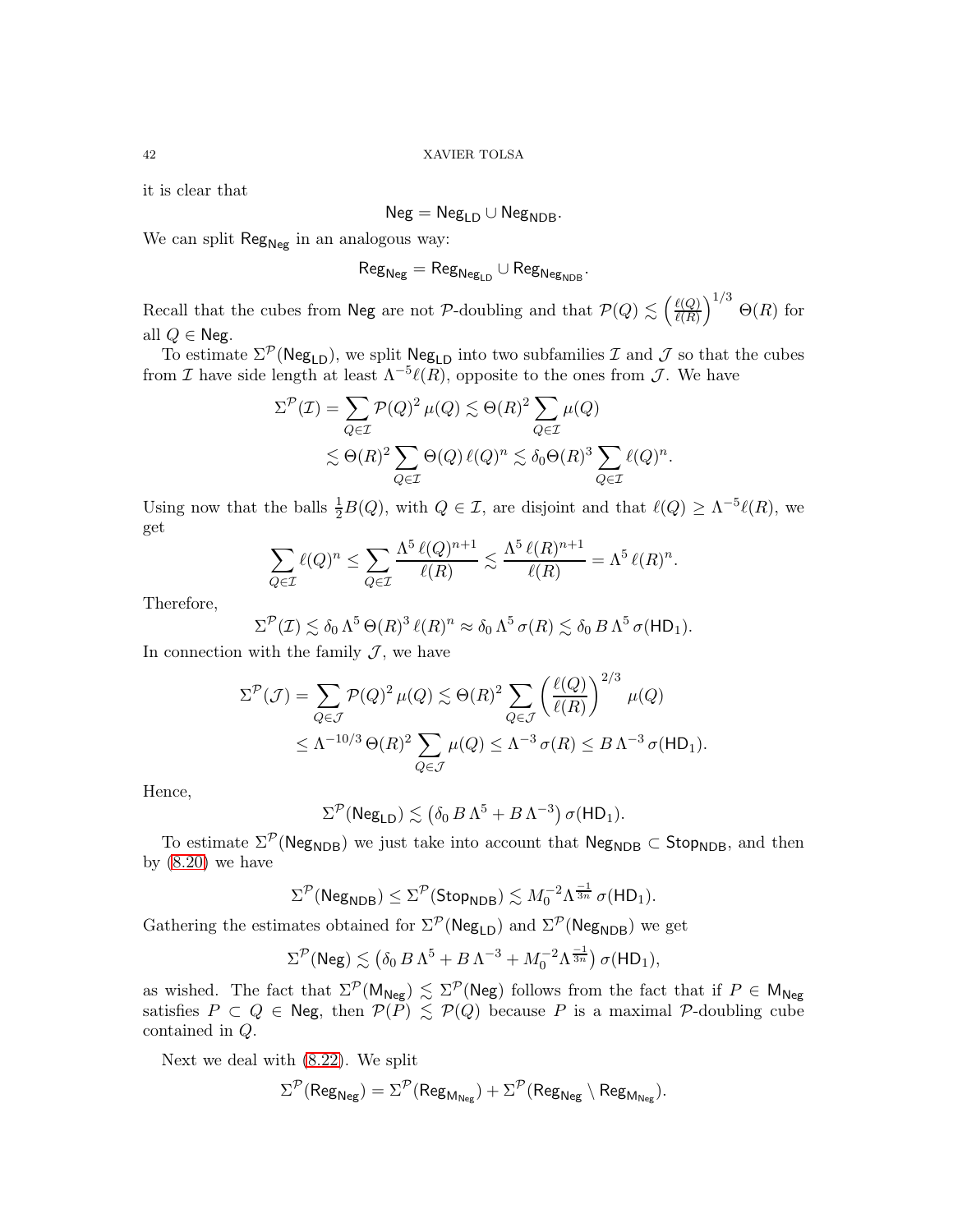Notice that, for all  $P \in \mathsf{Reg}_{\mathsf{Neg}} \setminus \mathsf{Reg}_{\mathsf{M}_{\mathsf{Neg}}}$  such that  $P \subset Q \in \mathsf{Neg}$ , by Lemma [3.2,](#page-12-3)  $\mathcal{P}(P) \lesssim$  $P(Q)$ . Then it follows that

$$
\Sigma^{\mathcal{P}}(\text{Reg}_{\text{Neg}} \setminus \text{Reg}_{\text{M}_{\text{Neg}}}) \lesssim \Sigma^{\mathcal{P}}(\text{Neg}).
$$

To estimate  $\Sigma^{\mathcal{P}}(\mathsf{Reg}_{\mathsf{M}_{\mathsf{Neg}}}),$  we apply Lemma [8.4:](#page-36-2)

(8.23) 
$$
\Sigma^{\mathcal{P}}(\text{Reg}_{\mathsf{M}_{\mathsf{Neg}}}) = \sum_{S \in \mathsf{M}_{\mathsf{Neg}}} \Sigma^{\mathcal{P}}(\text{Reg}_{\mathsf{M}_{\mathsf{Neg}}} \cap \mathcal{D}_{\mu}(S)) \lesssim \sum_{S \in \mathsf{M}_{\mathsf{Neg}}} \mathcal{E}_{\infty}(9S)
$$

$$
\leq \sum_{S \in \mathsf{M}_{\mathsf{Neg}} \setminus \mathsf{DB}} \mathcal{E}_{\infty}(9S) + \sum_{S \in \mathsf{DB} \cap \widetilde{\mathsf{End}}} \mathcal{E}_{\infty}(9S).
$$

By the definition of DB and the fact that  $\Theta(S) \lesssim \mathcal{P}(Q)$  whenever  $S \subset Q \in \mathsf{Neg}$ , we derive

$$
\sum_{S \in \mathsf{M}_{\mathsf{Neg}}\backslash \mathsf{DB}} \mathcal{E}_\infty(9S) \lesssim M_0^2 \sum_{S \in \mathsf{M}_{\mathsf{Neg}}\backslash \mathsf{DB}} \sigma(S) \lesssim M_0^2 \, \Sigma^{\mathcal{P}}(\mathsf{Neg}).
$$

On the other hand, by [\(8.5\)](#page-37-2),

$$
\sum_{S \in \mathsf{DB} \cap \widetilde{\mathsf{End}}} \mathcal{E}_{\infty}(9S) \leq \Lambda^{\frac{-1}{3n}} \sigma(\mathsf{HD}_1).
$$

Therefore,

$$
\Sigma^{\mathcal{P}}(\operatorname{Reg}_{\mathsf{M}_{\mathsf{Neg}}}) \lesssim M_0^2 \, \Sigma^{\mathcal{P}}(\operatorname{Neg}) + \Lambda^{\frac{-1}{3n}} \, \sigma(\mathsf{HD}_1).
$$

Gathering the estimates above, and taking into account that  $M_0 < \Lambda$  (by [\(4.2\)](#page-15-2)), we deduce

$$
\Sigma^{\mathcal{P}}(\text{Reg}_{\text{Neg}}) \lesssim M_0^2 \Sigma^{\mathcal{P}}(\text{Neg}) + \Lambda^{\frac{-1}{3n}} \sigma(\text{HD}_1)
$$
  
\$\lesssim (\delta\_0 B M\_0^2 \Lambda^5 + B \Lambda^{-3} M\_0^2 + \Lambda^{\frac{-1}{3n}}) \sigma(\text{HD}\_1) + \Lambda^{\frac{-1}{3n}} \sigma(\text{HD}\_1)\$  
\$\leq (\delta\_0 B \Lambda^7 + B \Lambda^{-1} + \Lambda^{\frac{-1}{3n}}) \sigma(\text{HD}\_1). \square\$

<span id="page-42-0"></span>Next lemma deals with  $\Sigma_p^{\mathcal{P}}(\mathsf{Reg}_{\mathrm{Ot}})$ .

<span id="page-42-1"></span>**Lemma 8.9.** *For*  $1 \leq p \leq 2$ *, we have* 

(8.24) 
$$
\limsup_{\ell_0 \to 0} \Sigma_p^{\mathcal{P}}(\text{Reg}_{\text{Of}}(\ell_0)) \lesssim \Lambda^{2p} \Theta(R)^p \,\mu(Z).
$$

*Consequently, if*  $\mu(Z) \leq \varepsilon_Z \mu(R)$ *, then* 

(8.25) 
$$
\limsup_{\ell_0 \to 0} \Sigma_p^{\mathcal{P}}(\text{Reg}_{\text{Or}}(\ell_0)) \lesssim B \Lambda^4 \varepsilon_Z \sigma_p(\text{HD}_1).
$$

Above we wrote  $\text{Reg}_{\text{Or}}(\ell_0)$  to recall the dependence of the family  $\text{Reg}_{\text{Or}}$  on the parameter  $\ell_0$  in [\(7.1\)](#page-32-0).

*Proof.* If  $x \in Q \in \mathsf{End}$  with  $\ell(Q) \geq \ell_0$ , then

$$
d_{R,\ell_0}(x) \le \max(\ell_0, \ell(Q)) = \ell(Q)
$$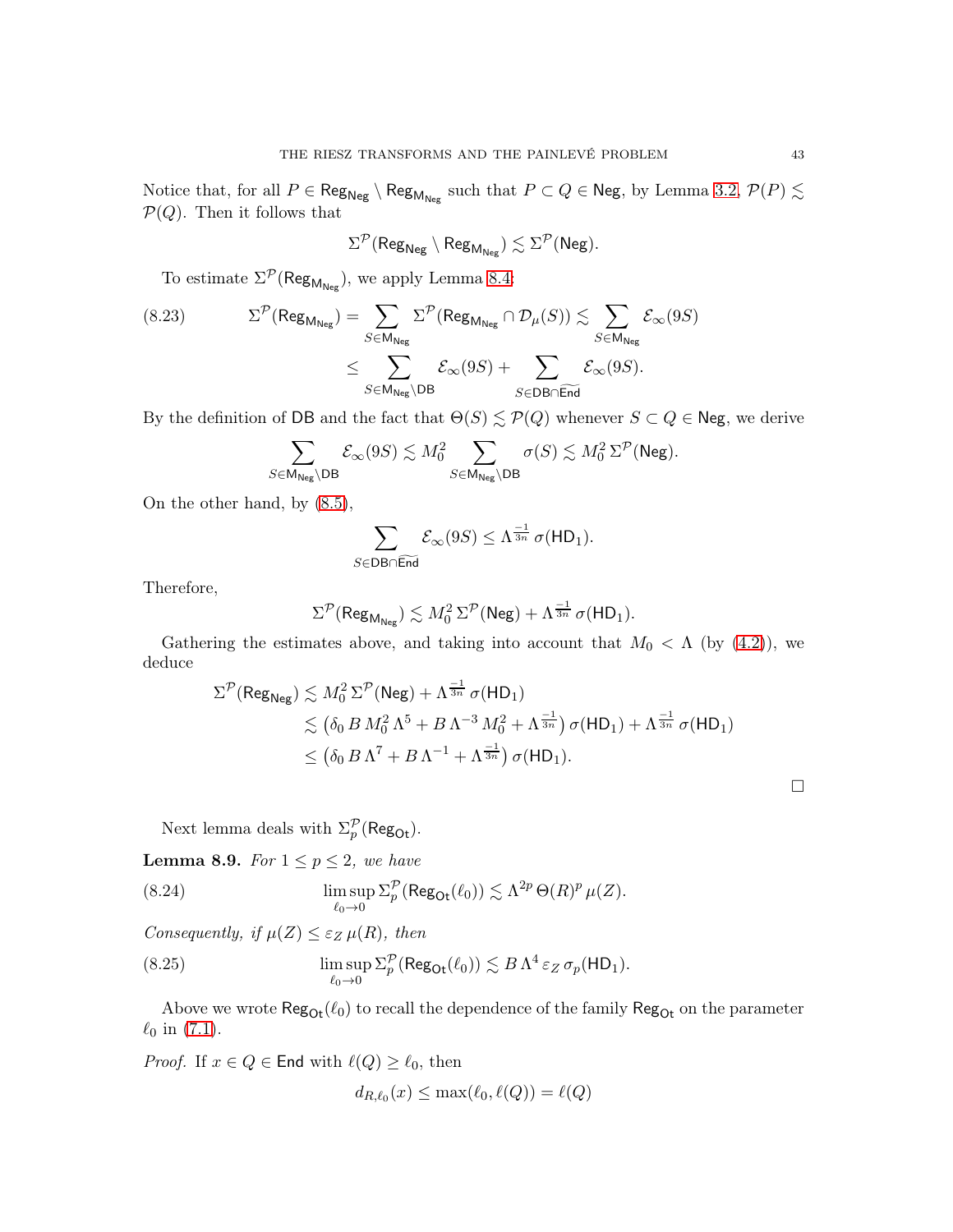(recall that  $d_{R,\ell_0}$  is defined in [\(7.1\)](#page-32-0)), and thus x is contained in some cube  $Q' \in \mathsf{Reg}$  with  $\ell(Q')\leq \ell(Q),$  by the definition of the family Reg. So  $Q'\subset Q$  and then  $Q'\in \mathsf{Reg}\setminus \mathsf{Reg}_{\mathsf{Or}}.$ Therefore,

(8.26) 
$$
\bigcup_{P \in \text{Reg}_{\text{Or}}} P \subset e'(R) \setminus \bigcup_{Q \in \text{End}:\ell(Q) > \ell_0} Q,
$$

and so

(8.27) 
$$
\limsup_{\ell_0 \to 0} \mu \bigg( \bigcup_{P \in \text{Reg}_{\text{Or}}(\ell_0)} P \bigg) \leq \mu \bigg( e'(R) \setminus \bigcup_{Q \in \text{End}} Q \bigg) = \mu(Z).
$$

To complete the proof of [\(8.24\)](#page-42-0) it just remains to notice that, using the fact that  $\mathcal{P}(P) \leq$  $\Lambda^2 \Theta(R)$  for all  $P \in \text{Reg}$ , we have

<span id="page-43-1"></span>
$$
\Sigma^{\mathcal{P}}_{p}(\mathrm{Reg}_{\mathrm{Dt}}(\ell_0)) \lesssim \Lambda^{2p} \, \Theta(R)^p \, \mu \bigg(\bigcup_{P \in \mathrm{Reg}_{\mathrm{Dt}}(\ell_0)} P \bigg).
$$

Regarding the second statement of the lemma recall that, as in [\(8.18\)](#page-39-1),  $\mu(HD_1) \geq$  $\frac{1}{B\Lambda^2}\mu(R)$ , which implies that

$$
\mu(Z) \leq B \Lambda^2 \, \varepsilon_Z \, \mu(HD_1).
$$

Plugging this estimate into [\(8.24\)](#page-42-0), we get

$$
\limsup_{\ell_0 \to 0} \Sigma_p^{\mathcal{P}}(\text{Reg}_{\text{Or}}(\ell_0)) \lesssim B \Lambda^{2+p} \varepsilon_Z \Theta(\text{HD}_1)^p \,\mu(HD_1) \leq B \Lambda^4 \varepsilon_Z \,\sigma_p(\text{HD}_1).
$$

**Remark 8.10.** By Lemma [8.7,](#page-37-10) for  $p \in (1,2)$ , if  $\Lambda \gg B \gg 1$  and  $\delta_0 \ll \Lambda^{-1}$ , we have  $\Sigma^{\mathcal{P}}_p(\mathsf{Reg}_{\mathsf{LD}_1} \setminus \mathsf{Reg}_{\mathsf{DB}}) + \Sigma^{\mathcal{P}}_p(\mathsf{Reg}_{\mathsf{LD}_2} \setminus \mathsf{Reg}_{\mathsf{DB}}) + \Sigma^{\mathcal{P}}_p(\mathsf{Reg}_{\mathsf{HD}_2}) + \Sigma^{\mathcal{P}}_p(\mathsf{Reg}_{\mathsf{NDB}_2}) \ll \sigma_p(\mathsf{HD}_1).$ Analogously, by Lemma [8.9,](#page-42-1) if  $\varepsilon_Z \ll (B\Lambda^4)^{-1}$  and  $\ell_0$  is small enough,

$$
\Sigma_p^{\mathcal{P}}(\text{Reg}_{\text{Or}}) \ll \sigma_p(\text{HD}_1).
$$

To transfer the lower estimates for the  $L^p(\eta)$  norm of  $\mathcal{R}\eta$  in Lemma [7.2](#page-33-2) to  $\mathcal{R}_{\mathcal{T}}\mu$ ,  $\mathcal{R}_{\mathcal{T}_{\text{Reg}}}\mu$ , and  $\Delta_{\mathcal{T}}\mathcal{R}\mu$ , it would be useful to have estimates for  $\Sigma_p^{\mathcal{P}}(\text{Reg}_{\text{NDB}_1}), \Sigma_p^{\mathcal{P}}(\text{Reg}_{\text{DB}})$ , and  $\Sigma_p^{\mathcal{P}}(\text{Neg})$ analogous to the ones above. However, we have not been able to get them. This fact originates some technical difficulties, which will be solved in the next lemmas.

<span id="page-43-0"></span>**Remark 8.11.** By Lemma [8.7,](#page-37-10) for  $1 < p \le 2$ , and  $\ell_0$  small enough we have

$$
\Sigma^\mathcal{P}_p(\mathsf{Reg}_{\mathsf{LD}_1}\setminus\mathsf{Reg}_{\mathsf{DB}}) + \Sigma^\mathcal{P}_p(\mathsf{Reg}_{\mathsf{LD}_2}) + \Sigma^\mathcal{P}_p(\mathsf{Reg}_{\mathsf{NDB}_2}) \,\lesssim\, \left(B\,\Lambda^2\,\delta_0^{\frac{1}{n+2}} + \Lambda^{\frac{-1}{6n}}\right)\sigma_p(\mathsf{HD}_1).
$$

Also, by Lemma [8.9,](#page-42-1) for  $\ell_0$  small enough, if  $\mu(Z) \leq \varepsilon_Z \mu(R)$ ,

$$
\Sigma_p^{\mathcal{P}}(\operatorname{Reg}_{\mathsf{O} \mathsf{t}}(\ell_0)) \lesssim B \Lambda^4 \, \varepsilon_Z \, \sigma_p(\mathsf{HD}_1).
$$

From now on we will assume that  $\ell_0$  small enough so that this holds,. Remember also that we chose

$$
B=\Lambda^{\frac{1}{100n}}.
$$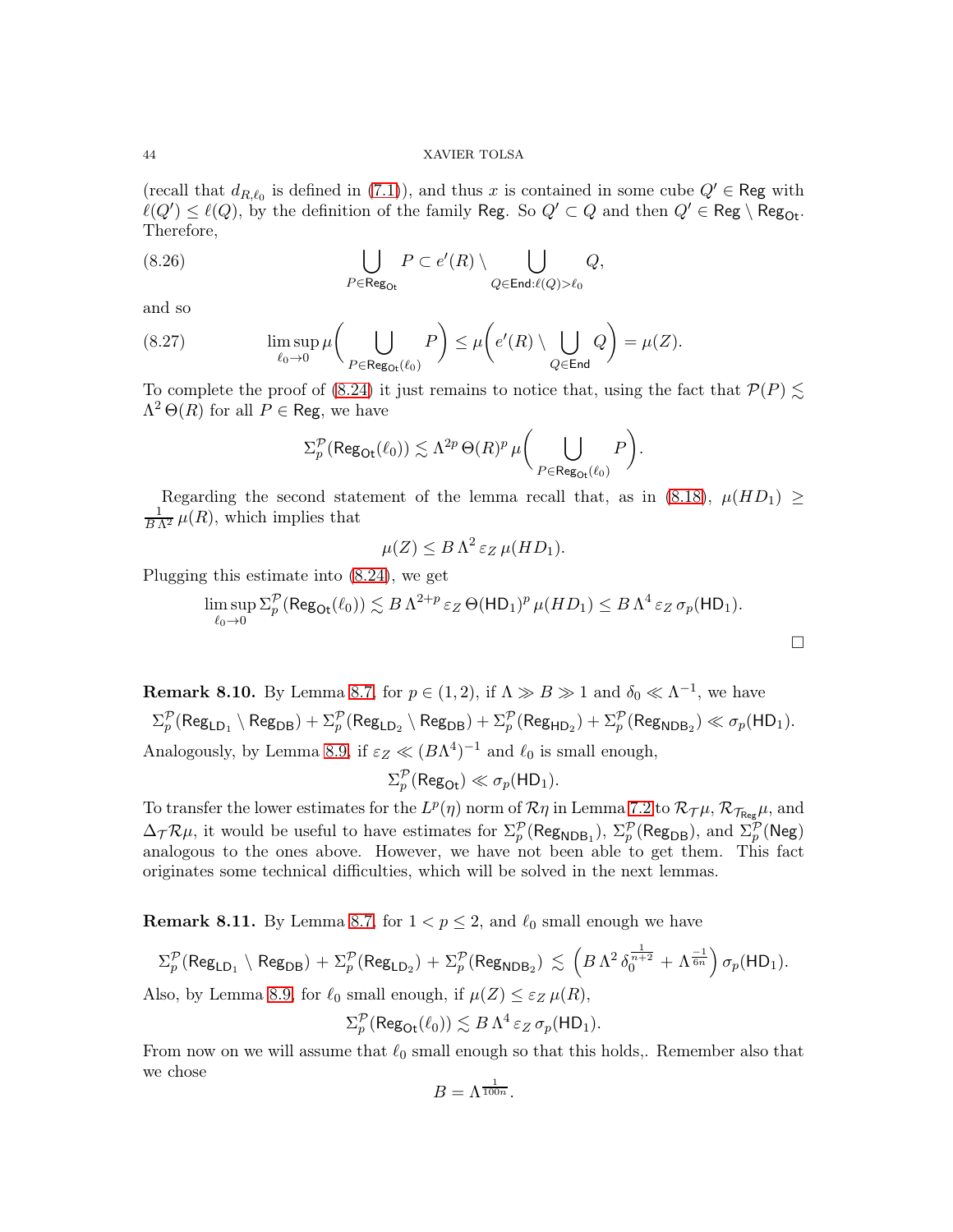We assume also  $\delta_0$  and  $\varepsilon_Z$  small enough so that

<span id="page-44-3"></span>(8.28) 
$$
B\,\Lambda^2\,\delta_0^{\frac{1}{n+2}} + B\,\Lambda^4\,\varepsilon_Z + B\,\Lambda^7\,\delta_0 \leq \Lambda^{\frac{-1}{3n}}.
$$

In this way, we have

<span id="page-44-0"></span> $(8.29)\ \ \Sigma^\mathcal{P}_p(\mathsf{Reg}_{\mathsf{LD}_1}\setminus\mathsf{Reg}_{\mathsf{DB}}) + \Sigma^\mathcal{P}_p(\mathsf{Reg}_{\mathsf{LD}_2}) + \Sigma^\mathcal{P}_p(\mathsf{Reg}_{\mathsf{NDB}_2}) + \Sigma^\mathcal{P}_p(\mathsf{Reg}_{\mathsf{Dt}}) \lesssim \Lambda^{\frac{-1}{6n}}\,\sigma_p(\mathsf{HD}_1),$ under the assumption that  $\mu(Z) \leq \varepsilon_Z \mu(R)$ . Also, from [\(8.22\)](#page-40-1), it follows that  $(8.30)$  $\mathcal{P}(\mathsf{Reg}_{\mathsf{Neg}})\lesssim \left(\delta_0\,B\,\Lambda^7 + B\,\Lambda^{-1} + \Lambda^{\frac{-1}{3n}}\right)\sigma(\mathsf{HD}_1)\lesssim \Lambda^{\frac{-1}{3n}}\,\sigma(\mathsf{HD}_1).$ 

<span id="page-44-1"></span>
$$
\mathcal{L}^{\mathcal{L}}(\mathcal{L}^{\mathcal{L}}(\mathcal{L}^{\mathcal{L}}(\mathcal{L}^{\mathcal{L}}(\mathcal{L}^{\mathcal{L}}(\mathcal{L}^{\mathcal{L}}(\mathcal{L}^{\mathcal{L}}(\mathcal{L}^{\mathcal{L}}(\mathcal{L}^{\mathcal{L}}(\mathcal{L}^{\mathcal{L}}(\mathcal{L}^{\mathcal{L}}(\mathcal{L}^{\mathcal{L}}(\mathcal{L}^{\mathcal{L}}(\mathcal{L}^{\mathcal{L}}(\mathcal{L}^{\mathcal{L}}(\mathcal{L}^{\mathcal{L}}(\mathcal{L}^{\mathcal{L}}(\mathcal{L}^{\mathcal{L}}(\mathcal{L}^{\mathcal{L}}(\mathcal{L}^{\mathcal{L}}(\mathcal{L}^{\mathcal{L}}(\mathcal{L}^{\mathcal{L}}(\mathcal{L}^{\mathcal{L}}(\mathcal{L}^{\mathcal{L}}(\mathcal{L}^{\mathcal{L}}(\mathcal{L}^{\mathcal{L}}(\mathcal{L}^{\mathcal{L}}(\mathcal{L}^{\mathcal{L}}(\mathcal{L}^{\mathcal{L}}(\mathcal{L}^{\mathcal{L}}(\mathcal{L}^{\mathcal{L}}(\mathcal{L}^{\mathcal{L}}(\mathcal{L}^{\mathcal{L}}(\mathcal{L}^{\mathcal{L}}(\mathcal{L}^{\mathcal{L}}(\mathcal{L}^{\mathcal{L}}(\mathcal{L}^{\mathcal{L}}(\mathcal{L}^{\mathcal{L}}(\mathcal{L}^{\mathcal{L}}(\mathcal{L}^{\mathcal{L}}(\mathcal{L}^{\mathcal{L}}(\mathcal{L}^{\mathcal{L}}(\mathcal{L}^{\mathcal{L}}(\mathcal{L}^{\mathcal{L}}(\mathcal{L}^{\mathcal{L}}(\mathcal{L}^{\mathcal{L}}(\mathcal{L}^{\mathcal{L}}(\mathcal{L}^{\mathcal{L}}(\mathcal{L}^{\mathcal{L}}(\mathcal{L}^{\mathcal{L}}(\mathcal{L}^{\mathcal{L}}(\mathcal{L}^{\mathcal{L}}(\mathcal{L}^{\mathcal{L}}(\mathcal{L}^{\mathcal{L}}(\mathcal{L}^{\mathcal{L}}(\mathcal{L}^{\mathcal{L}}(\mathcal{L}^{\mathcal{L}}(\mathcal{L}^{\mathcal{L}}(\mathcal{L}
$$

<span id="page-44-2"></span>**Lemma 8.12.** *Suppose that*  $R \in \text{Trc} \cap \text{Ty}$  *and that*  $\mu(Z) \leq \varepsilon_Z \mu(R)$ *. We have*  $\Sigma^{\mathcal{P}}(\mathsf{Reg}) \lesssim B\,\sigma(\mathsf{HD}_1).$ 

*For*  $p_0 = 2 - \frac{1}{18}$  $\frac{1}{18n}$ *, we have* 

$$
\Sigma_{p_0}^{\mathcal{P}}(\mathsf{Reg}) \lesssim \Lambda^{\frac{-1}{25n}} \,\sigma_{p_0}(\mathsf{HD}_1).
$$

*Proof.* By [\(8.29\)](#page-44-0) and [\(8.10\)](#page-37-8), for  $1 < p \le 2$ ,

$$
\begin{aligned} \Sigma_p^{\mathcal{P}}(\mathsf{Reg}_{\mathsf{LD}_1} \setminus \mathsf{Reg}_{\mathsf{DB}}) + \Sigma_p^{\mathcal{P}}(\mathsf{Reg}_{\mathsf{LD}_2}) + \Sigma_p^{\mathcal{P}}(\mathsf{Reg}_{\mathsf{NDB}_2}) + \Sigma_p^{\mathcal{P}}(\mathsf{Reg}_{\mathsf{HD}_2}) + \Sigma_p^{\mathcal{P}}(\mathsf{Reg}_{\mathsf{Dt}}) \\ \lesssim \left( \Lambda^{\frac{-1}{6n}} + B \, \Lambda^{p-2} \right) \sigma_p(\mathsf{HD}_1). \end{aligned}
$$

Also, by [\(8.5\)](#page-37-2), [\(8.7\)](#page-37-4), and [\(8.30\)](#page-44-1),

 $\Sigma^{\mathcal{P}}(\mathsf{Reg}_{\mathsf{DB}}) + \Sigma^{\mathcal{P}}(\mathsf{Reg}_{\mathsf{NDB}_1}) + \Sigma^{\mathcal{P}}(\mathsf{Reg}_{\mathsf{Neg}}) \lesssim \left(\delta_0 \, B \, \Lambda^7 + B \, \Lambda^{-1} + \Lambda^{\frac{-1}{3n}}\right) \sigma(\mathsf{HD}_1) \lesssim \Lambda^{\frac{-1}{3n}} \, \sigma(\mathsf{HD}_1),$ by the assumptions on  $\delta_0$ ,  $\Lambda$ , and B in Remarks [8.6](#page-37-11) and [8.11.](#page-43-0) Choosing  $p = 2$  above and adding the preceding estimates, we get the first statement in the lemma.

To get the second inequality in the lemma, we apply by Hölder's inequality and [\(8.18\)](#page-39-1) in the last estimate, and we get

$$
(8.31) \quad \Sigma_{p}^{\mathcal{P}}(\text{Reg}_{\text{DB}}) + \Sigma_{p}^{\mathcal{P}}(\text{Reg}_{\text{NDB}_{1}}) + \Sigma_{p}^{\mathcal{P}}(\text{Reg}_{\text{Neg}}) \lesssim \left(\Lambda^{\frac{-1}{3n}} \sigma(\text{HD}_{1})\right)^{\frac{p}{2}} \mu(R)^{1-\frac{p}{2}} \\ \lesssim \left(\Lambda^{\frac{-1}{3n}} \sigma(\text{HD}_{1})\right)^{\frac{p}{2}} \left(B \Lambda^{2} \mu(HD_{1})\right)^{1-\frac{p}{2}} \\ \leq \Lambda^{\frac{-1}{6n}} \left(\Lambda^{3}\right)^{1-\frac{p}{2}} \sigma_{p}(\text{HD}_{1}).
$$

For  $p = 2 - \frac{1}{18n}$ , we have

$$
\left(\Lambda^3\right)^{1-\frac{p}{2}}=\Lambda^{\frac{1}{12n}},
$$

and thus

(8.32) 
$$
\Sigma_p^{\mathcal{P}}(\text{Reg}_{\text{DB}}) + \Sigma_p^{\mathcal{P}}(\text{Reg}_{\text{NDB}_1}) + \Sigma_p^{\mathcal{P}}(\text{Reg}_{\text{Neg}}) \lesssim \Lambda^{\frac{-1}{12n}} \sigma_p(\text{HD}_1).
$$

Also,

$$
B\,\Lambda^{p-2} = \Lambda^{\frac{1}{100n}}\,\Lambda^{\frac{-1}{18n}} = \Lambda^{\frac{-41}{900n}} < \Lambda^{\frac{-1}{25n}},
$$

and thus

$$
\begin{aligned} \Sigma^{\mathcal{P}}_p(\mathsf{Reg}_{\mathsf{LD}_1}\setminus\mathsf{Reg}_{\mathsf{DB}}) + \Sigma^{\mathcal{P}}_p(\mathsf{Reg}_{\mathsf{LD}_2}) + \Sigma^{\mathcal{P}}_p(\mathsf{Reg}_{\mathsf{NDB}_2}) + \Sigma^{\mathcal{P}}_p(\mathsf{Reg}_{\mathsf{HD}_2}) + \Sigma^{\mathcal{P}}_p(\mathsf{Reg}_{\mathsf{OL}}) \\ \lesssim \Lambda^{\frac{-1}{25n}}\,\sigma_p(\mathsf{HD}_1). \end{aligned}
$$

Gathering the estimates above, the lemma follows.  $\square$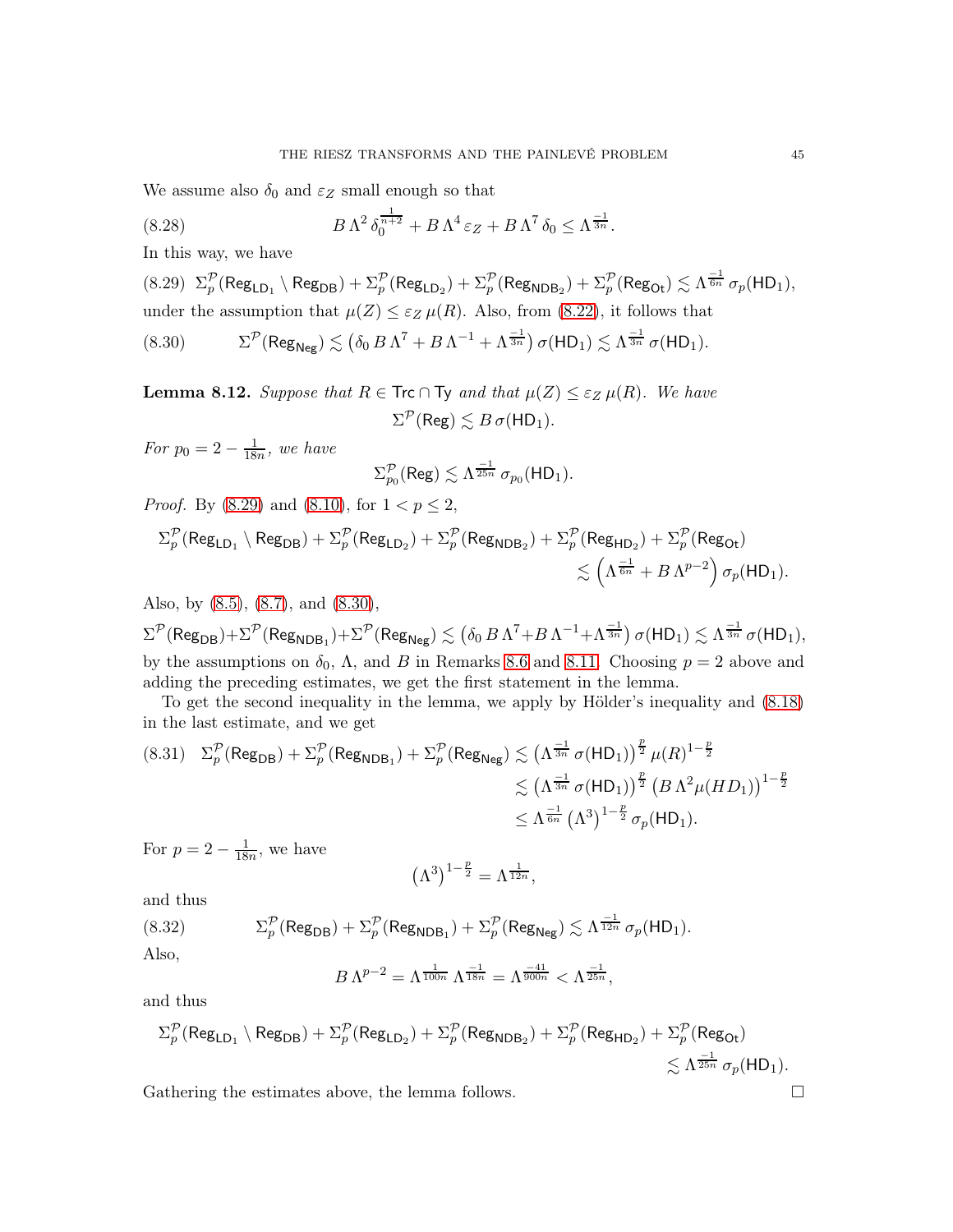Remark that in order to transfer the lower estimates for  $\mathcal{R}\eta$  to  $\mathcal{R}\mu$  we will need to take p very close to 1 below, in particular with  $p < p_0$ .

Next lemma shows how one can estimate the  $\mathcal{Q}_{\mathsf{Reg}}$  coefficients in terms of the  $\mathcal P$  coefficients. This is proven in [\[DT,](#page-58-0) Lemma 7.12].

<span id="page-45-1"></span>**Lemma 8.13.** *For all*  $p \in (1, \infty)$ *,* 

$$
\Sigma^{\mathcal{Q}}_p(\text{Reg}) \lesssim \Sigma^{\mathcal{P}}_p(\text{Reg}).
$$

# <span id="page-45-0"></span>8.3. Transference of the lower estimates for  $\mathcal{R}\eta$  to  $\Delta_{\widetilde{\mathcal{T}}}\mathcal{R}\mu$ . Denote

$$
F = e'(R) \setminus \bigcup_{Q \in \text{Reg}_{\text{HD}_2}} Q.
$$

By the splitting  $(8.3)$ , it is clear that F coincides with the union of the cubes in the family

$$
\mathsf{Reg}_F := \mathsf{Reg}_{\mathsf{LD}_1} \cup \mathsf{Reg}_{\mathsf{LD}_2} \cup \mathsf{Reg}_{\mathsf{NDB}_1} \cup \mathsf{Reg}_{\mathsf{NDB}_2} \cup \mathsf{Reg}_{\mathsf{Neg}} \cup \mathsf{Reg}_{\mathsf{Oct}}.
$$

We also write

$$
F_{\eta} = \bigcup_{Q \in \text{Reg}_F} \frac{1}{2} B(Q),
$$

so that the measure  $\mu|_F$  is well approximated by  $\eta|_{F_{\eta}}$ , in a sense.

Recall that in Lemma [7.2](#page-33-2) we showed that

$$
\int_{V_R} \left| (|\mathcal{R}\eta(x)| - \frac{c_2}{2} \Theta(\mathsf{HD}_1))_+ \right|^p d\eta(x) \gtrsim \Lambda^{-p' \varepsilon_n} \sigma_p(\mathsf{HD}_1(e(R))),
$$

for any  $p \in (1, 2]$ , with  $c_2$  be as in Lemma [7.2.](#page-33-2) We will show below that a similar lower estimate holds if we restrict the integral on the left side to  $HD_2$ . The first step is the next lemma.

We let  $V_R$  be the union of the balls  $\frac{1}{2}B(Q)$ , with  $Q \in \text{Reg}$ , that intersect  $V_R$ .

<span id="page-45-2"></span>**Lemma 8.14.** *Suppose that*  $R \in \text{Trc} \cap \text{Ty}$  *and also that*  $\mu(Z) \leq \varepsilon_Z \mu(R)$  *and* 

$$
\|\Delta_{\widetilde{\mathcal{T}}}\mathcal{R}\mu\|_{L^2(\mu)}^2 \leq \Lambda^{-1}\,\sigma(\mathsf{HD}_1).
$$

*Then, for*  $p_0 = 2 - \frac{1}{18}$  $\frac{1}{18n}$ , assuming  $\varepsilon_Z \leq \Lambda^{-72n}$  and  $\ell_0$  small enough,

$$
\int_{F_{\eta}\cap \widetilde{V}_R} \left| (|\mathcal{R}\eta| - \frac{c_2}{4}\Theta(\mathsf{HD}_1))_+ \right|^{p_0} d\eta \lesssim \Lambda^{\frac{-1}{25n}} \sigma_{p_0}(\mathsf{HD}_1).
$$

Remark that the proof of this lemma takes advantage of the good estimates we have obtained for  $\Sigma_{p_0}^{\mathcal{P}}(\text{Reg})$  in Lemma [8.12.](#page-44-2) Later on we will show that an analogous estimate holds for all  $p \in (1, p_0)$  (see Lemma [8.15](#page-51-0) below).

*Proof.* Denote

$$
F_a=\bigcup_{Q\in \widetilde{\operatorname{End}}\backslash \operatorname{HD}_2} Q, \qquad F_b=\bigcup_{Q\in \operatorname{Reg}_{\operatorname{Neg}}\backslash \operatorname{Reg}_{\operatorname{M}_{\operatorname{Neg}}}} Q, \qquad F_{\operatorname{Or}}=\bigcup_{Q\in \operatorname{Reg}_{\operatorname{Or}} } Q,
$$

so that  $F = F_a \cup F_b \cup F_{\text{Or}}$ . Write also

$$
\mathsf{End}_a=\mathsf{LD}_1\cup\mathsf{LD}_2\cup\mathsf{NDB}_1\cup\mathsf{NDB}_2\cup\mathsf{M}_{\mathsf{Neg}}
$$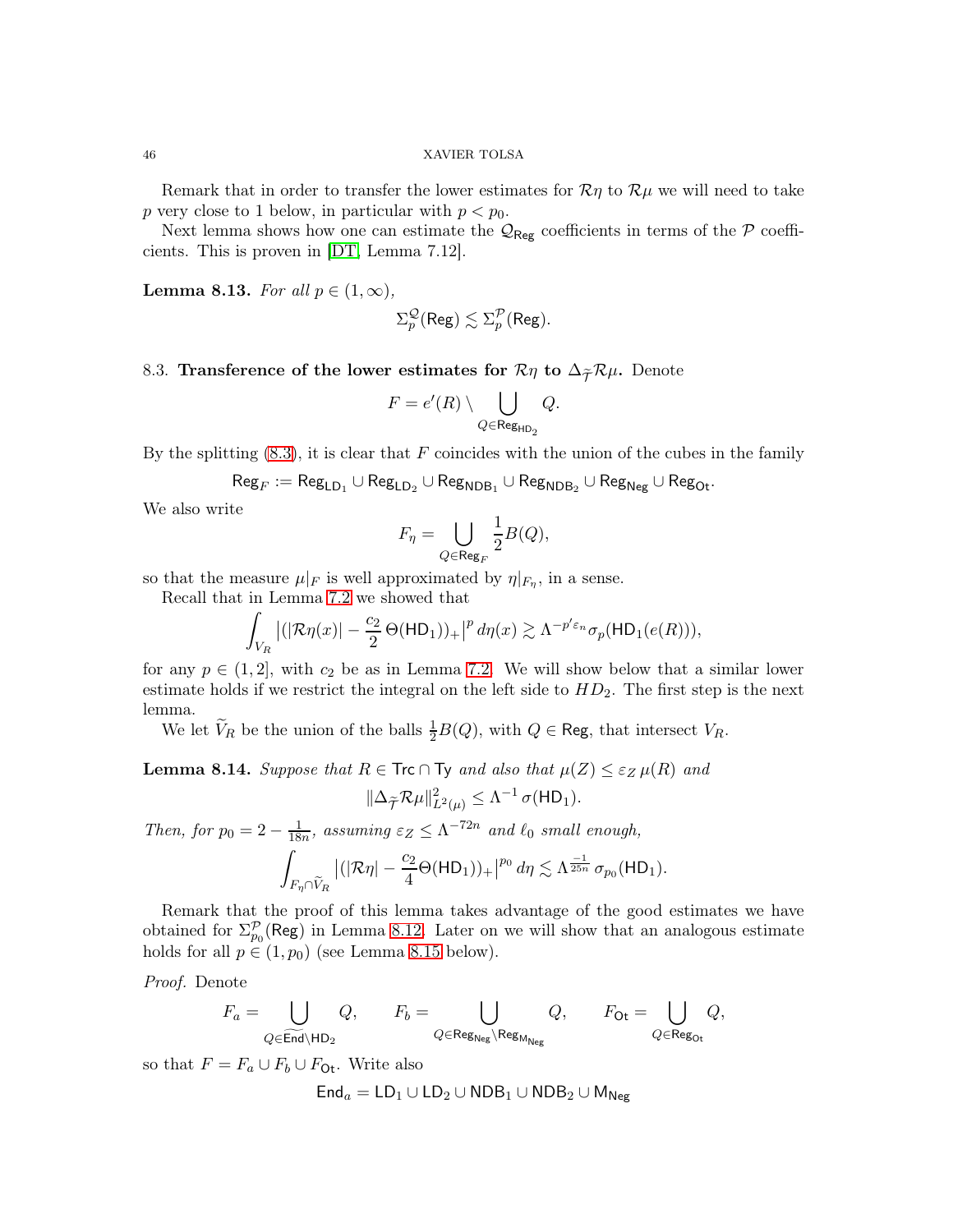and

$$
\mathsf{Reg}_a = \mathsf{Reg}_{\mathsf{LD}_1} \cup \mathsf{Reg}_{\mathsf{LD}_2} \cup \mathsf{Reg}_{\mathsf{NDB}_1} \cup \mathsf{Reg}_{\mathsf{NDB}_2} \cup \mathsf{Reg}_{\mathsf{M}_{\mathsf{Neg}}},
$$

so that

$$
F_a=\bigcup_{Q\in \mathsf{End}_a}Q=\bigcup_{Q\in \mathsf{Reg}_a}Q.
$$

We also consider

$$
F_{a,\eta} = \bigcup_{Q \in \text{Reg}_a} \frac{1}{2} B(Q), \qquad F_{b,\eta} = \bigcup_{Q \in \text{Reg}_{\text{Neg}} \backslash \text{Reg}_{\text{M}_{\text{Neg}}}} \frac{1}{2} B(Q), \qquad F_{\text{Ot},\eta} = \bigcup_{Q \in \text{Reg}_{\text{Ot}}} \frac{1}{2} B(Q),
$$

so that these sets approximate  $F_a$ ,  $F_b$ ,  $F_{\text{Ot}}$  at the level of the family Reg, in a sense. Moreover, we have  $F_{\eta} = F_{a,\eta} \cup F_{b,\eta} \cup F_{\text{Ot},\eta}$ .

We split

$$
\int_{F_{\eta} \cap \widetilde{V}_R} |(|\mathcal{R}\eta| - \frac{c_2}{4} \Theta(\mathsf{HD}_1))_+|^{p_0} d\eta = \int_{F_{a,\eta} \cap \widetilde{V}_R} \dots + \int_{F_{b,\eta} \cap \widetilde{V}_R} \dots + \int_{F_{0t,\eta} \cap \widetilde{V}_R} \dots =: I_a + I_b + I_{0t},
$$
\nwhere  $\mu$ ,  $\nu$  stands for  $|(|\mathcal{R}\eta| - \frac{c_2}{4} \Theta(\mathsf{HD}_1))|$ ,  $|^{p_0} d\gamma$ .

where "..." stands for  $\left| (|\mathcal{R}\eta| - \frac{c_2}{4}\Theta(\text{HD}_1))_+ \right|^{p_0} dp$ .

Estimates for  $I_b$ . We claim that  $I_b = 0$ . Indeed, given  $Q \in \text{Reg}_{\text{Neg}} \setminus \text{Reg}_{\text{M}_{\text{Neg}}}$ , notice that all the cubes S such that  $Q \subset S \subset R$  satisfy

$$
\Theta(S) \lesssim \left(\frac{\ell(S)}{\ell(R)}\right)^{1/2} \Theta(R),
$$

and so, for any  $x \in Q$ ,

$$
|\mathcal{R}\eta(x)| \lesssim \sum_{S:Q\subset S\subset R} \theta_{\eta}(4B_S) \lesssim \sum_{S:Q\subset S\subset R} \theta_{\mu}(CB_S)
$$
  

$$
\lesssim \sum_{S:Q\subset S\subset R} \left(\frac{\ell(S)}{\ell(R)}\right)^{1/2} \Theta(R) + \Theta(R) \lesssim \Theta(R).
$$

Hence, for  $\Lambda$  big enough,  $(|\mathcal{R}\eta(x)| - \frac{c_2}{4}\Theta(HD_1))_+ = 0$ , which proves our claim.

Estimates for  $I_a$ . By Lemma [8.1,](#page-34-0) for all  $Q \in \text{Reg}_a$  such that  $\frac{1}{2}B(Q) \subset \tilde{V}_R$ , all  $x \in \frac{1}{2}B(Q)$ , and all  $y \in Q$ ,

$$
|\mathcal{R}\eta(x)| \leq |\mathcal{R}_{\mathcal{T}_{\text{Reg}}} \mu(y)| + C\Theta(R) + C\mathcal{P}(Q) + C\mathcal{Q}_{\text{Reg}}(Q).
$$

Thus, for  $\Lambda$  big enough, since  $C\Theta(R) = \Lambda^{-1}\Theta(HD_1) < \frac{c_2}{8}\Theta(HD_1)$ ,

$$
(|\mathcal{R}\eta(x)|-\frac{c_2}{4}\Theta(\mathsf{HD}_1))_+\leq (|\mathcal{R}_{\mathcal{T}_{\mathsf{Reg}}} \mu(y)|-\frac{c_2}{8}\Theta(\mathsf{HD}_1))_++C\mathcal{P}(Q)+C\mathcal{Q}_{\mathsf{Reg}}(Q).
$$

Consequently,

<span id="page-46-0"></span>
$$
\begin{aligned} & (8.33)\\ I_a \lesssim & \sum_{Q \in \mathsf{Reg}_a} \int_Q \left| (|\mathcal{R}_{\mathcal{T}_{\mathsf{Reg}}} \mu(y)| - \frac{c_2}{8} \Theta(\mathsf{HD}_1))_+ \right|^{p_0} d\mu(y) + \sum_{Q \in \mathsf{Reg}_a} \left(\mathcal{P}(Q)^{p_0} + \mathcal{Q}_{\mathsf{Reg}}(Q)^{p_0}\right) \mu(Q)\\ & \lesssim \sum_{S \in \mathsf{End}_a} \int_S \left| (|\mathcal{R}_{\mathcal{T}_{\mathsf{Reg}}} \mu| - \frac{c_2}{8} \Theta(\mathsf{HD}_1))_+ \right|^{p_0} d\mu + \Sigma_{p_0}^{\mathcal{P}}(\mathsf{Reg}), \end{aligned}
$$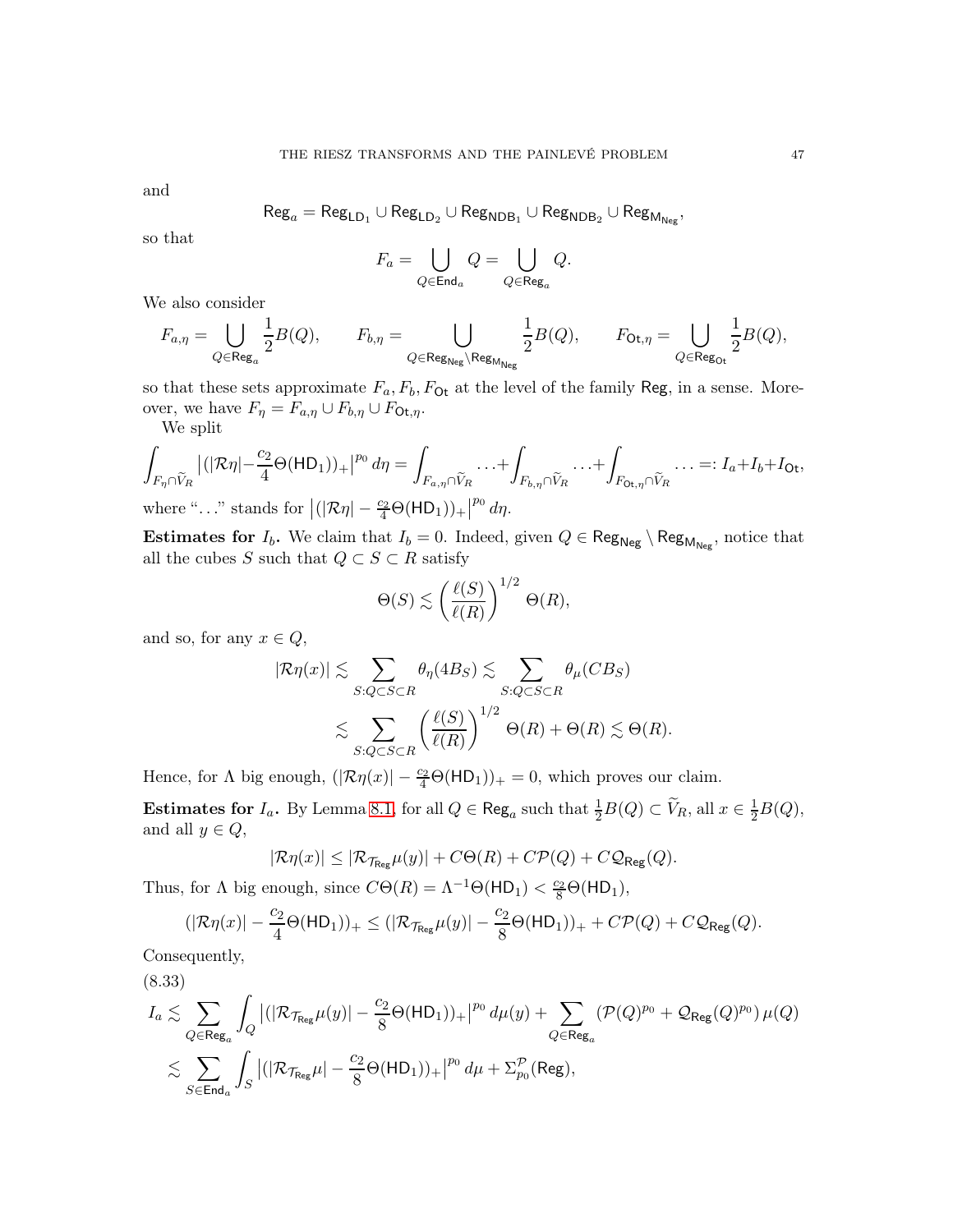where, in the last inequality, we used the fact that all the cubes from  $\text{Reg}_a$  are contained in some cube  $S \in \text{End}_a$  and we applied Lemma [8.13.](#page-45-1)

For each  $S \in \mathsf{End}_a$ , by the triangle inequality and the fact that  $(\cdot)_{+}$  is a 1-Lipschitz function, we get

$$
\int_{S} |(|\mathcal{R}_{\mathcal{T}_{\text{Reg}}} \mu| - \frac{c_2}{8} \Theta(\text{HD}_1))_+|^{p_0} d\mu \lesssim \int_{S} |(|\mathcal{R}_{\widetilde{\mathcal{T}}} \mu| - \frac{c_2}{8} \Theta(\text{HD}_1))_+|^{p_0} d\mu + \int_{S} |\mathcal{R}_{\widetilde{\mathcal{T}}} \mu - \mathcal{R}_{\mathcal{T}_{\text{Reg}}} \mu|^{p_0} d\mu
$$

By Lemma [8.3,](#page-35-1) the last integral does not exceed  $C\mathcal{E}(2S)^{\frac{p_0}{2}}\mu(S)^{1-\frac{p_0}{2}}$ , and thus we deduce that

<span id="page-47-0"></span>
$$
(8.34) \ I_a \lesssim \sum_{S \in \mathsf{End}_a} \int_S \left| (|\mathcal{R}_{\widetilde{\mathcal{T}}}\mu| - \frac{c_2}{8}\Theta(\mathsf{HD}_1))_+ \right|^{p_0} d\mu + \sum_{S \in \mathsf{End}_a} \mathcal{E}(2S)^{\frac{p_0}{2}} \, \mu(S)^{1-\frac{p_0}{2}} + \Sigma_{p_0}^{\mathcal{P}}(\mathsf{Reg}).
$$

Next we apply Lemma [8.2,](#page-34-1) which ensures that for any  $S \in \mathsf{End}_a \subset \widetilde{\mathsf{End}}$  and all  $x \in S$ ,

.

(8.35) 
$$
|\mathcal{R}_{\widetilde{\mathcal{T}}}\mu(x)| \leq |\Delta_{\widetilde{\mathcal{T}}}\mathcal{R}\mu(x)| + C \left(\frac{\mathcal{E}(4R)}{\mu(R)}\right)^{1/2} + C \left(\frac{\mathcal{E}(2S)}{\mu(S)}\right)^{1/2}
$$

In case that  $R \notin \text{DB}$ , recalling that  $\Lambda = M_0^{\frac{8n-1}{8n-2}} \gg M_0$  by [\(4.2\)](#page-15-2), for  $\Lambda$  big enough we obtain  $1/2$ 

(8.36) 
$$
C\left(\frac{\mathcal{E}(4R)}{\mu(R)}\right)^{1/2} \leq C M_0 \Theta(R) \leq \frac{c_2}{8} \Theta(HD_1).
$$

In case that  $R \in \text{DB}$ , since  $R \in \text{Ty}$ , we have

<span id="page-47-2"></span>
$$
\mathcal{E}(4R) \lesssim \sum_{Q \in \mathsf{DB}: Q \sim \mathcal{T}} \mathcal{E}_{\infty}(9Q) \leq \Lambda^{\frac{-1}{3n}} \sigma(\mathsf{HD}_1),
$$

and so we also get

(8.37) 
$$
C\left(\frac{\mathcal{E}(4R)}{\mu(R)}\right)^{1/2} \le C\left(\frac{\Lambda^{\frac{-1}{3n}}\sigma(HD_1)}{\mu(R)}\right)^{1/2} \le C\Lambda^{\frac{-1}{6n}}\Theta(HD_1) \le \frac{c_2}{8}\Theta(HD_1).
$$

Thus, in any case,

<span id="page-47-3"></span><span id="page-47-1"></span>
$$
(|\mathcal{R}_{\widetilde{\mathcal{T}}}\mu(x)|-\frac{c_2}{8}\Theta(\mathsf{HD}_1))_{+}\leq |\Delta_{\widetilde{\mathcal{T}}}\mathcal{R}\mu(x)|+C\left(\frac{\mathcal{E}(2S)}{\mu(S)}\right)^{1/2}.
$$

Plugging this estimate into [\(8.34\)](#page-47-0), we get

$$
(8.38) \tI_a \lesssim \sum_{S \in \mathsf{End}_a} \int_S |\Delta_{\widetilde{\mathcal{T}}} \mathcal{R} \mu|^{p_0} \, d\mu + \sum_{S \in \mathsf{End}_a} \mathcal{E}(2S)^{\frac{p_0}{2}} \, \mu(S)^{1-\frac{p_0}{2}} + \Sigma_{p_0}^{\mathcal{P}}(\mathsf{Reg}).
$$

We deal with each term on the right hand side of the preceding inequality separately. First, by Hölder's inequality and the assumptions in the lemma, we have

$$
\int |\Delta_{\widetilde{\mathcal{T}}}\mathcal{R}\mu|^{p_0} d\mu \lesssim ||\Delta_{\widetilde{\mathcal{T}}}\mathcal{R}\mu||_{L^2(\mu)}^{p_0} \mu(R)^{1-\frac{p_0}{2}} \leq \Lambda^{-\frac{p_0}{2}} \sigma(\mathsf{HD}_1)^{\frac{p_0}{2}} \mu(R)^{1-\frac{p_0}{2}}.
$$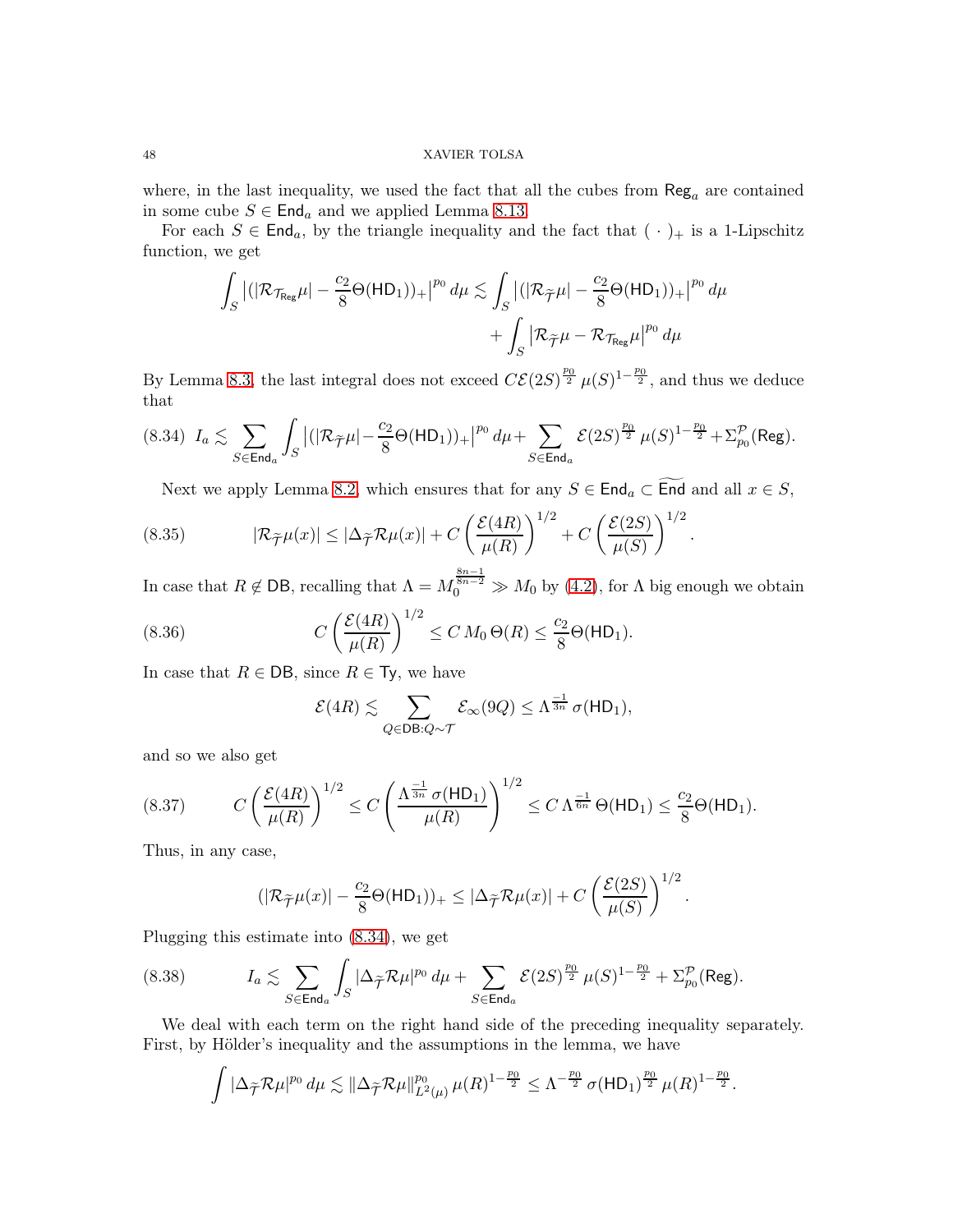Regarding the second term in [\(8.38\)](#page-47-1), by Hölder's inequality again,

$$
\begin{aligned} \sum\limits_{S \in \mathsf{End}_{a}} \mathcal{E}(2S)^{\frac{p_0}{2}}\,\mu(S)^{1-\frac{p_0}{2}} &\leq \bigg(\sum\limits_{S \in \mathsf{End}_{a}} \mathcal{E}(2S)\bigg)^{\frac{p_0}{2}}\,\bigg(\sum\limits_{S \in \mathsf{End}_{a}} \mu(S)\bigg)^{1-\frac{p_0}{2}} \\&\lesssim \bigg(\sum\limits_{S \in \mathsf{End}_{a}} \mathcal{E}(2S)\bigg)^{\frac{p_0}{2}}\,\mu(R)^{1-\frac{p_0}{2}}. \end{aligned}
$$

We estimate the first factor on the right hand side using  $(8.7)$ ,  $(8.8)$ , and  $(8.22)$ :

$$
\begin{aligned} \bigg(\sum_{S\in \operatorname{End}_a}\mathcal{E}(2S)\bigg)^{\frac{p_0}{2}} &\leq \bigg(\sum_{S\in \mathsf{NDB}_1\cup \mathsf{NDB}_2}\mathcal{E}_\infty(9S) + \sum_{S\in \mathsf{LD}_1\cup \mathsf{LD}_2}\mathcal{E}_\infty(9S) + \sum_{S\in \mathsf{M}_{\mathsf{Neg}}}\mathcal{E}_\infty(9S)\bigg)^{\frac{p_0}{2}} \\ &\lesssim \big(B\Lambda^{-1} + \Lambda^{\frac{-1}{3n}} + B\,M_0^2\,\delta_0^{\frac{2}{n+2}} + B\,\Lambda^7\delta_0\big)^{\frac{p_0}{2}}\,\sigma(\mathsf{HD}_1)^{\frac{p_0}{2}} \leq \Lambda^{\frac{-1}{6n}}\,\sigma(\mathsf{HD}_1)^{\frac{p_0}{2}}, \end{aligned}
$$

by the assumption [\(8.28\)](#page-44-3) on  $\delta_0$ . In connection with the last summand on the right hand side of [\(8.38\)](#page-47-1), by Lemma [8.12](#page-44-2) we have

$$
\Sigma_{p_0}^{\mathcal{P}}(\text{Reg}) \lesssim \Lambda^{\frac{-1}{25n}} \,\sigma_{p_0}(\text{HD}_1).
$$

Therefore,

$$
I_a \lesssim \Lambda^{\frac{-1}{6n}} \sigma(HD_1)^{\frac{p_0}{2}} \mu(R)^{1-\frac{p_0}{2}} + \Lambda^{\frac{-1}{25n}} \sigma_{p_0}(HD_1).
$$

From [\(8.18\)](#page-39-1) we derive that  $\mu(HD_1) \geq \Lambda^{-3} \mu(R)$ , and then (8.39)

$$
\Lambda^{\frac{-1}{6n}} \sigma(\mathsf{HD}_1)^{\frac{p_0}{2}} \mu(R)^{1-\frac{p_0}{2}} \leq \Lambda^{\frac{-1}{6n}} \left(\Lambda^3\right)^{1-\frac{p_0}{2}} \sigma_{p_0}(\mathsf{HD}_1) = \Lambda^{\frac{-1}{12n}} \sigma_{p_0}(\mathsf{HD}_1) \leq \Lambda^{\frac{-1}{25n}} \sigma_{p_0}(\mathsf{HD}_1).
$$

So we get

(8.40) 
$$
I_a \lesssim \Lambda^{\frac{-1}{25n}} \sigma_{p_0}(\mathsf{HD}_1).
$$

**Estimate of**  $I_{\text{Ot}}$ **.** By the same arguments as in [\(8.33\)](#page-46-0), just replacing Reg<sub>a</sub> by Reg<sub>Ot</sub>, we obtain

$$
I_{\textnormal{Ot}} \lesssim \sum_{Q \in \textnormal{Reg}_{\textnormal{Ot}}} \int_{Q} \left| (|\mathcal{R}_{\mathcal{T}_{\textnormal{Reg}}} \mu(y)| - \frac{c_2}{8} \Theta(\textnormal{HD}_1))_+ \right|^{p_0} d\mu(y) + \sum_{Q \in \textnormal{Reg}_{\textnormal{Ot}}} \left(\mathcal{P}(Q)^{p_0} + \mathcal{Q}_{\textnormal{Reg}}(Q)^{p_0}\right) \mu(Q).
$$

Thus, using again Lemmas [8.13](#page-45-1) and [8.12,](#page-44-2) we get

<span id="page-48-0"></span>(8.41) 
$$
I_{\text{Ot}} \lesssim \sum_{Q \in \text{Reg}_{\text{Ot}}} \int_{Q} |(|\mathcal{R}_{\mathcal{T}_{\text{Reg}}} \mu(y)| - \frac{c_2}{8} \Theta(\text{HD}_1))_+|^{p_0} d\mu(y) + \Lambda^{\frac{-1}{25n}} \sigma_{p_0}(\text{HD}_1)
$$

$$
=:\widetilde{I}_{\text{Ot}} + \Lambda^{\frac{-1}{25n}} \sigma_{p_0}(\text{HD}_1).
$$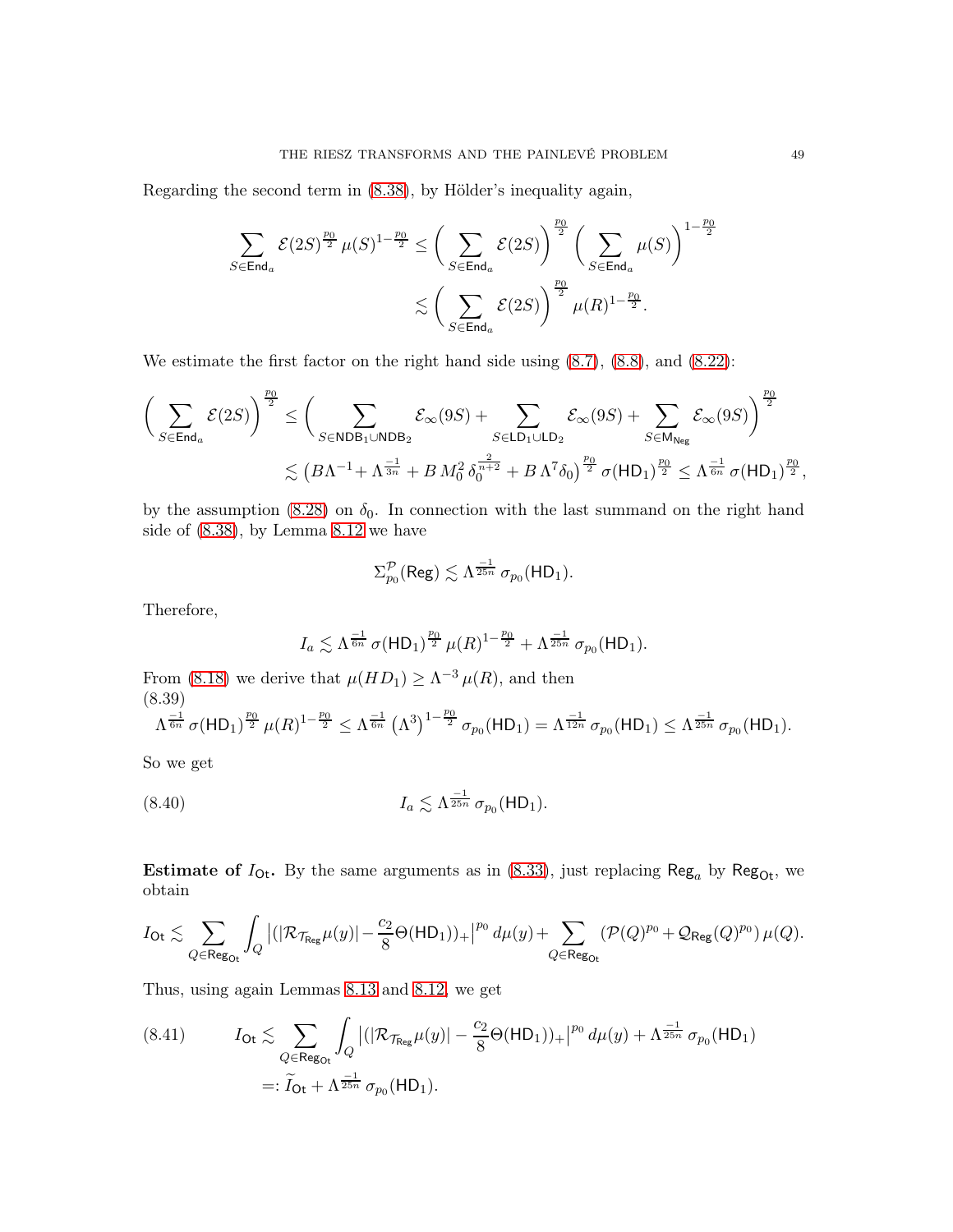To estimate the integral  $I_{\text{Ot}}$  on the right hand side, we split

$$
\widetilde{I}_{\text{Ot}} = \sum_{Q \in \text{Reg}_{\text{Ot}} \setminus \text{Neg}(e'(R))} \int_{Q} |(|\mathcal{R}_{\mathcal{T}_{\text{Reg}}}\mu(x)| - \frac{c_2}{8}\Theta(\text{HD}_1))_+|^{p_0} d\mu(x) \n+ \sum_{Q \in \text{Reg}_{\text{Ot}} \cap \text{Neg}(e'(R))} \int_{Q} |(|\mathcal{R}_{\mathcal{T}_{\text{Reg}}}\mu(x)| - \frac{c_2}{8}\Theta(\text{HD}_1))_+|^{p_0} d\mu(x) \n= \widetilde{I}_{\text{Ot},1} + \widetilde{I}_{\text{Ot},2}.
$$

Notice that, by definition we have  $\text{Reg}_{\text{Oct}} \subset \mathcal{T}$ . Recall that  $\text{Neg} = \text{Neg}(e'(R)) \cap \text{End}$  and thus we may have  $\text{Reg}_{\text{Oct}} \cap \text{Neg}(e'(R)) \neq \emptyset$ . In this case, we have  $\text{Reg}_{\text{Oct}} \cap \text{Neg}(e'(R)) \subset$  $\mathcal{T}_{\text{Stop}}(e'(R))$  (because  $\text{Neg}(e'(R)) \subset \mathcal{T}_{\text{Stop}}(e'(R))$  by construction).

The same argument used to show that  $I_b = 0$  shows that

$$
\widetilde{I}_{\mathsf{O} \mathsf{t},2} = 0.
$$

To estimate  $I_{\text{Ot},1}$ , denote by  $M_{\text{Ot}}$  the family of maximal P-doubling cubes which are contained in some cube from  $\mathsf{Reg}_{\mathsf{Oct}} \setminus \mathsf{Neg}(e'(R))$  and let

<span id="page-49-0"></span>
$$
N_{\mathsf{Dt}} = \bigcup_{Q \in \mathsf{Reg}_{\mathsf{Dt}}\backslash \mathsf{Neg}(e'(R))} Q \setminus \bigcup_{P \in \mathsf{M}_{\mathsf{Dt}}} P.
$$

We claim that

(8.42) MOt ⊂ T and NOt ⊂ Z.

To check this, for a given  $P \in M_{\text{Or}}$  with  $P \subset Q \in \text{Reg}_{\text{Or}} \setminus \text{Neg}(e'(R))$ , suppose there exists S ∈ End such that  $S \supset P$ . As P is a contained in some  $Q \in \mathsf{Reg}_{\mathsf{Oct}} \setminus \mathsf{Neg}(e'(R))$ , we have S  $\notin$  Neg. Further,  $S \subsetneq Q$  because  $Q \in \text{Reg}_{\text{Or}}$  implies that  $Q \not\subset S$ . Since S is P-doubling, we deduce that  $P = S$ , by the maximality of P as P-doubling cube contained in Q. An analogous argument shows that  $N_{\text{Ot}} \subset Z$ .

By Hölder's inequality and  $(8.27)$ , for  $\ell_0$  small enough we have

$$
\widetilde{I}_{\text{Ot}} \leq \bigg(\sum_{Q \in \text{Reg}_{\text{Ot}}} \int_{Q} \big| (|\mathcal{R}_{\mathcal{T}_{\text{Reg}}} \mu(x)| - \frac{c_2}{8} \Theta(\text{HD}_1))_+ \big|^2 d\mu(x) \big)^{\frac{p_0}{2}} \bigg(\sum_{Q \in \text{Reg}_{\text{Ot}}} \mu(Q)\bigg)^{1-\frac{p_0}{2}} \\
\leq \bigg(\sum_{P \in \text{Mo}_{\text{t}}} \int_{P} \big|\mathcal{R}_{\mathcal{T}_{\text{Reg}}} \mu \big|^2 d\mu + \int_{N_{\text{Ot}}} \big|\mathcal{R}_{\mathcal{T}_{\text{Reg}}} \mu \big|^2 d\mu \bigg)^{\frac{p_0}{2}} \bigg(\mu(Z) + o(\ell_0)\bigg)^{1-\frac{p_0}{2}},
$$

with  $o(\ell_0) \to 0$  as  $\ell_0 \to 0$ .

Denote

$$
\mathcal{R}_{\mathsf{M}_\mathsf{Or}}\mu(x) = \sum_{P \in \mathsf{M}_\mathsf{Or}} \chi_P(x) \, \mathcal{R}(\chi_{2R\setminus 2P} \mu)(x)
$$

and

$$
\Delta_{\mathsf{M}_{\mathsf{O}\mathsf{t}}}\mathcal{R}\mu(x) = \sum_{P \in \mathsf{M}_{\mathsf{O}\mathsf{t}}} \chi_P(x) \left( m_{\mu,P}(\mathcal{R}\mu) - m_{\mu,2R}(\mathcal{R}\mu) \right) + \chi_Z(x) \left( \mathcal{R}\mu(x) - m_{\mu,2R}(\mathcal{R}\mu) \right).
$$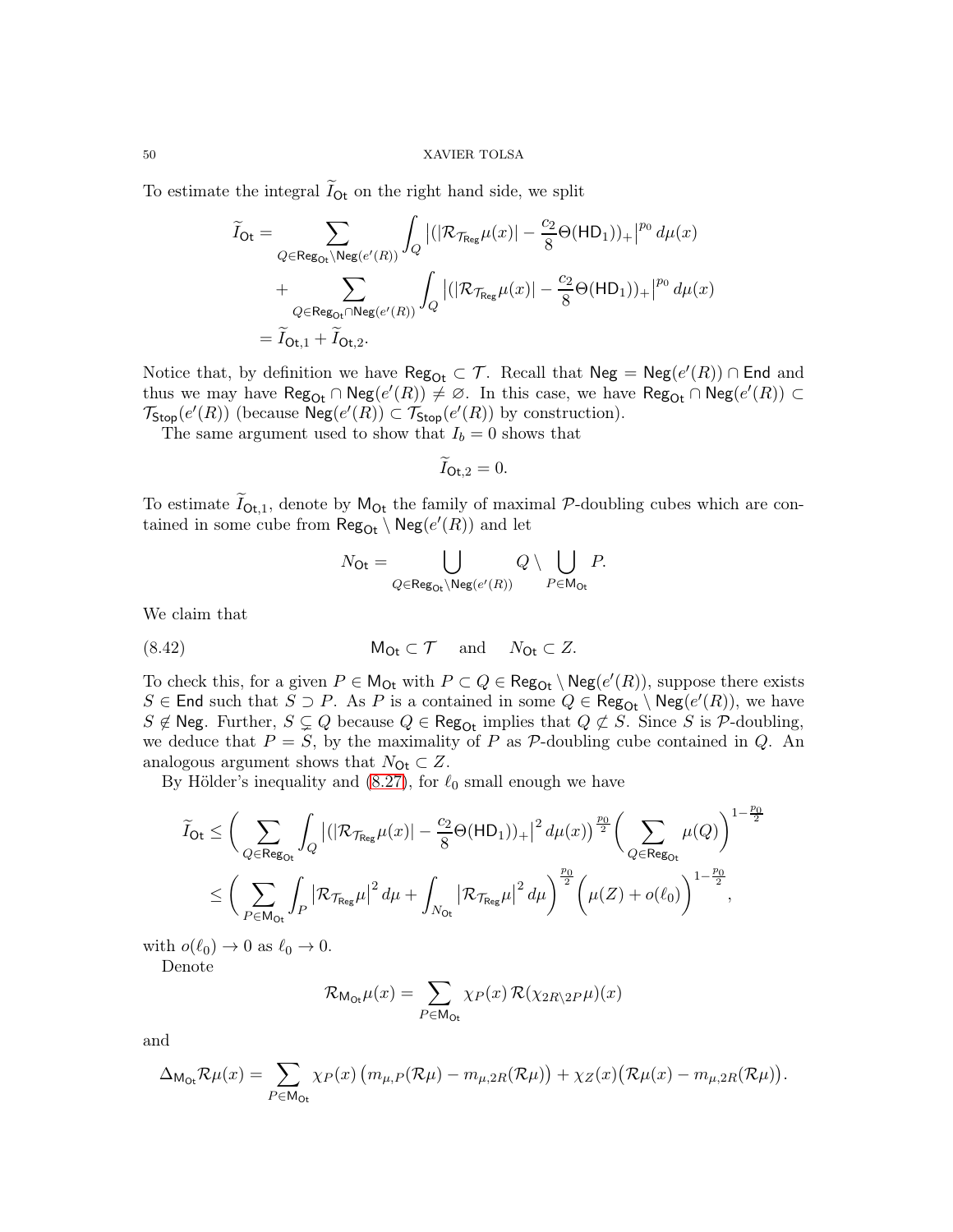Notice that, for  $x \in P \in M_{\text{Or}}$  and  $Q \in \text{Reg}_{\text{Or}} \setminus \text{Neg}(e'(R))$  such that  $Q \supset P$ , since there are no P-doubling cubes P' such that  $P \subsetneq P' \subset Q$ ,

$$
\big|\mathcal{R}_{\mathsf{M}_{\mathsf{O} \mathsf{t}}} \mu(x) - \mathcal{R}_{\mathcal{T}_{\mathsf{Reg}}} \mu(x)\big| = |\mathcal{R}(\chi_{2Q\setminus 2P} \mu)(x)| \lesssim \sum_{P : P \subset P' \subset Q} \Theta(P') \lesssim \mathcal{P}(Q) \lesssim \Lambda \, \Theta(\mathsf{HD}_1).
$$

Almost the same argument shows also that, for  $x \in N_{\text{Or}}$ ,

$$
\big|\mathcal{R}(\chi_{2R}\mu)(x)-\mathcal{R}_{\mathcal{T}_{\text{Reg}}}\mu(x)\big|\lesssim \Lambda\,\Theta(\mathsf{HD}_1).
$$

Remark also that

$$
\int_{N_{\text{Or}}} \left| \mathcal{R}(\chi_{2R}\mu) \right|^2 d\mu \leq \int_{Z} \left| \mathcal{R}(\chi_{2R}\mu) \right|^2 d\mu.
$$

So we deduce that, for  $\ell_0$  small enough,

$$
\widetilde{I}_{\mathrm{Ot}} \lesssim \bigg(\sum_{P \in \mathrm{M}_{\mathrm{Or}}} \int_{P} \big| \mathcal{R}_{\mathrm{M}_{\mathrm{Or}}} \mu \big|^2 \, d\mu + \int_{Z} \big| \mathcal{R}(\chi_{2R} \mu ) \big|^2 \, d\mu + \Lambda^2 \, \Theta(\mathrm{HD}_1)^2 \, \mu(R) \bigg)^{\frac{p_0}{2}} \big( \varepsilon_Z \, \mu(R) \big)^{1-\frac{p_0}{2}}.
$$

Almost the same arguments as in Lemma [8.2](#page-34-1) show that for  $x \in P \in M_{\text{Or}}$ ,

$$
\left| \mathcal{R}_{\mathsf{M}_{\mathsf{O} \mathsf{t}}} \mu(x) - \Delta_{\mathsf{M}_{\mathsf{O} \mathsf{t}}} \mathcal{R} \mu(x) \right| \lesssim \mathcal{P}(R) + \left( \frac{\mathcal{E}(4R)}{\mu(R)} \right)^{1/2} + \mathcal{P}(P) + \left( \frac{\mathcal{E}(2P)}{\mu(P)} \right)^{1/2}
$$

and that, for  $x \in Z$ ,

$$
\left|{\cal R}(\chi_{2R}\mu)(x) - \Delta_{\mathsf{M}_{\mathsf{Ot}}}{\cal R}\mu(x)\right| \lesssim {\cal P}(R) + \left(\frac{{\cal E}(4R)}{\mu(R)}\right)^{1/2}
$$

.

Therefore, by [\(8.36\)](#page-47-2) and [\(8.37\)](#page-47-3) and taking into account that  $\mathcal{P}(P) \leq \Lambda \Theta(HD_1)$  for  $P \in$  $M_{\text{Ot}}$ , we deduce

$$
\widetilde{I}_{\text{Ot}} \lesssim \left(\, \int |\Delta_{\text{M}_{\text{Ot}}} \mathcal{R} \mu|^2 \, d\mu + \sum_{P \in \text{M}_{\text{Ot}}} \mathcal{E}(2P) + \Lambda^2 \, \Theta(\text{HD}_1)^2 \, \mu(R)\right)^{\frac{p_0}{2}} \left(\varepsilon_Z \, \mu(R)\right)^{1-\frac{p_0}{2}}.
$$

By the orthogonality of the functions  $\Delta_Q \mathcal{R} \mu$ ,  $Q \in \mathcal{D}_{\mu}$ , the assumptions in the lemma, and [\(8.42\)](#page-49-0), it is clear that

$$
\int |\Delta_{\mathsf{M}_{\mathsf{Ot}}}\mathcal{R}\mu|^2\,d\mu \leq ||\Delta_{\widetilde{\mathcal{T}}}\mathcal{R}\mu||^2_{L^2(\mu)} \leq \Lambda^{-1}\,\sigma(\mathsf{H}\mathsf{D}_1).
$$

On the other hand, since the tree  $\mathcal T$  is typical,

$$
\sum_{P \in \mathsf{M}_{\mathsf{Or}}} \mathcal{E}(2P) \leq \sum_{P \in \mathsf{M}_{\mathsf{Or}} \backslash \mathsf{DB}} \mathcal{E}(2P) + \sum_{P \in \mathcal{T} \cap \mathsf{DB}} \mathcal{E}(2P) \leq M_0^2 \sigma(\mathsf{M}_{\mathsf{Or}}) + \Lambda^{\frac{-1}{3n}} \sigma(\mathsf{HD}_1)
$$
  

$$
\leq \Lambda^2 \Theta(\mathsf{HD}_1)^2 \mu(R) + \Lambda^{\frac{-1}{3n}} \sigma(\mathsf{HD}_1) \lesssim \Lambda^2 \Theta(\mathsf{HD}_1)^2 \mu(R).
$$

Thus, using also [\(8.18\)](#page-39-1),

$$
\widetilde{I}_{\text{Qt}} \lesssim \Lambda^{\frac{-p_0}{2}} \sigma(\text{HD}_1)^{\frac{p_0}{2}} \mu(R)^{1-\frac{p_0}{2}} + \varepsilon_Z^{1-\frac{p_0}{2}} \Lambda^{p_0} \Theta(\text{HD}_1)^{p_0} \mu(R)
$$
  

$$
\lesssim (B\Lambda^2)^{1-\frac{p_0}{2}} \Lambda^{\frac{-p_0}{2}} \sigma_{p_0}(\text{HD}_1) + \varepsilon_Z^{1-\frac{p_0}{2}} B \Lambda^{2+p_0} \sigma_{p_0}(\text{HD}_1).
$$

By the choice of  $p_0$ ,  $\Lambda$ , and B and the assumption  $\varepsilon_Z \leq \Lambda^{-72n}$ , we have  $\widetilde{I}_{\mathsf{O} \mathsf{t}} \lesssim \Lambda^{\frac{-1}{2}} \, \sigma_{p_0}(\mathsf{H} \mathsf{D}_1) + \Lambda^{\frac{-1}{25n}} \, \sigma_{p_0}(\mathsf{H} \mathsf{D}_1) \lesssim \Lambda^{\frac{-1}{25n}} \, \sigma_{p_0}(\mathsf{H} \mathsf{D}_1).$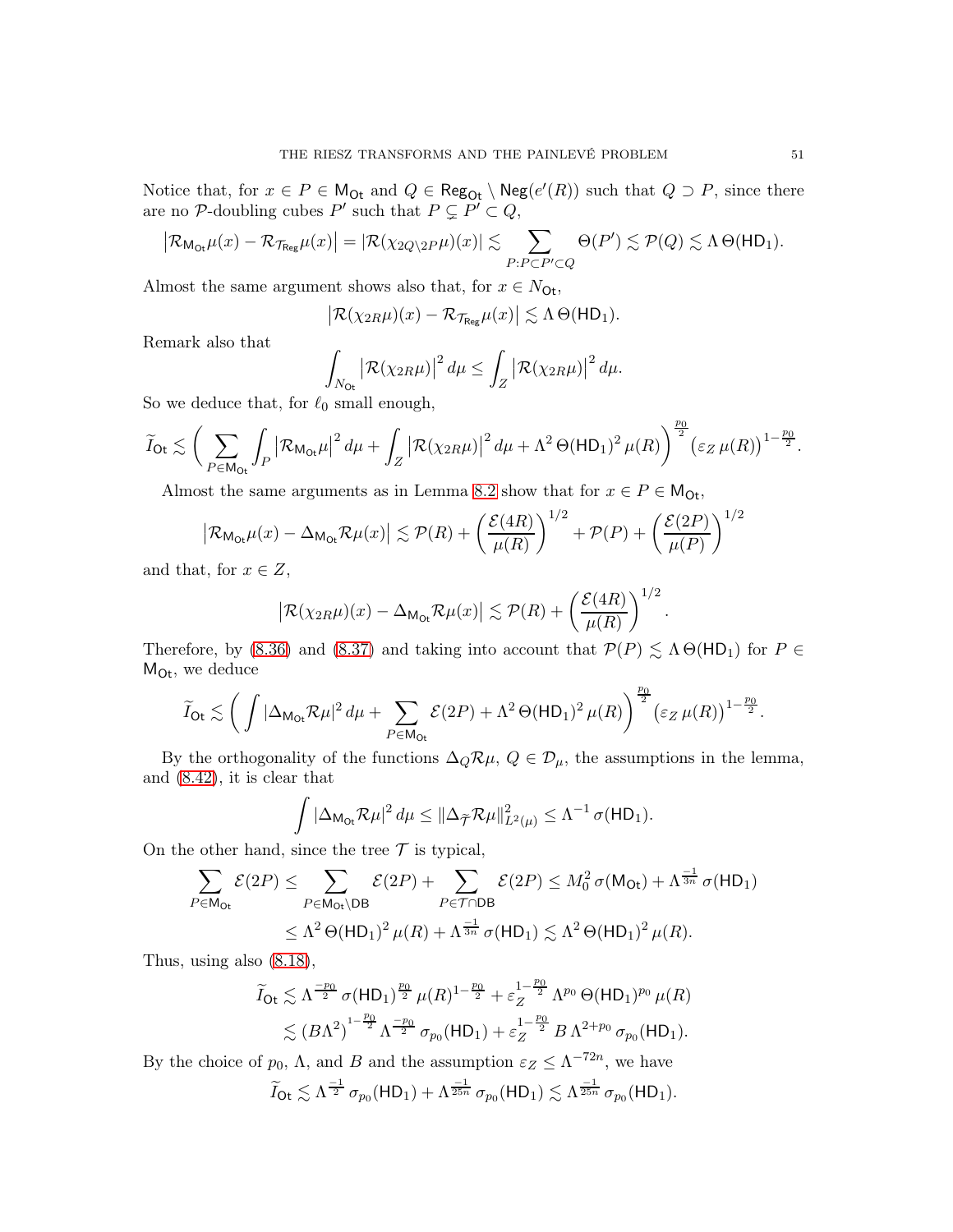Together with [\(8.41\)](#page-48-0), this yields

$$
I_{\text{Ot}} \lesssim \Lambda^{\frac{-1}{25n}} \sigma_{p_0}(\text{HD}_1).
$$

Gathering the estimates obtained for  $I_a$  and  $I_{\text{Ot}}$ , the lemma follows.

<span id="page-51-0"></span>**Lemma 8.15.** *Suppose that*  $R \in \text{Trc} \cap \text{Ty}$  *and also that*  $\mu(Z) \leq \varepsilon_Z \mu(R)$  *and* 

$$
\|\Delta_{\widetilde{\mathcal{T}}}\mathcal{R}\mu\|_{L^2(\mu)}^2 \leq \Lambda^{-1}\,\sigma(\mathsf{HD}_1).
$$

Assume also that  $\varepsilon_Z \leq \Lambda^{-72n}$  and  $\ell_0$  *is small enough. Then* 

$$
\eta\big(\big\{x\in \widetilde{V}_R: |\mathcal{R}\eta(x)|>\frac{c_2}{2}\Theta(\mathsf{HD}_1)\big\}\big)\lesssim \Lambda^{\frac{-1}{25n}}\,\mu(HD_1).
$$

*Also, for any*  $p \in (1, p_0)$ *,* 

$$
\int_{F_{\eta}\cap \widetilde{V}_R} \left| (|\mathcal{R}\eta| - \frac{c_2}{2}\Theta(\mathsf{HD}_1))_+ \right|^p d\eta \lesssim \Lambda^{\frac{-1}{25n}} \sigma_p(\mathsf{HD}_1).
$$

*Proof.* Denote

$$
A = \big\{ x \in \widetilde{V}_R : |\mathcal{R}\eta(x)| > \frac{c_2}{2}\Theta(\mathsf{HD}_1) \big\}.
$$

By the definition of  $F_{\eta}$  we can split

$$
\eta(A) \leq \eta(A \cap F_{\eta}) + \eta \bigg(\bigcup_{Q \in \mathsf{HD}_2} \frac{1}{2} B(Q)\bigg).
$$

Notice first that

<span id="page-51-1"></span>
$$
(8.43) \quad \eta \bigg(\bigcup_{Q \in \mathsf{HD}_2} \frac{1}{2} B(Q)\bigg) = \frac{1}{\Theta(\mathsf{HD}_2)^2} \,\sigma(\mathsf{HD}_2) \le \frac{B}{\Lambda^2 \,\Theta(\mathsf{HD}_1)^2} \,\sigma(\mathsf{HD}_1) \le \Lambda^{-1} \,\mu(HD_1).
$$

On the other hand, for  $x \in A$  we have

$$
(|\mathcal{R}\eta(x)|-\frac{c_2}{4}\Theta(\mathsf{HD}_1))_+\geq \frac{c_2}{4}\Theta(\mathsf{HD}_1).
$$

So, by Chebyshev and Lemma [8.14,](#page-45-2)

$$
\eta(A \cap F_{\eta}) \lesssim \frac{1}{\Theta(\mathsf{HD}_1)^{p_0}} \int_{F_{\eta} \cap \widetilde{V}_R} |(|\mathcal{R}\eta| - \frac{c_2}{4} \Theta(\mathsf{HD}_1))_+|^{p_0} d\eta
$$
  

$$
\lesssim \frac{\Lambda^{\frac{-1}{25n}} \sigma_{p_0}(\mathsf{HD}_1)}{\Theta(\mathsf{HD}_1)^{p_0}} = \Lambda^{\frac{-1}{25n}} \mu(HD_1),
$$

which, together with [\(8.43\)](#page-51-1), proves the first assertion of the lemma.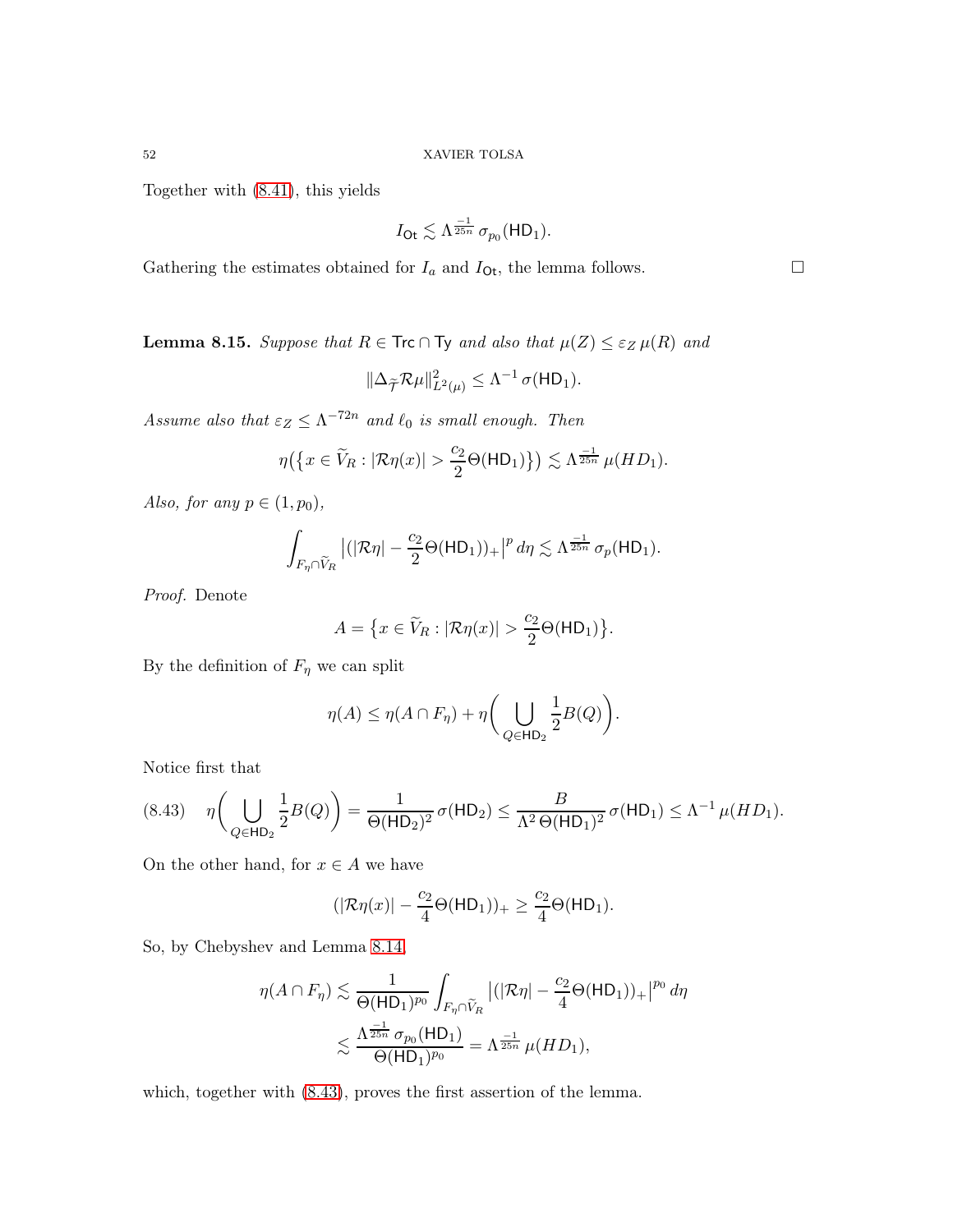For the second statement in the lemma we use Hölder and Lemma [8.14](#page-45-2) again:

$$
\int_{F_{\eta}\cap\widetilde{V}_{R}} \left| (|\mathcal{R}\eta| - \frac{c_2}{2}\Theta(\mathsf{HD}_1))_+ \right|^p d\eta = \int_{A\cap F_{\eta}} \left| (|\mathcal{R}\eta| - \frac{c_2}{2}\Theta(\mathsf{HD}_1))_+ \right|^p d\eta
$$
\n
$$
\leq \left( \int_{A\cap F_{\eta}} \left| (|\mathcal{R}\eta| - \frac{c_2}{4}\Theta(\mathsf{HD}_1))_+ \right|^{p_0} d\eta \right)^{\frac{p}{p_0}} \eta (A \cap F_{\eta})^{1-\frac{p}{p_0}}
$$
\n
$$
\lesssim \left( \Lambda^{\frac{-1}{25n}} \sigma_{p_0}(\mathsf{HD}_1) \right)^{\frac{p}{p_0}} \left( \Lambda^{\frac{-1}{25n}} \mu (HD_1) \right)^{1-\frac{p}{p_0}}
$$
\n
$$
= \Lambda^{\frac{-1}{25n}} \sigma_p(\mathsf{HD}_1).
$$

Observe that, given  $R \in MDW \cap \text{Tr} \cap \text{Ty}$ , from Lemmas [7.2](#page-33-2) and [8.15,](#page-51-0) under the assumptions in those lemmas, we derive that

<span id="page-52-0"></span>
$$
(8.44) \qquad \int_{V_R \cap HD_2} \left| (|\mathcal{R}\eta(x)| - \frac{c_2}{2} \Theta(\mathsf{HD}_1))_+ \right|^p d\eta(x)
$$
  

$$
\ge c\Lambda^{-p'\varepsilon_n} \sigma_p(\mathsf{HD}_1) - C\Lambda^{\frac{-1}{25n}} \sigma_p(\mathsf{HD}_1) \approx \Lambda^{-p'\varepsilon_n} \sigma_p(\mathsf{HD}_1),
$$

for  $p \in (1, p_0]$ , assuming that  $\varepsilon_n$  and p are chosen so that  $p' \varepsilon_n \ll \frac{1}{25n}$ . This is the main ingredient for the proof of the next lemma, which is the main result of this section.

<span id="page-52-3"></span>Lemma 8.16. *Let*  $R ∈ \text{MDW ∩ Tre ∩ Ty$ *. Let*  $Λ > 0$  *be big enough and suppose that*  $\varepsilon_Z \leq \Lambda^{-72n}$ . Then one of the following alternatives holds:

(a)  $\mu(Z) > \varepsilon_Z \mu(R)$ *, or* (b)  $\|\Delta_{\widetilde{\mathcal{T}}} \mathcal{R} \mu\|_{L^2(\mu)}^2 > \Lambda^{-1} \sigma(\text{HD}_1).$ 

*Proof.* Suppose that none of the alternatives holds. Then, by Lemmas [7.2](#page-33-2) and [8.15,](#page-51-0) as in [\(8.44\)](#page-52-0), we have

<span id="page-52-2"></span>.

<span id="page-52-1"></span>
$$
(8.45) \tIHD2 := \int_{V_R \cap HD_2} |(|\mathcal{R}\eta(x)| - \frac{c_2}{2} \Theta(HD_1))_+|^p d\eta(x) \gtrsim \Lambda^{-p' \varepsilon_n} \sigma_p(HD_1),
$$

for all  $p \in (1, p_0]$ , assuming that  $\ell_0$  is chosen small enough and that

$$
(8.46) \t\t\t p' \varepsilon_n \le \frac{1}{50n}
$$

The appropriate values of  $\varepsilon_n$  and p will be chosen at the end of the proof.

By arguments analogous to the ones we used to estimate the integral  $I_a$  in the proof of Lemma [8.14](#page-45-2) we will "transfer" the estimate for  $\mathcal{R}\eta$  in [\(8.45\)](#page-52-1) to  $\Delta_{\widetilde{\mathcal{T}}}\mathcal{R}\mu$ , so that we will obtain a lower estimate for  $\|\Delta_{\widetilde{\mathcal{T}}}R\mu\|_{L^2(\mu)}$  which will contradict the assumption that (b) does not hold. Although some of the estimates below are very similar to the ones to obtain the inequality [\(8.38\)](#page-47-1) in the proof of Lemma [8.14,](#page-45-2) we will include the full details here for the reader's convenience. On the other hand, an important differences between the proof of that lemma and the current proof is that in Lemma [8.14](#page-45-2) we took advantage of the fact that  $p_0$  is close to 2, and the estimates there would not work for the family  $\mathsf{Reg}_{\mathsf{HD}_2}$ , while in the arguments below it is essential the fact that we are taking  $p$  close to 1 and the estimates work fine for the family  $\mathsf{Reg}_{\mathsf{HD}_2}$ , while they would fail for the family  $\mathsf{Reg}_a$ .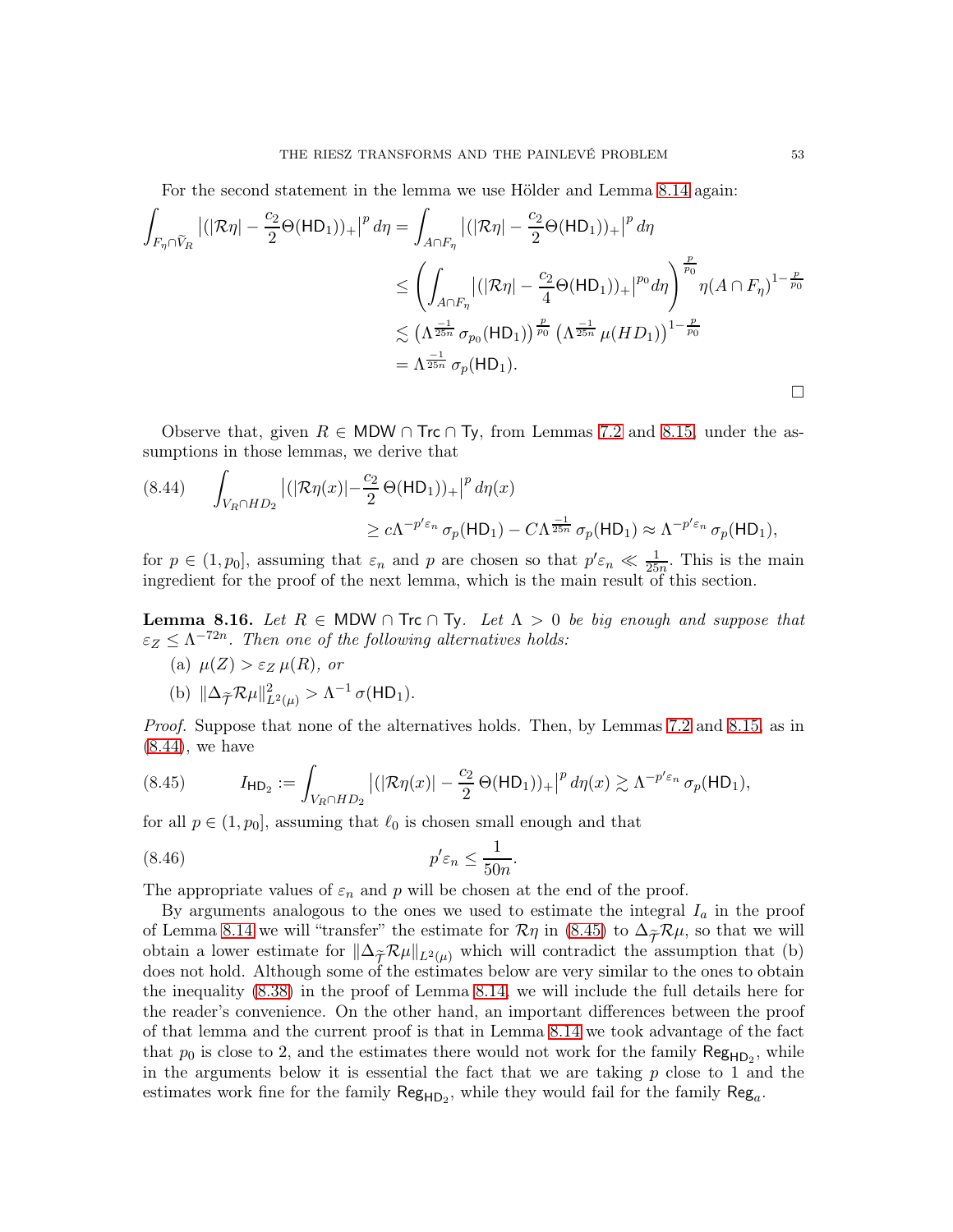By Lemma [8.1,](#page-34-0) for all  $Q \in \mathsf{Reg}_{\mathsf{HD}_2}$  such that  $\frac{1}{2}B(Q) \subset \widetilde{V}_R$ , all  $x \in \frac{1}{2}B(Q)$ , and all  $y \in Q$ ,

$$
|\mathcal{R}\eta(x)| \leq |\mathcal{R}_{\mathcal{T}_{\text{Reg}}} \mu(y)| + C\Theta(R) + C\mathcal{P}(Q) + C\mathcal{Q}_{\text{Reg}}(Q).
$$

Thus, for  $\Lambda$  big enough, since  $\Theta(R) = \Lambda^{-1} \Theta(HD_1) < \frac{c_2}{4} \Theta(HD_1)$ ,

$$
(|\mathcal{R}\eta(x)|-\frac{c_2}{2}\,\Theta(\mathsf{HD}_1))_+\leq (|\mathcal{R}_{\mathcal{T}_{\mathsf{Reg}}} \mu(y)|-\frac{c_2}{4}\,\Theta(\mathsf{HD}_1))_++C\mathcal{P}(Q)+C\mathcal{Q}_{\mathsf{Reg}}(Q).
$$

Therefore,

$$
I_{\mathsf{HD}_2} \lesssim \sum_{Q \in \mathsf{Reg}_{\mathsf{HD}_2}} \int_Q \left| (|\mathcal{R}_{\mathcal{T}_{\mathsf{Reg}}}\mu(y)| - \frac{c_2}{4}\Theta(\mathsf{HD}_1))_+ \right|^p d\mu(y) + \sum_{Q \in \mathsf{Reg}_{\mathsf{HD}_2}} (\mathcal{P}(Q)^p + \mathcal{Q}_{\mathsf{Reg}}(Q)^p) \, \mu(Q).
$$

By  $(8.10)$  and Lemma [8.13,](#page-45-1) we have

$$
\begin{aligned} \sum\limits_{Q \in \mathsf{Reg}_{\mathsf{HD}_2}} (\mathcal{P}(Q)^p + \mathcal{Q}_{\mathsf{Reg}}(Q)^p) \, \mu(Q) & = \Sigma_p^{\mathcal{P}}(\mathsf{Reg}_{\mathsf{HD}_2}) + \Sigma_p^{\mathcal{Q}}(\mathsf{Reg}_{\mathsf{HD}_2}) \\ & \lesssim \sigma_p(\mathsf{HD}_2) + \Sigma^{\mathcal{Q}}(\mathsf{Reg})^{\frac{p}{2}} \, \mu(HD_2)^{1-\frac{p}{2}} \\ & \lesssim B \, \Lambda^{p-2} \, \sigma_p(\mathsf{HD}_1) + \Sigma^{\mathcal{P}}(\mathsf{Reg})^{\frac{p}{2}} \, \mu(HD_2)^{1-\frac{p}{2}}. \end{aligned}
$$

Also, recalling that  $\sigma(HD_2) \leq B \sigma(HD_1)$ , we get  $\mu(HD_2) \leq B \Lambda^{-2} \mu(HD_1)$ . Then, by Lemma [8.12,](#page-44-2) we obtain

$$
\Sigma^{\mathcal{P}}(\text{Reg})^{\frac{p}{2}} \mu(HD_2)^{1-\frac{p}{2}} \leq (B \sigma(\text{HD}_1))^{\frac{p}{2}} (B \Lambda^{-2} \mu(HD_1))^{1-\frac{p}{2}} = B \Lambda^{p-2} \sigma_p(\text{HD}_1).
$$

So, since any cube from  $\mathsf{Reg}_{\mathsf{HD}_2}$  is contained in some cube  $S \in \mathsf{HD}_2$ :

$$
I_{\mathsf{HD}_2} \lesssim \sum_{S \in \mathsf{HD}_2} \int_S \left| (|\mathcal{R}_{\mathcal{T}_{\mathsf{Reg}}} \mu(y)| - \frac{c_2}{4} \Theta(\mathsf{HD}_1))_+ \right|^p d\mu(y) + B \Lambda^{p-2} \sigma_p(\mathsf{HD}_1).
$$

For each  $S \in \mathsf{HD}_2$ , by the triangle inequality and the fact that  $(\cdot)_+$  is a 1-Lipschitz function, we obtain

$$
\int_{S} |(|\mathcal{R}_{\mathcal{T}_{\text{Reg}}} \mu| - \frac{c_2}{4} \Theta(\text{HD}_1))_+|^p d\mu \lesssim \int_{S} |(|\mathcal{R}_{\widetilde{\mathcal{T}}} \mu| - \frac{c_2}{4} \Theta(\text{HD}_1))_+|^p d\mu + \int_{S} |\mathcal{R}_{\widetilde{\mathcal{T}}} \mu - \mathcal{R}_{\mathcal{T}_{\text{Reg}}} \mu|^p d\mu
$$

By Lemma [8.3,](#page-35-1) the last integral does not exceed  $C\mathcal{E}(2S)^{\frac{p}{2}}\mu(S)^{1-\frac{p}{2}}$ , and thus (8.47)

<span id="page-53-0"></span>
$$
I_{\mathsf{HD}_2} \lesssim \sum_{S \in \mathsf{HD}_2} \int_S \left| (|\mathcal{R}_{\widetilde{\mathcal{T}}}\mu| - \frac{c_2}{4}\Theta(\mathsf{HD}_1))_+ \right|^p d\mu + \sum_{S \in \mathsf{HD}_2} \mathcal{E}(2S)^{\frac{p}{2}} \mu(S)^{1-\frac{p}{2}} + B\Lambda^{p-2} \sigma_p(\mathsf{HD}_1).
$$

Next we apply Lemma [8.2,](#page-34-1) which implies that for any  $S \in \mathsf{HD}_2$  and all  $x \in S$ ,

(8.48) 
$$
|\mathcal{R}_{\widetilde{\mathcal{T}}}\mu(x)| \leq |\Delta_{\widetilde{\mathcal{T}}}\mathcal{R}\mu(x)| + C \left(\frac{\mathcal{E}(4R)}{\mu(R)}\right)^{1/2} + C \left(\frac{\mathcal{E}(2S)}{\mu(S)}\right)^{1/2}.
$$

In case that  $R \notin \text{DB}$ , recalling that  $\Lambda = M_0^{\frac{8n-1}{8n-2}} \gg M_0$  by [\(4.2\)](#page-15-2), for  $\Lambda$  big enough we obtain

$$
C\left(\frac{\mathcal{E}(4R)}{\mu(R)}\right)^{1/2} \leq C M_0 \Theta(R) \leq \frac{c_2}{4} \Theta(\mathsf{HD}_1),
$$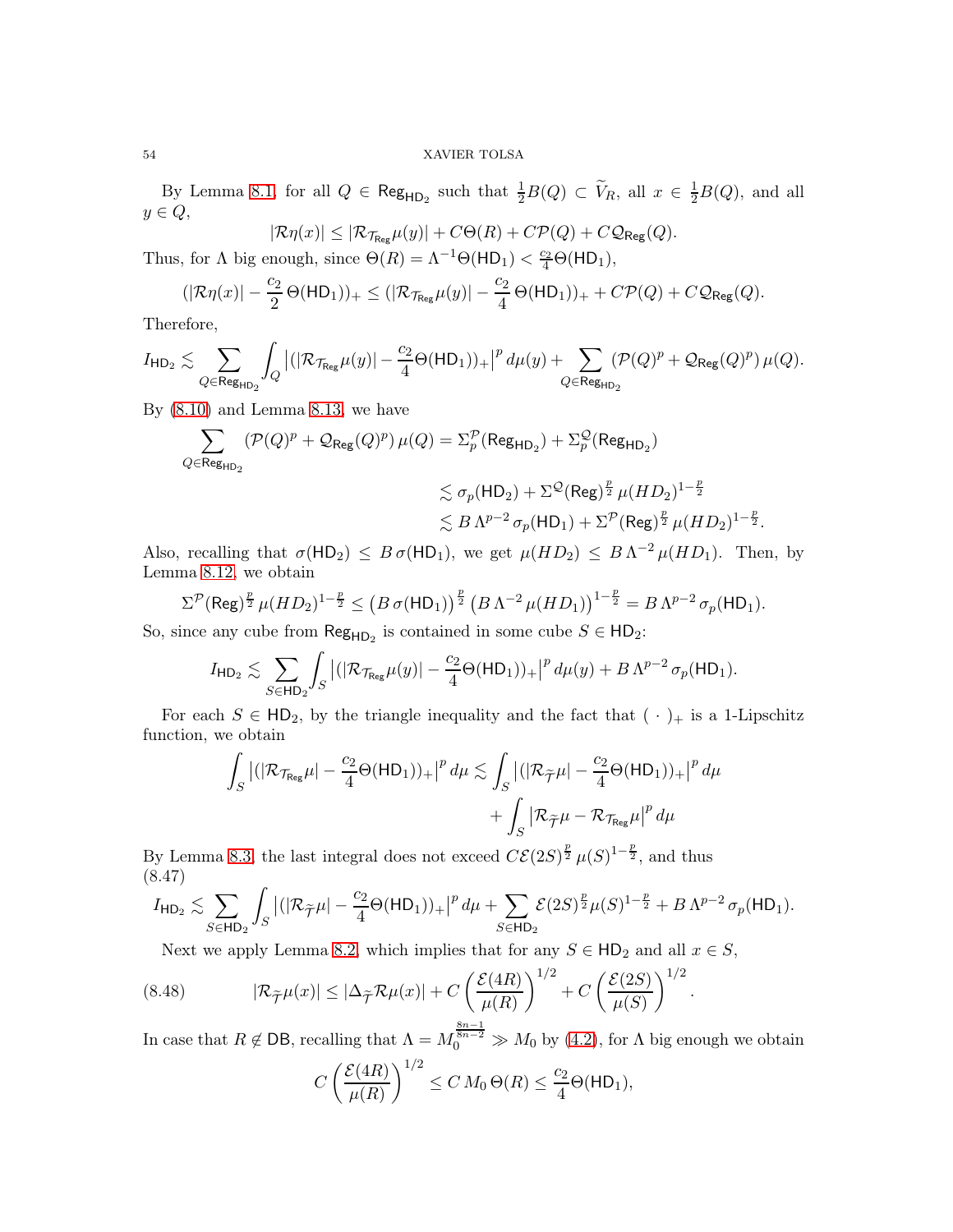If  $R \in \text{DB}$ , then we use the fact that  $R \in \text{Ty}$ , which ensures that

$$
\mathcal{E}(4R) \lesssim \sum_{P \sim \mathcal{T}: P \in \mathsf{DB}} \mathcal{E}_{\infty}(9P) \le \Lambda^{\frac{-1}{3n}} \sigma(\mathsf{HD}_1),
$$

and so we also get

$$
C\left(\frac{\mathcal{E}(4R)}{\mu(R)}\right)^{1/2} \le C\left(\frac{\Lambda^{\frac{-1}{3n}}\sigma(\mathsf{HD}_1)}{\mu(R)}\right)^{1/2} \le C\,\Lambda^{\frac{-1}{6n}}\,\Theta(\mathsf{HD}_1) \le \frac{c_2}{4}\Theta(\mathsf{HD}_1).
$$

Hence, in any case we have

<span id="page-54-0"></span>
$$
(|\mathcal{R}_{\widetilde{\mathcal{T}}}\mu(x)|-\frac{c_2}{4}\Theta(\mathsf{HD}_1))_+\leq |\Delta_{\widetilde{\mathcal{T}}}\mathcal{R}\mu(x)|+C\left(\frac{\mathcal{E}(2S)}{\mu(S)}\right)^{1/2}.
$$

Plugging this estimate into [\(8.47\)](#page-53-0), we get

$$
(8.49) \tIHD2 \lesssim \int_{HD_2} |\Delta_{\widetilde{\mathcal{T}}} \mathcal{R} \mu|^p d\mu + \sum_{S \in \mathsf{HD}_2} \mathcal{E}(2S)^{\frac{p}{2}} \mu(S)^{1-\frac{p}{2}} + B \Lambda^{p-2} \sigma_p(\mathsf{HD}_1).
$$

Next we will estimate each term on the right hand side. First, by Hölder's inequality, we have

$$
\int_{HD_2} |\Delta_{\widetilde{\mathcal{T}}} \mathcal{R} \mu|^p d\mu \lesssim ||\Delta_{\widetilde{\mathcal{T}}} \mathcal{R} \mu||_{L^2(\mu)}^p \mu (HD_2)^{1-\frac{p}{2}} \leq ||\Delta_{\widetilde{\mathcal{T}}} \mathcal{R} \mu||_{L^2(\mu)}^p (B \Lambda^{-2} \mu (HD_1))^{1-\frac{p}{2}} \leq ||\Delta_{\widetilde{\mathcal{T}}} \mathcal{R} \mu||_{L^2(\mu)}^p (\Lambda^{-1} \mu (HD_1))^{1-\frac{p}{2}}.
$$

Regarding the second term in [\(8.49\)](#page-54-0), by Hölder's inequality again,

<span id="page-54-1"></span>(8.50) 
$$
\sum_{S \in \mathsf{HD}_2} \mathcal{E}(2S)^{\frac{p}{2}} \mu(S)^{1-\frac{p}{2}} \leq \left(\sum_{S \in \mathsf{HD}_2} \mathcal{E}(2S)\right)^{\frac{p}{2}} \mu(HD_2)^{1-\frac{p}{2}}.
$$

We estimate now the first factor on the right hand side:

$$
\sum_{S \in \mathsf{HD}_2} \mathcal{E}(2S) \leq \sum_{S \in \mathsf{HD}_2 \backslash \mathsf{DB}} \mathcal{E}(2S) + \sum_{S \sim \mathcal{T}: S \in \mathsf{DB}} \mathcal{E}(2S)
$$
  
\n
$$
\leq M_0^2 \sum_{S \in \mathsf{HD}_2 \backslash \mathsf{DB}} \sigma(S) + \Lambda^{\frac{-1}{3n}} \sigma(\mathsf{HD}_1)
$$
  
\n
$$
\leq M_0^2 \sigma(\mathsf{HD}_2) + \Lambda^{\frac{-1}{3n}} \sigma(\mathsf{HD}_1)
$$
  
\n
$$
\leq B M_0^2 \sigma(\mathsf{HD}_1) + \Lambda^{\frac{-1}{3n}} \sigma(\mathsf{HD}_1) \leq B M_0^2 \sigma(\mathsf{HD}_1).
$$

Hence, plugging this estimate into [\(8.50\)](#page-54-1) and using that  $\mu(HD_2) \leq B \Lambda^{-2} \mu(HD_1)$ ,

$$
\sum_{S\in \mathsf{HD}_2} \mathcal{E}(2S)^{\frac{p}{2}}\,\mu(S)^{1-\frac{p}{2}} \lesssim \left(B\,M_0^2\,\sigma(\mathsf{HD}_1)\right)^{\frac{p}{2}}\left(B\,\Lambda^{-2}\mu(HD_1)\right)^{1-\frac{p}{2}} = M_0^p\,B\,\Lambda^{p-2}\,\sigma_p(\mathsf{HD}_1).
$$

Altogether, we deduce that

$$
I_{\mathsf{HD}_2} \lesssim \|\Delta_{\widetilde{\mathcal{T}}}\mathcal{R}\mu\|_{L^2(\mu)}^p \, (\Lambda^{-1}\mu(HD_1))^{1-\frac{p}{2}} + M_0^p \, B \, \Lambda^{p-2} \, \sigma_p(\mathsf{HD}_1).
$$

Recalling the lower estimate for  $I_{HD_2}$  in [\(8.45\)](#page-52-1), we obtain

<span id="page-54-2"></span>
$$
(8.51) \qquad \|\Delta_{\widetilde{\mathcal{T}}}\mathcal{R}\mu\|_{L^{2}(\mu)}^p\,(\Lambda^{-1}\mu(HD_1))^{1-\frac{p}{2}}\geq c\,\Lambda^{-p'\varepsilon_n}\,\sigma_p(\mathsf{HD}_1)-C\,M_0^p\,B\,\Lambda^{p-2}\,\sigma_p(\mathsf{HD}_1).
$$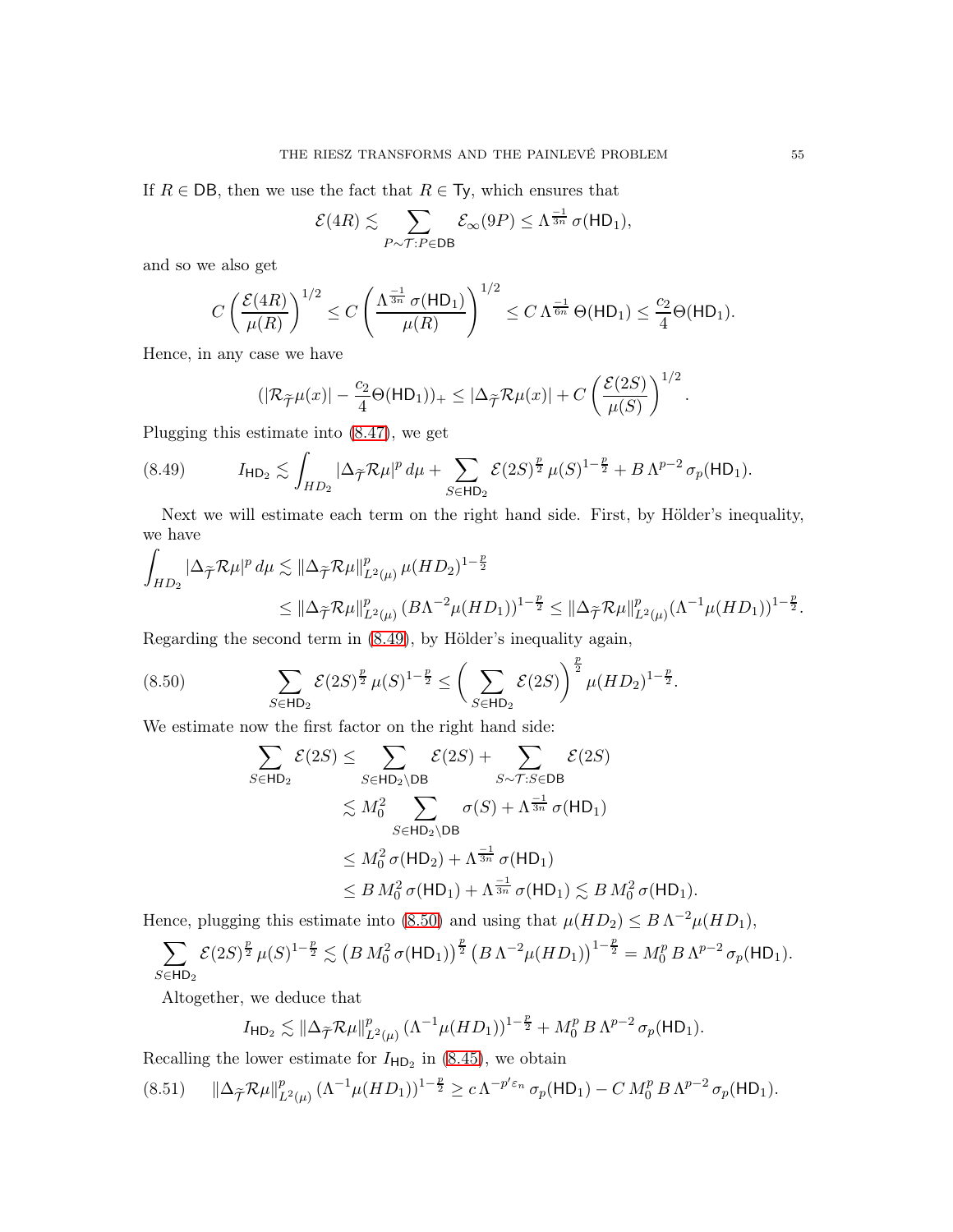Recall now that

$$
M_0 = \Lambda^{1-\frac{1}{8n-1}} \ll \Lambda.
$$

Notice that for p close enough to 1, we have  $M_0^p B \Lambda^{p-2} \ll 1$ , so that the last term on the right hand side of [\(8.51\)](#page-54-2) is much smaller than the first one, assuming  $\varepsilon_n$  close enough to 0. To be more precise, let us take

$$
p = 1 + \frac{1}{4(8n - 1)}.
$$

A straightforward calculation gives  $M_0^p \Lambda^{p-2} = \Lambda^{-\frac{1}{2(8n-1)} - \frac{1}{4(8n-1)^2}}$ , so that

$$
B M_0^p \Lambda^{p-2} \le \Lambda^{\frac{1}{100n}} \Lambda^{-\frac{1}{2(8n-1)}} \le \Lambda^{-\frac{1}{4(8n-1)}}.
$$

Then we choose  $\varepsilon_n$  so that, besides [\(8.46\)](#page-52-2), it satisfies

$$
\varepsilon_n \le \frac{1}{8(8n-1)} (p-1) = \frac{1}{32(8n-1)^2},
$$

and we derive

$$
\left\|\Delta_{\widetilde{\mathcal{T}}}\mathcal{R}\mu\right\|_{L^2(\mu)}^p(\Lambda^{-1}\mu(HD_1))^{1-\frac{p}{2}}\gtrsim \Lambda^{-p'\varepsilon_n}\sigma_p(\mathsf{HD}_1),
$$

which is equivalent to

$$
\|\Delta_{\widetilde{\mathcal{T}}}\mathcal{R}\mu\|_{L^2(\mu)}^2 \gtrsim \left(\Lambda^{-p'\varepsilon_n} \Lambda^{1-\frac{p}{2}} \sigma_p(\mathsf{HD}_1) \,\mu(HD_1)^{\frac{p}{2}-1}\right)^{\frac{p}{2}}
$$

$$
= \Lambda^{-\frac{2\varepsilon_n}{p-1} + \frac{p}{2}-1} \,\sigma(\mathsf{HD}_1) \gg \Lambda^{-1} \,\sigma(\mathsf{HD}_1).
$$

<span id="page-55-0"></span>This contradicts the assumption that the alternative (b) in the lemma does not hold.  $\square$ 

# 9. THE PROOF OF PROPOSITION [3.7](#page-14-0)

We have to show that

$$
\sum_{Q \in \mathsf{DB}} \mathcal{E}_{\infty}(9Q) \leq C \left( \|\mathcal{R}\mu\|_{L^2(\mu)}^2 + \theta_0^2 \|\mu\| \right),\,
$$

with C possibly depending on  $\Lambda$  and other parameters. Recall that by Lemma [6.5,](#page-30-3) we have

$$
\sum_{Q\in \mathsf{DB}}\mathcal{E}_\infty(9Q)\lesssim \Lambda^{\frac{-1}{2n}}(\log\Lambda)^2\sum_{R\in \mathsf{L}(\mathsf{GDF})}\sum_{k\geq 0}B^{-k/2}\sum_{Q\in \mathsf{Trc}_k(R)\cap \mathsf{Ty}}\sigma(\mathsf{HD}_1(e(Q))).
$$

Also, by Lemma [6.2,](#page-27-2) it turns out that, for all  $P \in \mathcal{D}_{\mu}$  and all  $k \geq 0$ ,

$$
\#\big\{R\in\mathsf{L}(\mathsf{GDF}): \exists\,Q\in\mathsf{Trc}_k(R)\,\,\text{such that}\,\,P\in\mathcal{T}(e'(Q))\big\}\leq C_2\,(\log\Lambda)^2.
$$

Observe now that, by Lemma [8.16,](#page-52-3) for each  $Q \in \mathsf{Trc}_k(R) \cap \mathsf{Ty}$ , either

$$
\sigma(\mathsf{HD}_1(e(Q))) \lesssim \theta_0^2 \,\mu(Q) \le \theta_0^2 \,\varepsilon_Z^{-1} \,\mu(Z(Q)),
$$

where  $Z(Q)$  is the set Z appearing in Lemma [6.5](#page-30-3) (replacing R by Q there), or

$$
\sigma(\mathsf{HD}_1(e(Q))) \leq \Lambda \|\Delta_{\widetilde{\mathcal{T}}(e'(Q))} \mathcal{R}\mu\|_{L^2(\mu)}^2.
$$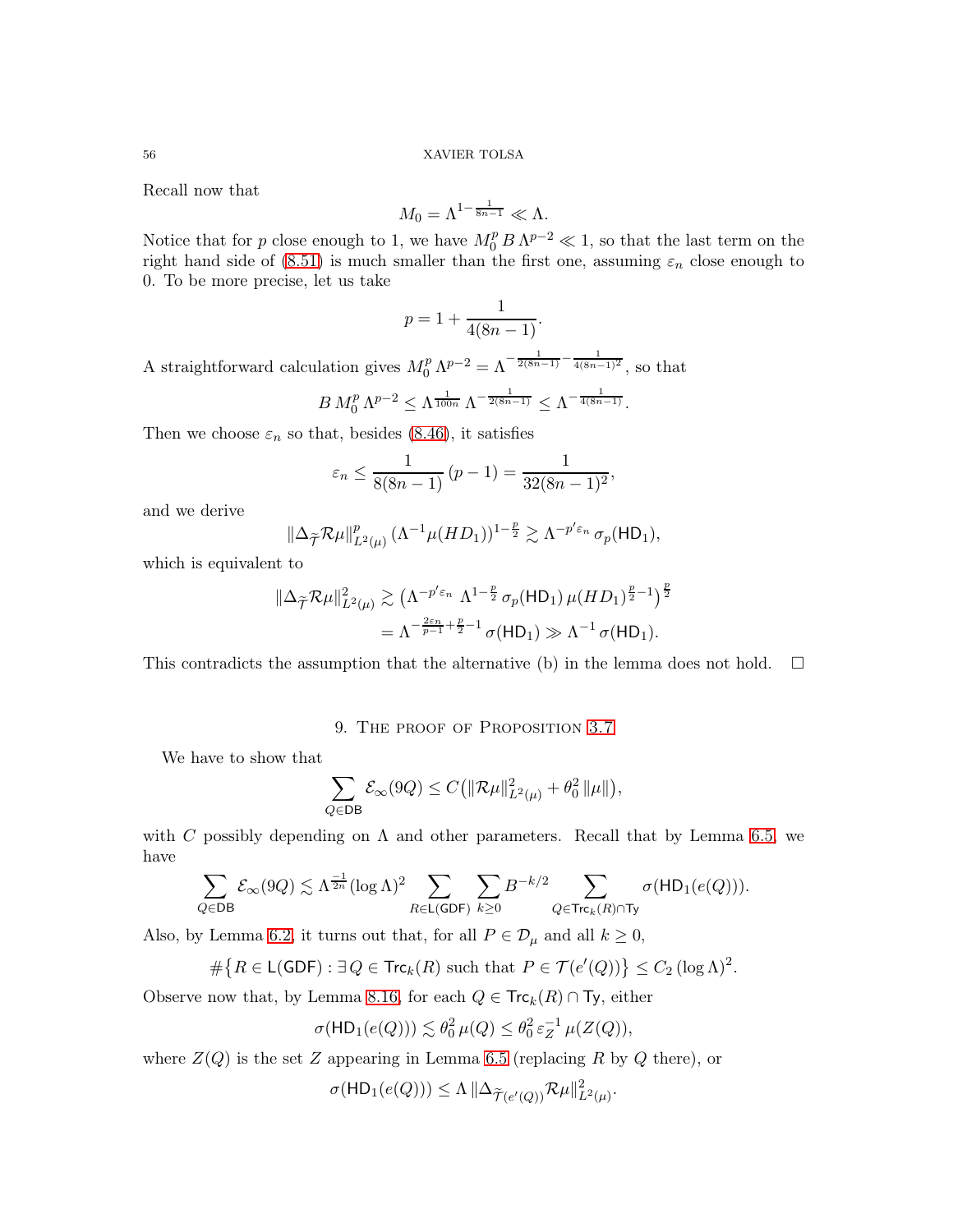Therefore,

(9.1) 
$$
\sum_{Q \in DB} \mathcal{E}_{\infty}(9Q) \lesssim_{\Lambda} \sum_{R \in \mathsf{L}(\mathsf{GDF})} \sum_{k \geq 0} B^{-k/2} \sum_{Q \in \mathsf{Trc}_k(R) \cap \mathsf{Ty}} ||\Delta_{\widetilde{\mathcal{T}}(e'(Q))} \mathcal{R} \mu||_{L^2(\mu)}^2 + \sum_{R \in \mathsf{L}(\mathsf{GDF})} \sum_{k \geq 0} B^{-k/2} \sum_{Q \in \mathsf{Trc}_k(R) \cap \mathsf{Ty}} \theta_0^2 \varepsilon_Z^{-1} \mu(Z(Q))
$$
  
=:  $T_1 + T_2$ .

# <span id="page-56-0"></span>9.1. Estimate of  $T_1$ . Recall that

$$
\Delta_{\widetilde{\mathcal{T}}(e'(Q))} \mathcal{R}\mu(x) = \sum_{P \in \widetilde{\text{End}}(e'(Q))} \chi_P(x) \left( m_{\mu,P}(\mathcal{R}\mu) - m_{\mu,2Q}(\mathcal{R}\mu) \right) + \chi_{Z(Q)}(x) \left( \mathcal{R}\mu(x) - m_{\mu,2R}(\mathcal{R}\mu) \right).
$$

For  $Q \in \text{MDW}$ , we write  $S \prec Q$  if  $S \in \mathcal{D}_{\mu}$  is a maximal cube contained in  $e'(Q)$ . Then we denote

$$
\widehat{\Delta}_{Q} \mathcal{R} \mu = \sum_{S \prec Q} (m_{\mu,S} (\mathcal{R}_{\mu}) - m_{\mu,2Q} (\mathcal{R} \mu)) \chi_{S}.
$$

Then, it is easy to check that

$$
\Delta_{\widetilde{\mathcal{T}}(e'(Q))}\mathcal{R}\mu=\bigg(\sum_{P\in \widetilde{\mathcal{T}}(e'(Q))\backslash \widetilde{\operatorname{End}}(e'(Q))}\Delta_P\mathcal{R}\mu+\widehat{\Delta}_Q\mathcal{R}\mu\bigg)\,\chi_{\widetilde{G}(Q)},
$$

where

$$
\widetilde{G}(Q) = \bigcup_{P \in \widetilde{\operatorname{End}}(e'(Q))} P \cup Z(Q)
$$

(see [\[DT,](#page-58-0) Section 8.1] for the full details). It is also immediate to check that, for a fixed Q, all the functions appearing on the right hand side are mutually orthogonal in  $L^2(\mu)$ . Arguing as in [\(8.17\)](#page-38-4), one sees that the cubes  $P \in \widetilde{\mathcal{T}}(e'(Q))$  satisfy  $P \sim \mathcal{T}(e'(Q))$ . So we get

$$
\begin{aligned} \|\Delta_{\widetilde{\mathcal{T}}(e'(Q))}\mathcal{R}\mu\|^2_{L^2(\mu)}&=\sum_{P\in \widetilde{\mathcal{T}}(e'(Q))\backslash\widetilde{\operatorname{End}}(e'(Q))}\|\Delta_P\mathcal{R}\mu\|^2_{L^2(\mu)}+\|\widehat{\Delta}_Q\mathcal{R}\mu\|^2_{L^2(\mu)}\\ &\leq \sum_{P\sim \mathcal{T}(e'(Q))}\|\Delta_P\mathcal{R}\mu\|^2_{L^2(\mu)}+\|\widehat{\Delta}_Q\mathcal{R}\mu\|^2_{L^2(\mu)}. \end{aligned}
$$

Therefore,

$$
\begin{aligned} T_1 & \leq \sum_{R \in \mathsf{L}(\mathsf{GDF})} \sum_{k \geq 0} B^{-k/2} \sum_{Q \in \mathsf{Trc}_k(R) \cap \mathsf{Ty}} \sum_{P \sim \mathcal{T}(e'(Q))} \|\Delta_P \mathcal{R}\mu\|_{L^2(\mu)}^2 \\ & + \sum_{R \in \mathsf{L}(\mathsf{GDF})} \sum_{k \geq 0} B^{-k/2} \sum_{Q \in \mathsf{Trc}_k(R) \cap \mathsf{Ty}} \|\widehat{\Delta}_Q \mathcal{R}\mu\|_{L^2(\mu)}^2 \\ & =: T_{1,1} + T_{1,2}. \end{aligned}
$$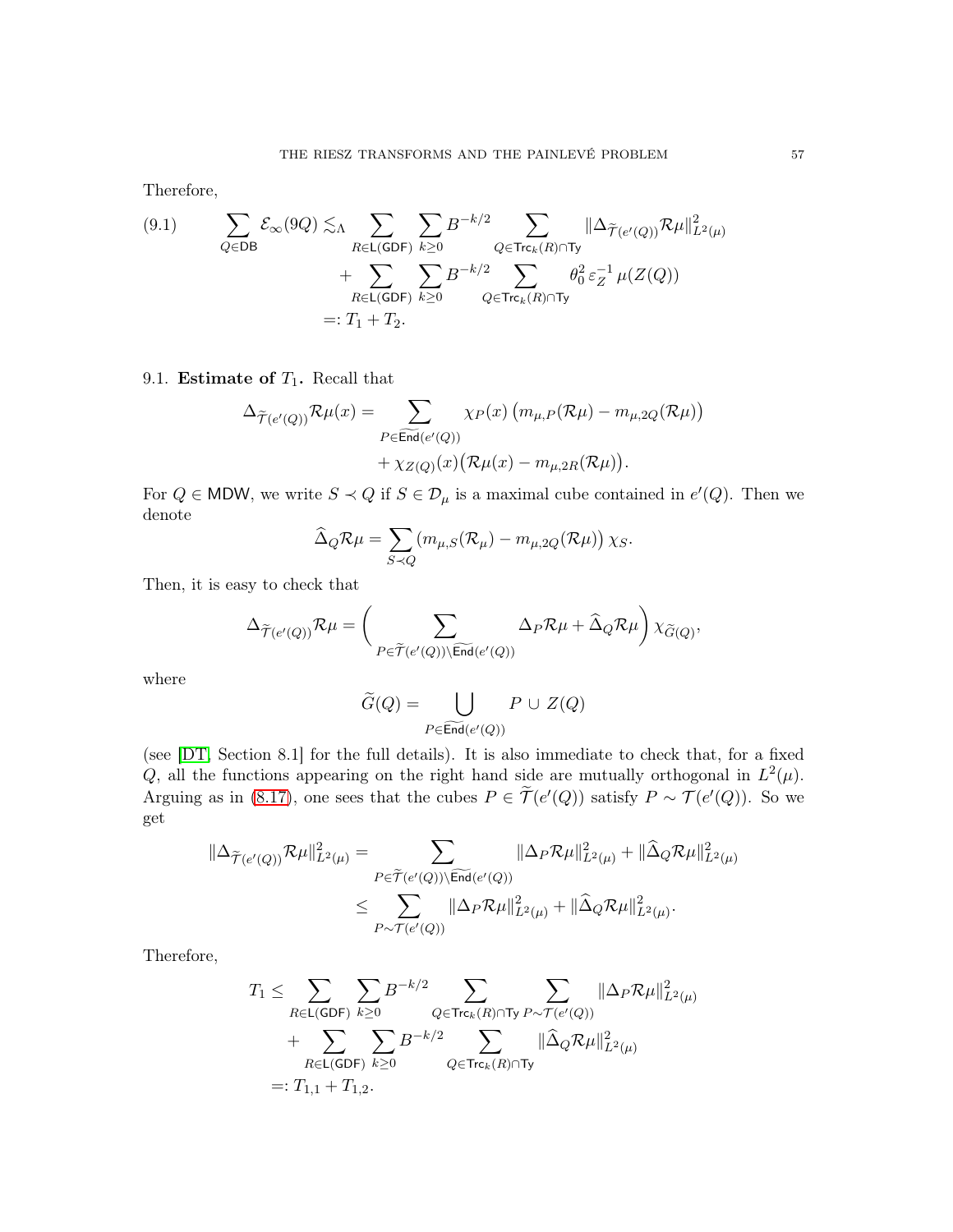By Fubini, regarding the term  $T_{1,1}$ , we have

$$
T_{1,1} \leq \sum_{P \in \mathcal{D}_{\mu}} ||\Delta_P \mathcal{R}_{\mu}||_{L^2(\mu)}^2 \sum_{k \geq 0} B^{-k/2} \, \#A(P,k),
$$

where

$$
A(P,k) = \{ R \in \mathsf{L}(\mathsf{GDF}) : \exists Q \in \mathsf{Trc}_k(R) \text{ such that } P \sim \mathcal{T}(e'(Q)) \}.
$$
 As shown in (6.12), it holds

Hence,

$$
\#A(P,k) \lesssim (\log \Lambda)^2.
$$
  

$$
\lesssim \sum_{k=1}^{\infty} \frac{\|\Delta_P \mathcal{R}_k\|^2_{\mathcal{L}(k)}}{\|\Delta_P \mathcal{R}_k\|^2_{\mathcal{L}(k)}} \lesssim \frac{\|\mathcal{R}_k\|^2_{\mathcal{L}(k)}}{\|\mathcal{R}_k\|^2_{\mathcal{L}(k)}}.
$$

$$
T_{1,1} \lesssim_{\Lambda} \sum_{P \in \mathcal{D}_{\mu}} \|\Delta_P \mathcal{R}\mu\|_{L^2(\mu)}^2 \lesssim_{\Lambda} \|\mathcal{R}\mu\|_{L^2(\mu)}^2.
$$

Concerning  $T_{1,2}$ , we argue analogously:

$$
T_{1,2} \leq \sum_{Q \in \mathcal{D}_{\mu}^{\mathcal{P}}} \|\widehat{\Delta}_Q \mathcal{R}\mu\|_{L^2(\mu)}^2 \sum_{k \geq 0} B^{-k/2} \#\widetilde{A}(Q,k),
$$

where

$$
\widetilde{A}(Q,k) = \big\{ R \in \mathsf{L}(\mathsf{GDF}) : Q \in \mathsf{Trc}_k(R) \big\}.
$$

Since

$$
\#\widetilde{A}(Q,k) \leq \#A(Q,k) \lesssim (\log \Lambda)^2,
$$

we deduce that

$$
T_{1,2} \lesssim_{\Lambda} \sum_{Q \in \mathsf{MDW}} \|\widehat\Delta_Q \mathcal{R}\mu\|_{L^2(\mu)}^2.
$$

By Lemma 8.1 from  $[DT]$ , <sup>[6](#page-57-1)</sup> the right hand side above is also bounded by  $C\|\mathcal{R}\mu\|_{L^2(\mu)}^2$ . So we have,

$$
T_1 \lesssim_{\Lambda} \|\mathcal{R}\mu\|_{L^2(\mu)}^2.
$$

# <span id="page-57-0"></span>9.2. **Estimate of**  $T_2$ **.** We have

$$
T_2 = \sum_{R \in \mathsf{L}(\mathsf{GDF})} \sum_{k \ge 0} B^{-k/2} \sum_{Q \in \mathsf{Trc}_k(R) \cap \mathsf{Ty}} \theta_0^2 \varepsilon_Z^{-1} \mu(Z(Q))
$$
  
= 
$$
\sum_{R \in \mathsf{L}(\mathsf{GDF})} \sum_{k \ge 0} B^{-k/2} \sum_{Q \in \mathsf{Trc}_k(R) \cap \mathsf{Ty}} \int_{Z(Q)} \theta_0^2 \varepsilon_Z^{-1} d\mu
$$
  
= 
$$
\int \theta_0^2 \varepsilon_Z^{-1} \left( \sum_{R \in \mathsf{L}(\mathsf{GDF})} \sum_{k \ge 0} B^{-k/2} \sum_{Q \in \mathsf{Trc}_k(R) \cap \mathsf{Ty}} \chi_{Z(Q)} \right) d\mu.
$$

By Fubini, we have

$$
\sum_{R \in \mathsf{L}(\mathsf{GDF})} \sum_{k \ge 0} B^{-k/2} \sum_{Q \in \mathsf{Trc}_k(R) \cap \mathsf{Ty}} \chi_{Z(Q)} \le \sum_{k \ge 0} B^{-k/2} \, \# D(x, k),
$$

where

$$
D(x,k) = \big\{ R \in \mathsf{L}(\mathsf{GDF}) : \exists Q \in \mathsf{Trc}_k(R) \text{ such that } x \in Z(Q) \big\}.
$$

<span id="page-57-1"></span> ${}^{6}$ In fact, the family MDW in [\[DT\]](#page-58-0) is not the same as the one in the current paper because in [DT] MDW is a subfamily of roots of a corona decomposition of  $\mathcal{D}_{\mu}$ . However, the reader can check that the proof of Lemma 8.1 from [\[DT\]](#page-58-0) works verbatim in our situation too.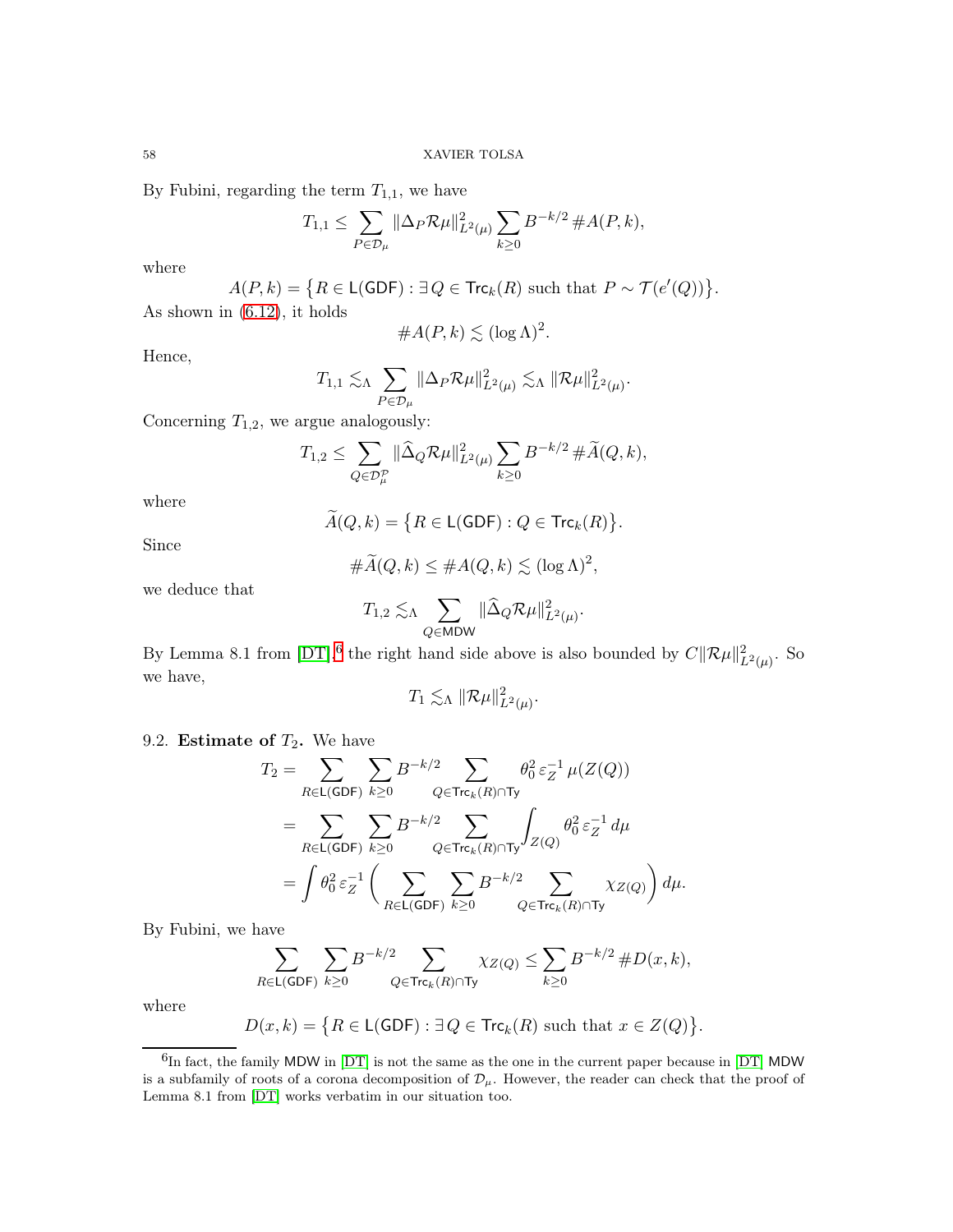Observe now that, given  $j \geq 1$ , if we let

$$
D_j(x,k) = \big\{ R \in \mathsf{L}(\mathsf{GDF}) : \exists Q \in \mathsf{Trc}_k(R) \text{ such that } \mathcal{T}(e'(Q)) \text{ contains }
$$

every  $P \in \mathcal{D}_{\mu}$  such that  $x \in P$  and  $\ell(P) \leq A_0^{-j}$  $\begin{bmatrix} -j \\ 0 \end{bmatrix}$ 

then we have

$$
D(x,k) = \bigcup_{j\geq 1} D_j(x,k),
$$

and moreover  $D_j(x, k) \subset D_{j+1}(x, k)$  for all j. From Lemma [6.2](#page-27-2) we deduce that

$$
\#D_j(x,k) \le C (\log \Lambda)^2 \quad \text{ for all } j \ge 1.
$$

Thus,  $\#D(x,k) \leq C (\log \Lambda)^2$  too. Consequently,

$$
\sum_{R\in \mathsf{L}(\mathsf{GDF})}\sum_{k\geq 0} B^{-k/2}\sum_{Q\in \mathsf{Trc}_k(R)\cap \mathsf{Ty}}\chi_{Z(Q)}\lesssim_\Lambda 1,
$$

and so

$$
T_2 \lesssim_{\Lambda} \varepsilon_Z^{-1} \theta_0^2 \|\mu\|.
$$

Together with the estimate we obtained for  $T_1$ , this yields

$$
\sum_{Q \in \mathsf{DB}} \mathcal{E}_{\infty}(9Q) \lesssim_{\Lambda} \|\mathcal{R}\mu\|_{L^2(\mu)}^2 + \varepsilon_Z^{-1}\theta_0^2 \|\mu\|,
$$

which concludes the proof of Proposition [3.7.](#page-14-0)

### <span id="page-58-1"></span>**REFERENCES**

- <span id="page-58-2"></span>[AHM+] J. Azzam, S. Hofmann, J.M. Martell, S. Mayboroda, M. Mourgoglou, X. Tolsa, and A. Volberg. Rectifiability of harmonic measure. Geom. Funct. Anal. (GAFA), 26(3) (2016), 703–728.
- <span id="page-58-3"></span>[AMT] J. Azzam, M. Mourgoglou and X. Tolsa. Mutual absolute continuity of interior and exterior harmonic measure implies rectifiability. Comm. Pure Appl. Math. Vol. LXX (2017), 2121–2163.
- <span id="page-58-4"></span>[AMTV] J. Azzam, M. Mourgoglou, X. Tolsa and A. Volberg. On a two-phase problem for harmonic measure in general domains. Amer. J. Math. 141(5) (2019), 1259–1279.
- <span id="page-58-7"></span>[AT] J. Azzam and X. Tolsa. Characterization of n-rectifiability in terms of Jones' square function: Part II. Geom. Funct. Anal. 25 (2015), no. 5, 1371–1412.
- <span id="page-58-0"></span>[DT] D. Dąbrowski and X. Tolsa. The measures with  $L^2$ -bounded Riesz transform satisfying a subcritical Wolff-type energy condition. Preprint (2021).
- <span id="page-58-11"></span>[DM] G. David and P. Mattila. Removable sets for Lipschitz harmonic functions in the plane. Rev. Mat. Iberoamericana 16(1) (2000), 137–215.
- <span id="page-58-5"></span>[DS1] G. David and S. Semmes. Singular integrals and rectifiable sets in  $\mathbb{R}^n$ : Beyond Lipschitz graphs, Astérisque No. 193 (1991).
- <span id="page-58-6"></span>[DS2] G. David and S. Semmes. Analysis of and on uniformly rectifiable sets, Mathematical Surveys and Monographs, 38. American Mathematical Society, Providence, RI, (1993).
- <span id="page-58-12"></span>[ENV] V. Eiderman, F. Nazarov and A. Volberg. The s-Riesz transform of an s-dimensional measure in  $\mathbb{R}^2$  is unbounded for  $1 < s < 2$ . J. Anal. Math. 122 (2014), 1-23.
- <span id="page-58-8"></span> $[Gi]$  D. Girela-Sarrión. Geometric conditions for the  $L^2$ -boundedness of singular integral operators with odd kernels with respect to measures with polynomial growth in  $R<sup>d</sup>$ . J. Anal. Math. 137 (2019), no. 1, 339–372.
- <span id="page-58-9"></span>[JN1] B. Jaye and F. Nazarov. Reflectionless measures for Calderón-Zygmund operators I: general theory. J. Anal. Math. 135 (2018), no. 2, 599–638.
- <span id="page-58-10"></span>[JN2] B. Jaye and F. Nazarov. Reflectionless measures for Calderón-Zygmund operators II: Wolff potentials and rectifiability. J. Eur. Math. Soc. (JEMS) 21 (2019), no. 2, 549–583.